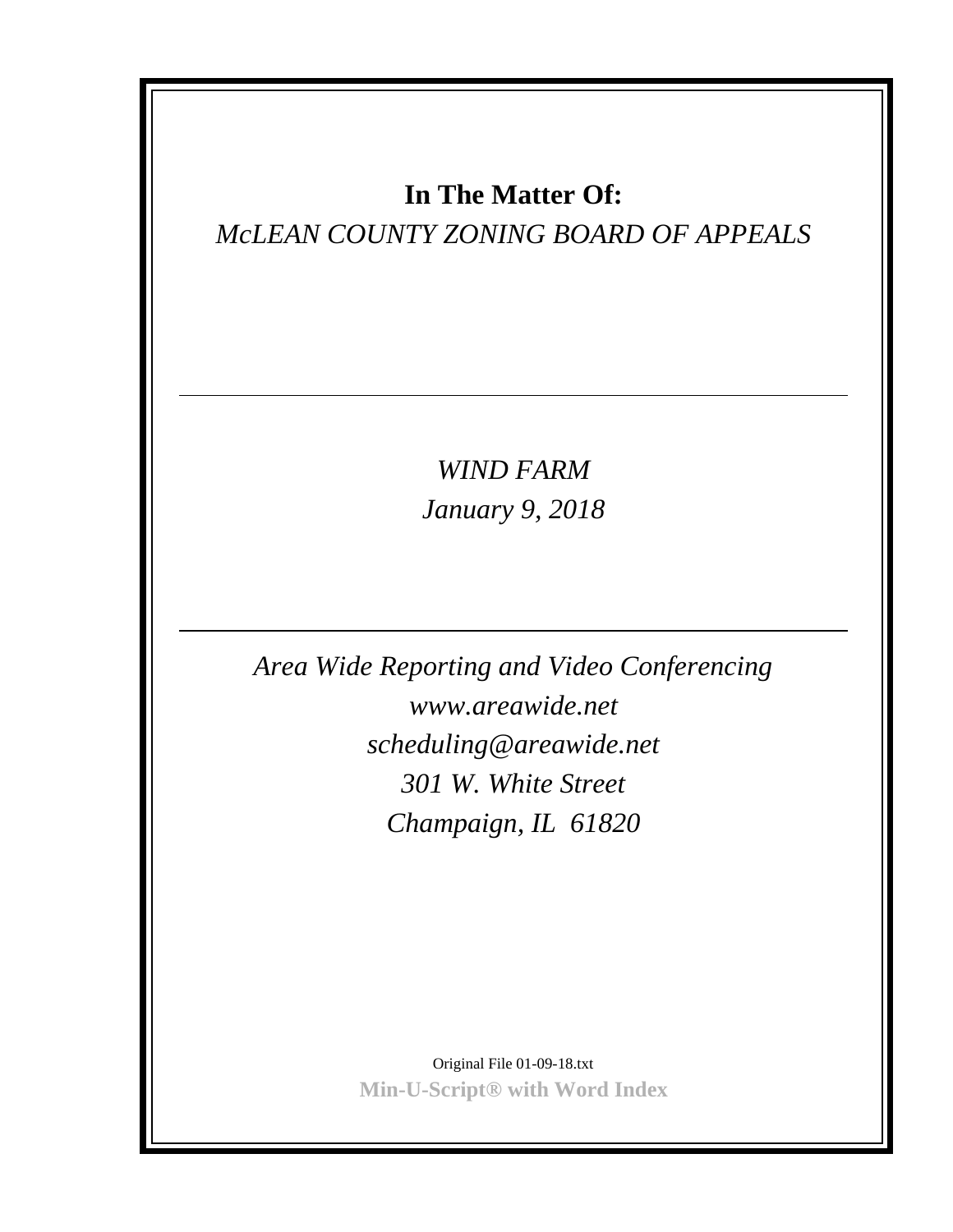### **MCLEAN COUNTY ZONING BOARD OF APPEALS WIND FARM**<br>19 January 9, 2018

|                        | <b>WIND FARM</b> |
|------------------------|------------------|
| <b>January 9, 2018</b> |                  |

|                       |                                                                                                                        | Page 273 |                              | Page 275                                                                                                                                                                                                                                                                                                       |
|-----------------------|------------------------------------------------------------------------------------------------------------------------|----------|------------------------------|----------------------------------------------------------------------------------------------------------------------------------------------------------------------------------------------------------------------------------------------------------------------------------------------------------------|
| 1<br>2                | 010918ZONING                                                                                                           |          | 1<br>$\overline{\mathbf{2}}$ | members of the public, about this matter outside this<br>particular meeting. So, if you should engage them about                                                                                                                                                                                               |
| 3<br>4<br>5<br>6<br>7 | MCLEAN COUNTY ZONING BOARD OF APPEALS<br><b>MEETING</b><br>Tuesday, January 9, 2018<br>Case Number SU-17-11            |          | 3<br>4<br>5<br>6<br>7        | this particular matter and they kind of brush you off a<br>little bit or say: I can't discuss it with you, they're not<br>intending to be rude or unkind. In fact, just the opposite.<br>What I have instructed them to do is to encourage you to<br>attend the meetings, as many as you can, for all that are |
| 8<br>9                | ZONING BOARD MEMBERS PRESENT:<br>Brian Bangert                                                                         |          | 8<br>9                       | interested and wish to participate and to speak during the<br>hearing.                                                                                                                                                                                                                                         |
| 10<br>11<br>12        | Chris Carlton - 1st Alernate<br>Rick Dean<br>James Finnigan - Chairman                                                 |          | 10<br>11<br>12               | Does anybody have any questions about that or not<br>understand what I'm explaining?<br>(No response.)                                                                                                                                                                                                         |
| $ 13\rangle$<br>14    | Michael Kuritz<br>Mary Beth Taylor - 2nd Alternate                                                                     |          | 13<br>14                     | MS. WALLEY: Okay.<br><b>MALE BOARD MEMBER:</b> Does that extend to the County                                                                                                                                                                                                                                  |
| 15<br>16              | Drake Zimmerman                                                                                                        |          | 15<br>16                     | Board as well?<br>MS. WALLEY: The County Board has not taken this                                                                                                                                                                                                                                              |
| 17<br>18<br>19        | Court Reporter:<br>Bobbi Hamlin, CSR, RMR, CCR<br>IL License # 084-2747<br>Area Wide Reporting Service<br>800-747-6789 |          | 17<br>18<br>19               | matter under consideration. I imagine if the County Board<br>is approached they will encourage members of the public to<br>come to the hearing.                                                                                                                                                                |
| 20                    | ALSO PRESENT:                                                                                                          |          | 20                           | And the County Board can only consider what's been                                                                                                                                                                                                                                                             |
| 21                    | PHILIP DICK, Director of Building & Zoning                                                                             |          | 21                           | taken during this hearing as well. So, they will be                                                                                                                                                                                                                                                            |
| 22                    | SAMANTHA WALLEY, Assistant State's Attorney                                                                            |          | 22                           | confined to this hearing in that same manner. So, if you                                                                                                                                                                                                                                                       |
| 23<br>24              | JERRY STOKES, Assistant County Engineer                                                                                |          | 23<br>24                     | were to approach a County Board member, I imagine you would<br>receive the same or similar response.                                                                                                                                                                                                           |

#### Page 274

 **CHAIRMAN FINNIGAN:** We have a quorum. 1 I think I'm going to let our attorney talk, give a 2 little bit about where we're at in procedure. Tonight we're bring back the witness for some more 4 questions, Mr. Leutkehans, but we had some other  $\vert$  **5**  clarification on things that she's going to tell you about. **MS. WALLEY:** Good evening, ladies and gentlemen. 7 For those of you that don't my name is Samantha **8**  Walley. I'm an assistant state's attorney with the Civil | **9** 10 Division of the McLean County State's Attorney's Office. 10 There are a couple of things that I want to address | **11**  with you before we formally start the hearing. One of them | **12**  is a concern about ex parte communication. And for those of 13 you that don't know what that means, that is a communication | **14**  that's had with a member of the Zoning Board of Appeals 15 outside of this particular hearing. You guys are all here | **16**  because you want to listen, you're engaged and you want to 17 participate. We're glad that you're here. We're glad that 18 thank you want to participate and I can assure you that 19 everybody on this board wants to hear that you have to say, 20 but that has to be confined to this particular hearing, 21 whether it's tonight, if it continues tomorrow, last 22 Thursday, what have you. The Board is not allowed to engage 23 in conversations with County Board members, with other 24

 Where we are at this stage in the proceedings: The Applicant is continuing with their case in chief, as we have done the previous two nights with their witnesses.

Once the witness is done, each member of audience, if you should wish to do so, can question that particular witness. That is not your time to present information. It is only to ask questions of that particular witness.

When they are done, anybody in the audience that wishes to present, either in favor of or against the Applicant, may do so.

 What has been determined to be an expert will be given 30 minutes allotted time to present; anybody else will be allotted ten minutes. This is ten minutes across the board. And I have a handy dandy 1 minute and 30 second warning. I don't have a beeper. So, this is the best I can do to let you know when your ten minutes is up.

Now, like I said, we want to hear from everybody. We want to hear from the Applicant. We want to hear from those who are in favor and those against. I can assure you every member of this Board wants to hear what you have to say.

 So, I don't want you to be discouraged, if you signed up on a previous night January 2nd, January 4th, we've kept those, you don't have to sign up again. If you

Page 276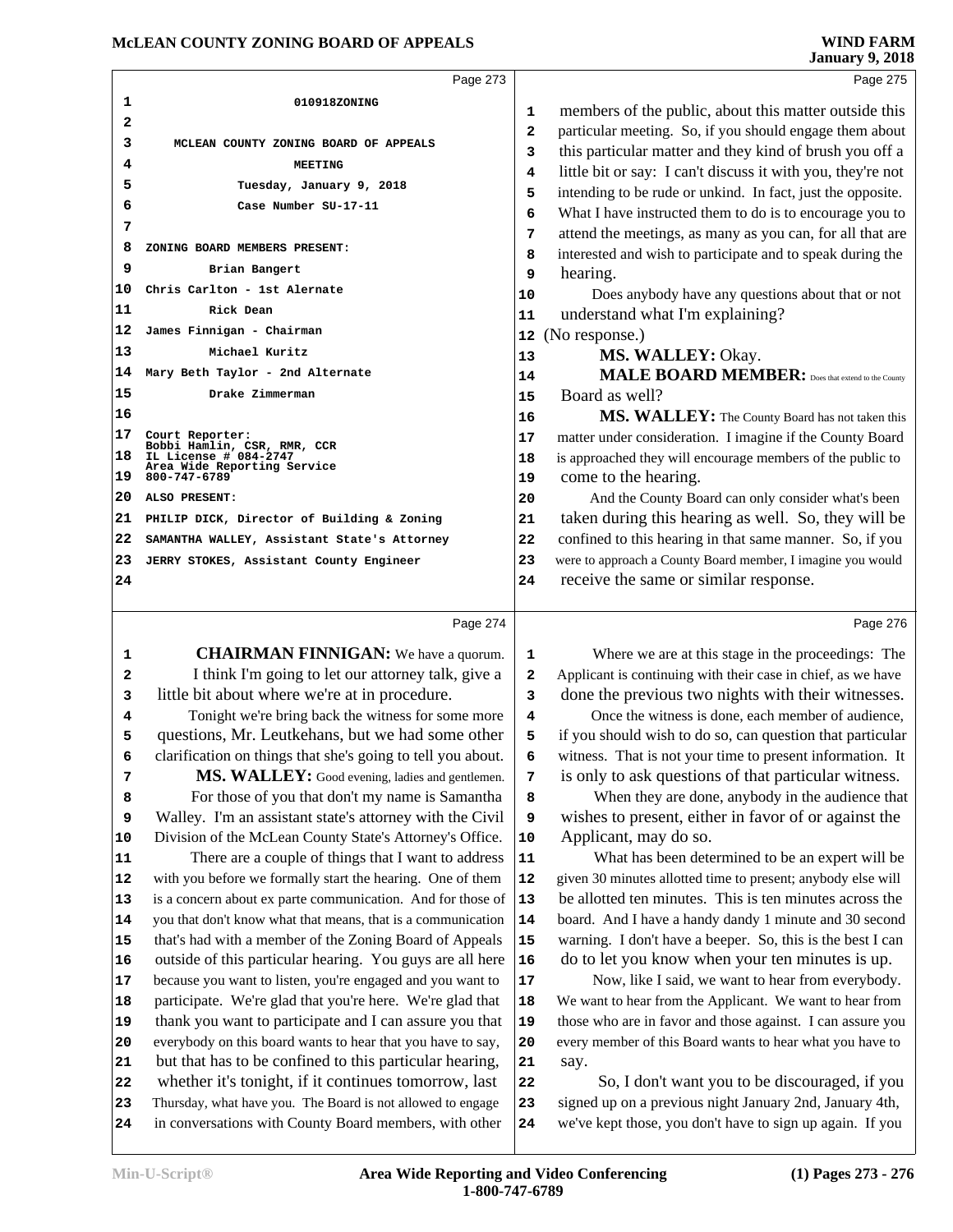Page 279

|    | Page 277                                                     |    |               |
|----|--------------------------------------------------------------|----|---------------|
| 1  | signed up tonight, you don't have to sign up tomorrow.       | 1  | a brand nev   |
| 2  | We're going to start with the January 2nd sheet and work our | 2  | appropriate a |
| 3  | way forward. So, if it gets to be an hour, an hour and a     | 3  | is going t    |
| 4  | half and you still haven't heard your name, we haven't       | 4  | And           |
| 5  | forgotten you, you're just farther down on the list than you | 5  | make an as    |
| 6  | think you are.                                               | 6  | case if you   |
| 7  | Any questions at this point?                                 | 7  | is to the b   |
| 8  | (No response.)                                               | 8  | conserva      |
| 9  | MS. WALLEY: Okay. I'm going to turn it over to               | 9  | And           |
| 10 | Chairman Finnigan.                                           | 10 | take the mo   |
| 11 | <b>CHAIRMAN FINNIGAN:</b> She did a good job, lot better     | 11 | to allocate   |
| 12 | than I could have done.                                      | 12 | figure I picl |
| 13 | So, I think we're down -- there was a few people             | 13 | assumption    |
| 14 | who had more questions the other night and I want them to    | 14 | So,           |
| 15 | come forward, if you still have a question. I hope you       | 15 | printed ou    |
| 16 | wrote it down or something. And Mr. Loomis is still sworn    | 16 | granted, tha  |
| 17 | in from the other night. So, if somebody has a question      | 17 | two-case st   |
| 18 | some forward.                                                | 18 | We follow     |
| 19 | Well, okay. Come on.                                         | 19 | you can see   |
| 20 | This is a little different, you've got to press the          | 20 | well. And     |
| 21 | button, the red light comes on, then just say your name and  | 21 | still being   |
| 22 | address again.                                               | 22 | I kno         |
| 23 | MS. WINTERLAND: Amy Winterland, 22825 North 3075.            | 23 | don't -- I ca |
| 24 | East Road, Colfax, Illinois, 61728.                          | 24 | there's so    |
|    | Page 278                                                     |    |               |
| 1  | So, when we were talking on Thursday we were                 | 1  | <b>MS</b>     |
| 2  | talking about the difference between the gross numbers that  | 2  | presentatio   |
| 3  | Invenergy were publishing as a gross economic benefit to the | 3  | School Dis    |
| 4  | school districts, specifically. And then the question was:   | 4  | first year    |
| 5  | Have you done a net calculation of what the school districts | 5  | I loc         |
| 6  | could anticipate after the state reduces their contribution  | 6  | Ridge View    |
| 7  | using the EAB calculation. And -- and I think the answer     | 7  | in the Ridg   |
| 8  | was: Yes. I thought I understood the answer would be:        | 8  | had reduce    |
| 9  | Yes, I had done those net calculations. Can you talk to a    | 9  | increase of   |
| 10 | little bit more about that?                                  | 10 | state alor    |
| 11 | <b>MR. LOOMIS:</b> So, I have not done the net               | 11 | So,           |
| 12 | calculations after GSA or General State Aid coming to the    | 12 | 1.8 million   |
| 13 | school district. And I know that was asked at the -- last    | 13 | as 607 -- \$  |
| 14 | week as well.                                                | 14 | had been qu   |
| 15 | And so, I looked at doing those calculations, but I          | 15 | gross econ    |
| 16 | believe that there's a couple current and former school      | 16 | your repo     |
| 17 | superintendents involved in the projects that are going to   | 17 | M             |
| 18 | give some of their numbers that they've calculated from      | 18 | last week     |
| 19 | that.                                                        | 19 | of the wind   |
| 20 | A couple reasons why it's so difficult is in the             | 20 | of a double   |
| 21 | new state funding for school districts they have what they   | 21 | there. So,    |
| 22 | call new money. So, everybody's kind of grandfathered into   | 22 | have in the   |
| 23 | what they had gotten under the old formula. And then any     | 23 | 2010, \$1.2   |

**24** new monies that go to funding K through 12 are allocated on 24

w basis. And I couldn't find a way to make an assumption of how much new money the legislature to allocate through K through 12 schools.

the reason I have a problem is usually I can **S** sumption that's most conservative, but in this assume that there's no new monies that actually **benefit of the wind farm. So, you can't be** *tive.* 

so, in order to be conservative you have to **10** host money that you think the legislature is going to K through 12 schools, and no matter what ked I think somebody was going to object to that **13** assumption.

I can say based on what we have had, and I It a report that we had done back in 2011, and at was under the old funding formula, but we had tudies on actual wind farms that had been built. ed through with the state aid reductions so that the numbers and how they come in time wise as so, I think that's indicative of things that are done, but I can't give you a precise figure.

ow there's, you know, a desire for that, but I an't come up with a good calculation, because many assumptions involved.

Page 280

**1. WINTERLAND:** So, for informative purposes, your *n* on Thursday showed, for instance, Lexington strict, I believe, getting like 1.29 million in the and over the life of the project 25 million.

 **5** I looked at your 2001 study and I looked at the Case Study, which you had put in that study. And ge View Case Study in year four after the state d their contributions, Ridge View received a net \$607,000 more than they were receiving from the **10** state alone.

**111** Ridge View had been quoted to receive a year, and in year four their incremental value 13611,000. So, it was a 35 percent of what they 14444444446 had been quoted by the wind farm as being a net for being a omic value. So, again, for -- is that accurate to **16** yrt?

**R. LOOMIS:** I will add that what I pointed out as well, that in the early -- the first full year d farm's operation the school district gets kind bonus. The state hasn't caught up and you have you see that pretty clearly in the table that I report on Ridge View. They received in 2009, **23** 2010, \$1.2 million, \$1.3 million. But you're correct, by **24** the year four, which was indeed, estimated at the time of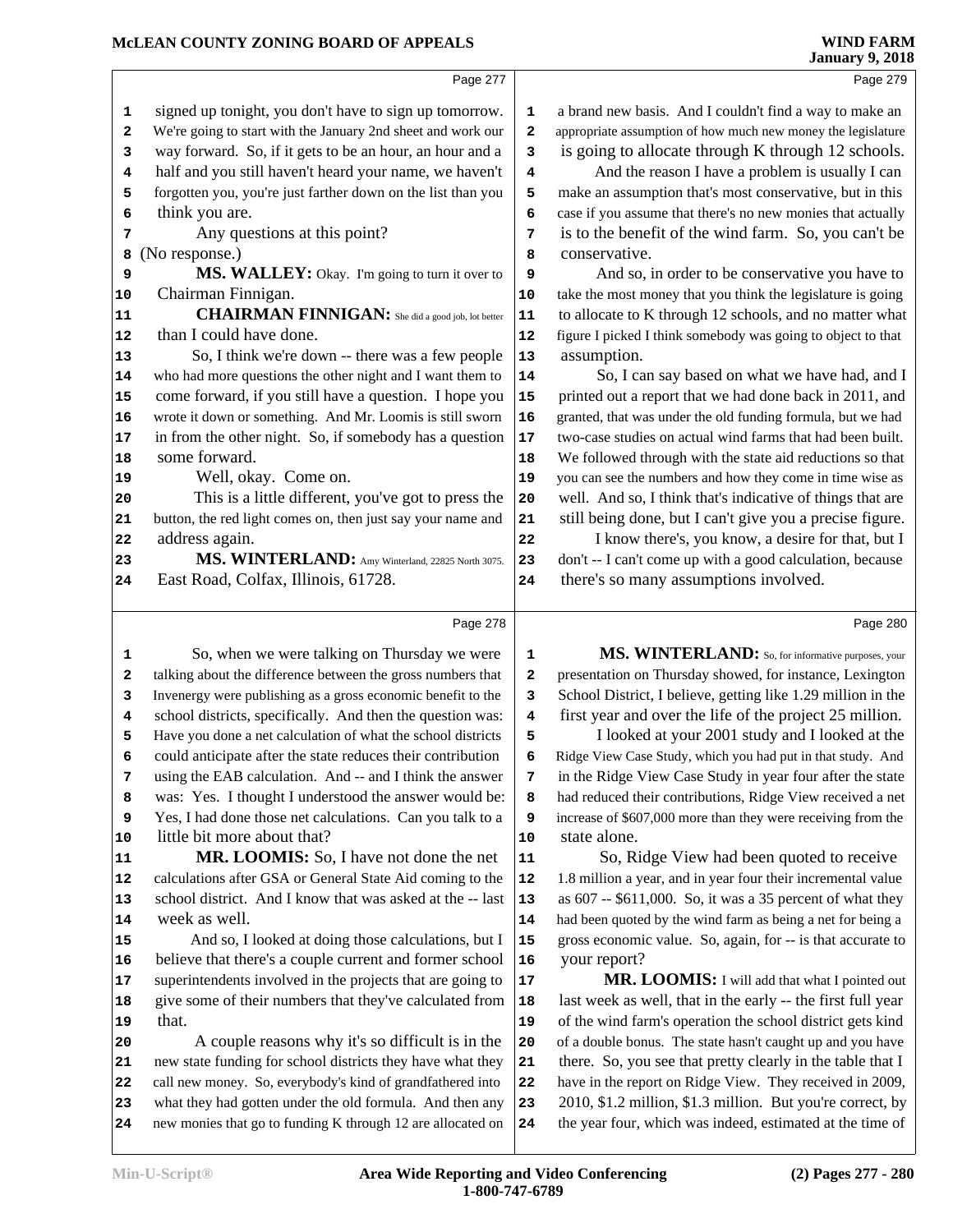|    |                                                              |            | <b>January 9, 2018</b>                                       |
|----|--------------------------------------------------------------|------------|--------------------------------------------------------------|
|    | Page 281                                                     |            | Page 283                                                     |
| 1  | the report, their year-over-year change is on the order of   | 1          | pictures.                                                    |
| 2  | \$607,000.                                                   | 2          | MR. DICK: What exhibit did you want to call this?            |
| 3  | MS. WINTERLAND: So, in year four, once the state             | 3          | MR. GRIFFIN: Or next one is Applicant 12.                    |
| 4  | finally catches up their books, Ridge View actually got      | 4          | MR. DICK: Thank you.                                         |
| 5  | 35 percent more than what they had originally had, 607,      | 5          | MR. PARZYCK: So, what I'd like to do is give a               |
| 6  | roughly, as opposed to 1.8 million.                          | 6          | brief discussion here with regard to stream setbacks of      |
| 7  | MR. LOOMIS: Yes, they were net positive, because             | 7          | turbines and specifically, that goes to recommendation five, |
| 8  | of the wind farm of \$607,000.                               | 8          | which was the 500-foot setback from perennial streams, as    |
| 9  | MS. WINTERLAND: So, again, for informative                   | 9          | well as recommendation six, which is the half-mile setback   |
| 10 | purposes, I just want to make sure, when Lexington School    | 10         | from the Mackinaw River Land and Water Reserve.              |
| 11 | District, I know there are smart people doing those          | 11         | Next slide, please.                                          |
| 12 | calculations, again, I just want to throw out there for the  | ${\bf 12}$ | Oh, do I have it. I'm sorry. I'm okay with it                |
| 13 | public record what the net numbers are. They're              | 13         | coming from the computer. You know, I can -- I can begin     |
| 14 | considerably less than what the gross numbers being quoted   | 14         | speaking if you like and the -- is that okay with folks?     |
| 15 | are. Thank you.                                              | 15         | Mr. Chairman, thank you.                                     |
| 16 | <b>CHAIRMAN FINNIGAN:</b> Is there any other questions?      | 16         | What I'd like to point out, so going back, it's              |
| 17 | (No response.)                                               | 17         | recommendation five, which was the setback of 500 feet from  |
| 18 | <b>CHAIRMAN FINNIGAN:</b> I don't see any. So, I think       | 18         | perennial streams and recommendation six, which is a half    |
| 19 | we're ready to move to the next witness, if you have another | 19         | mile from Mackinaw River Land and Water Reserve.             |
| 20 | one?                                                         | 20         | What I want to talk about, first of all, has to do           |
| 21 | MR. GRIFFIN: We do. We do, Mr. Chairman.                     | 21         | with recommendation five, the 500-foot setback. There's a    |
| 22 | As I mentioned, I think when we started testimony,           | 22         | lot of discussion about, you know, we made the comment here, |
| 23 | we wanted to -- the ability to recall Mr. Parzyck to respond | 23         | and Erin will be explaining a little bit about how we will   |
| 24 | to IDNR recommendations, which we had received the night     | 24         | act on that, we're going to modify that a little bit this    |
|    | Page 282                                                     |            | Page 284                                                     |
| 1  | that he first testified. So, Mr. Parzyck has a brief         | 1          | evening, but just to identify those turbines in that range   |
| 2  | presentation. We don't want to belabor this, but we think    | 2          | of 500 foot.                                                 |
| 3  | it's important that The Board understand some of the         | 3          | So, we've applied for 117 turbines locations, 113            |
| 4  | background facts behind what we propose to do in our         | 4          | of those are greater than 500 feet setback from perennial    |
| 5  | response to IDNR's report. So, Mr. Parzyck has a brief       | 5          | streams. So, that means that there are four turbines that    |
| 6  | presentation.                                                | 6          | are closer than 500 feet from perennial streams. And -- and  |
| 7  | <b>CHAIRMAN FINNIGAN:</b> And I think you were sworn in      | 7          | I will be going through those here in a moment.              |
| 8  | the other night, so just kind of remember that.              | 8          | The, you know, we feel that there's a variety of             |
| 9  | MR. PARZYCK: I -- I absolutely will. Thank you.              | 9          | characterizations of perennial streams throughout the        |
| 10 | Thank you, Mr. Chairman. I will try to keep this             | 10         | project. And you will see the photos of where these          |
| 11 | brief.                                                       | 11         | turbines will be located. So, we think it's difficult if     |
| 12 | You have in front of you my Power Point deck and             | 12         | one just puts a blanket setback requirement across all       |
| 13 | it's up here on the screen for the audience.                 | 13         | turbines.                                                    |
| 14 | Last Thursday there was a great deal of discussion           | 14         | I'm going to go through the slides of -- of                  |
| 15 | regarding the IDNR letter and our response to it. I want to  | 15         | those -- of exactly where those turbines are located.        |
| 16 | give a little bit of clarity on a couple of the items and my | 16         | And -- and you'll be able to see, from those photos, that    |
| 17 | colleague, Erin Lieberman, will be sworn in subsequent to my | 17         | the location of these turbines will not have a direct impact |
| 18 | discussion, and for some additional information regarding    | 18         | on the stream riverbeds, nor the location. And the           |
| 19 | that. If that's okay? Thank you.                             | 19         | construction of the turbines will not -- will not have a     |
| 20 | So what I'd like to be able to do, the --                    | 20         | direct impact on the stream riverbeds, nor the aquatic life  |
| 21 | MR. DICK: Mr. Parzyck, we didn't pass that one out           | 21         | this lives within them.                                      |
| 22 | yet. That's a new exhibit, is it not?                        | 22         | I think the issues that the IDNR have pointed out            |
| 23 | MR. PARZYCK: This on the screen. If you -- if you            | 23         | had to do with vibration or potential vibration impacts to   |
|    |                                                              |            | aquatic life, which my colleague, Erin, will address here    |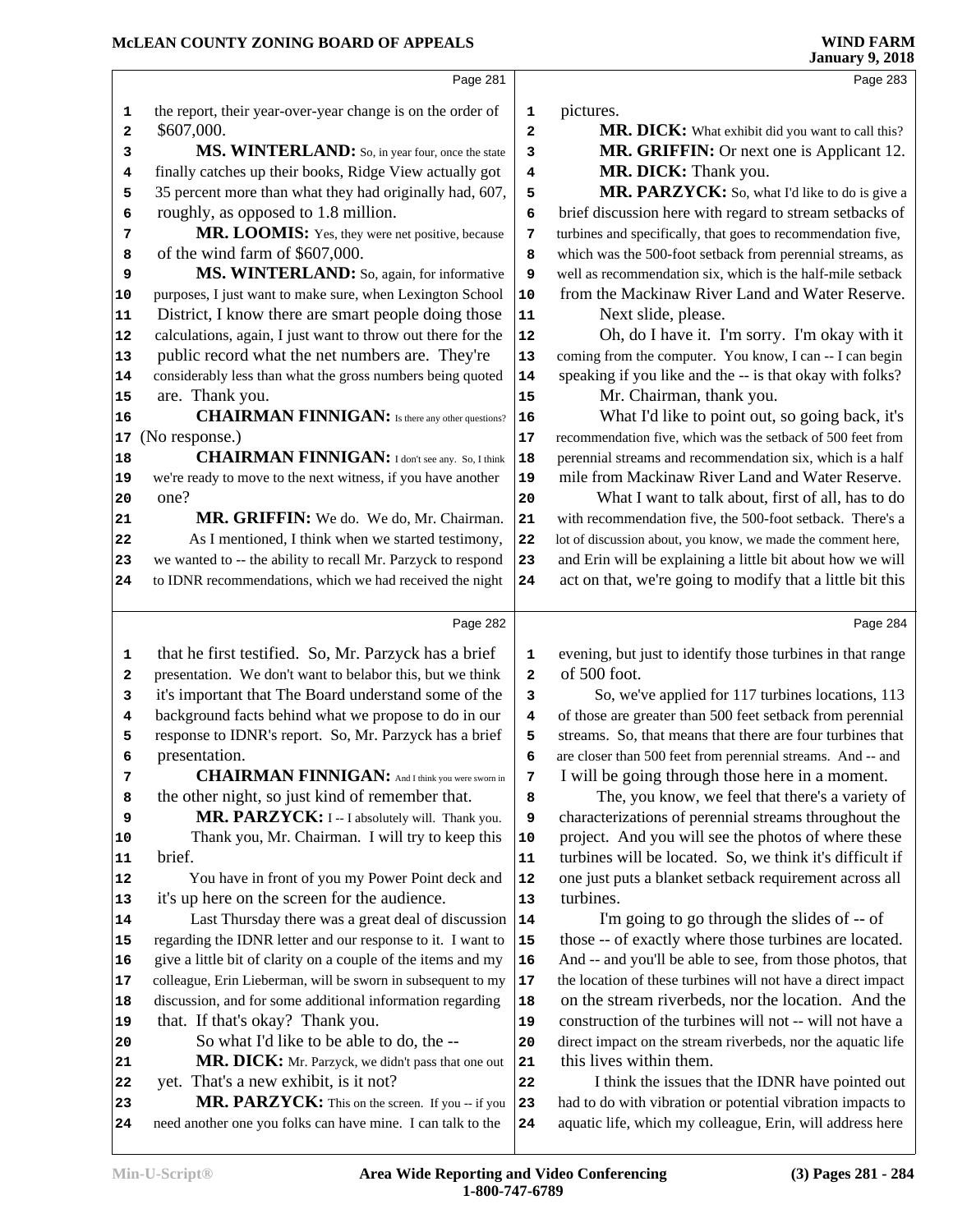Page 287

Page 285 shortly. So, if I may, the next slide is a picture of the 2 Mackinaw River and the lower Hemline Creek Confluence. The comment from IDNR is a half-mile setback, you know, we **4**  are -- we are prepared to meet that half-mile setback, not **5**  only from Mackinaw -- the Mackinaw River, but the adjacent **6**  wooded area that is at that confluence. If one looks at the photo here in a moment, you **8**  will see, and this is on the slide deck here, the Mackinaw River and the lower Hemline Creek, that the area around that 10 area -- there we go. Good deal. That the area at that 11 confluence is wooded. So, we would suggest that we stay a **12**  half mile back from the Mackinaw River, as well as upstream | **13**  of that confluence to the edge of the wooded area of Hemline | **14**  Creek, beyond that the creek takes on a different character, 15 not to say that is different from the aquatic life that's in | **16**  the river, however, it's a different  $-$  it would be a  $|17|$  different requirement for turbines that are elsewhere in the 18 agricultural area. Okay. I'm sorry. So, here we were go with the 20 photo of the Mackinaw River, which is the meandering darker 21 line at the bottom. And then Hemline Creek comes in from 22 the upper right diagonally into this area. This is the wooded area where we would be staying a half mile back, 24 Page 286 both, from Hemline Creek and from the Mackinaw River. As 1 one goes further upstream the, wooded area goes away. And **2**  then it becomes, essentially, agricultural -- farmed 3 agricultural land beyond that. So, as we go through -- next slide, please. As we **5**  go through those turbines that are -- that are within the 500-foot setback, the first one would be turbine number one 7 that I've identified here on the photo. That turbine is  $\parallel$  8 400 feet from Buck Creek. There's -- there's really little or no forest riparian habitat around this creek. As you can see from that turbine location, it's 11 located in the middle of an agricultural field. And again, **12** 13 the construction of the -- and operation of the turbine 13 would not disturb the streambed, nor any riparian corridor. **14**  There's really no riparian corridor or vegetative 15 16 characteristics of the river in this location, again, 16 outside the riverbed. Next slide, please. This is turbine 35. Turbine five is 475 feet from |**19**  Turkey Creek, very similar sort of arrangement where it is 20 heavily agricultural. There is some CRP land adjacent to 21

the creek here, but the turbine is out in the agricultural 22

 This is turbine 65, it is 380 feet from Patton Creek. Again, very similar to the one before that -- where you have a turbine in an agricultural adjacent to that agricultural field is a CRP strip and then the creek. Last, please.

And this is turbine 91, which is 300 feet from Hemline Creek. As you can see, as Hemline Creek makes its way back in the project area it becomes more similar to other creeks that are adjacent to the agricultural land. Again, that's -- the point there is not to D rate the aquatic behavior or occupants of the river, but to state that the turbine is 300 feet setback from the river, is in the midst of an agricultural field and the operation and construction would not disrupt that river.

 So, as I pointed out, we have four turbines that are within the 500 feet, one is 400, one is 475, one is 380 and one is 300 feet. So, we are consistent with our statement in our response on Thursday saying that the plan would not be to be in compliance with that 500 feet setback. The bulk of the turbines are, those four are within that 500 feet setback, however, they are several hundred feet from the creek.

 Not to dismiss the recommendations of the IDNR, but at this point there has been no evidence that 500-foot is a

Page 288

magic number in terms of setbacks. And I just want to point out that it's not like we're putting these turbines adjacent to the creeks, are significantly setback from the creeks.

 One last item that I'd like to identify with regard to recommendation number three. That recommendation is that the County consider imposing a requirement for the Applicant, ourselves, to perform and report fish and mussel surveys 100 meters up and downstream of any proposed physical disturbance of a perennial stream channel or drain prior to the disturbance of the channel. So, consistent with my comment that the siting of these turbines that I've identified will not impact the riverbeds, there is the possibility that if we have -- if push comes to shove, we need to put in an access road that could disturb a per stream, which means, basically, putting in, potentially, a culvert in accordance with the Army Corps of Engineers criteria, then we would agree to do this study.

 So, if we are going to go ahead, I think as was pointed out last Thursday, that if we go in and we muddy up the river, you know, by putting this in, that disrupt aquatic life, we will do that survey. We will be in compliance with recommendation number three. And that's all I have.

Any questions, please?

Next, please.

field.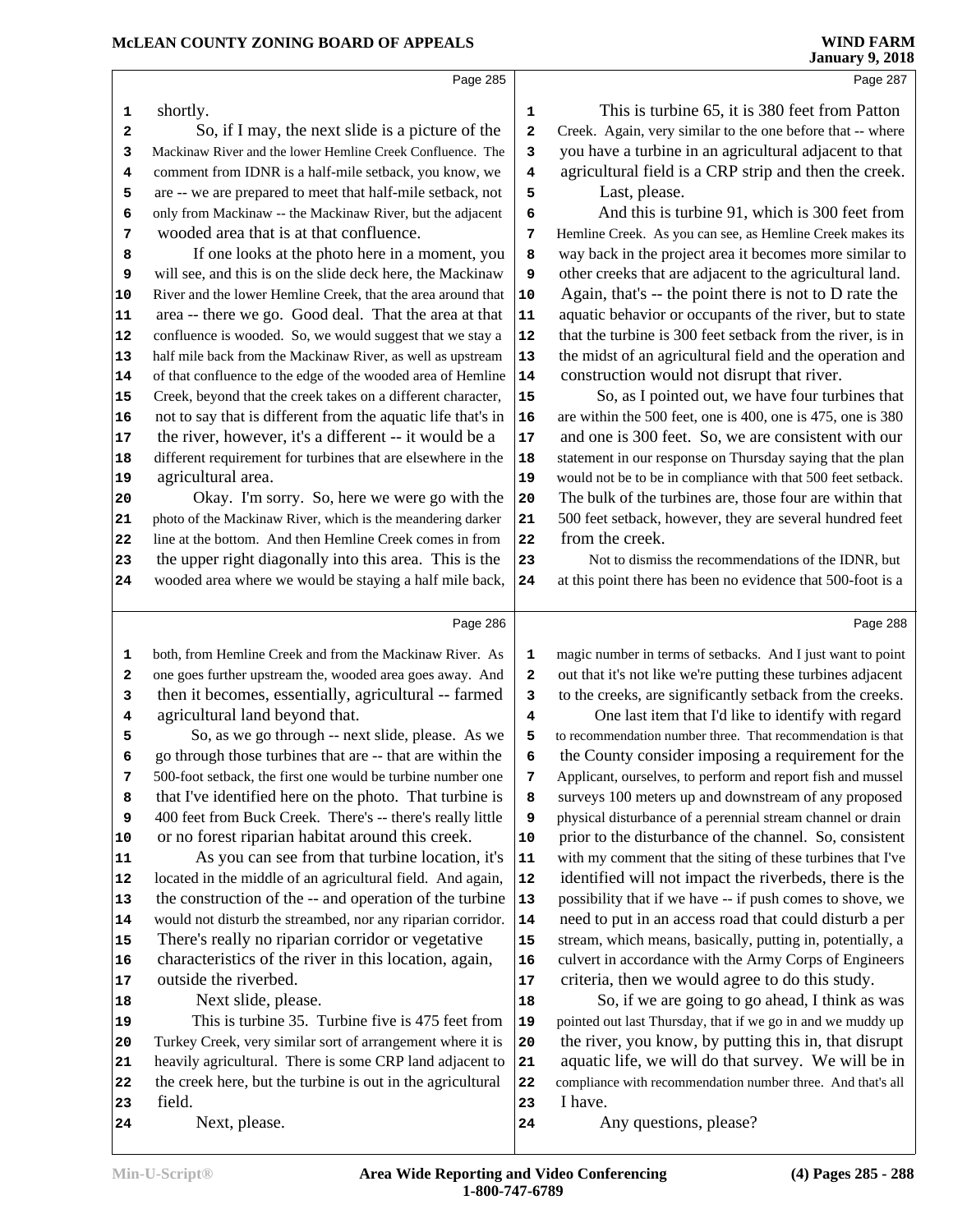Page 289 **CHAIRMAN FINNIGAN:** Questions from the Board? 1 **MS. TURNER:** What's your reasoning for, you know, 2 this is a great picture, kind of helps us see where these **3**  are located off the road. Is that your reasoning for having | **4**  these less than 500 feet? I just -- I'm wondering why we're cutting hairs **6**  here. I mean, is there something significant to your being **7**  at 380 feet on some of these? MR. PARZYCK: The real reason is when you overlay 9 all of the County requirements for setbacks, noise, shadow, **10**  flicker, housing setbacks, etc., these are the buildable | **11**  areas. So, we are -- we're there -- we're not following | **12**  like a 500, 300-foot criteria, but this is just where they 13 ally based on those other criteria. **MS. TURNER:** If you move to -- move those | 15 particular ones that are under 500-foot, would it -- what 16 would it do to your -- **MR. PARZYCK:** The difficulty is going -- we've | **18**  looked at these and it's difficult to move them, because 19 often times when you overlay all of these setback 20 requirements you're limited to a very small area. 21  **MS. TURNER:** Okay.  **MR. PARZYCK:** Yeah. MS. TURNER: And then on the -- on number three, 24 Page 290 when you said that you would do the study if you have to put **1**  in a culvert. Are these studies both up and downstream? **2**  Would they --  **MR. PARZYCK:** Yes. **MS. TURNER:** So, it would be any -- any streams | 5 that -- say if you went over one of those perennial streams, **6**  then you would also study in the river or how does that  $\begin{vmatrix} 7 \end{vmatrix}$  work? MR. PARZYCK: Well, I think the request was -- was | 9 100 meters upstream and a hundred meters downstream. Yeah. **10 MALE BOARD MEMBER:** What, ballpark, what does a | 11 mussel survey of a hundred meters cost? We're trying to | **12**  figure out how onerous this burden is. How much does it 13 cost, ballpark? Don't need it to the dime or anything. MR. PARZYCK: You know, ballpark one would figure 15 that you would have a professional biologist out there for 16 several days, potentially, a hundred meters. **MALE BOARD MEMBER:** For a hundred meters you need 18 several days? **MR. PARZYCK:** Again, it could be a day. It could 20 be two days. You know, it depends on how rigorous this is. **21**  We don't see it as a significant financial burden, I want to 22 point that out, though. **MALE BOARD MEMBER:** Okay. Thank you. 24 Page 291 There are biologists in the room who might eventually take that question up and who have participated in such mussel surveys, so...  **MR. PARZYCK:** Certainly. MALE BOARD MEMBER: That it would take several days would be a real surprise. **MR. PARZYCK:** And I'm s structural engineer. I'm not a biologist. I'm not going to claim that I'm correct on the that data. Somebody gives me better numbers, I'm all ears. And again, it's on a case-by-case basis. We don't expect to see many of these crossings. We would desire not to cross these streams. It's just more expensive, frankly. So, we'd prefer not to.  **MALE BOARD MEMBER:** That's exactly -- and the identified spaces are fairly narrow, shallow and straightforward, so... MR. PARZYCK that's correct.  **MALE BOARD MEMBER:** Just observing from this. I'm not a biologist. I'm not -- while I have taken part -- while I have taken in part in such surveys, I've not done it in these circumstances, nor have I certified anything. Am I correct that there will be a storm-water prevention plan? You'll have silt fences and everything Page 292 around each one of those sites so these being that close to the -- to the creeks would be even a little more particular if they were taken with them, I would assume. **MR. PARZYCK:** Absolutely. We have the requirement, especially under the EMA that we signed with the state of a storm-water prevention plan, known as a SWPPP, that requires us to be putting silt fences in, to do surveys of all of our excavated area. If there does happen to be a washout, it has to be immediately reconciled, so it's part of your daily plan during our construction effort.  **MALE BOARD MEMBER:** Are there any plans after -- after the turbines are in if there's an extraordinary storm, we've been seeing a lot of storms, that if something gets washed out, what are your procedures there? MR. PARZYCK: That we have a requirement that that would fall back onto that warranty with the contractor, our one year warranty with the contractor. And it depends on where the washout is and the impact that it has. So, if it's on a private property, that's more a relationship with the private property. If it has to do with a river, that's more the responsibility of -- of -- of our, you know, of the setback responsibility that we are taking here of not infiltrating. We'd have to do any biological studies if it does go into the rivers. If it's a public road or adjacent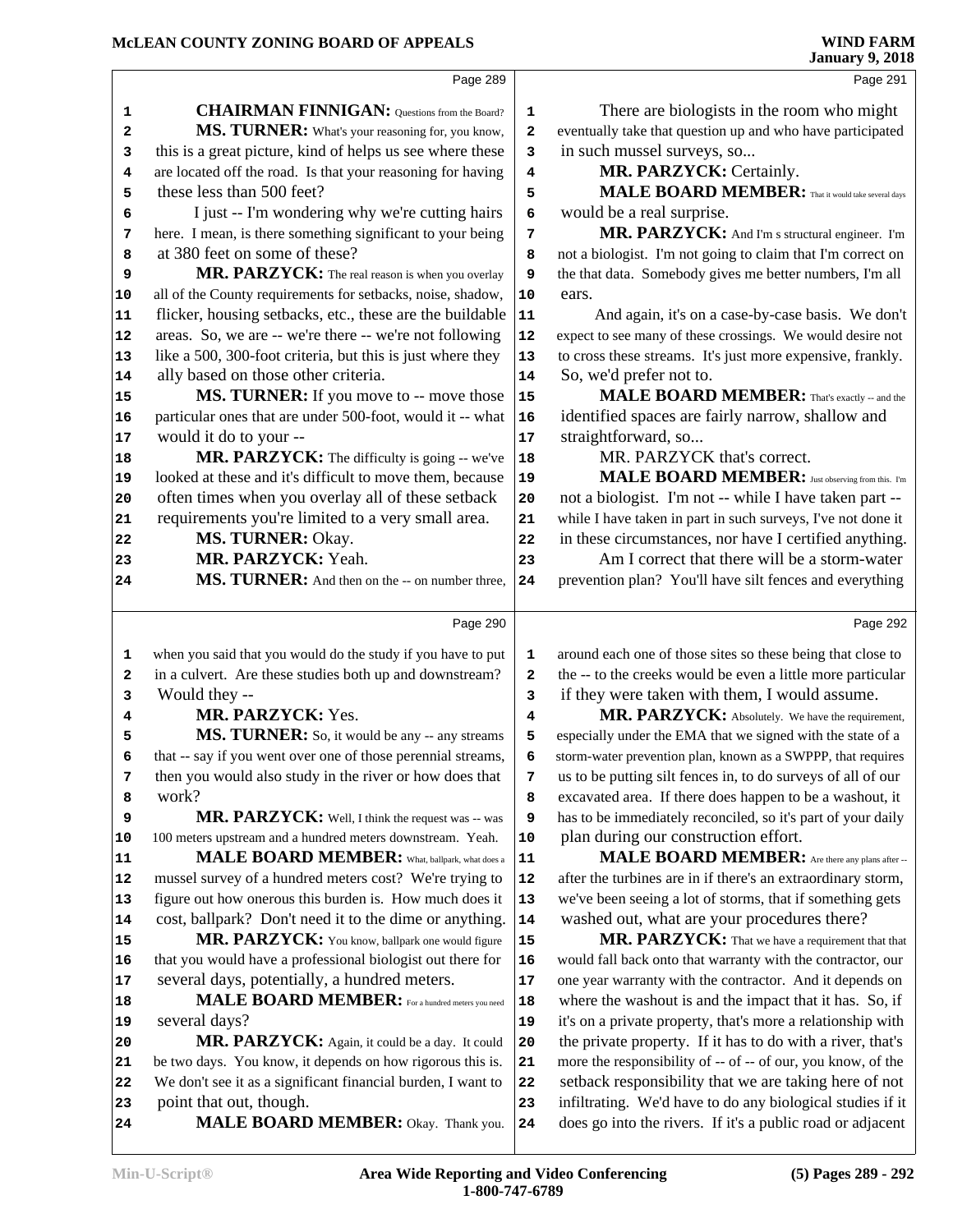#### **McLEAN COUNTY ZONING BOARD OF APPEALS**

|    |                                                              |                         | oanuary 7, 2010                                                                                             |
|----|--------------------------------------------------------------|-------------------------|-------------------------------------------------------------------------------------------------------------|
|    | Page 293                                                     |                         | Page 295                                                                                                    |
| 1  | to a public road, that's obviously something we would work   | 1                       | ask questions from the audience, just the testimony just                                                    |
| 2  | with the road commissions on.                                | $\overline{\mathbf{2}}$ | presented, if anyone wants to ask a question come forward.                                                  |
| 3  | <b>CHAIRMAN FINNIGAN:</b> I had a question about the --      | 3                       | You know the procedure.                                                                                     |
| 4  | MR. PARZYCK: Yes, sir.                                       | 4                       | DR. CAPPARELLA: Hello. Okay. Yeah, my name is                                                               |
| 5  | <b>CHAIRMAN FINNIGAN:</b> The IDNR sent you this and you     | 5                       | Angelo Capparella, A-N-G-E-L-O C-A-P-P-A-R-E-L-L-A, 907                                                     |
| 6  | had to respond to it. Now, would you respond, simply come    | 6                       | South Bell Avenue, in Normal.                                                                               |
| 7  | back and say that they are not satisfied with what you're    | 7                       | And I had just a couple of clarification questions,                                                         |
| 8  | doing, will you have to do it their way or I mean, who's the | 8                       | make sure I understood exactly what you are saying.                                                         |
| 9  | boss here?                                                   | 9                       | First relates to what you were saying regarding                                                             |
| 10 | MR. GRIFFIN: If I might? I can answer that                   | ${\bf 10}$              | recommendation six. Are you familiar with the difference                                                    |
| 11 | question, Mr. Chairman.                                      | 11                      | between the Mackinaw River Land and Water Reserve and the                                                   |
| 12 | What the IDNR does is consult. And they give                 | 12                      | Mackinaw River INAI Site?                                                                                   |
| 13 | recommendations. And per the letter, at the end of the       | 13                      | MR. PARZYCK: I cannot -- I cannot speak to the                                                              |
|    |                                                              | 14                      | difference between those two.                                                                               |
| 14 | letter you'll see the consultation is closed, which means    |                         |                                                                                                             |
| 15 | that IDNR is not going to take any -- anymore review of this | 15                      | DR. CAPPARELLA: Were you stating that you would                                                             |
| 16 | particular matter.                                           | ${\bf 16}$              | follow the one-half mile from just the Land and Water<br>Reserve or also from the Mackinaw River INAI Site? |
| 17 | So, really when you ask who's in charge, it's the            | 17                      |                                                                                                             |
| 18 | County at this point as to what you want to do with that     | 18                      | MR. PARZYCK: I said that we would follow the                                                                |
| 19 | recommendation based upon the letter, based on our testimony | 19                      | half-mile from the Mackinaw River, as well as up Hemline                                                    |
| 20 | and based upon, you know, whatever your staff might          | 20                      | Creek to the end of the confluence area, the wooded area of                                                 |
| 21 | recommend. But IDNR doesn't say yes or no. They don't        | 21                      | the confluence.                                                                                             |
| 22 | recommend anything of that sort. They just provide           | 22                      | DR. CAPPARELLA: So, from all the Mackinaw River,                                                            |
| 23 | recommendations and those go to the County.                  | 23                      | not just the Land and Water Reserve?                                                                        |
| 24 | <b>CHAIRMAN FINNIGAN:</b> Would the recommendations more     | 24                      | MR. PARZYCK: I can't speak to that, because I                                                               |
|    |                                                              |                         |                                                                                                             |
|    | Page 294                                                     |                         | Page 296                                                                                                    |
| 1  | be general, I mean, for all parts of the state or more       | 1                       | don't know the difference between the two. If you could                                                     |
|    |                                                              |                         |                                                                                                             |
| 2  | specific for McLean County?                                  | $\mathbf 2$             | clarify that, I could maybe answer.                                                                         |
| 3  | MR. GRIFFIN: Well, I would say, having seen a                | 3                       | DR. CAPPARELLA right. Yes.                                                                                  |
| 4  | number of letters from IDNR for wind energy projects,        | 4                       | The Mackinaw River, the entire length of the                                                                |
| 5  | they're fairly general. Obviously, some of the letters will  | 5                       | Mackinaw River, is listed on the Illinois Natural Area                                                      |
| 6  | talk about specific habitat and areas and sites that pertain | 6                       | Inventory. A subset of that has an additional status as a                                                   |
| 7  | to a particular project, other comments are fairly general.  | 7                       | land and water reserve owned by Heartland's Foundation. But                                                 |
| 8  | For example, the first comment, which is relates to bats,    | 8                       | they did specify that different in the IDNR letter, they                                                    |
| 9  | that's a general comment I've seen before for a number of    | 9                       | were quite clear about that, and those of us who live here                                                  |
| 10 | projects.                                                    | 10                      | know that difference.                                                                                       |
| 11 | <b>CHAIRMAN FINNIGAN:</b> Thank you.                         | 11                      | So, I just wanted to make sure that you were                                                                |
| 12 | Any other questions?                                         | 12                      | agreeing, which I hope you are, to doing one-half mile from                                                 |
| 13 | MS. TURNER: I did have one more follow-up.                   | 13                      | the entire Mackinaw River main channel, which is, basically,                                                |
| 14 | The last time you spoke, and in your response here,          | 14                      | the entire segment of the entire reach that is listed as an                                                 |
| 15 | you mentioned that you're willing to do one study --         | 15                      | INAI Site and not just the Land and Water Reserve.                                                          |
| 16 | one-year study of the bat and fauna, essentially, bat and    |                         | 16 (Court reporter arrived.)                                                                                |
| 17 | birds, but that you found that over three years in your      | 17                      | DR. CAPPARELLA: Where should I resume?                                                                      |
| 18 | experience it comes back pretty consistently.                | 18                      | Angelo, A-N-G-E-L-O C-A-P-P-A-R-E-L-L-A, 907 South                                                          |
| 19 | Do you have any example of those studies that                | 19                      | Bell Avenue in Normal.                                                                                      |
| 20 | you've done over three years?                                | 20                      | <b>CHAIRMAN FINNIGAN:</b> You want to restate your                                                          |
| 21 | MR. PARZYCK: Actually, I'd like that to be                   | 21                      | question.                                                                                                   |
| 22 | deferred to Ms. Lieberman to discuss that. So, I mean,       | 22                      | <b>DR. CAPPARELLA:</b> Start again with the question.                                                       |
| 23 | subsequent to my testimony.                                  | 23                      | Sorry about this.                                                                                           |
| 24 | <b>CHAIRMAN FINNIGAN:</b> At this point we're going to       | 24                      | All right. So, what I was trying to get                                                                     |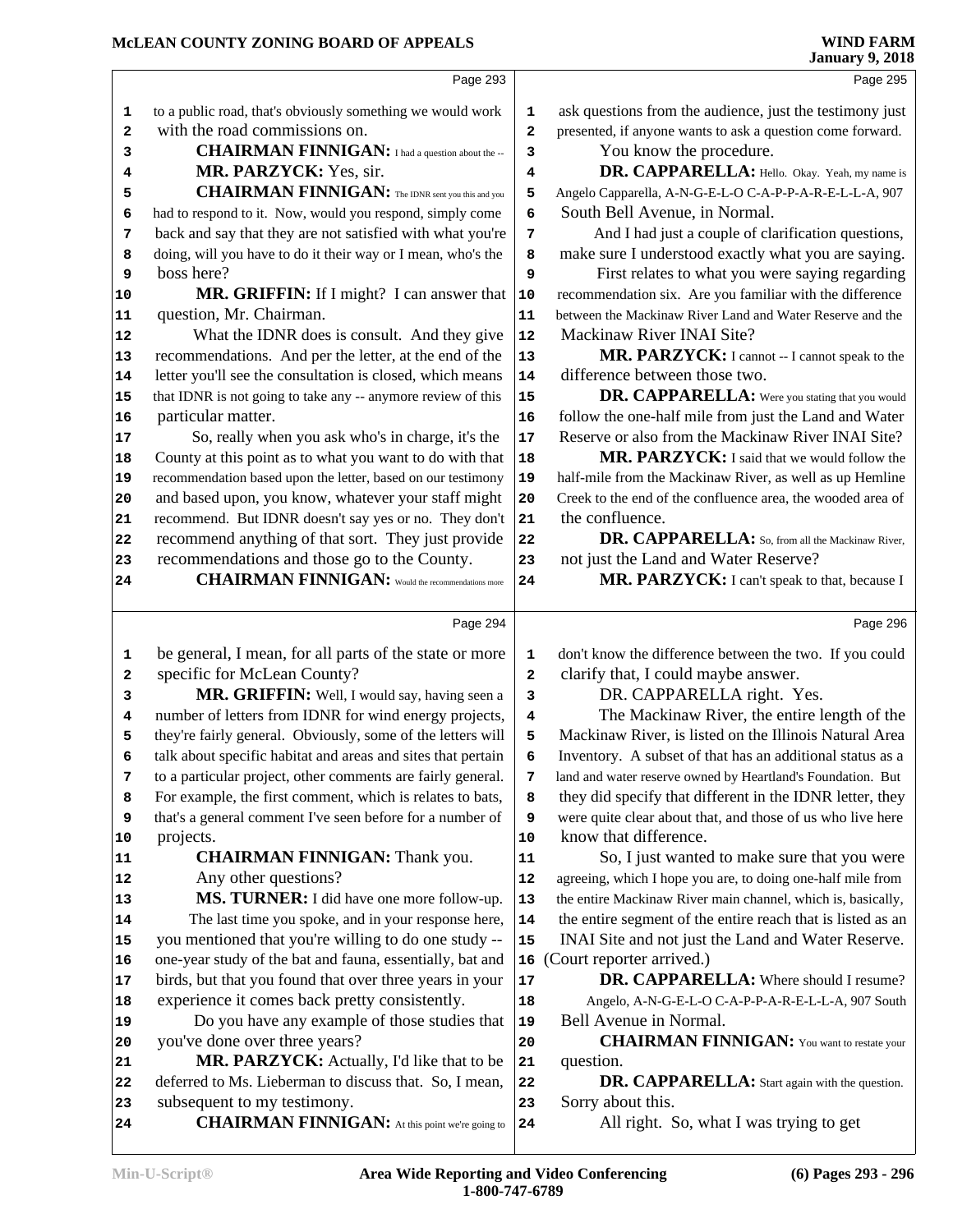#### **McLEAN COUNTY ZONING BOARD OF APPEALS**

|    | Page 297                                                     |    | Page 299                                                     |
|----|--------------------------------------------------------------|----|--------------------------------------------------------------|
| 1  | clarification on -- well, my first question was if you knew  | 1  | compliant with the Mackinaw River main channel in the        |
| 2  | the difference between Mackinaw River Land and Water reserve | 2  | recommendation.                                              |
| 3  | versus Mackinaw River INAI Site.                             | 3  | DR. CAPPARELLA: As I read that and read the                  |
| 4  | What I was really asking is when you said that you           | 4  | discussion in IDNR letter they mean, basically, the Mackinaw |
| 5  | would follow recommendation number six, a half mile setback, | 5  | River INAI site as a whole.                                  |
| 6  | if you were aware that that means the entire Mackinaw River  | 6  | MR. PARZYCK: Or it says the Mackinaw River main              |
| 7  | main channel?                                                | 7  | channel.                                                     |
| 8  | MR. PARZYCK: I would say I would like to look at a           | 8  | DR. CAPPARELLA: But if you read the extended                 |
| 9  | map with you, potentially, at a break with you.              | 9  | discussion within the IDNR letter, they are defining the     |
| 10 | I would say that our recommendation, our thought --          | 10 | INAI river site, which does include Hemline Creek.           |
| 11 | thinking is to stay off the main channel a half mile of the  | 11 | MR. PARZYCK: And the reason for that is what?                |
| 12 | entire main channel of the Mackinaw River.                   | 12 | DR. CAPPARELLA: Because -- are you familiar with             |
| 13 | DR. CAPPARELLA: Right and again, if you read the             | 13 | the INAI designation?                                        |
| 14 | IDNR letter they defined it as such. They said the entire    | 14 | MR. PARZYCK: I am not versed in that. No, I'm                |
| 15 | river is in the INAI site. So, it's pretty clear you don't   | 15 | not.                                                         |
| 16 | really need a map. They say it starts at Sibley and goes     | 16 | DR. CAPPARELLA: The Illinois Natural Areas                   |
| 17 | west.                                                        | 17 | Inventory is a list of the best of the best of our remaining |
| 18 | Are you also aware -- you mentioned Hemline Creek.           | 18 | natural areas, usually based on biotic components. It will   |
| 19 | And if I understand it, you would have a half mile up to the | 19 | be in my testimony later on. Whenever we get to it.          |
| 20 | point that it or starting at the point where it is wooded    | 20 | And it basically designates those areas that the             |
| 21 | and going downstream, but not above that point; is that      | 21 | Illinois Natural History Survey and the Natural -- Division  |
| 22 | correct?                                                     | 22 | of Natural Heritage has identified as worthy of protection   |
| 23 | MR. PARZYCK: Going upstream from the confluence to           | 23 | as being the best of the best and that's why it always       |
| 24 | the back to the edge of the wood -- I'm sorry -- where the   | 24 | attracts such attention by people concerned about protecting |
|    |                                                              |    |                                                              |
|    | Page 298                                                     |    | Page 300                                                     |
| 1  | wooded starts downstream.                                    | 1  | our natural heritage and the like.                           |
| 2  | DR. CAPPARELLA: Either way, same thing, either               | 2  | So the definition of the INAI, as I read the full            |
| 3  | way, but were you aware from reading the IDNR letter that    | 3  | description within the page four of the IDNR thing, they're  |
| 4  | within the Mackinaw River INAI designation, that Hemline     | 4  | talking about basically.                                     |
| 5  | Creek is within that designation. Were you aware of that     | 5  | <b>CHAIRMAN FINNIGAN:</b> This just is just for              |
| 6  | from the IDNR letter?                                        | 6  | questions.                                                   |
| 7  | MR. PARZYCK: It indicates that, but it is not --             | 7  | DR. CAPPARELLA: So could you, please, rephrase               |
| 8  | it indicates that the -- that the --                         | 8  | what you are agreeing to with recommendations six?           |
| 9  | DR. CAPPARELLA: Page four.                                   | 9  | MR. PARZYCK: Recommendation six, we would be                 |
| 10 | MR. PARZYCK: Yes, I understand. I have it right              | 10 | maintaining a half mile setback from the Mackinaw River main |
| 11 | here.                                                        | 11 | channel and the main channel of Hemline Creek from the       |
| 12 | DR. CAPPARELLA: All right. Good.                             | 12 | confluence with the Mackinaw River upstream to the edge of   |
| 13 | Do you know if the boundary of the Hemline Creek             | 13 | the wooded area of the confluence.                           |
| 14 | that is included in the INAI designation is the same as      | 14 | DR. CAPPARELLA: Okay. Thank you. Appreciate that             |
| 15 | boundary that you are mentioning? Which is the wood --       | 15 | clarification indication. I'll address it later.             |
| 16 | beginning of the wooded area?                                | 16 | The other thing that you mention was about you               |
| 17 | MR. PARZYCK: I do not.                                       | 17 | thought that in terms of vibrations as a phenomenon that     |
| 18 | <b>DR. CAPPARELLA:</b> Nor do I, actually.                   | 18 | might affect aquatic organisms, that you thought say         |
| 19 | But I would suggest that you find out, because if            | 19 | 380 feet or so would not be significant. Did I hear that     |
| 20 | you are going, number six, it might be you're not going      | 20 | correctly?                                                   |
| 21 | fully with number six. I'm just trying to understand your    | 21 | MR. PARZYCK: My -- my comment was that the IDNR              |
| 22 | response.                                                    | 22 | letter recommends a 500-foot setback based on vibrations     |
| 23 | MR. PARZYCK: Well, it says or the Mackinaw River             | 23 | that could affect aquatic life. And as we stated on          |
| 24 | main channel in the recommendation is "or" and we're         | 24 | Thursday there has been no documentation to date to indicate |
|    |                                                              |    |                                                              |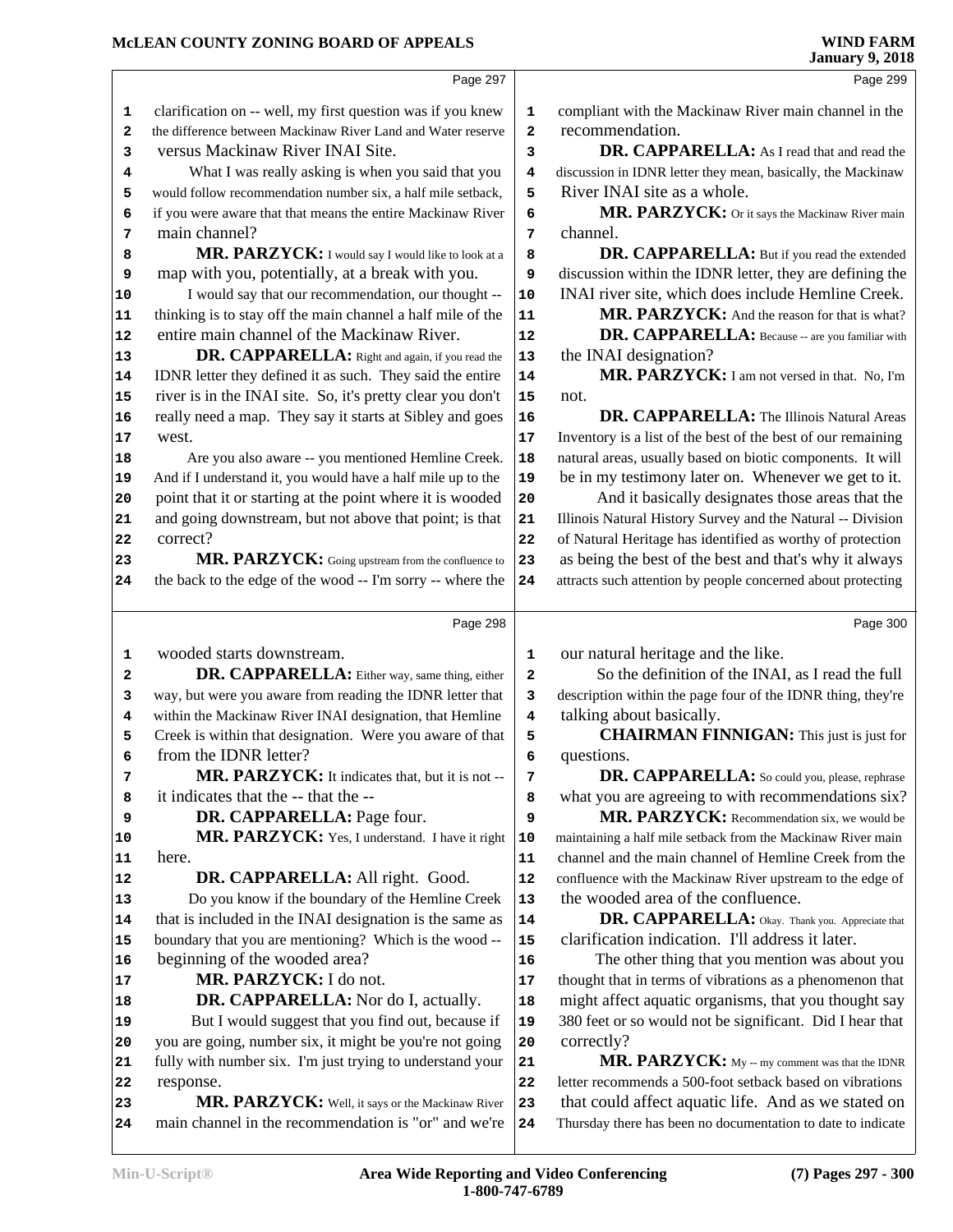|                                                                                  | Page 301                                                                                                       |                  | Page 303                                                                                                       |
|----------------------------------------------------------------------------------|----------------------------------------------------------------------------------------------------------------|------------------|----------------------------------------------------------------------------------------------------------------|
| 1                                                                                | that that is the case.                                                                                         | 1                | DR. CAPPARELLA: So we don't have any data,                                                                     |
| 2                                                                                | DR. CAPPARELLA: Did you not read page five of the                                                              | $\mathbf{2}$     | basically, because it hasn't been studied?                                                                     |
| 3                                                                                | IDNR letter --                                                                                                 | 3                | MR. PARZYCK: There's -- there's no basis for                                                                   |
| 4                                                                                | MR. PARZYCK: Yes, I did.                                                                                       | 4                | indicating 500 feet is a magic setback, because there's --                                                     |
| 5                                                                                | DR. CAPPARELLA: -- biological conservation?                                                                    | 5                | there have been no studies on that.                                                                            |
| 6                                                                                | MR. PARZYCK: I did.                                                                                            | 6                | DR. CAPPARELLA: Or on vibrations in general.                                                                   |
| 7                                                                                | DR. CAPPARELLA: And you disagreed with that study?                                                             | 7                | MR. PARZYCK: On the vibration of wind turbines                                                                 |
| 8                                                                                | MR. PARZYCK: Yes.                                                                                              | 8                | with respect to river beds.                                                                                    |
| 9                                                                                | DR. CAPPARELLA: And you knew it was a peer                                                                     | 9                | DR. CAPPARELLA: There's been no studies.                                                                       |
| 10                                                                               | reviewed study?                                                                                                | 10               | MR. PARZYCK: Not that we are aware of.                                                                         |
| 11                                                                               | MR. PARZYCK: That has to do with traffic, not with                                                             | ${\bf 11}$       | Have you found any?                                                                                            |
| 12                                                                               | wind turbine. The study is not specific to wind turbines.                                                      | 12               | DR. CAPPARELLA: I haven't had a lot of time to                                                                 |
| 13                                                                               | DR. CAPPARELLA: But did it -- was it given in the                                                              | 13               | look, to be honest.                                                                                            |
| 14                                                                               | context of vibration, which can be -- have a multi-facetted                                                    | 14               | MR. PARZYCK: Our research has found that there are                                                             |
| 15                                                                               | causes?                                                                                                        | 15               | no studies that indicate that. So that there is no basis                                                       |
| 16                                                                               | MR. PARZYCK: It says traffic noise is the title of                                                             | 16               | for 500 feet.                                                                                                  |
| 17                                                                               | the -- traffic noise masks acoustic signals of fresh water                                                     | 17               | Erin will address a little bit of the potential for                                                            |
| 18                                                                               | stream fish. Traffic, not turbines.                                                                            | 18               | looking at that in conjunction with IDNR, which is one of                                                      |
| 19                                                                               | DR. CAPPARELLA: All right. We'll have to take a                                                                | 19               | the other parts of the recommendation.                                                                         |
| 20                                                                               | look at that.                                                                                                  | 20               | DR. CAPPARELLA: Okay. Well, thank you.                                                                         |
| 21                                                                               | MR. PARZYCK: Yeah, there's -- there's -- traffic                                                               | 21               | <b>MR. PARZYCK: Sure.</b>                                                                                      |
| 22                                                                               | has different characteristics than wind turbines.                                                              | 22               | MS. WINTERLAND: Amy Winterland.                                                                                |
| 23                                                                               | THE WITNESS: Does traffic include both noise and                                                               | 23               | So, I want a clarification --                                                                                  |
| 24                                                                               | vibration?                                                                                                     | 24               | <b>CHAIRMAN FINNIGAN:</b> Could you give your address,                                                         |
|                                                                                  |                                                                                                                |                  |                                                                                                                |
|                                                                                  |                                                                                                                |                  |                                                                                                                |
|                                                                                  | Page 302                                                                                                       |                  | Page 304                                                                                                       |
|                                                                                  |                                                                                                                |                  |                                                                                                                |
| 1                                                                                | MR. PARZYCK: Yes, it is. Right. I'm not a noise                                                                | 1                | please?                                                                                                        |
| 2<br>3                                                                           | expert, but I would -- but this says traffic noise masks.<br>Has to do with traffic.                           | $\mathbf 2$<br>3 | MS. WINTERLAND: 22825 N 3075 East Road, Colfax,                                                                |
| 4                                                                                |                                                                                                                | 4                | Illinois, 61728.                                                                                               |
|                                                                                  | DR. CAPPARELLA: Well, we don't know if it's a                                                                  | 5                | So, just -- just a clarification from that last                                                                |
| 5                                                                                | synonym for vibration. Without reading the paper --                                                            |                  | conversation: So, there are no studies saying that                                                             |
| 6                                                                                | MR. PARZYCK: You are postulating something that I                                                              | 6                | vibrations are harmful or there are no studies period?                                                         |
| 7                                                                                | don't think you know, nor do I.                                                                                | 7                | MR. PARZYCK: There is no documented evidence, nor                                                              |
| 8                                                                                | DR. CAPPARELLA: That's correct, having not read                                                                | 8                | any even discussion of wind turbines causing problems with                                                     |
| 9                                                                                | the paper.                                                                                                     | 9<br>10          | aquatic life in streams based on vibrations. There are no                                                      |
|                                                                                  | MR. PARZYCK: You are postulating and I'm not.                                                                  |                  | studies. There's -- and no problems have been raised,                                                          |
|                                                                                  | <b>DR. CAPPARELLA:</b> Right. I'm just asking the                                                              | ${\bf 11}$<br>12 | therefore, there are no studies, because nobody has raised                                                     |
|                                                                                  | question is if you had read the entire paper to determine if                                                   | 13               | the issue that's problematic.                                                                                  |
|                                                                                  | it -- if when they use noise if they were using it,                                                            |                  | MS. WINTERLAND: But there's also no study                                                                      |
|                                                                                  | potentially as a synonym for vibration or not, but it sounds                                                   | 14               | confirming that there is no problem.                                                                           |
|                                                                                  | like --                                                                                                        | 15               | MR. PARZYCK: You're trying to prove a negative.                                                                |
|                                                                                  | MR. PARZYCK: The -- the point is that there is not                                                             | 16               | MS. WINTERLAND: People do studies all the time to                                                              |
|                                                                                  | this paper, nor any documented papers that indicate that                                                       | 17               | prove that there are no problems.                                                                              |
|                                                                                  | turbines, wind turbines, produce a vibration or noise that                                                     | 18               | MR. PARZYCK: You initiate a study based on a                                                                   |
|                                                                                  | affects aquatic life in streams.                                                                               | 19               | problem or a potential problem. There are no studies                                                           |
|                                                                                  | DR. CAPPARELLA: Do you know if such studies have                                                               | 20               | indicating there's no evidence that this is a problem.                                                         |
|                                                                                  | been done in the formal way?                                                                                   | 21               | MS. WINTERLAND: Second question: So, you are                                                                   |
| 20                                                                               | MR. PARZYCK: We have not -- I can't -- there's no                                                              | ${\bf 22}$       | talking about the, I think it was your fourth turbine,                                                         |
| 10<br>11<br>12<br>13<br>14<br>15<br>16<br>17<br>18<br>19<br>21<br>22<br>23<br>24 | indication in our research that says that that has been<br>done, if there's anything that indicates a problem. | 23<br>24         | number 91, I don't know if you want to go back to that<br>picture or not, it's 300 feet off the Hemline Creek. |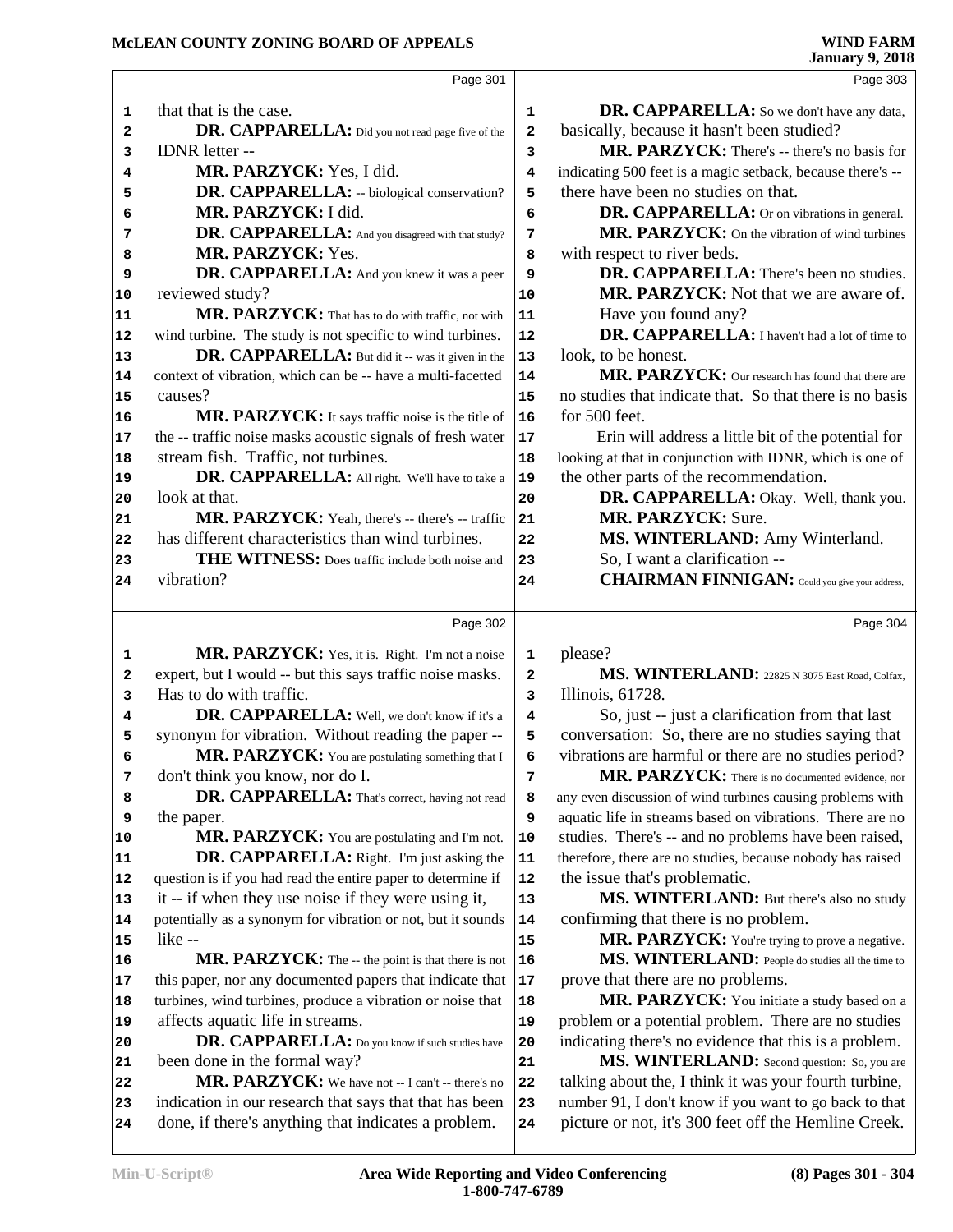|              | Page 305                                                                                               |             | Page 307                                                                |
|--------------|--------------------------------------------------------------------------------------------------------|-------------|-------------------------------------------------------------------------|
|              |                                                                                                        |             |                                                                         |
| 1            | MR. PARZYCK: Right.                                                                                    | $\mathbf 1$ | MR. PARZYCK: Certainly. Fair enough.                                    |
| 2            | MS. WINTERLAND: I think I mentioned before that                                                        | 2           | <b>CHAIRMAN FINNIGAN:</b> Any other questions?                          |
| 3            | there's, in your application, this floodplain picture based                                            | 3           | MR. PITZER: My name is Jim Pitzer. My address is                        |
| 4            | on 100 year flood zone. Number 91 is in that flood zone and                                            | 4           | 29485 East 2100 North Road, Colfax, Illinois, 61728.                    |
| 5            | it's only 300 feet off the Hemline Creek.                                                              | 5           | MS. WALLEY: Mr. Pitzer, can you spell your last                         |
| 6            | MR. PARZYCK: If that's the case, we will                                                               | 6           | name?                                                                   |
| 7            | investigate that.                                                                                      | 7           | MR. PITZER: P-I-T-Z-E-R.                                                |
| 8            | MS. WINTERLAND: So, if that's the case, my                                                             | 8           | MS. WALLEY: Thank you.                                                  |
| 9            | understanding from Thursday was you're not allowed to build                                            | 9           | MR. PITZER: Sorry.                                                      |
| 10           | in a floodplain.                                                                                       | 10          | MS. WALLEY: That's okay.                                                |
| 11           | MR. PARZYCK: That's correct.                                                                           | 11          | That way the court reporter doesn't have to guess.                      |
| 12           | I said we will check that, yes. And we are not                                                         | ${\bf 12}$  | MR. PITZER: I have this map here, section five,                         |
| 13           | allowed to build in a floodplain.                                                                      | 13          | and Mr. Parzyck, I have to tell you upfront that you're kind            |
| 14           | MS. WINTERLAND: But your testimony, was that 91                                                        | ${\bf 14}$  | of in my kitchen when it comes to -- I -- there's a lot of              |
| 15           | was no problem being 300 feet away from the --                                                         | 15          | discussion about the confluence of the Mackinaw River and               |
| 16           | MR. PARZYCK: That was my testimony, yes.                                                               | 16          | Hemline Creek. That is on my property. And it's a sandwich              |
| 17           | I'm not -- if you point out that it is in a                                                            | $17$        | from my house, basically. So it's a meaningful spot to me.              |
| 18           | floodplain, we will check it and have to verify if that is,                                            | 18          | And you talked about these -- these turbines that                       |
| 19           | in fact, the case. I'm not saying I'm perfect. If that is                                              | 19          | were running up Hemline Creek and past the timber there.                |
| 20           | a problem, we'll look at it.                                                                           | 20          | The timber, by the way, is the edge of my property. And I'm             |
| 21           | MS. WINTERLAND: It's on this flood zone map,                                                           | 21          | particularly interested in turbine number 80. You made                  |
| 22           | number five. It's the number --                                                                        | 22          | testimony that you're going to comply with the number six               |
| 23           | MR. PARZYCK: I would caution when looking at that                                                      | 23          | where you're going to move that half a mile from the                    |
| 24           | map, it may be on the edge of a floodplain. So, we will                                                | 24          | Mackinaw River.                                                         |
|              |                                                                                                        |             |                                                                         |
|              | Page 306                                                                                               |             | Page 308                                                                |
|              |                                                                                                        |             |                                                                         |
| 1            |                                                                                                        | 1           |                                                                         |
| $\mathbf{2}$ | investigate very, very closely whether it is, in fact, in.<br>And if it's in we would have to move it. | 2           | MR. PARZYCK: We would be in compliance with that                        |
| 3            |                                                                                                        | 3           | requirement.                                                            |
| 4            | MS. WINTERLAND: It is on the edge of a floodplain.<br>MR. PARZYCK: It can be.                          | 4           | MR. PITZER: Yes. I'm all for that, by the way.                          |
| 5            |                                                                                                        | 5           | My question to you is: Where are you going to put<br>it?                |
| 6            | MS. WINTERLAND: Okay.                                                                                  | 6           | Because right now it's 1250 feet from the Mackinaw,                     |
| 7            | MR. PARZYCK: Why couldn't it be on the edge?                                                           | 7           |                                                                         |
| 8            | MS. WINTERLAND: Well, it is.                                                                           | 8           | it's about 1650 feet from the confluence. Are you going to              |
|              | MR. PARZYCK: Is it in it?                                                                              |             | measure that half a mile from the confluence? Which way are             |
| 9            | MS. WINTERLAND: Is not the edge considered in it?                                                      | 9           | you going to go? Are you going to go north or are you going             |
| 10           | MR. PARZYCK: No, it's outside.                                                                         | 10          | to go northwest? Northeast? Where are you going to put                  |
| 11           | MS. WINTERLAND: The edge is outside.                                                                   | ${\bf 11}$  | that thing?                                                             |
| 12           | <b>CHAIRMAN FINNIGAN:</b> I think Phil might have an                                                   | 12          | MR. PARZYCK: I can't say exactly where it's going                       |
| 13           | answer to that, possibly.                                                                              | 13          | to go.                                                                  |
| 14           | MR. DICK: If it's in a floodplain, that particular                                                     | 14          | We know that we will be outside of a half mile                          |
| 15           | one, we discussed, it will have to have a survey or note                                               | 15          | though. That one may just disappear.                                    |
| 16           | where the edge of the floodplain is so that this -- they do                                            | 16          | MR. PITZER I'm all for that too, but I'll address                       |
| 17           | not do any digging in it.                                                                              | 17          | that later on. I just wondered if you had any indication                |
| 18           | MS. WINTERLAND: Okay. I did not look at the other                                                      | 18          | which way you're going to go with it.                                   |
| 19           | three.                                                                                                 | 19          | MR. PARZYCK: You know that one looks like it's                          |
| 20           | My point is that 300 feet, and their picture looks                                                     | 20          | going to be problematic to relocate. The adjacent turbine,              |
| 21           | like it should not be a problem, but I do believe it needs                                             | 21          | I believe, it's 78 to the west.                                         |
| 22           | to be looked at. Thank you.                                                                            | 22          | MR. PITZER: Well, there's 81 to the north and 78                        |
| 23<br>24     | MR. PARZYCK: From what perspective?<br>MS. WINTERLAND: From the floodplain.                            | 23<br>24    | to the northeast.<br>MR. PARZYCK: That one is possible that we can move |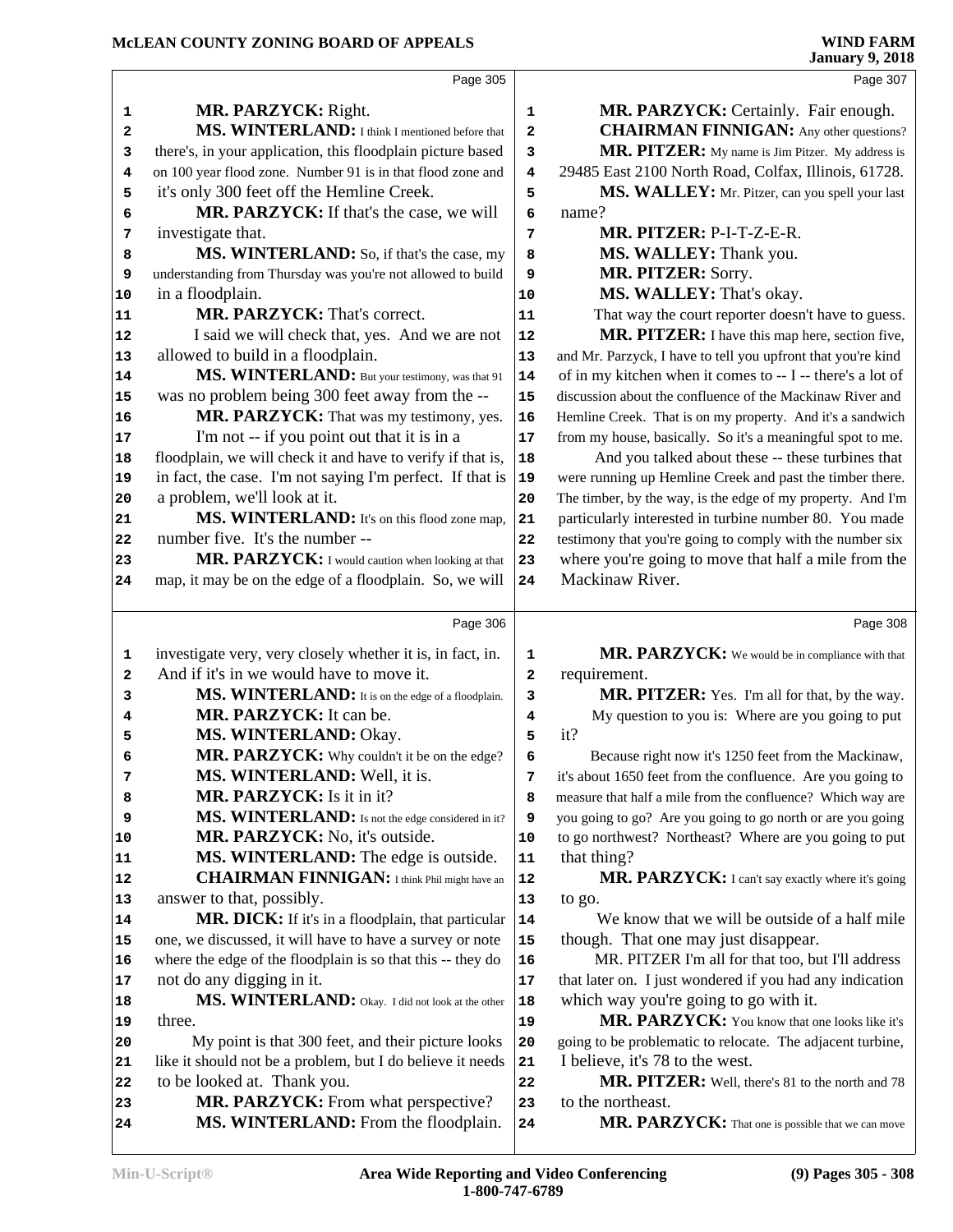**January 9, 2018** Page 309 it back so that it's outside the half mile. **MR. PITZER:** Okay. That's my question. Thank you. **CHAIRMAN FINNIGAN:** Any other questions from the 3 audience? Come forward. **MR. SCHWASS:** Okay. So, Glen Schwass representing 6 27709 North 2550 East Road, Lexington, S-C-H-W-A-S-S. So, I find it hard to believe I didn't have a question other than I was prepared to make a closing **9**  statement, which I'll save for later, but the last question's kind of sparked this question. And I think 11 you're incorrect, sir. And that is that you were talking about the noise 13 level of vibration and that the studies show no negative impact from the wind turbines and that it was road noise. 15 And -- MR. PARZYCK: I've got to clarify that. My 17 statement was that there was no evidence of vibrations from 18 turbines or noise from turbines impacting aquatic life in |**19**  streams. **MR. SCHWASS:** Okay. There could be noise effects 21 from turbines. And I'm going to go back to a question that was 23 asked the other night that seemed to be a void and that is 24 Page 310 that the county health officials in Wisconsin have started 1 to realize that turbines have been labeled as health 2 hazards. What -- what -- can you elaborate on that study? **4**  And what are the -- they studying in the State of Wisconsin 5 as to the negative effects of health hazards? **MR. GRIFFIN:** You know, I object to that question. 7 Mr. Parzyck's testimony was limited to environmental wildlife impacts and I think that's what this round of questioning should be limited to, not whatever is 10 being referred to here. **MS. WALLEY:** Mr. Schwass, I think Mr. Griffin is | 12 right. What he's asking is that you limit your questions | 14 to what Mr. Parzyck just testified to. So, those four particular hearings and the IDNR letter, if you have | **16**  questions about that you can ask, but we're not going back 17 to any previous testimony. 19 MR. SCHWASS: Okay. **MS. WALLEY:** Okay. **MR. SCHWASS:** So, let me try to redirect the 21 question, if I can. I may be a little slow at redirecting 22 this question, but it was  $-$  I think you were talking about 23 the noise levels. So, is that a question that I can ask in 24 Page 311 reference to and the impact that the noise levels have? **MS. WALLEY:** You can ask about anything Mr. Parzyck testified to today. **MR. SCHWASS:** I'll go back under the noise level. I'm trying to think of a way to present this question. I'm not a professional counselor or anything like that or legal guide, you know. My question would be, going back to the vibration levels, you're talking about the vibration that's put out from -- there's no study on vibrations put out by wind turbines. I think the gentleman's question is noise is noise. Vibration is vibration. I can't say how they wouldn't be the same, road noise, who cares what the noise is.  **MR. PARZYCK:** My comment is that vibration and how would vibration affect aquatic life in streams. There are no studies that indicate -- that indicate that there are a problem and there are no -- there's no known information of people identifying that as a problem. Vibrations in streams and aquatic life. MR. SCHWASS I'll come back then in conclusion, address the noise levels to the health concerns then.  **MS. WALLEY:** You're more than welcome to do that.  **CHAIRMAN FINNIGAN:** Any other questions from the Page 312 audience? Got one more coming forward.  **MR. YOUNG:** Yale Young, 27297 East 2250 North Road, Lexington, Illinois. I had a few questions based on the testimony tonight based on number 65, which is 380 feet from Patton Creek. How far is the closest timber and habitat area from number 65? As I heard you refer to timber and habitat area and a few other of those four that we talked about. So, how far is the closest timber and habitat area from turbine site number 65? **MR. PARZYCK:** How do you define that? Are you talking about the thousand foot setback from repairing corridors? MR. YOUNG: No. I heard you on the -- I don't have the particular number, but you talked about being close to the timber and you wanted to stay away from the timber on one of those other. **MR. PARZYCK:** At the area around the Mackinaw River, right, and the confluence.  **MR. YOUNG:** My question to you is: How far is the closest timber and habitat area from turbine number 65?  **MR. PARZYCK:** I do not have that information available. I'm sorry.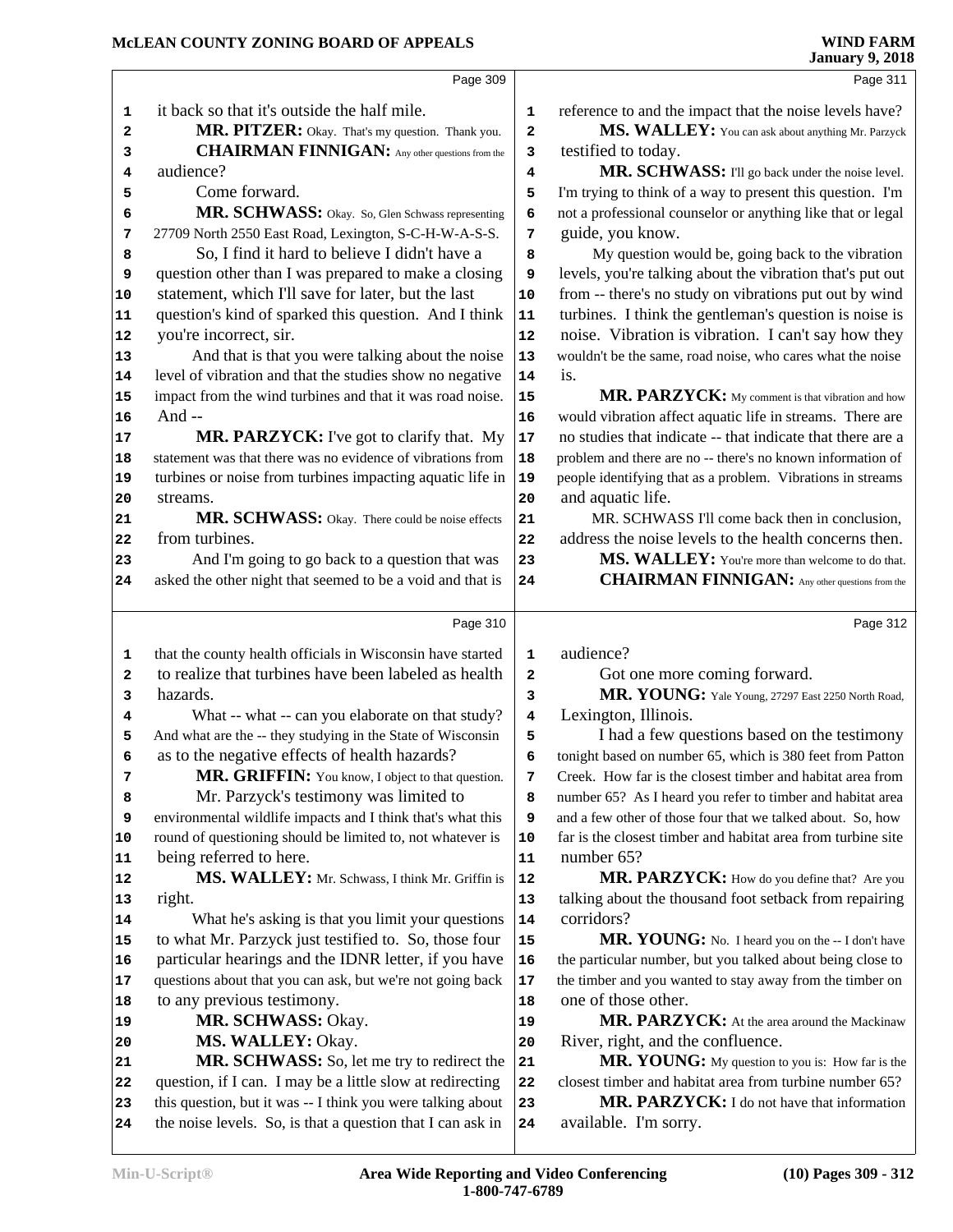Page 313  **MR. YOUNG:** It's about 800 feet. How many acres on the property where number 65 sits **2**  is on that property?  **MR. PARZYCK:** I cannot -- I don't have that information. **MR. YOUNG:** It's 240-acre where you could easily **6**  move that away from Patton Creek.  **CHAIRMAN FINNIGAN:** Ask questions. **MR. YOUNG:** How many acres of habitat are along **9**  Patton Creek? 11 MR. PARZYCK: I don't have that information. 11 **MR. YOUNG:** Tell me about the eagles, the owls and 12 the wood ducks. I hear your quote saying vibration aquatic 13 life, but every day my family wakes up and we see wood | **14**  ducks, herons, great-horned owls and bald eagles out our 15 window. And you keep saying number 65 has no effect on 17 aquatic life. How about the effect on the animals that I | **18**  just mentioned? If we see those every day just outside our 19 window, which is just below number 65. **MR. PARZYCK:** My testimony has to do -- this 21 evening has to do with the 500-foot setback that's 22 recommended in the IDNR letter. The IDNR letter that -- 23 items referring to vibrations and the potential impacts to 24 Page 314 aquatic life in streams. That's what this presentation is 1 about. **MR. YOUNG:** So, there's no other reasons to have 3 setback, just vibrations off aquatic life? **MR. PARZYCK:** No. I'm saying that that is what  $\begin{vmatrix} 5 \end{vmatrix}$  IDNR discusses in their letter. We have indicated there is no -- we are not --  $\vert$  **7**  we're not aware of any studies that have a correlation between vibrations and impact on aquatic life in streams. **9 MR. YOUNG:** One last question and I'll get out of | **10**  here. How many feet does IDNR recommend for keeping away 12 from any perennial streams? MR. PARZYCK: In this -- there are -- there's no | standard in here. The comment is 500 feet, based on the 15 possibility of vibrations affecting aquatic life in streams. **16** 17 MR. YOUNG: Thank you. **CHAIRMAN FINNIGAN:** Any other questions? | **18**  I think we're clear. Go ahead.  **MR. GRIFFIN:** Roll in our next witness, Mr. Chairman. This is Erin Lieberman. She's with -- she's 21 22 going to testify in response to a few of the other IDNR 22 23 recommendations, just provide the Zoning Board with some 23 more information. She'll need to be sworn in. Page 315 ERIN LIEBERMAN, was first duly sworn; and then testified as follows: **CHAIRMAN FINNIGAN:** Would you state your name and address for the record? **MS. LIEBERMAN:** Erin Lieberman. My work address is 1 South Wacker, Chicago, Illinois, 60606. MR. GRIFFIN: Erin, before you get into the heart of your testimony, provide The Board with a little background on who you are and what your responsibility are. MS. LIEBERMAN: Yeah. Certainly. Good meeting everybody. I am vice president of wildlife at energy and wanted to use the opportunity this evening to expand on the testimony you've heard from Andrea Giampoli last Thursday night, as well as some of the comments from Kevin just a moment ago, specifically, in response to recommendations three, five, excuse me, two, three and five from the IDNR letter. So, with that, if you would entertain me for a moment, I just wanted to take a step back, if you will, on recommendation two, which related to post construction monitoring. And once again, summarizes energy approach to Page 316 wildlife surveys pre-construction and how we use that information to determine the level of post-construction monitoring. So, as Andrea Jim stated on January 4th, energy acts in accordance with the U.S. Fish and Wildlife Services Volunteer Wind Energy Guidelines. The wind energy guidelines are a tiered approached to assessing risk through pre-construction surveys and post-construction monitoring. The pre-construction surveys are used to inform our project citing, as we use that information to make determinations about avoidance and minimization measures that can be employed at our sites to minimize any risk to birds and bats, particularly through operations. Energy's approach then is to conduct one year of post-construction monitoring where the pre-construction survey results indicate a low risk of impact at an operational wind facility as we believe they do here. If during that first year or second year or third or tenth year of operation unforeseen or uncommon circumstances occur, energy will employ what we call an adaptive management plan, which is developed prior to operation. And through that adaptive management we will conduct, if necessary, additional monitoring consultation with the wildlife agencies, and if necessary, operational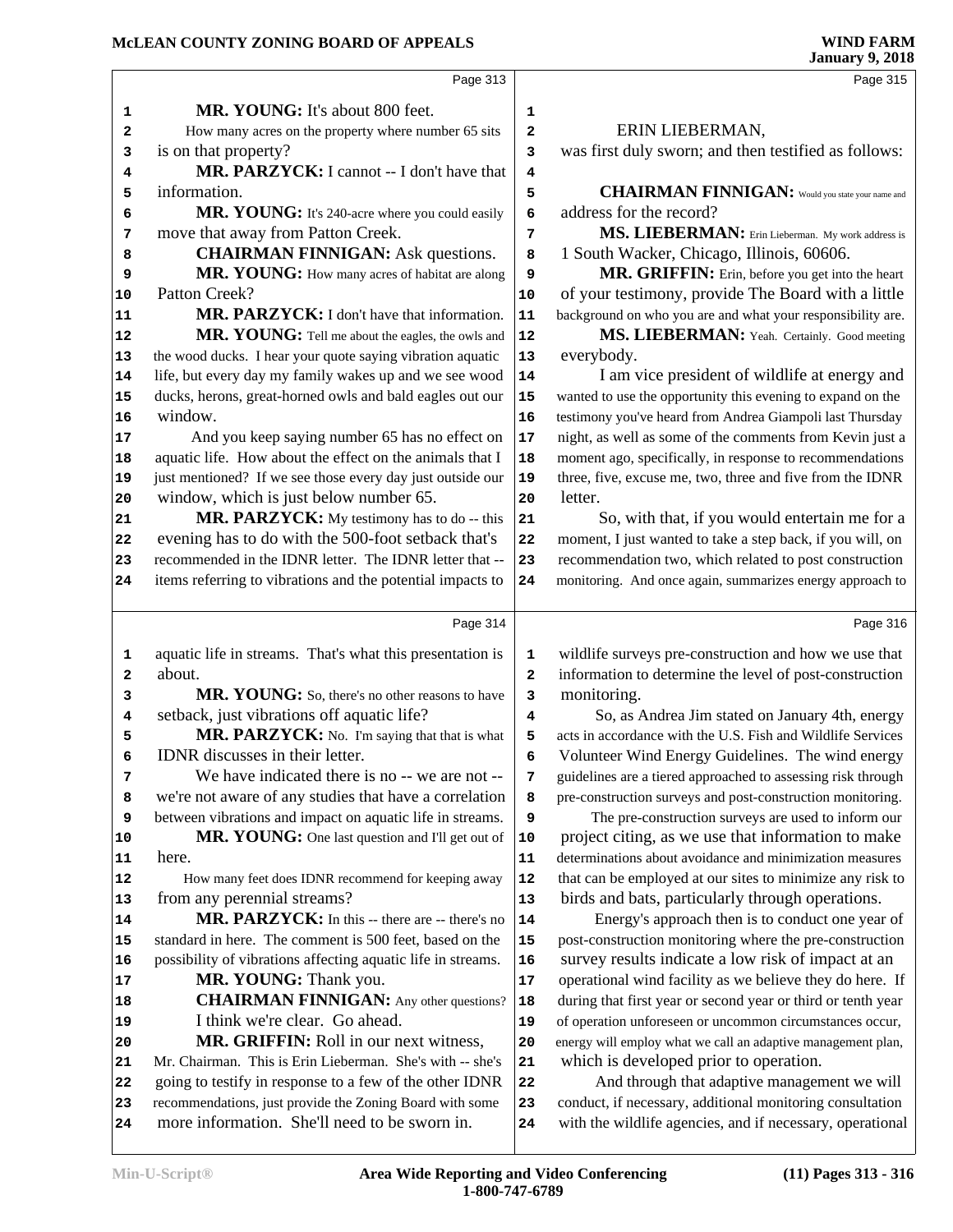### **McLEAN COUNTY ZONING BOARD OF APPEALS**

|                                                                                  | Page 317                                                     |            | Page 319                                                     |
|----------------------------------------------------------------------------------|--------------------------------------------------------------|------------|--------------------------------------------------------------|
| 1                                                                                | modifications to address that risk.                          | 1          | that there are impacts occurring to aquatic species from the |
| 2                                                                                | So, I wanted to take that step back to further               | 2          | noise or vibration from wind turbines.                       |
| 3                                                                                | explain that it is not intended to be one year with no       | 3          | That being said, as you may -- what you will find            |
| 4                                                                                | further attention spent or paid to risks that could occur    | 4          | in the IDNR recommendation that alternative to the setback.  |
| 5                                                                                | through the operation of our wind facility. We don't         | 5          | I want to make sure I get the language right. Is that the    |
| 6                                                                                | currently have the information to share with The Board about | 6          | Applicant could consider supporting scientific measures to   |
| 7                                                                                | many years of post-construction monitoring. And the reason   | 7          | measure and report the effects of turbine noise, vibration   |
| 8                                                                                | is that we have not collected information, because it hasn't | 8          | and flicker on aquatic organisms. Energy has decided that    |
| 9                                                                                | been required or necessary.                                  | 9          | we will engage with IDNR to assess whether or not there is   |
| 10                                                                               | At our facility we are using the information to              | ${\bf 10}$ | potential for sponsorship of a study to assess noise         |
| 11                                                                               | cite, construct and operate our facilities responsibly and   | $\bf 11$   | vibration or flicker.                                        |
| 12                                                                               | we are responding where necessary, again, to any unforeseen  | ${\bf 12}$ | <b>CHAIRMAN FINNIGAN:</b> Questions from The Board?          |
| 13                                                                               | circumstances, but the approach is one year and using any    | 13         | MS. TURNER: What would determine whether you would           |
| 14                                                                               | information acquired in the years following to inform our    | 14         | consider there being potential for sponsorship of a study?   |
| 15                                                                               | next step.                                                   | 15         | What types of things are you guys looking for?               |
| 16                                                                               | This approach also is consistent with the findings           | 16         | MS. LIEBERMAN: Again, we don't feel that a study             |
| 17                                                                               | of the IDNR in the January 2nd letter that IDNR provided to  | $17\,$     | is necessary. There is not a problem that has been found.    |
| 18                                                                               | energy and to this Board. It said that experience in         | 18         | We have thousands of operational turbines across the         |
| 19                                                                               | Illinois has shown that utility scale wind turbines rarely   | 19         | country. And in our consultations and coordination with      |
| 20                                                                               | kill more than six birds annually with many killing none at  | 20         | federal and state wildlife agencies as well as stakeholders, |
| 21                                                                               | all and these losses are not biologically significant.       | 21         | this is not an issue that has been landowners and others     |
| 22                                                                               | The Department, more importantly, but also worth             | 22         | that are monitoring the situation.                           |
| 23                                                                               | noting, said that sufficient monitoring has occurred at      | 23         | We will engage IDNR to assess whether or not there           |
| 24                                                                               | Illinois facilities to fairly characterize the risk to       | 24         | is information that we are not aware of that they would like |
|                                                                                  |                                                              |            |                                                              |
|                                                                                  |                                                              |            |                                                              |
|                                                                                  | Page 318                                                     |            | Page 320                                                     |
| 1                                                                                | birds. So, therefore, with IDNR's finding, our own           | 1          | to continue exploring and that will --                       |
| 2                                                                                | experience and our commitment to responsible operation, we   | 2          | MS. TURNER: And that's what I was wondering.                 |
| 3                                                                                | believe that one year of post-construction monitoring at     | 3          | I assume you were wondering if there is information          |
| 4                                                                                | this time is defensible. So, that's number three -- excuse   | 4          | that they have that you don't that would indicate a study is |
| 5                                                                                | me -- recommendation two.                                    | 5          | needed.                                                      |
| 6                                                                                | Recommendation three, Kevin spent quite a bit of             | 6          | MS. LIEBERMAN: Right. Or a literature review.                |
| 7                                                                                | time talking about that, that we are modifying our response  | 7          | something that they're aware.                                |
| 8                                                                                | as of last Thursday and where physical disturbances occur we | 8          | Again, we have asked our experts, both our                   |
| 9                                                                                | will do fish and mussel surveys 100 meters upstream and      | 9          | biological and noise experts, and this is not something that |
|                                                                                  | downstream.                                                  | 10         | anybody has studied, because there is not a problem that has |
|                                                                                  | There was a question previously about the level of           | $\vert 11$ | been found, but we will submit to exploring that.            |
|                                                                                  | effort. The level of effort is also depending on the amount  | 12         | MS. TURNER: And their letter does. They do cite              |
|                                                                                  | of disturbance that's going to occur. So, you know, we are,  | 13         | the study of the traffic noise impacting within 12           |
|                                                                                  | as Kevin said, expecting very little to no disturbance, but  | 14         | kilometers aquatic reproduction.                             |
|                                                                                  | depending on that would be whether it would be one day, two  | 15         | MS. LIEBERMAN: From traffic.                                 |
|                                                                                  | days, three days etc.                                        | 16         | MS. TURNER: From traffic.                                    |
|                                                                                  | And lastly, recommendation five, the 500-foot                | $17\,$     | <b>MS. LIEBERMAN: Right.</b>                                 |
|                                                                                  | avoidance from the perennial stream. As Kevin said,          | 18         | And I am not a noise expert, but we did speak to             |
|                                                                                  | currently 113 of the 117 turbines are outside the            | 19         | our noise expert and I won't go through the litany of        |
|                                                                                  | recommended 500-foot buffer. Since Thursday we have          | 20         | responses that he gave. But he did let me know that wind     |
|                                                                                  | continued conversation with biological consultants, who have | 21         | turbines produce very little vibration to begin with. So,    |
|                                                                                  | further supported our initial response that this is not a    | 22         | that's one distinguishing factor from the traffic and trucks |
| 10<br>11<br>12<br>13<br>14<br>15<br>16<br>17<br>18<br>19<br>20<br>21<br>22<br>23 | survey that they -- excuse me -- a setback that they find is | 23         | that are occur. So, I mean, we can provide his additional    |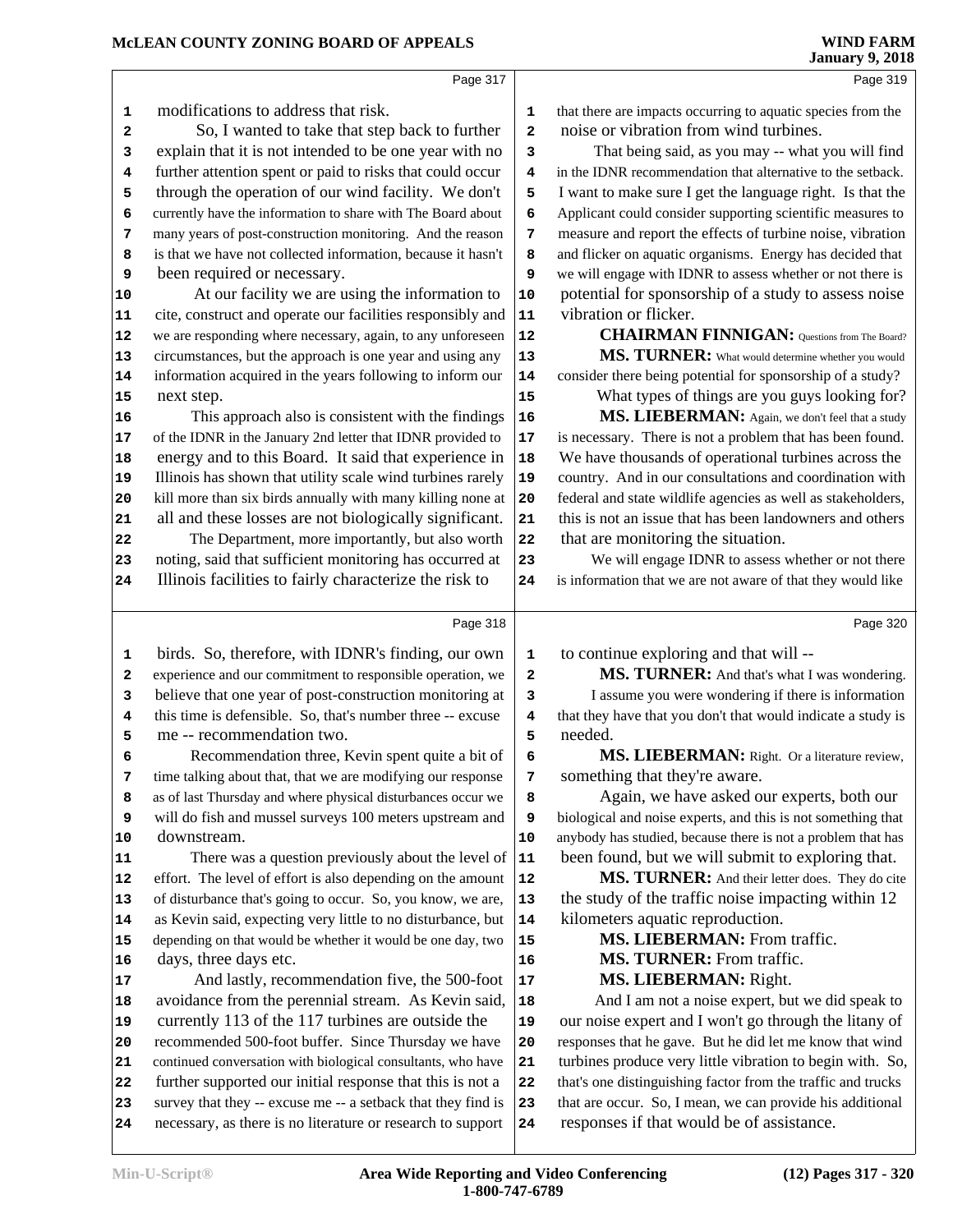research?

triggered those?

Page 323

Page 321 **MR. ZIMMERMAN:** You talked about the selection of one year versus two or three years and that's based on what **2 MS. LIEBERMAN:** Based on best practices. You know, when -- when utilities -- you know, wind was first growing 5 and there was little information, data and understanding **6**  about the interaction, particularly of the birds and  $\begin{bmatrix} 7 \end{bmatrix}$  turbines, additional post-construction monitoring was looked at to fill the data gap. But we know from our operational **9**  experience that we can have responsible wind energy | **10**  development and conservation and wildlife use of the site. **11**  So, using our experience and our conversations across the 12 country, we use one year consistent with recommendation 13 based on our findings. Again, if the findings demonstrate | **14**  that additional monitoring is necessary, because of those 15 16 unforeseen circumstances, we would employ that. 16 MR. ZIMMERMAN: Where do you employ that in the 17 past? You mentioned it might be one year, might be for | **18**  longer. Have you done studies longer than that? And what 19 (No response.) have questions of this witness? Come forward.

 **MS. LIEBERMAN:** Yes. I would have to -- I don't 21 have -- I, actually, don't have an example off the top of my 22 23 head of more than one year of annual post-construction 23 monitoring.

 **CHAIRMAN FINNIGAN:** Would anyone in the audience

 **DR. CAPPARELLA:** Angelo, A-N-G-E-L-O, Capparella, C-A-P-P-A-R-E-L-L-A, 907 South Well Avenue in Normal.

 I have just a couple of questions, if I may. In your addressing recommendation number two, you are arguing that one year was sufficient with birds, but doesn't that recommendation also mention bats?

#### **MS. LIEBERMAN:** It does.

 So, a couple things to note here. We are employing avoidance strategy for bats, right. We are curtailing it 5.0. We are also setting back 1,000 feet from habitat. So, sort of looking at risk profile, we believe we've taken steps to avoid risk to bat species at the site largely.

 It does address -- we will be monitoring bats as well, but much like birds, we believe that one year post-construction monitoring will support our findings of the pre-construction surveys coupled with the avoidance mechanism that we adopt.

 **DR. CAPPARELLA:** Okay. Well, and so, in light of recommendation one, which you said will, and I agree, would substantially reduce mortality, isn't that contingent on --

Page 324

Page 322 I could tell you there have been occurrences where **1**  something has happened. We may have looked at a season to **2**  say: Okay. Is it something random or is there something, **3**  this is many years after a project has gone into place, is **4**  there something random or is there new circumstances that **5**  suggest there is activity that we did not predict during pre-construction. And all those years later, ten years  $\vert$  **7**  later, we have reevaluated the site, have biological **8**  consultants seasonally, and review the uses and patterns of **9**  those species at the site. MR. ZIMMERMAN: For the record, I didn't hear 11 your -- your vitae or any very quick summary, one minute or | **12**  less, of what you're doing here. Who are you, is what we're | **13**  really trying to figure out? **MS. LIEBERMAN:** That's a fair question. 15 Andrea Giampoli, who you heard from on Thursday, is 16 actually out of the state today. So, I wanted to come in | **17**  and supplement some of what she heard. Just a little bit of my background: I joined Invenergy two years ago after spending eight years working 20 for a national environmental nonprofit organization on 21 wildlife and siting of renewable in forming facilities 22 through the lens of conservation community.

**CHAIRMAN FINNIGAN:** Any questions from the staff? 24

 is the ZBA and The Board mandated, because you say in your letter if, is that what the if means? It says you'll do that, reduce the fatality, but if the County makes a recommendation. Am I reading the if correctly?

MR. GRIFFIN: Yes, that's what all the responses say.

**MS. LIEBERMAN:** Yes, we will adopt that. **DR. CAPPARELLA:** All right. Then move back to

recommendation number two, you say if you find after one year that there is a problem you have adaptive management plan having wrestling with this park Heartland with their study, how do you know if you have a bat mortality event when all the crops are up?

 **MS. LIEBERMAN:** Well, okay. So, we do carcass searches. So, there's carcass searches. We have biological consultants that are present to cover the operational site and we have our O & M staff that are out there that are alerting us daily if there are circumstances occurring that are significant.

 **DR. CAPPARELLA:** For the first year don't you do your carcass searches by first not allowing any crops to be planted within a designated area around the turbine so that you can more effectively find them?

MS. LIEBERMAN: I believe that is correct, but I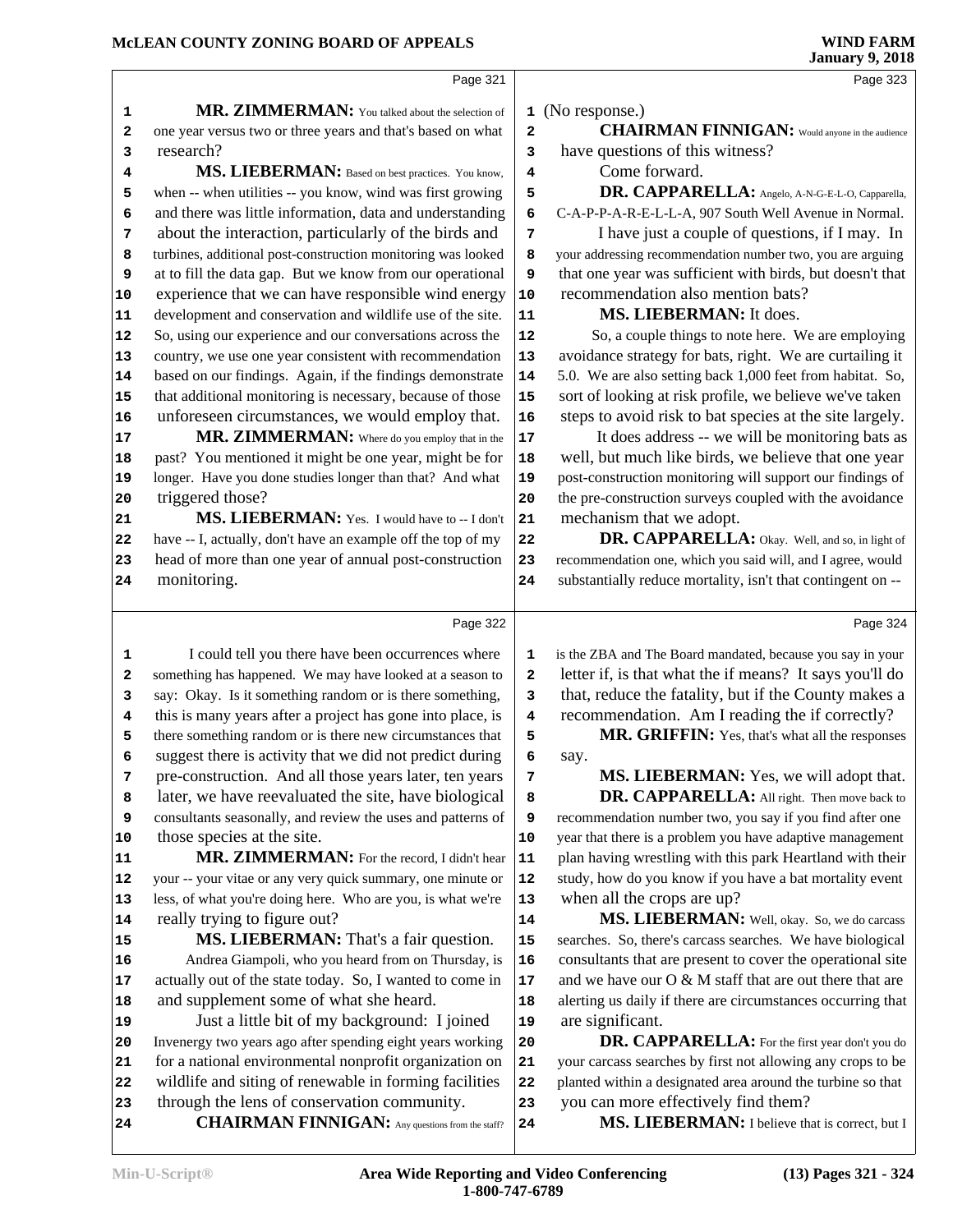Page 327

Page 328

Page 325 will need to review our --  **DR. CAPPARELLA:** That's what we do. And -- but -- do -- is that continued in the  $\begin{vmatrix} 3 \end{vmatrix}$  subsequent years so you that could actually find if there's a mortality event?  **MS. LIEBERMAN:** That's not. DR. CAPPARELLA: It's not. So -- so, basically, 7 you wouldn't know or if there was a morality event during **8**  the migration period of bats, which is during the growing **9**  season of crops, you would be faced with trying to find the **10**  carcasses within say a corn field. **MS. LIEBERMAN:** That's a fair question. 12 Again, we have our O & M staff out there. We do 13 annual training for all of our operational facilities. We | **14**  train them in the identification of species and to ensure 15 that they are aware, alert and reporting circumstances that 16 are occurring so we are relying on our staff to report those 17 incidents should they occur.  **DR. CAPPARELLA:** Okay. Thank you. **CHAIRMAN FINNIGAN:** Any other questions? 20 MS. WINTERLAND: Kind of expanding on Angelo's 21 testimony. **CHAIRMAN FINNIGAN:** Ma'am, state your name again. 23 **MS. WINTERLAND:** Amy Winterland, 22825 North 3075 24 Page 326 East Road, Colfax, Illinois. **2** So, I was -- wanted to ask some questions about the **2**  eagles in the neighborhood, because as someone else has **3**  already testified, we see eagles frequently in this project. **4** 5 And I was reading the U.S. Wildlife Survey 5 concerning the eagle conservation guidelines and I noticed **6**  as I was reading through the application that in 2016 it  $\begin{array}{|c|c|} \hline \end{array}$  looked like you had completely adopted the U.S. Fish and Wildlife eagle conservation guidance you had used the footprint, plus 10 miles to make that the project survey 10 site. And in 2016 you actually identified an active eagle | **12**  nest with eggs. And in 2017 you decided that you didn't need to go out 10 miles, you only needed to go out 2 miles **14**  beyond the footprint. And in going out two miles beyond the 15 project footprint you didn't have the bald eagle nest in | **16**  your project footprint in your project survey so you didn't 17 check the status of the bald eagle nest at all in 2017. Is 18 that accurate? **MS. LIEBERMAN:** Unfortunately, Andrea is the one 20 that managed the environmental survey. I don't have a 21 direct response to the effort that was conducted at this 22 site for you today. I will tell you that our standard approach is to 24 survey within the project area, this is for rafter nests, including eagle nests. So, we survey the project. Then out to 2 miles for all nests, eagle and other rafters, and out to 10 miles for eagle nests. My understanding is that the eagle nest was found four miles outside the project boundary, but I cannot confirm whether that active nest was checked a second time. Certainly, get back to you. MS. WINTERLAND: So, it was within the 10 mile radius? It was outside --**MS. LIEBERMAN:** Outside the boundary. Outside two miles. It was four miles from the project boundary.  **MS. WINTERLAND:** Four miles outside the two mile -- **MS. LIEBERMAN:** The project boundary. And then two miles outside of the two mile -- four miles outside the boundary.  **MS. WINTERLAND:** So, it was within the 10 miles additional radius?  **MS. LIEBERMAN:** Yes. MS. WINTERLAND: Okay. So, again, if you had studied in 2017, from what I'm gathering, from the Fish and Wildlife Survey Guidelines, if in 2017 you had included that eagle nest then there would have been additional stage 2 surveying required, including flight plans. There would have been stage 3 requirements, which is determining mortality. There would have been stage 4 requirements.  **CHAIRMAN FINNIGAN:** You're getting into testimony. You're -- **MS. WINTERLAND:** So, my question is: If you went back in 2018 and studied that eagle nest, would those requirements come into play? And did Invenergy intentionally reduce the scope of that survey in order to eliminate some of complications with the eagles? **MS. LIEBERMAN:** So, we did nothing to hide information. Our standard approach is a one-year rafter nest survey. Again, project boundary, 2 miles and 10 miles. It's a hypothetical that you are proposing. I can't answer.  **MS. WINTERLAND:** So, the U.S. Fish and Wildlife Survey Eagle Conservation Plan Guidelines requires -- recommends the 2-year study of breeding peers and a 10-mile scope outside of the project footprint. Did Invenergy do that in 2017? **MS. LIEBERMAN:** Again, I don't have the information about the level of effort in 2017.  **MS. WINTERLAND:** I don't believe they did.  **CHAIRMAN FINNIGAN:** Any other questions? Come forward.  **MS. COTTER:** Julie Cotter, 23571 North 2900 East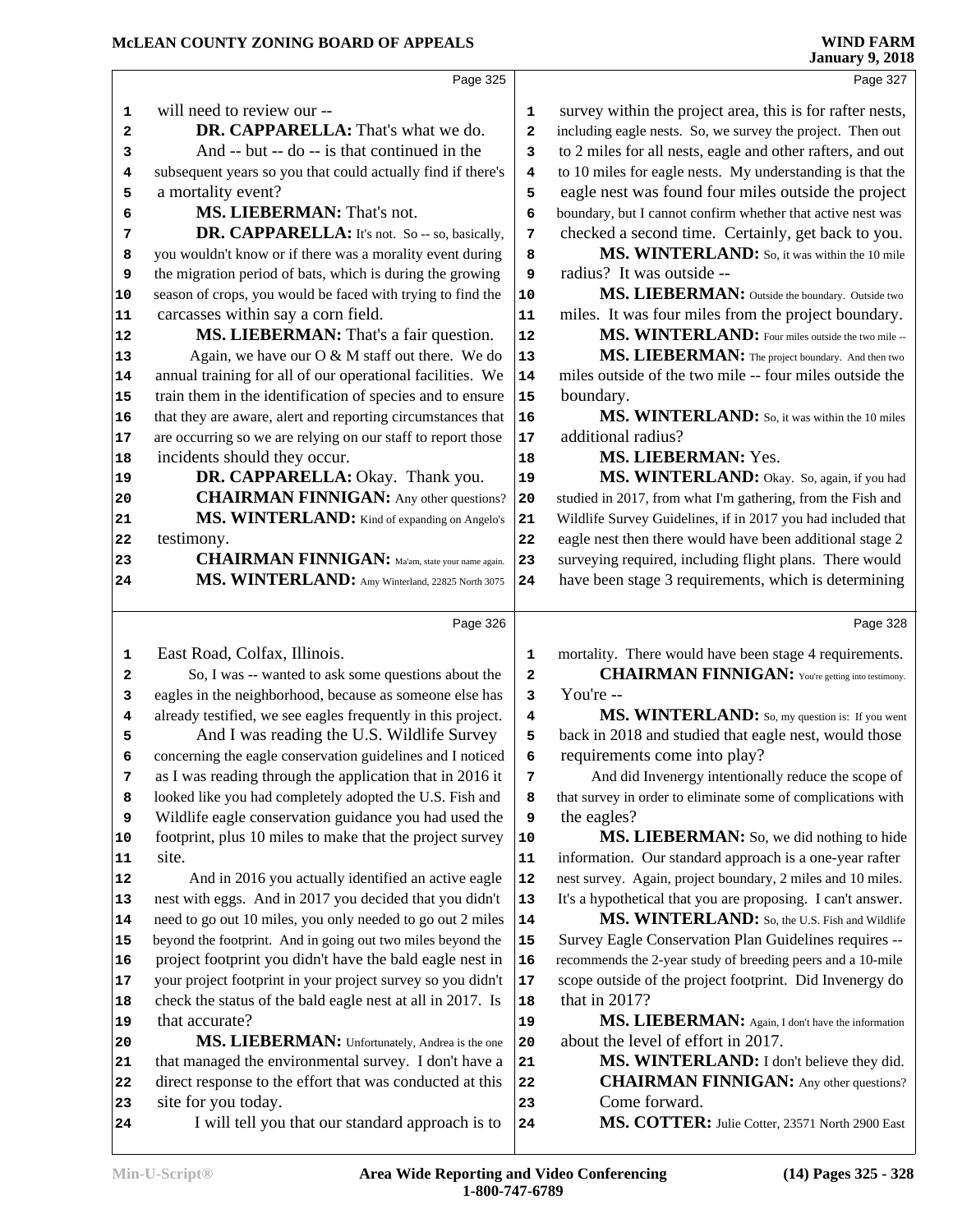#### **McLEAN COUNTY ZONING BOARD OF APPEALS**

| Page 331                                                     |
|--------------------------------------------------------------|
|                                                              |
| 29485 East 2100 North Road, Colfax, Illinois, 61728.         |
| I will be asking, obviously, a question to you,              |
| because you're the one testifying right now. And I can't     |
| remember exactly which recommendations the IDNR that you     |
| were talking about. What was it? One and two?                |
| But our whole evening has been -- both of your               |
| testimonies have been in addressing, so far, those           |
| recommendations and why you didn't feel you needed to        |
| comply, the ones where you were not complying, the 500 foot  |
|                                                              |
| I guess my question is: Why does the Zoning Board            |
| of Appeals -- why should they listen to your recommendations |
| on why you do not need to comply, based on studies that were |
| most probably funded by the Wind Energy as opposed to the    |
| Illinois Department of Natural Resources recommendations?    |
| MR. GRIFFIN: Yeah. I don't think that's a                    |
| legitimate question. That's for the ZBA to address what      |
| they feel is important and which recommendations they want   |
|                                                              |
| MS. PITZER: I beg your pardon. I think it's very             |
|                                                              |
| MS. WALLEY: Hold on just a second.                           |
| <b>CHAIRMAN FINNIGAN:</b> I guess, if you can answer the     |
| question, go ahead. If you don't think you can, don't.       |
|                                                              |
| Page 332                                                     |
|                                                              |
| MR. PARZYCK: I mean, I think to the                          |
|                                                              |
| recommendations that come from the IDNR directed at the      |
| County Board, and we have responded to The Board with our    |
| position as to the viability, based on the studies that have |
| been done by professional organizations, by our experience   |
| and by the protocols that we're going to employ going        |
|                                                              |
| As Mr. Griffin indicated, it is up to The Board to           |
| evaluate all of the information and come up with a           |
|                                                              |
| We feel that based on our consultants and experts            |
| that have studied this, yes, we do pay for them. We pay for  |
| a lot on this project, but we have employed reputable        |
| organizations to study this, along with our operational      |
| experience and our consultation with the U.S. Fish and       |
| Wildlife and other agencies that we feel that these are      |
| reasonable recommendations or reasonable responses to the    |
| recommendations, but again, it is up to the ZBA to evaluate  |
|                                                              |
|                                                              |
| <b>CHAIRMAN FINNIGAN:</b> Any other questions?               |
|                                                              |
|                                                              |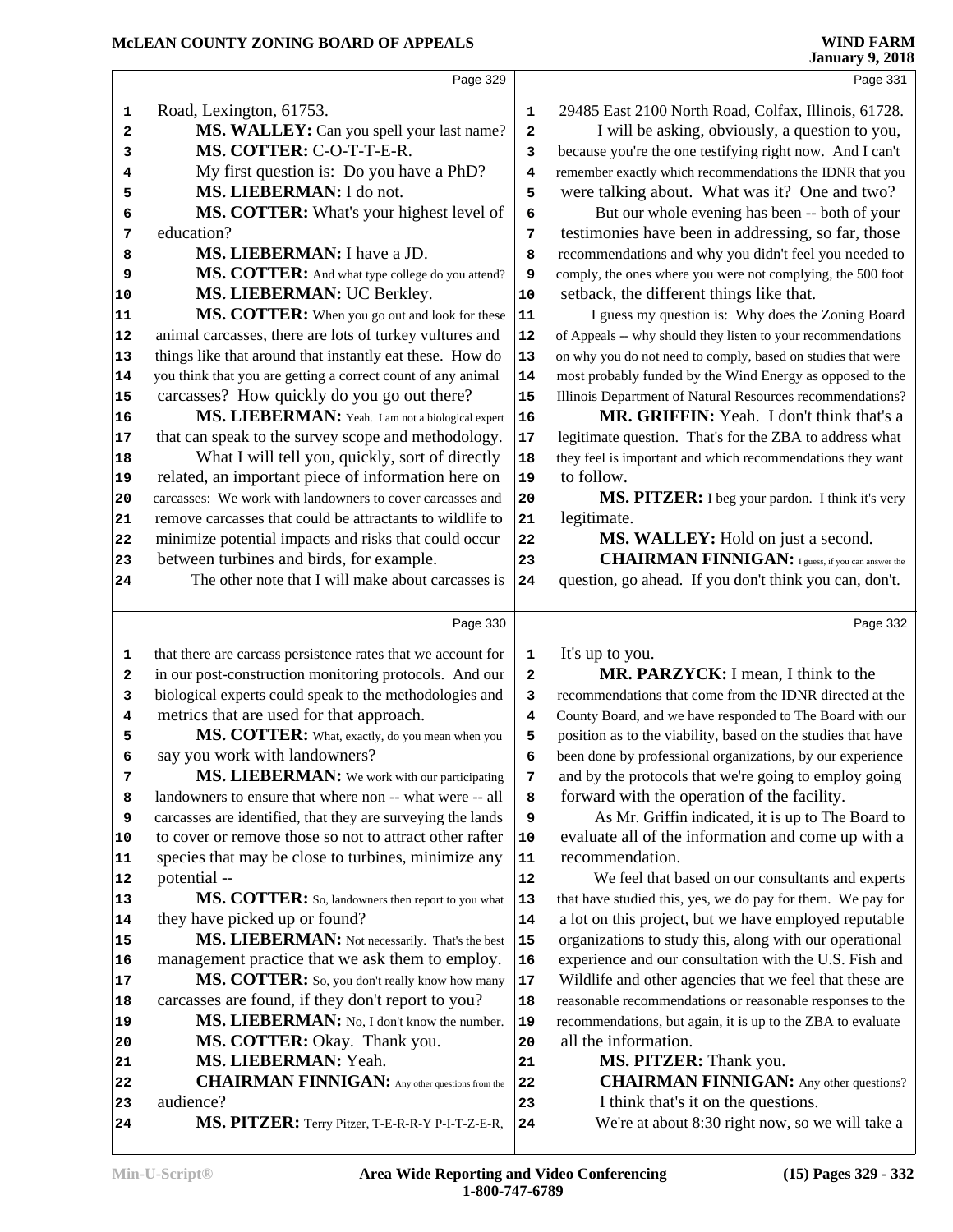|                                                                                        | Page 333                                                                                                               |              | Page 335                                                     |
|----------------------------------------------------------------------------------------|------------------------------------------------------------------------------------------------------------------------|--------------|--------------------------------------------------------------|
| 1                                                                                      | break about 8:30. We are going to quit at 10 o'clock.                                                                  | $\mathbf 1$  | certainly your choice.                                       |
| 2                                                                                      | So, and tomorrow night we'll be back in this                                                                           | $\mathbf{2}$ | The Applicant will have an opportunity to make a             |
| з                                                                                      | building at 6 o'clock for continuation. We're not going to                                                             | 3            | closing argument before the hearing closes. So, you may      |
| 4                                                                                      | get done tonight, just so we're clear on that.                                                                         | 4            | have heard someone refer to a closing argument earlier, you  |
| 5                                                                                      | (Recess.)                                                                                                              | 5            | can do that or you can make one statement and leave it at    |
| 6                                                                                      | <b>CHAIRMAN FINNIGAN:</b> Come back to order. Get                                                                      | 6            | that, it's up to you.                                        |
| 7                                                                                      | everybody to sit down.                                                                                                 | 7            | <b>CHAIRMAN FINNIGAN:</b> Mr. Dick has a list of people      |
| 8                                                                                      | I guess at this time I'll ask if you have any more                                                                     | 8            | that signed up to give testimony. He's got the leeway to     |
| 9                                                                                      | witnesses?                                                                                                             | 9            | call the names. So I'm going to let him do that.             |
| 10                                                                                     | MR. GRIFFIN: Mr. Chairman, we do not have any more                                                                     | 10           | MR. DICK: Bill Thacker.                                      |
| 11                                                                                     | witness in our official case, so thank you very much.                                                                  | ${\bf 11}$   | MR. THACKER: Well, I did sign up, but I didn't               |
| 12                                                                                     | We'll let other interested parties present their                                                                       | 12           | think I would be the first one out of the shoot.             |
| 13                                                                                     | testimony in determining whether or not we have any                                                                    | $13$         | <b>CHAIRMAN FINNIGAN:</b> That's all right. It will be       |
| 14                                                                                     | rebuttal, but that will be done at that stage. Okay. Thank                                                             | 14           | easy from there.                                             |
| 15                                                                                     |                                                                                                                        | 15           | MR. THACKER: I'm certainly not as polished as most           |
|                                                                                        | you.<br><b>CHAIRMAN FINNIGAN:</b> Okay. Thank you very much.                                                           | 16           | of the folks that have spoken here.                          |
| 16                                                                                     |                                                                                                                        | $17$         | <b>CHAIRMAN FINNIGAN:</b> Would you like to be sworn in?     |
| 17                                                                                     | So, we're at the point where we're at number three,                                                                    |              | <b>MR. THACKER: Sure.</b>                                    |
| 18                                                                                     | if you got the hearing procedure, and I'm going to let our                                                             | 18           |                                                              |
| 19                                                                                     | lawyer explain what this means, but basically, you're going                                                            | 19           | WILLIAM THACKER,                                             |
| 20                                                                                     | to be coming up and if you want to give testimony, we're                                                               | 20           |                                                              |
| 21                                                                                     | going to swear you in, your name and address, stuff like                                                               |              | 21 was first duly sworn; and then testified as follows:      |
| 22                                                                                     | that, but she can explain a little better.                                                                             | 22           |                                                              |
| 23                                                                                     | MS. WALLEY: What Chairman Finnigan said is                                                                             | 23           | <b>CHAIRMAN FINNIGAN:</b> Would you state your name and      |
| 24                                                                                     | correct. Now is the time for public comment. So, as I                                                                  | 24           | address for the record?                                      |
|                                                                                        |                                                                                                                        |              |                                                              |
|                                                                                        | Page 334                                                                                                               |              | Page 336                                                     |
|                                                                                        |                                                                                                                        |              |                                                              |
| 1                                                                                      | indicated before, we will do our best to call you up in the                                                            | 1            | <b>MR. THACKER: Sure.</b>                                    |
| 2                                                                                      | order that you signed up.                                                                                              | $\mathbf{2}$ | I'm William Thacker. I live at 25899 East 3000               |
| 3                                                                                      | If you are qualified as an expert, and that                                                                            | 3            | North Road, Chenoa, 61726.                                   |
| 4                                                                                      | determination is made by The Board, you will be allotted                                                               | 4            | <b>CHAIRMAN FINNIGAN:</b> Could you spell your last name?    |
| 5                                                                                      | 30 minutes. And again, we'll time you. I'll give you a two                                                             | 5            | MR. THACKER: T-H-A-C-K-E-R.                                  |
| 6                                                                                      | minute warning, one minute warning.                                                                                    | 6            | I have prepared here something that was suggested            |
| 7                                                                                      | Otherwise, we are -- the time for -- the testimony                                                                     | 7            | is what remarks I wanted to say and a couple of other        |
| 8                                                                                      | time limit is limited to ten minutes. And again, you'll get                                                            | 8            | things. So, I've got several packages here that I wouldn't   |
| 9                                                                                      | your warning and that sort of thing.                                                                                   | 9            | mind sharing with you all. I don't know what protocol is     |
|                                                                                        | You will also be subject to cross-examination, that                                                                    | 10           | for that.                                                    |
|                                                                                        | means other individuals can come and ask you questions, the                                                            | 11           | MR. DICK: Do you have enough for all the members?            |
|                                                                                        | same as you were allowed to ask questions of the applicant's                                                           | 12           | MR. THACKER: Yeah, I've got 15 or so here.                   |
|                                                                                        | witnesses.                                                                                                             | 13           | Invenergy will probably want some, but we have been in       |
|                                                                                        | And then at that point you would be allowed to sit                                                                     | 14           | communication. So, they've got some of it. Here's another    |
|                                                                                        | back down and keep going through until everyone that wishes                                                            | 15           | one.                                                         |
|                                                                                        | to speak has had their chance.                                                                                         | 16           | MR. DICK: You signed up as a neutral observer; is            |
|                                                                                        | Any questions?                                                                                                         | 17           | that correct?                                                |
|                                                                                        | <b>CHAIRMAN FINNIGAN:</b> One clarification: Somebody                                                                  | 18           | MR. THACKER: I did. I did. And I didn't                      |
|                                                                                        | said closing statement, that would be later.                                                                           | 19           | necessarily feel that I needed to sign one way or another.   |
|                                                                                        | MS. WALLEY: Sure.                                                                                                      | 20           | And I've sat through here, for now I've been here, oh, three |
|                                                                                        | At this time you can come up and make your                                                                             | 21           | sessions. And I think I'm still -- still hanging in the      |
|                                                                                        | presentation. Anyone that provides testimony has an                                                                    | 22           | middle.                                                      |
| 10<br>11<br>12<br>13<br>14<br>15<br>16<br>17<br>18<br>19<br>20<br>21<br>22<br>23<br>24 | opportunity to make a closing argument at the very end of<br>the case, it's up to you. You don't have to do that. It's | 23<br>24     | MR. DICK: We'll call this Neutral Exhibit<br>Number 1.       |
|                                                                                        |                                                                                                                        |              |                                                              |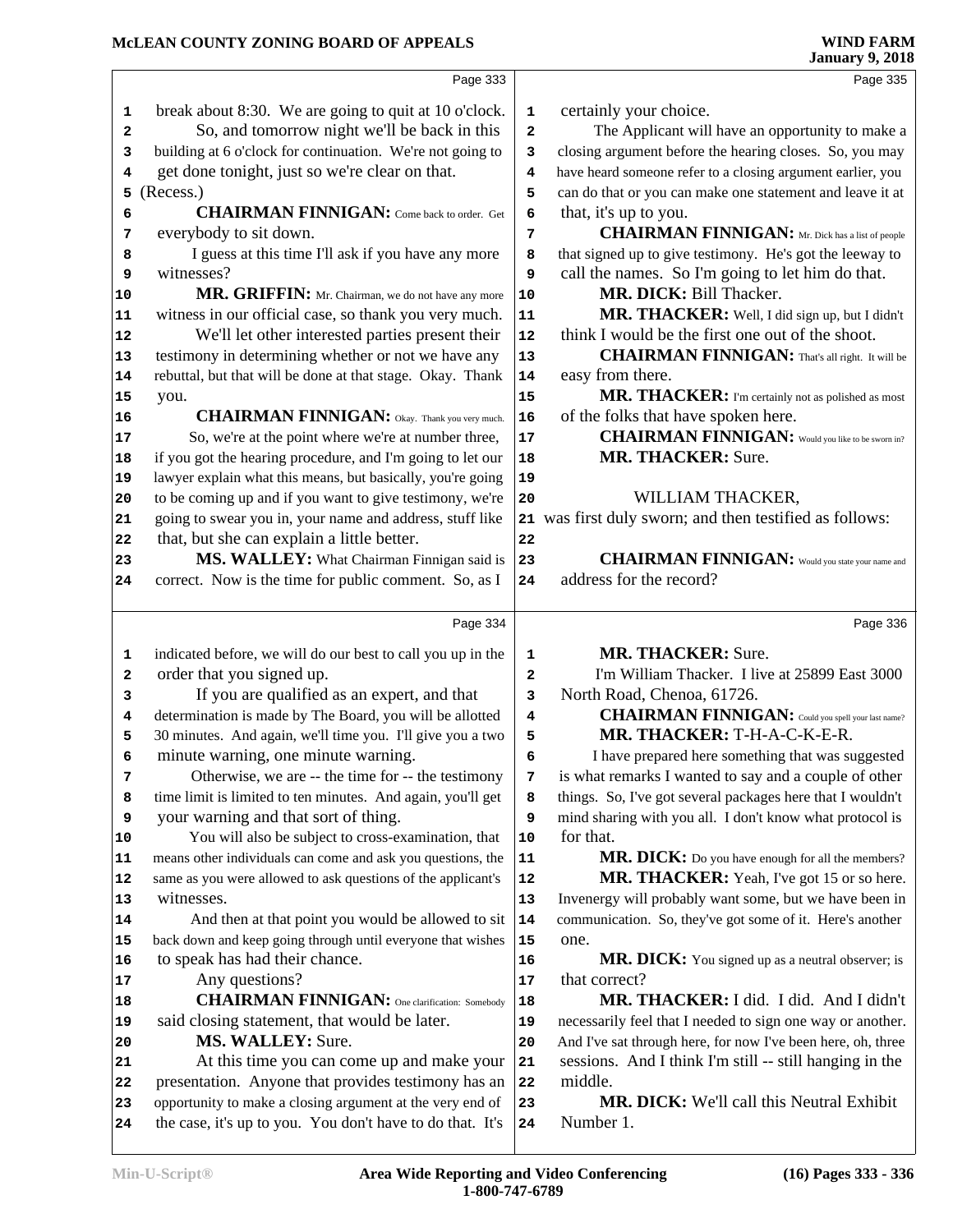#### **McLEAN COUNTY ZONING BOARD OF APPEALS**

|                | Page 337                                                                                                                  |            | Page 339                                                     |
|----------------|---------------------------------------------------------------------------------------------------------------------------|------------|--------------------------------------------------------------|
| 1              | MR. THACKER: Okay. That works.                                                                                            | 1          | again, Thacker Field is or Thacker Airport is a residential  |
| 2              | Okay. Again, thanks for offering me the                                                                                   | 2          | airport certified under that statute that's included in the  |
| 3              | opportunity to speak here. I do appreciate it and I'm going                                                               | 3          | packet there.                                                |
| 4              | to just, basically, read my letter and some comments and                                                                  | 4          | Thacker Airport is the specific reason that my wife          |
| 5              | some of the other things that I might have included I'll                                                                  | 5          | and I moved to McLean County in 1990. Since then we've made  |
| 6              | read as well. And then, of course, I'll be happy to answer                                                                | 6          | significant improvements in the airport property. We have    |
| 7              | any questions.                                                                                                            | 7          | built hangers, installed runway lights, improved drainage,   |
| 8              | My wife, Janis Thacker, and I are the owners of the                                                                       | 8          | remodeled our house, etc. It's been our mission to share     |
| 9              | residential airport, Thacker Airport mentioned in the                                                                     | 9          | the airport and aviation, in general, with our neighbors and |
| $10$           | Invenergy application, (paragraph 3.7.4) located two miles                                                                | 10         | friends and family.                                          |
| 11             | southwest of Chenoa.                                                                                                      | 11         | Thacker Airport has an average 4 to 500 operations           |
| 12             | Thacker Airport is licensed by the Illinois                                                                               | 12         | per year. We have taken thousands of people for sightseeing  |
| 13             | Department of Aeronautics as a residential airport and is,                                                                | $13$       | rides, assisted local farmers in doing crop and drainage     |
| 14             | in fact, one of the oldest airports in McLean County,                                                                     | 14         | surveys, inspecting storm damage, looking missing livestock. |
| 15             | originally established in 1947. The airport's historical                                                                  | 15         | We have been called several times by first responders to     |
| 16             | significance has been written about several times in the                                                                  | 16         | assist in search and rescue missions as well. Dozens of      |
| $17$           | Pantagraph and other area newspapers, most recently on                                                                    | 17         | local people have learned to fly the Thacker Airport.        |
| 18             | April 26, 2015 in "A Page From Our Past" by Bill Kemp of the                                                              | 18         | And now, one of the letters that's included in here          |
| 19             | McLean County Historical Society.                                                                                         | 19         | from one -- one fellow.                                      |
| 20             | I've actually, included -- there's been several                                                                           | 20         | Many have gone on to careers in aviation. Thacker            |
| 21             | articles, I included that one as the next three pages, five                                                               | 21         | Airport has produced airplane mechanics, flight instructors, |
| 22             | pages total in the -- after the initial letter I've got in                                                                | 22         | corporate airline and military pilots.                       |
| 23             | there. I won't read it, but you're certainly welcome to.                                                                  | 23         | We are very proud of one young man from Lexington            |
| 24             | But it does talk about the airport being established and why                                                              | 24         | that did his initial flight training at Thacker Airport and  |
|                | Page 338                                                                                                                  |            | Page 340                                                     |
| 1              | it was part of the GI Bill. And then it was, originally, a                                                                | 1          | is now a Commander in the US Navy flying F-18 Super Hornets. |
| 2              | public airport. And when economic times couldn't keep it                                                                  | 2          | Flight instruction is "integralty". Thacker                  |
| 3              | going, I came back into the picture to keep -- to keep it at                                                              | 3          | Airport has been a very safe and friendly environment for    |
| 4              | least as a flying field to provide flight instruction for                                                                 | 4          | McLean County residents to learn to fly at.                  |
| 5              | people.                                                                                                                   | 5          | We have several -- we have clear approaches. Even            |
| 6              | So, Thacker Field is, again, a residential airport                                                                        | 6          | a three-phase wire at the north end of strip have been       |
| 7              | licensed by the Illinois Department of Aeronautics and as                                                                 | 7          | buried at my expense.                                        |
| 8              | such, does not necessarily come under the purview of the                                                                  | 8          | The nearest cell tower is two miles away. Having             |
| 9              | Federal Aviation Administration, since it is classified for                                                               | 9          | few obstacles in the airport environment greatly enhances    |
| 10             | private use. Therefore, the FAA may not comment on Thacker                                                                | ${\bf 10}$ | aviation safety.                                             |
| 11             | Airport during the impact study that is to be submitted as                                                                | 11         | In the application of Invenergy states that minimum          |
| 12             | Appendix E of the application.                                                                                            | 12         | setback is respected 1,000 feet from the sides of the runway |
| 13             | I haven't yet seen it. I don't think it's been                                                                            | 13         | and more than a mile from the ends. A typical traffic        |
| 14             | submitted yet, at least it's not on-line.                                                                                 | 14         | pattern though at an airport is to fly a downwind leg, which |
| 15             | The Illinois Department of Aeronautics Airport                                                                            | ${\bf 15}$ | is a parallel course to the runway, at a spacing of          |
| 16             | Layout Standards mandates a no-penetrations of 7:1 on the                                                                 | 16         | approximately one-half mile from the side of runway.         |
| 17             | side transition services out to 5,000 feet and 20:1 off the                                                               | 17         | As proposed, there will be two turbines that will            |
| 18             | ends to 3,000 feet.                                                                                                       | 18         | actually be between the normal downwind flight paths and the |
| 19             | And I reference -- I provided that statute, that's                                                                        | 19         | runway.                                                      |
|                |                                                                                                                           |            |                                                              |
|                | also in one of the last the two exhibits that are -- it's in                                                              | 20         | Invenergy states when addressing crop dusting                |
|                | the packet there.                                                                                                         | 21         | operations in their application that the turbines are far    |
| 20<br>21<br>22 | A 500-foot turbine would need to be at least                                                                              | 22         | enough apart to fly between. However, they don't mention is  |
| 23             | 3500 feet from the side of the runway if it were to actually<br>meet that statute, and that's a statute for airports. And | 23         | that there is aerial application surcharge for doing so,     |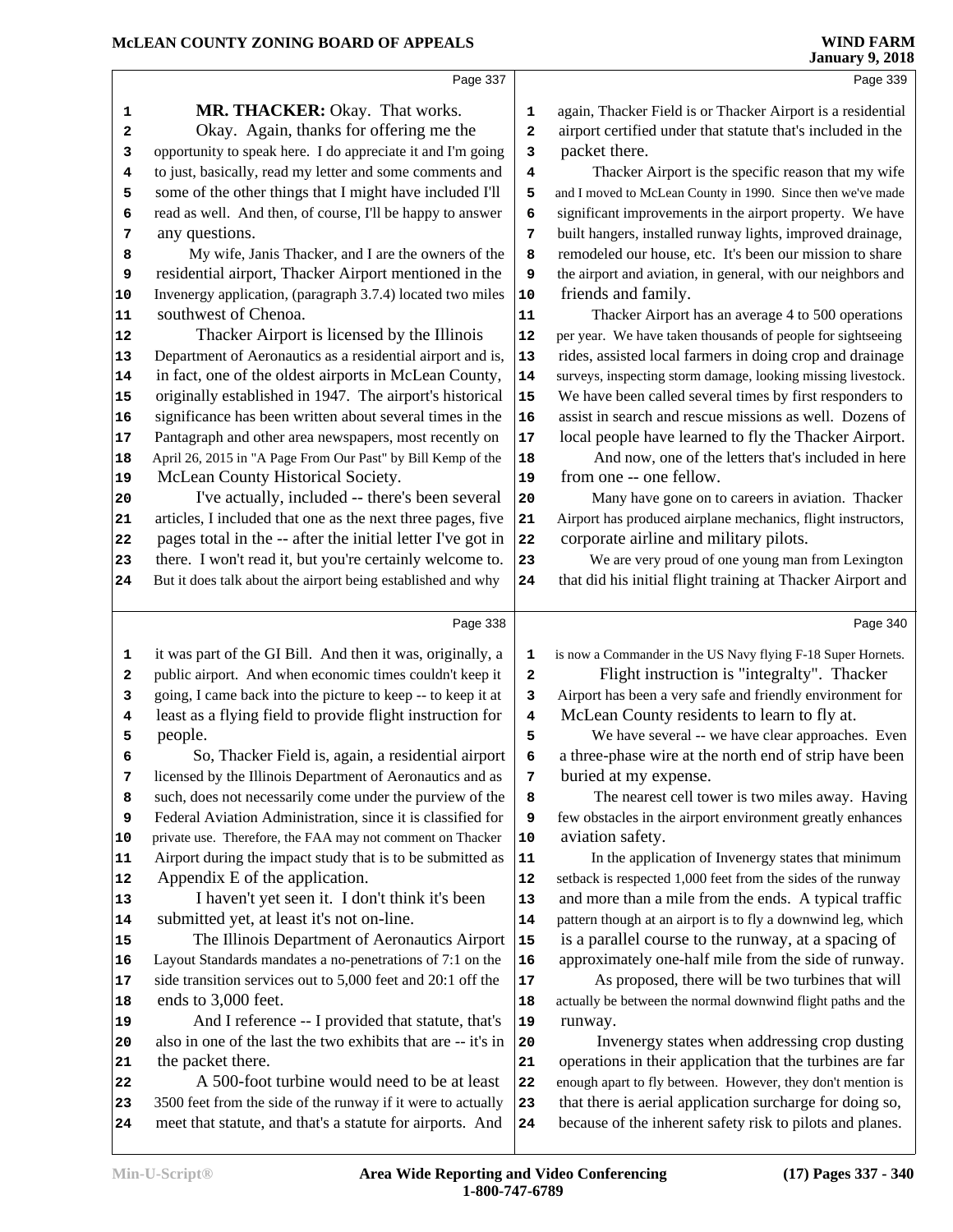Page 341 I see a crop duster in the back. I think he  $\vert$  **1**  probably is going to be on the docket to speak more 2 specifically about that, that's not my concern right now. **3**  I'm worried about two turbines that are close to  $\begin{bmatrix} 4 \end{bmatrix}$  the runway and will be an issue at Thacker Airport,  $\begin{bmatrix} 5 \end{bmatrix}$  especially for student pilots. I had expressed these concerns in an email I sent last Friday before figuring out | **7**  and hearing what you guys said about communicating outside **8**  to Mr. Dick, Board of Appeals Director. And he, Mr. Gordon Gray, of Invenergy contacted me | **10**  after receiving a copy of that email, forwarded by him to 11 Mr. Dick. Mr. Gray said Invenergy is willing to work to 12 mitigate legitimate issues, especially with nonparticipants 13 to minimize projects impacts. I explained that turbines 22 and 23, and they are 15 on the very last page, shows section 16, which is where I | **16**  live and specifically, turbines 22 and 23 -- you can also 17 18 see the runway. I have to kind of apologize. I couldn't | 18 mark it very brightly, but it is on that -- on that plat | **19**  map. I explained turbines 22 and 23 would be significantly closer than one-half mile to the side of the 22 runway and on side the traffic pattern for approach to 23 Thacker Field. Obstacles that close to the runway would be 24 Page 342 a degradation to flight safety. He stated the application had been made for 117 2 turbines. That in reality, they had hoped for a total of **3**  100 turbines actually being built. After consulting with **4**  his colleagues, Mr. Gray suggested turbine number 22 could **5**  be eliminated and that number 23 could either be eliminated  $\begin{bmatrix} 6 \end{bmatrix}$  or moved. In the interests of flight safety, neither 7 turbine 22 or 23 should be erected. Thacker Airport is a unique 12-acre property that **9**  is developed as an airport and as such, values depend on it | **10**  being safe and pilot-friendly. The two turbines, numbers 22 and 23, that are 12 proposed to be erected within the standard traffic pattern | **13**  will affect flight safety and devalue the property. 14 Should The Board decide to suggest approval for | 15 this wind farm then they should also mandate elimination of 16 turbines number 22 and 23. Invenergy has said many times during these public 18 hearings that they're willing to work with the public to see | **19**  the project through. I appreciate the spirit of corporation thus far, 21 but should the McLean County Board approve the proposed wind 22 farm without that mandate, there's no assurance that the 23 above stated legitimate concerns will be addressed. 24 Page 343 Hopefully, we can work together to protect a current level of safety and value of Thacker Field. The next few pages is that newspaper article from the Pantagraph, explains kind of the history of Thacker Airport. Next is a letter from AOPA, which is the Aircraft Owners and Pilots Association. It's the largest owners' -- it's the largest aviation organization representing 350,000 pilots, aircraft owners and aviation enthusiasts. And I'll just summarize, because you all have it, you can read it, but I do think it's important for a couple of paragraphs to come out here. On behalf of the Aircraft Owners and Pilots Association, AOPA, asking that the McLean County Zoning Boards of Appeals make the below stated changes as part of the written permits of the project: Remove turbines 22 and 23 from the scope of project. AOPA views a local zoning board as the last line of defense for property owners. And in this case, a property owner, who happens to own and operate a regularly used private airport. The safe operation of the airport is the greatest concern to AOPA and the airport owner. The airport is used for primary flight operations, which require an open and safe operating area around the airport. Page 344 Okay. The owner of the airport's had several conversations with representatives of Invenergy. Mr. Gordon Gray has related to the airport owner that turbine 22 could be eliminated, 23 moved or eliminated. It's the AOPA's opinion that it should be removed. **I** wish I had more time.  **MS. WALLEY:** Fifteen seconds.  **MR. THACKER:** I do thank you for the opportunity to hear this. I do hope you'll spend the time -- I wanted to get into this next letter that's included in there, because I think it's relevant. He brings to light a true experience there and the importance of having clear flight paths towards the airport. Questions? CHAIRMAN FINNIGAN: Questions from The Board? MR. ZIMMERMAN: Mr. Thacker, if 23 were -- were moved, in what direction would it be moved?  **MR. THACKER:** Well, to get it, if you follow the statute, a 500-foot turbine would have to be moved 3500 feet. Typical traffic pattern is 2500 feet.  **MR. ZIMMERMAN:** How far is turbine number 23 away from your -- **MR. THACKER:** At this point it's about 1200 feet, I think -- 1500 -- 12 to 1500. It's hard to tell on that map.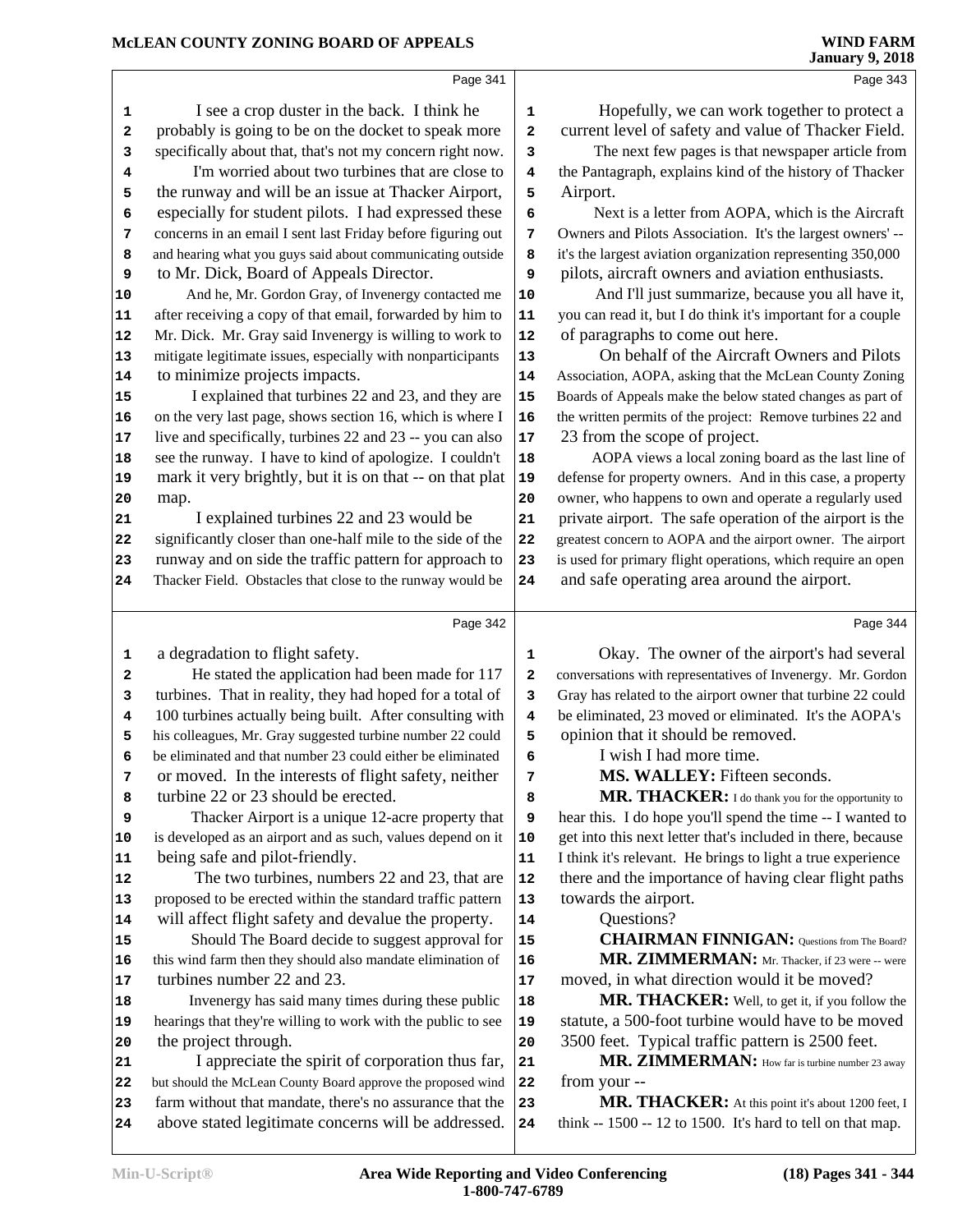#### **McLEAN COUNTY ZONING BOARD OF APPEALS**

|          |                                                                                     |                         | $J \rightarrow 9$ and $\sim$                                                                                            |
|----------|-------------------------------------------------------------------------------------|-------------------------|-------------------------------------------------------------------------------------------------------------------------|
|          | Page 345                                                                            |                         | Page 347                                                                                                                |
| 1        | I don't know how to tell it. I just look at the section                             | 1                       | MR. CAPASSO: You bet.                                                                                                   |
| 2        | lines. It would definitely be inside the traffic pattern.                           | $\mathbf{2}$            |                                                                                                                         |
| 3        | As you're flying around the field, you're flying parallel to                        | 3                       | JOHN CAPASSO,                                                                                                           |
| 4        | the runway, you would have to look through the turbine to                           | 4                       | was first duly sworn; and then testified as follows:                                                                    |
| 5        | see the runway.                                                                     | 5                       |                                                                                                                         |
| 6        | MS. TURNER: You say you're looking through the                                      | 6                       | <b>CHAIRMAN FINNIGAN:</b> Would you state your name and                                                                 |
| 7        | turbine to see the runway?                                                          | 7                       | address and spell your last name?                                                                                       |
| 8        | MR. THACKER: Yes.                                                                   | 8                       | MR. CAPASSO: My name is John Capasso: J-O-H-N                                                                           |
| 9        | MS. TURNER: Is it, other than the sight, does the                                   | 9                       | $C-A-P-A-S-S-O.$                                                                                                        |
| 10       | height impact or anything else impact the approach?                                 | 10                      | My address is 503 North Second Street, Fairbury,                                                                        |
| 11       | MR. THACKER: If you want to abide by the seven to                                   | ${\bf 11}$              | Illinois 61739.                                                                                                         |
| 12       | one slope requirement that the Illinois statute has in                              | 12                      | I appreciate everything presented. I am a retired                                                                       |
| 13       | there, yes, the height, definitely, has an effect and that's                        | 13                      | school superintendent and now just a concerned citizen and                                                              |
| 14       | what takes it out to 3500 feet.                                                     | 14                      | taxpayer in one of the affected school districts. I want it                                                             |
| 15       | That area is protected, actually, to 5,000 feet.                                    | 15                      | to be made very clear that I represent no one, just me.                                                                 |
| 16       | Now, at 5,000 feet you can put the Empire State Building.                           | 16                      | So, I have learned a lot in the last three meetings                                                                     |
| 17       | It doesn't matter.                                                                  | 17                      | and I'm sure you all have, my goodness, an abundance of                                                                 |
| 18       | MS. TURNER: Okay. Good.                                                             | 18                      | information. Lots of questions. I have to say, lots of                                                                  |
| 19       | Is there anyone from the AOPA here tonight?                                         | 19                      | answers.                                                                                                                |
| 20       | MR. THACKER: No. No. They're available for                                          | 20                      | As I said, we've learned a lot and I really                                                                             |
| 21       | comment though and you can email it back or I can have them                         | 21                      | appreciate the process that you have allowed us all tonight                                                             |
| 22       | call.                                                                               | 22                      | and previous meetings to hear everything. And I appreciate                                                              |
| 23       | <b>CHAIRMAN FINNIGAN:</b> Any other questions from The                              | 23                      | your patience. And I don't know how you do it. You've got                                                               |
| 24       | Board?                                                                              | 24                      | my vote, whatever that's worth.                                                                                         |
|          | Page 346                                                                            |                         | Page 348                                                                                                                |
| 1        | MR. BANNERT: On your map I see number 22 and 23                                     | 1                       | Speaking of whatever it's worth, my opinion is                                                                          |
| 2        | circled. Where in relation to those two towers --                                   | $\mathbf{2}$            | that -- that you ought to seriously consider recommending                                                               |
| з        | MR. THACKER: Looking at the runway, you can see                                     | 3                       | this wind farm project as presented. And my great hope is                                                               |
| 4        | the runway very clearly. Look at the S in section 16,                               | $\overline{\mathbf{4}}$ | that the turbines find a way to multiply, perhaps like                                                                  |
| 5        | that's the runway. So, that's gives you a half mile right                           | 5                       | rabbits, that is my opinion.                                                                                            |
| 6        | there.                                                                              | 6                       | In 23 years as a superintendent I did learn a few                                                                       |
| 7        | MR. BANNERT: Okay.                                                                  | 7                       | things. They were all in rural schools. All my experiences                                                              |
| 8        | <b>CHAIRMAN FINNIGAN:</b> Any questions from staff?                                 | 8                       | in rural schools is rural schools need money more than ever.                                                            |
| 9        | MR. DICK: How far are you suggesting that turbine                                   | 9                       | They cannot make it on a tax base that is principally farms                                                             |
| 10       | 23 be from your runway?                                                             | 10                      | and residential. They need industry. They need mineral.                                                                 |
| 11       | MR. THACKER: Well, if we're going to abide by the                                   | 11                      | They need other sources of income that have a potential to                                                              |
| 12       | seven to one, it should be 3500 feet.                                               | 12                      | grow exponentially.                                                                                                     |
| 13       | MR. DICK: Thank you.                                                                | 13                      | School mergers, there have been a number of them in                                                                     |
| 14       | <b>CHAIRMAN FINNIGAN:</b> Would the Applicant have                                  | 14                      | the area, I, myself, have been involved in several. They                                                                |
| 15       | questions for this witness?                                                         | 15                      | buy chunks of time, but don't solve the problem, other                                                                  |
| 16       | MR. GRIFFIN: We don't have any questions.                                           | 16                      | resources are needed.                                                                                                   |
| 17       | <b>CHAIRMAN FINNIGAN:</b> Would anyone in the audience                              | $17$                    | In looking at the situation, it appears that the                                                                        |
| 18       | have questions for this witness?                                                    | 18                      | Prairie Central School District, and I'll use that as an<br>example, because that's the one I know the best, that's the |
|          |                                                                                     |                         |                                                                                                                         |
| 19       | (No response.)                                                                      | 19                      |                                                                                                                         |
|          | <b>CHAIRMAN FINNIGAN:</b> You're off the hook.                                      | 20                      | one that I worked for 15 years as superintendent.                                                                       |
| 20<br>21 | MR. THACKER: Thanks. I do appreciate speaking                                       | 21                      | Thirty-two turbines. According to the Illinois Department                                                               |
| 22       | with you folks.                                                                     | 22                      | of Revenue formula, which holds that the fair cash value of                                                             |
| 23<br>24 | MR. DICK: John Capasso.<br><b>CHAIRMAN FINNIGAN:</b> Would you like to be sworn in? | 23<br>24                | a turbine is \$360,000, a trending factor of just a little<br>more than 1.1 and assessment at .3333 will make a turbine |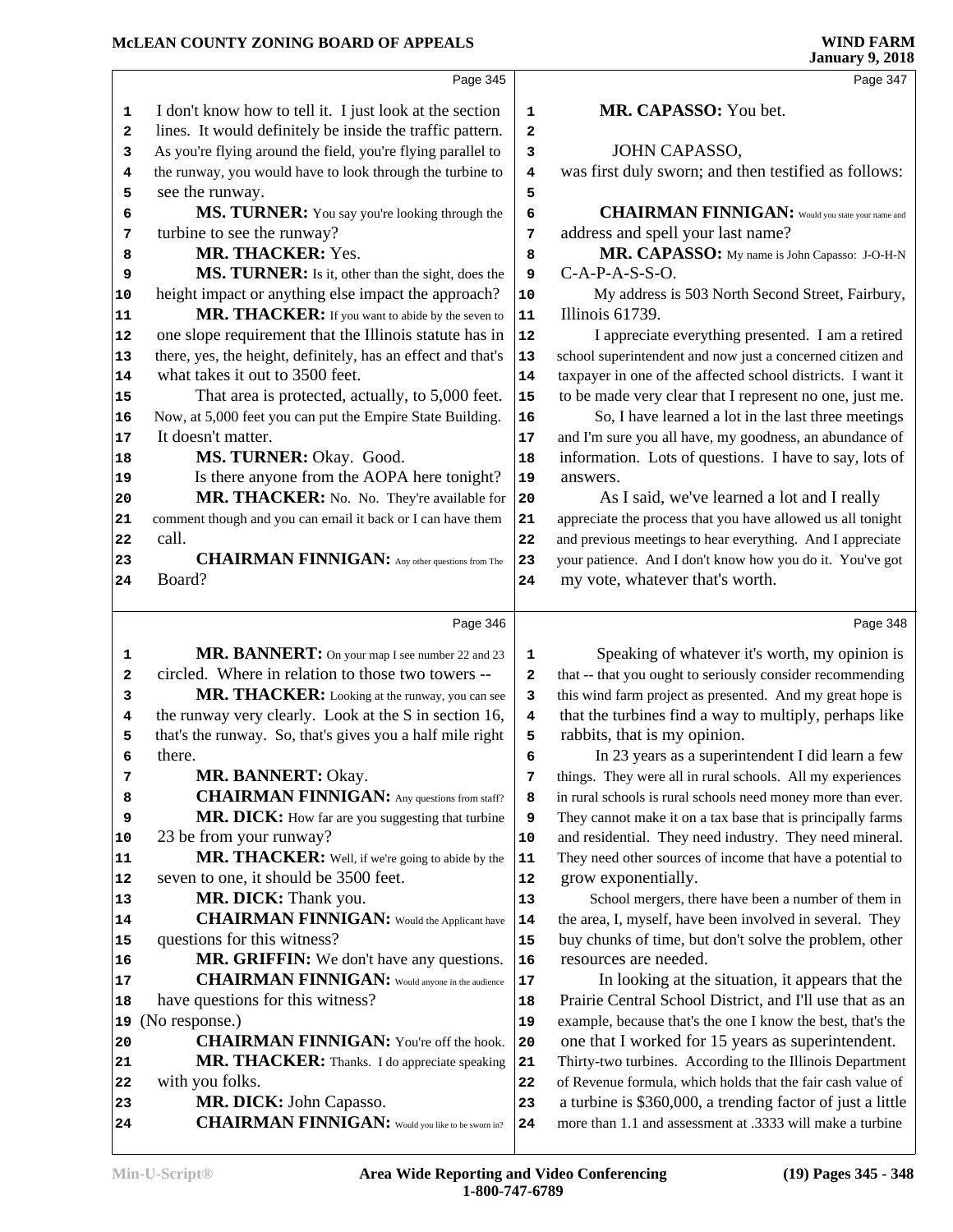age 351

|          | Page 349                                                                                                             |                | Page 351                                                                                                              |
|----------|----------------------------------------------------------------------------------------------------------------------|----------------|-----------------------------------------------------------------------------------------------------------------------|
| 1        | taxable at \$198,000. So, given 32 that would bring an EAB                                                           | 1              | there it is.                                                                                                          |
| 2        | of \$6,336,000 or increase the equalized assessed value by                                                           | $\overline{2}$ | I also heard that schools will lose money in the                                                                      |
| 3        | that much. That would translate into a gross figure, to the                                                          | 3              | exchange on wind farms. So I, again, got very troubled by                                                             |
| 4        | lady's question about gross versus net, I think that's an                                                            | 4              | that. And I polled my colleagues in the area who had wind                                                             |
| 5        | excellent question, gross figure of 1,172,000 and some                                                               | 5              | farms and I asked them: Are you -- are you making money on                                                            |
| 6        | change, but a net figure, that means after you take out the                                                          | 6              | these things? What's the deal? Every one of them                                                                      |
| 7        | general state aid, after the one year's grace period and                                                             | $\overline{7}$ | representing their school district was making money, was                                                              |
| 8        | depreciate the turbines four percent per year and factor in                                                          | 8              | netting money on them and were happy they had them.                                                                   |
| 9        | 2.8 percent natural increase in EAB in that area, we're                                                              | 9              | And let's see, the laws of economics do not apply                                                                     |
| 10       | talking about a net gain in four years of \$646,200,                                                                 | 10             | to this area. I suspect the same thing will happen. Yes,                                                              |
| 11       | \$646,200, that's four years. So, that's one-year grace, you                                                         | 11             | as a nearby district, in fact, made the bold statement that                                                           |
| 12       | know, not interacting with general state aid and then three                                                          | 12             | the wind farm has saved ours school district financially.                                                             |
| 13       | following years where it would interact with state aid. So,                                                          | 13             | Words to live by, in my opinion.                                                                                      |
| 14       | the total after four years \$646,200.                                                                                | 14             | The fault in rural school finance is deficit                                                                          |
| 15       | So, then comes the question: What's that worth in                                                                    | 15             | spending, sometimes deficit financing. We have to borrow                                                              |
| 16       | the grand scheme of things, you know, given a school's, you                                                          | 16             | money and keep borrowing money to put a quality product up                                                            |
| 17       | know, typical budget? Well, to me it's worth plunking 95                                                             | 17             | there. And it's not enough to suffice in the education                                                                |
| 18       | homes, 95 \$200,000 homes in the school district without any                                                         | 18             | world, as I'm sure you all know, it has to thrive, it has to                                                          |
| 19       | kids in them. It's the same thing as plunking 161 100-acre                                                           | 19             | change with the changing needs of kids who are heading into                                                           |
| 20       | farms in the school district. And maybe the best news of                                                             | 20             | this changing world, it has to evolve with them and that's                                                            |
| 21       | all would be to recall 12 teachers with that kind of money.                                                          | 21             | expensive.                                                                                                            |
| 22       | So, what do I call that? I call it a good start. I call it                                                           | 22             | I once had an old, wise old owl insurance guy ask                                                                     |
| 23       | a good start, that's just me.                                                                                        | 23             | me the question when we were considering a health insurance                                                           |
| 24       | I've heard several observations, both in these                                                                       | 24             | program, he asked me the question: Do you want to have                                                                |
|          |                                                                                                                      |                |                                                                                                                       |
|          |                                                                                                                      |                |                                                                                                                       |
|          | Page 350                                                                                                             |                | Page 352                                                                                                              |
| 1        | proceedings and at earlier times, earlier venues, property                                                           | 1              | heart bypass surgery today or do you want to have it ten                                                              |
| 2        | values will fall with wind farms. This is very troubling                                                             | $\mathbf{2}$   | years ago? I said: Well, today. Why? Because they're                                                                  |
| з        | for a guy like me who's trying to, you know, maintain a                                                              | 3              | probably better at it than they were ten years ago. That's                                                            |
| 4        | budget, put an education before kids. I guess you could --                                                           | 4              | right, they are. Guess what else? It's more expensive now                                                             |
| 5        | you could take a coyote as a pet, but I've got eight cats in                                                         | 5              | than it was then, probably twice as expensive. So, to keep                                                            |
| 6        | there, that's a problem. So, you don't want wind farms to                                                            | 6              | up, to reach state-of-the-art, the cutting edge, the                                                                  |
| 7        | eat your EAB. So, I'm very concerned about that.                                                                     | 7              | bleeding edge, it's expensive.                                                                                        |
| 8        | And I went to the county clerk's office in                                                                           | 8              | The need is for money. The need is for industry                                                                       |
| 9        | Livingston County, which is where the school district is.                                                            | 9              | and mineral in the rural areas.                                                                                       |
| 10       | And I asked for all the tax computations she could come up                                                           | 10             | We prefer higher taxes to a wind farm, I have heard                                                                   |
| 11       | with, very, very cooperative, good lady. And she gave me                                                             | 11             | that one. I guess my short response to that is: Be careful                                                            |
| 12       | 11 years of tax computations for every taxing body in                                                                | 12             | when you wish for.                                                                                                    |
| 13       | Livingston County. Livingston's smaller than McLean, so                                                              | 13             | People will move out if the wind farms come in.                                                                       |
| 14       | it's a manageable number, perhaps wouldn't be here, but                                                              | 14             | I've heard that one several times. Well, I don't know about                                                           |
| 15       | 11 years of tax computations. My concern was comparing                                                               | 15             | the rest of you, but in my neck of the woods they're moving                                                           |
| 16       | taxing districts with wind farms and taxing districts                                                                | 16             | out now in the rural areas, it's like a drain.                                                                        |
| 17       | without wind farms during that 11-year period as 250                                                                 | 17             | Prairie Central lost eight percent of its student                                                                     |
| 18       | turbines entered Livingston County, okay, on the issue of                                                            | 18             | population in a little more than a decade, eight percent.                                                             |
| 19       | change in residential EAB. Okay. So, comparison: Taxing                                                              | 19             | Nary a wind farm in sight.                                                                                            |
| 20       | districts with wind farms, taxing districts without wind                                                             | 20             | Okay. My colleagues and I in Livingston County did                                                                    |
| 21       | farms on the change in residential EAB. And I found it to                                                            | 21             | a little study on enrollment trends for high school, just                                                             |
| 22       | be a virtual dead heat. The difference was one                                                                       | 22             | high school kids, in Livingston County. Okay. Bear with me                                                            |
| 23<br>24 | one-hundredth of a percentage difference, statistically<br>insignificant. Okay. I was a little surprised myself, but | 23<br>24       | here. We came to the conclusion that by 2026, if all the<br>strong trends remain, all of the Livingston County's high |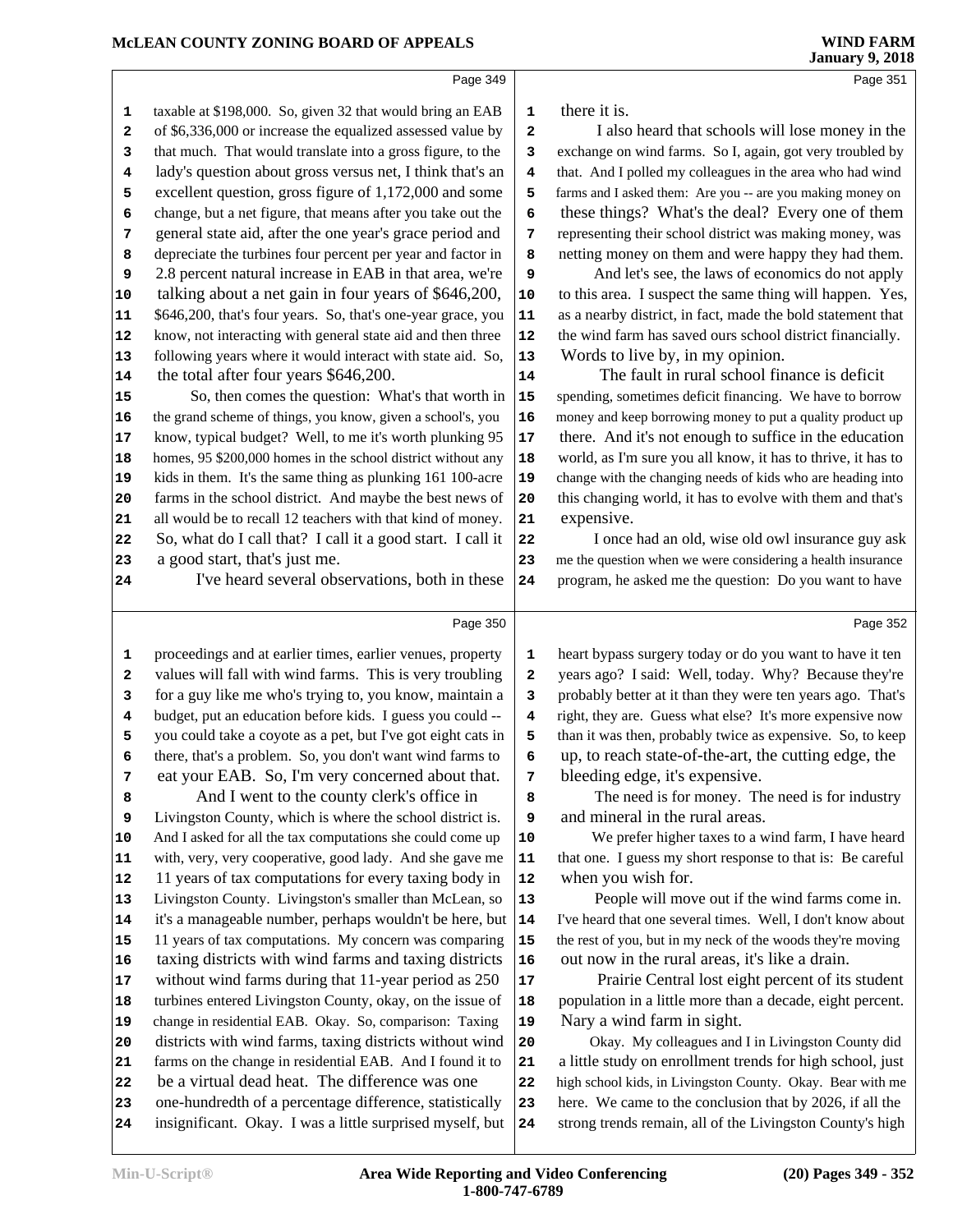### **McLEAN COUNTY ZONING BOARD OF APPEALS**

|        |                                                              |                   | oanaary 7, 2010                                              |
|--------|--------------------------------------------------------------|-------------------|--------------------------------------------------------------|
|        | Page 353                                                     |                   | Page 355                                                     |
| 1      | schoolers will fit in one building. Maybe that's good,       | 1                 | <b>MR. CAPASSO:</b> That's the number I --                   |
| 2      | maybe that's not so good, but there is it is.                | $\mathbf{2}$      | MR. DICK: You're doing this, because you still               |
| 3      | So, in case you haven't guessed, I'm very much for           | 3                 | work there?                                                  |
| 4      | the wind turbines. I'm very much for this project.           | 4                 | MR. CAPASSO: I do not work there.                            |
| 5      | Thank you for the warning there. I didn't realize            | 5                 | MR. DICK: You're doing this, because you don't               |
| 6      | I was rambling on so.                                        | 6                 | have anything better to do?                                  |
| 7      | I believe they're good for schools. I believe we             | 7                 | MR. CAPASSO: Correct.                                        |
| 8      | teach our kids about alternative forms of energy. We need    | 8                 | MR. DICK: Kind of like us.                                   |
| 9      | to practice what we preach, as educators. And this is a      | 9                 | MR. CAPASSO: You thought you'd really stump me               |
| 10     | rare financial opportunity, not just for schools, but for    | 10                | with that one, didn't you?                                   |
| 11     | all taxing bodies. So, I -- I urge you to give this serious  | 11                | <b>CHAIRMAN FINNIGAN:</b> I guess you're trying to -- you    |
| 12     | consideration. You all strike me as very good people. I      | ${\bf 12}$        | feel like it's important to you; is that right?              |
| 13     | appreciate what you do. I appreciate your unlimited          | 13                | MR. CAPASSO: It's very important to me. As I                 |
| 14     | willingness to listen clearly. So, thank you for listening   | 14                | think I mentioned, I was at Prairie Central for 15 years and |
| 15     | to me. Goodnight.                                            | 15                | we, you know, fought to put food on the table and they still |
| 16     | <b>CHAIRMAN FINNIGAN:</b> You can't go yet.                  | 16                | are there and I feel compelled to make these comments. I     |
| 17     | Any questions from The Board?                                | 17                | really appreciate you listening to me.                       |
| 18     | MS. TURNER: I have one quick question. Well, one,            | 18                | <b>CHAIRMAN FINNIGAN:</b> That's what we're here for.        |
| 19     | I want to say: We're not elected. No one would even bother   | 19                | Any questions from the Applicant?                            |
| 20     | to vote, so                                                  | 20                | MR. GRIFFIN: No.                                             |
| 21     | Two, what percentage of the -- you said that                 | 21                | <b>CHAIRMAN FINNIGAN:</b> Okay. Questions from the           |
| 22     | Prairie Central would net around 646,000 in year four. What  | 22                | audience? Come forward.                                      |
| 23     | percentage of their budget is that?                          | 23                | MR. SCHWASS: This is a concern to us as well.                |
| 24     | They run a budget of -- you're asking me to do math          | 24                | Okay. Glen Schwass. Again, I'm representing 27709            |
|        | Page 354                                                     |                   | Page 356                                                     |
|        | on the spot here, that's not good. It's a budget of          |                   | North 2550 East Road, Lexington, Illinois.                   |
| 1<br>2 | probably right now \$20 million. So, 20 million against a    | 1<br>$\mathbf{2}$ | And I, again, this is of importance to us and thank          |
| 3      | four-year -- a four-year total of 646,000. Off the top of    | 3                 | you for your time as well. Thank you as well for your time.  |
| 4      | your head, there you go.                                     | 4                 | So, you said \$20 million budget, that is a \$20             |
| 5      | That's 32 turbines and I can't remember what the             | 5                 | million budget for the school district for Prairie Central   |
|        | distribution is Ridge View, Lexington, Prairie               | 6                 | per year?                                                    |
| 7      | Central/Chenoa. I don't remember what it is, but it's 32,    | 7                 | MR. CAPASSO: Correct.                                        |
| 8      | what I base that on.                                         | 8                 | MR. SCHWASS: And the \$600,000 of revenue generated          |
| 9      | <b>CHAIRMAN FINNIGAN:</b> Any other questions?               | 9                 | over four years?                                             |
| 10     | (No response.)                                               | 10                | MR. CAPASSO: That is correct.                                |
| 11     | <b>CHAIRMAN FINNIGAN:</b> Do you have any questions,         | 11                | MR. SCHWASS: Okay. So, that would be comparable              |
| 12     | staff?                                                       | 12                | to an \$80 million budget over four years. If it's \$20      |
| 13     | MR. DICK: What part of Prairie Central is in                 | 13                | million per year, times four, would be \$80 million over a   |
| 14     | McLean County?                                               | 14                | four-year period?                                            |
| 15     | MR. CAPASSO: It would be the southern part of                | 15                | MR. CAPASSO: Yeah. Yes.                                      |
| 16     | Chenoa area. And if you consider the old Prairie Central     | 16                | MR. SCHWASS: Okay. And it's \$600,000 over four              |
| 17     | area, the far southwest portion of that so, 60 to 80 million | $17\,$            | years of revenue generated?                                  |
| 18     | in EAB, something like that.                                 | 18                | MR. CAPASSO: 646, uh-huh.                                    |
| 19     | MR. DICK: Does Prairie Central have more than 32             | 19                | MR. SCHWASS: I'm not a mathematician either, but             |
| 20     | turbines in its district?                                    | 20                | that's less than one percent of the school's budget.         |
| 21     | MR. CAPASSO: We don't have any right now. This               | 21                | MR. CAPASSO: Okay. Is there a question there?                |
| 22     | is -- these are proposed, 32 is the number I --              | 22                | MR. SCHWASS: Yeah.                                           |
| 23     | MR. DICK: For this particular wind farm you were             | 23                | So, we confirmed it's less than one percent of the           |
| 24     | thinking that you would have maybe 32?                       | 24                | budget of revenue generated. And it -- that one percent      |
|        |                                                              |                   |                                                              |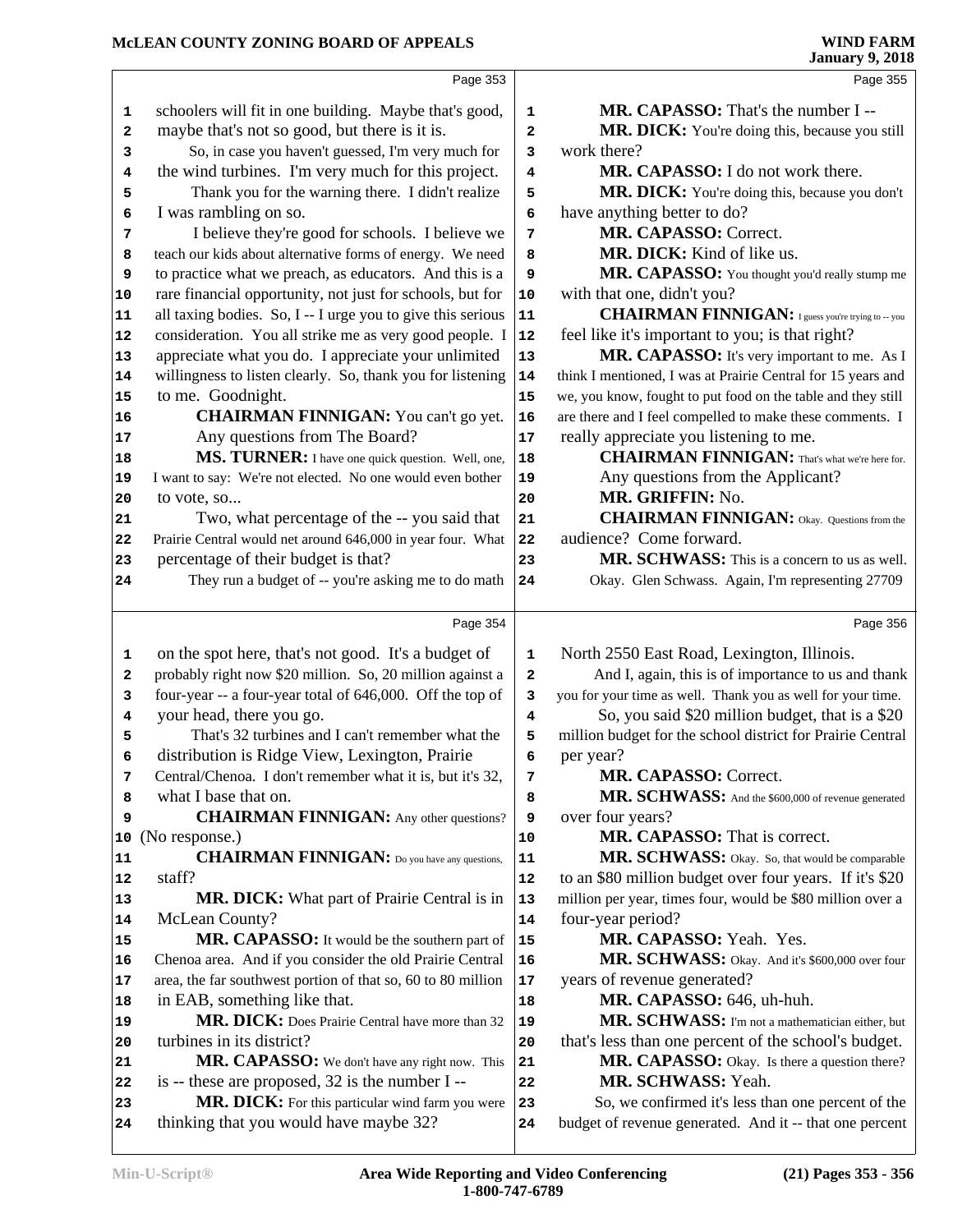|                |                                                              |                | <b>January 9, 2018</b>                                       |
|----------------|--------------------------------------------------------------|----------------|--------------------------------------------------------------|
|                | Page 357                                                     |                | Page 359                                                     |
| 1              | comes in from the turbines, then that's going to be a deduct | 1              | MR. CAPASSO: They have the right to be wrong.                |
| 2              | from the state revenue.                                      | $\overline{a}$ | <b>CHAIRMAN FINNIGAN:</b> Okay. Any other questions?         |
| 3              | MR. CAPASSO: No. No. No, that's with the deduct              | 3              | I think we're free to go. Push the button.                   |
| 4              | already in there.                                            | 4              | Appreciate you coming.                                       |
| 5              | MR. SCHWASS: Okay. So, my question, I guess, will            | 5              | MR. DICK: Angelo Capparella.                                 |
| 6              | be: Shouldn't we be holding our politicians more             | 6              |                                                              |
| 7              | accountable? I mean, what do we gain? You get the \$600,000  | 7              | ANGELO CAPPARELLA,                                           |
| 8              | gain, but yet, they're taking away money. I'm thinking they  | 8              | was first duly sworn; and then testified as follows:         |
| 9              | should be more accountable, you know. You're robbing Peter   | 9              |                                                              |
| 10             | to pay Paul.                                                 | 10             | <b>CHAIRMAN FINNIGAN:</b> Would state your name and          |
| 11             | MR. CAPASSO: That's not really a question for me.            | ${\bf 11}$     | address for the record?                                      |
| 12             | You need to get Mr. Brady in here to answer that.            | ${\bf 12}$     | DR. CAPPARELLA: Right. Angelo Capparella:                    |
| 13             | MR. SCHWASS: That was my question. It's less than            | 13             | A-N-G-E-L-O C-A-P-P-A-R-E-L-L-A, 907 South Bell Avenue,      |
| 14             | one percent of the school's budget then?                     | 14             | Normal, Illinois.                                            |
| 15             | MR. CAPASSO: 646,000 here and 646 there, pretty              | 15             | And I have two exhibits, neutral exhibits, that I            |
| 16             | soon you're talking real money.                              | 16             | wanted to present. Let me keep one copy for myself. That     |
| 17             | MR. SCHWASS: Over \$80 million.                              | 17             | one and that one, so that I don't belabor any of these       |
| 18             | <b>CHAIRMAN FINNIGAN:</b> Any other questions?               | 18             | points too much.                                             |
| 19             | Come on forward, new face.                                   | 19             | First, very quick background, I'm the volunteer,             |
| 20             | MR. HILL: No, it's used.                                     | 20             | volunteer, I don't get paid for this Conservation Chair of   |
| 21             | <b>CHAIRMAN FINNIGAN:</b> New to us.                         | 21             | John Wesley Powell Audubon Society, which is the local       |
| 22             | State your name and address.                                 | 22             | chapter of the National Audubon Society and our service area |
| 23             | MR. HILL: David Hill, 29725 East 2100 North Road,            | 23             | includes all of McLean County and some adjacent counties.    |
| 24             | Colfax.                                                      | 24             | Professionally, I do get paid, even by the state,            |
|                | Page 358                                                     |                | Page 360                                                     |
| 1              | I just have one question: Based on the plan, how             | 1              | but as Associate Professor of Birds and Zoology at Illinois  |
| 2              | close would your residence be to the nearest turbine?        | $\mathbf{2}$   | State University.                                            |
| 3              | MR. CAPASSO: Not anywhere close.                             | 3              | And the first exhibit that I handed out was my               |
| 4              | MR. HILL: Thank you.                                         | 4              | comments. I first had a series of four recommendations for   |
| 5              | <b>CHAIRMAN FINNIGAN:</b> Okay. Any other questions?         | 5              | the Zoning Board of Appeals that I encourage you to consider |
| 6              | Got one more coming.                                         | 6              | making and carrying on to the full County Board. And so, I   |
| 7              | Name and address.                                            | 7              | wanted to go briefly through each one of those to at least   |
| 8              | MR. GILLIAN: Terry Gillian, 116 Delane Drive in              | 8              | tell you the rationale. Make sure you have -- everybody has  |
| 9              | Lexington. 61753.                                            | 9              | the first one.                                               |
| 10             | I have a question: Beings you're familiar with the           | 10             | So, the first one is entitled Comments on the                |
| 11             | Prairie Central District, I haul grain to Gibson City and go | 11             | Wildlife Portion of This Particular Case. The very first     |
| 12             | on 24 and 47, there were a lot of no wind placards up, they  | 12             | recommendation that I wanted to make to the ZBA is that they |
| 13             | didn't want the wind mills. There was a wind mill plan --    | 13             | require IDNR's recommendations one and six be applied to     |
| 14             | farm plan, but it never succeeded. What happened there?      | 14             | this project.                                                |
| 15             | MR. CAPASSO: I don't know. You'd have to ask the             | 15             | We've heard the Applicant say that they are willing          |
| 16             | Livingston County equivalent of this body in Livingston      | 16             | to do number one, which is great. And number six, although   |
| 17             | County and the County Board. I don't know. I didn't make     | 17             | they weren't seeming quite clear or clearly understanding    |
| 18             | that decision.                                               | 18             | what the INAI limited area is of the Mackinaw, Hemline so,   |
| 19             | MR. GILLIAN: You weren't following along with it?            | 19             | but they could go and get a GIS map from IDNR to find out    |
| 20             |                                                              | 20             | what those boundaries are, the half-mile setback from the    |
|                | MR. CAPASSO: I followed along with it. I know it             |                |                                                              |
|                | didn't happen. I didn't have anything to do with the         | 21             | Mackinaw and the Hemline Creek.                              |
|                | decision. As you can tell, I'm on the other side of the      | 22             | Second, and the reason for that is because these             |
| 21<br>22<br>23 | matter.                                                      | 23             | are -- Illinois Natural Area Inventory sites are really      |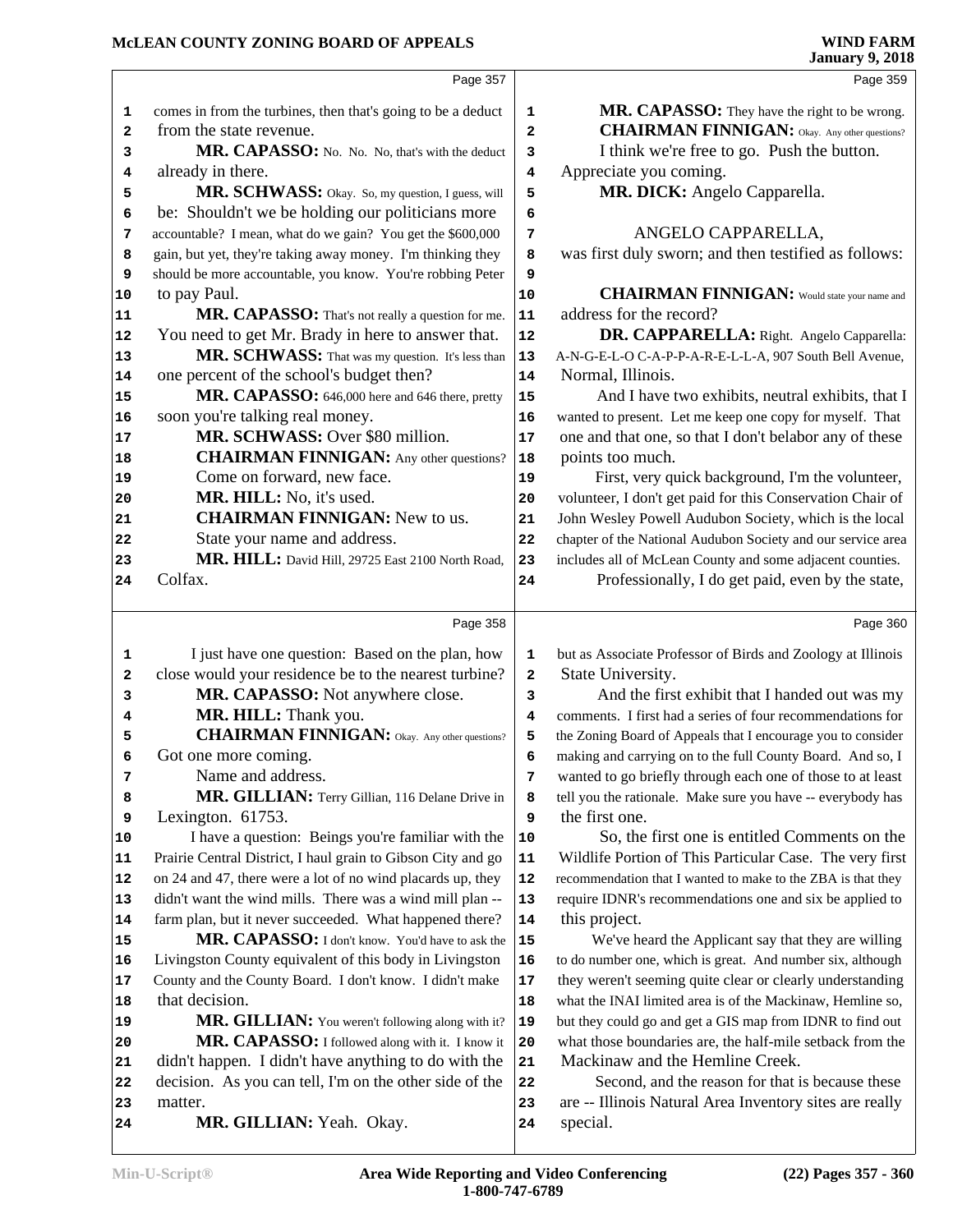Page 363

|                         | Page 361                                                     |                         |         |
|-------------------------|--------------------------------------------------------------|-------------------------|---------|
| 1                       | And on the very back page of the comments, for               | 1                       | Inven   |
| $\mathbf{2}$            | those who aren't familiar with all of this, page four, the   | $\overline{\mathbf{2}}$ | they d  |
| 3                       | importance of the Mackinaw River, plus Hemline Creek, is an  | 3                       |         |
| 4                       | INAI area, because it has -- meets several categories: High  | 4                       | and t   |
| 5                       | quality natural community, specific suitable habitat for     | 5                       | opin    |
| 6                       | state listed species, state dedicated nature preserves and   | 6                       |         |
| 7                       | water preserves, including a number from Heartland's         | 7                       | rapidl  |
| 8                       | Foundation, which has been working the last 50 years to      | 8                       | even p  |
| 9                       | establish a network of nature preserves that are all open to | 9                       | that in |
| 10                      | the public and not taxpayer supported, but 501-C3 supported  | 10                      | becau   |
| 11                      | and unusual concentrations of flora or fauna.                | 11                      | than    |
| 12                      | So, we're kind of exceptional in having the                  | 12                      |         |
| 13                      | Mackinaw River in our area. A lot of rivers are in much      | 13                      | one of  |
| 14                      | poorer condition across the state.                           | 14                      | discu   |
| 15                      | I wanted to emphasize this requirement of one-half           | 15                      |         |
| 16                      | mile setback to Hemline Creek, which I enumerated, again,    | 16                      | your tl |
| 17                      | starting on page 25, specific reasons why this makes sense.  | 17                      | the n   |
| 18                      | If you want to be consistent with the IDNR recommendation    | 18                      | under   |
| 19                      | that they already said that they would accept, because it is | 19                      | is mo   |
| 20                      | an INAI site and because it's wrapped in the Mackinaw River  | 20                      | Creek   |
| 21                      | INAI site.                                                   | 21                      | enume   |
| 22                      | So, if they're going to go with number six, then             | 22                      | creek:  |
| 23                      | they have to go with Hemline Creek to have the half-mile     | 23                      | findir  |
| 24                      | setback, otherwise it would be very a inconsistent           | 24                      | of the  |
|                         |                                                              |                         |         |
|                         | Page 362                                                     |                         |         |
| 1                       | application. And it makes sense anyway, because somebody     | 1                       | than    |
| $\overline{\mathbf{2}}$ | may be aware the Nature Conservancy during the 1990's, did a | $\overline{\mathbf{2}}$ | Conse   |
| 3                       | full-body survey of the Mackinaw River watershed. And the    | 3                       | strea   |
| 4                       | Hemline confluence area came out such a high priority        | 4                       |         |
| 5                       | protection area that they actually bought land there for a   | 5                       | reject  |
| 6                       | nature preserve, which was later transferred to Heartland's  | 6                       | data?   |
| 7                       | Foundation. So, we do have some data on that particular      | 7                       | comp    |
| 8                       | stream, which is important to recognize.                     | 8                       | prima   |
| 9                       | Comments -- I'm sorry. Recommendation number                 | 9                       | some    |
| 10                      | three, equate the meaning of credible evidence as being data | 10                      | produ   |
| 11                      | for evaluating the rejected IDNR recommendations two through | 11                      | comp    |
| 12                      | five and seven.                                              | 12                      | unpub   |
| 13                      | Now, we've heard tonight that they are willing to            | 13                      | that, f |
| 14                      | adopt, at least, recommendation three, and unclear about     | 14                      | ask Dl  |
| 15                      | what's going on with the other ones.                         | 15                      | these   |
| 16                      | I want to emphasize or just remind you that back in          | 16                      |         |
| 17                      | November I was very grateful that the ZBA and the County     | 17                      | again,  |
| 18                      | Board enhanced the wildlife protections, wind farm "sitings" | 18                      | a defi  |
| 19                      | through its ordinance. The ordinance which says required     | 19                      | of the  |
| 20                      | implementation of IDNR recommendations based on pre-siting   | 20                      | done,   |
| 21                      | study results, unless credible evidence is presented against | 21                      | claim   |

ergy is claiming the IDNR that they shouldn't -- that lon't feel that need to follow **IDNR** recommendations.

As scientists, credible evidence is easy to find that is -- is data. That's what evidence is, not **ions, but data actual data.** 

And unfortunately, this process has moved so **y** on the wildlife portion that we haven't had time to **B** present, much less talk about, data. And you can see the Invenergy response and in my comments tonight, **100** is frankly, I haven't seen some of this stuff for less a week.

So, how do I respond and do the research? I found f the papers just on my phone tonight after we were **14** issing that.

**15** So, in any event, however, I did want to emphasize hinking in terms of one recommendation number five, **17** the minimum 500-foot setback, it sounds like, if I stood things, that Invenergy is still saying that this re than is needed, but first I did emphasize Hemline should have a half mile for reasons that I've already erated. And that we might need to think of some other  $22$  s that need that as well, because frankly, what we're **23** finding is that, in fact, as we take a closer look at some se streams, that they actually have more biodiversity

Page 364

**22** the recommendation. 23 So, what you have to decide is what is credible 23 **24** evidence for the points where the IDNR and where the 24 we realize, despite years of work by the Nature ervancy and IDNR and others, there's still a lot of **In stranger we haven't really surveyed well.** 

That kind of gets me on page two to these other ed recommendations in terms of what kind -- what is So, to a scientist data consists of three different *Published papers, or we always call that* ary or secondary literature; published documents, estimes referred to as the gray literature, it can be **10** produced by agencies, it can be produced by wind farm **11** companies or their environmental consultants and/or **12** unpublished information that's available to the public. So **13** that, for example, you can go to the Gibson City Office and NR for what -- they've got fish specimens from some of **15** streams, like Hemline Creek.

I can't tell you where to go on this, because I'm struggling with the fact that we're dealing with **18** active of the deficit is just the nature beast in that some of these studies have never been perhaps. Other is that we're reacting so rapidly to **21** claims and counterclaims, without having the chance to **22** really dig into the literature.

**23** So, if I was doing a peer review, I would actually **24** go into the literature and see which of these three types of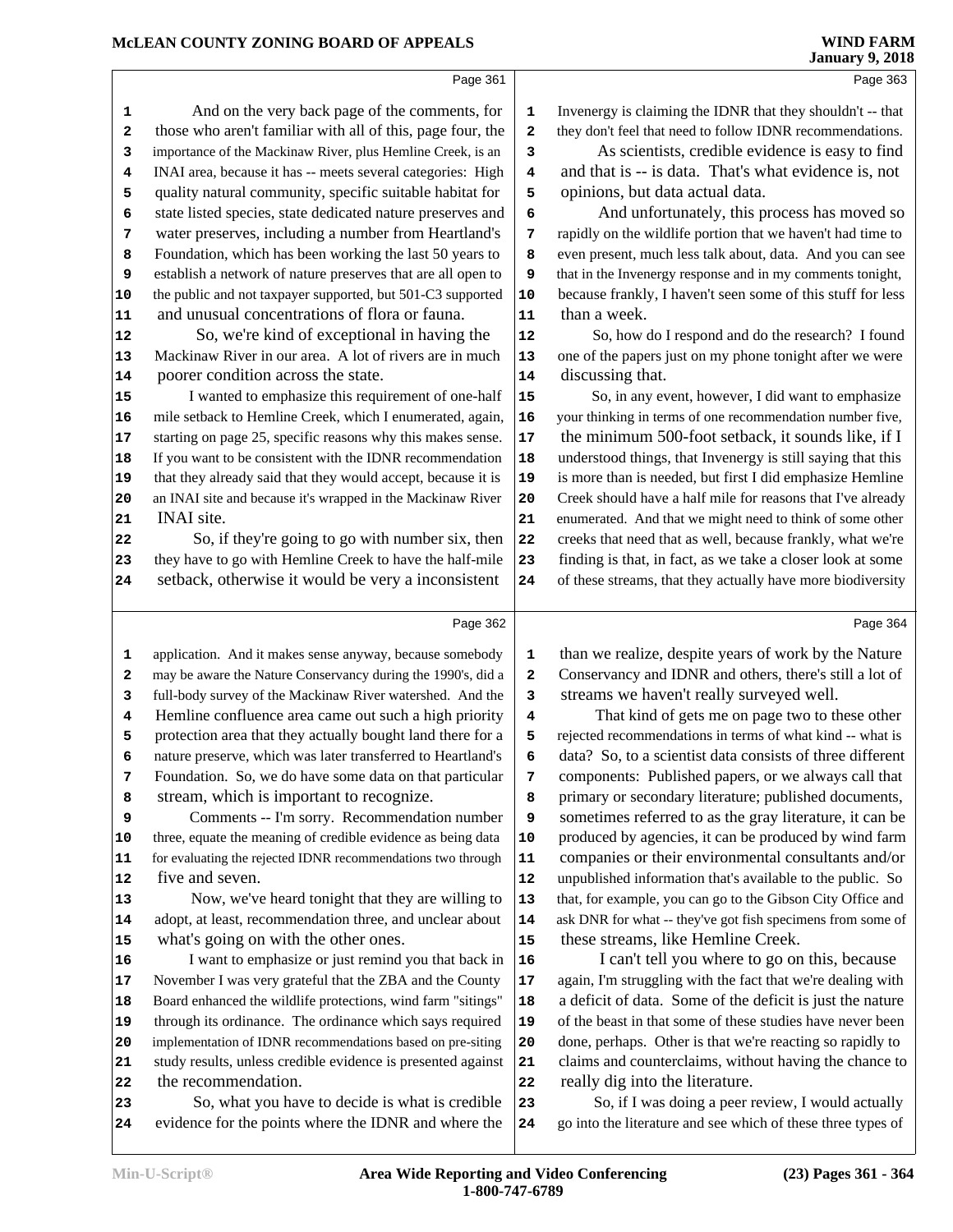|            | Page 365                                                     |            |                            |
|------------|--------------------------------------------------------------|------------|----------------------------|
| 1          | data exist or don't exist, try to make an assessment based   | 1          | surveys, one in Timber C   |
| 2          | on that. And unfortunately, you will not have the time       | 2          | the one in Kickapoo C      |
| 3          | either, nor will I.                                          | 3          | stream that in all ag ar   |
| 4          | I did want to address one particular claim in                | 4          | Robert Stefoni, the IDN    |
| 5          | Invenergy's January 4th letter, which they gave as part of   | 5          | us, said this has so m     |
| 6          | the reason for ejecting two of the five recommendations.     | 6          | rated as an Illinois Natu  |
| 7          | And basically, they stated most of the perennial streams in  | 7          | which was so done.         |
| 8          | the project area have been modified to steep ditches flowing | 8          | evaluate the stream        |
| 9          | in straight lines and are unlikely to support fish and       | 9          | The other surve            |
| 10         | mussels.                                                     | 10         | lot of fish surveys in the |
| 11         | That brings us to the second exhibit that I gave             | 11         | some extent in the trib    |
| 12         | you, which gives data on two such Mackinaw River streams.    | 12         | looking for mudpuppie      |
| 13         | You'll see from the photographs of two streams, which you    | 13         | the, some of you may be    |
| ${\bf 14}$ | may already know, Grape Creek and Frog Alley, they look      | 14         | at The Grove, which is a   |
| 15         | terrible. They're channelized. They've got -- they look      | 15         | Well, when that was firs   |
| 16         | like steep ditches flowing in straight lines. And the        | 16         | ditch, but Audubon was     |
| 17         | average person, myself included, until I actually got into   | 17         | biodiversity. We were      |
| 18         | these things, not these two specific, but related ones, is   | 18         | dam, because we knew tl    |
| 19         | that, yeah, these things must not be very bio diverse, but   | 19         | the stream.                |
| 20         | in fact, since the late 1990's IDNR and the Nature           | 20         | So, a few volunt           |
| 21         | Conservancy and more recently, Dr. Bill Perry, an aquatic    | 21         | Trent Thomas, and we,      |
| 22         | ecologist at ISU, have been inexcusably studying Grape Creek | 22         | it. We were quite sur      |
| 23         | and Frog Alley as part of an overall study to see if there   | 23         | which then leveraged ou:   |
| 24         | are ways to improve stream quality in terms of the water     | 24         | say: Please, don't d       |
|            | Page 366                                                     |            |                            |
| 1          | based on reducing nutrient inputs and the like. But          | 1          | And that lead to           |
| 2          | concomitant with that is they also collected biodiversity    | 2          | project that you see       |
| 3          | data and it has a surprisingly high number of species. So,   | 3          | developer, fortunately, l  |
| 4          | these are not biologically devoid, even if they look like    | 4          | and said: All right. W     |
| 5          | ditches.                                                     | 5          | re-meander the stream,     |
| 6          | And then finally, I do want you to think about the           | 6          | and the like. There's ev   |
| 7          | public hearing process. You're setting a precedent on how    | 7          | before at The Grove        |
| 8          | wind farm stuff will be dealt with. And I was upset, to be   | 8          | So, the one th             |
| 9          | honest, that none of this information, the IDNR              | 9          | streams, some of their     |
| 10         | recommendations, the responses by Invenergy, the public has  | ${\bf 10}$ | actually doing a much b    |
| 11         | not seen any of it. And I really think this should have      | 11         | why I didn't want you to   |
| 12         | been part of the initial application that was filed in mid   | 12         | statement in their lett    |
| 13         | December so that we all had a chance to look at it, review   | 13         | devoid of biodivers        |
| 14         | it and research it. And so, please, consider in the future   | 14         | <b>MS. TURNE</b>           |
| 15         | not to do this, because I think it's done a disservice to    | 15         | concerns that wind         |
| 16         | the well-deserved intent of the ordinance. Thank you.        | 16         | biodiversity? And          |
| 17         | <b>CHAIRMAN FINNIGAN:</b> Questions from The Board?          | 17         | DR. CAPPAI                 |
| 18         | MR. ZIMMERMAN: Dr. Capparella, have you,                     | 18         | Basically, we got bird     |
| 19         | personally, participated in any fish or mussel surveys in    | 19         | <b>MS. TURNE</b>           |
| 20         | some of the streams around McLean County?                    | 20         | DR. CAPPAI                 |
| 21         | DR. CAPPARELLA: Yes.                                         | 21         | to remember that th        |
| 22         | MR. ZIMMERMAN: What have been your personal                  | 22         | dependent on the quali     |
| 23         | discoveries there?                                           | 23         | connected. Just like you   |
| 24         | <b>DR. CAPPARELLA:</b> I've assisted in two mussel           | 24         | the big or not the big     |

reek and one in Kickapoo Creek. And reek was amazing. It was, again, a d yet it had so much diversity that R biologist, who was there to guide **Example 1** us, such biodiversity it can be rated -ral Area Inventory stream segment, And that taught me that you can't s based on the land.

**y** I've done fish wise, I've done a e main stem of the Mackinaw and to butaries, because I've already been es and -- but I also did a survey at **13** e familiar, stretch of Kickapoo Creek a big development just east of town. **15** st proposed it was just a channelized **16** s concerned that there may be more en't happy with the proposal of the hat would completely sever the life of

**2025** a got together, **IDNR** Biologist literally, got in the river, surveyed prised, again, at the fish diversity, r approach to go to the developer and  $\alpha$  a dam, do something else.

Page 368

the wonderful stream restoration at The Grove today, where the had very good environmental ethics e can do something different. Let's make it even better, put in woodland **b** wen more fish there than there were  **7** before at The Grove.

ing I've learned is, yeah, our m look pretty beat up, but they're **1** better job than we realized and that's 11 leave with the impression from the er that these are just pretty much ity, they're not.

**R**: Do you have any concerns or reason for farms or wind mills affect that **if so, why?** 

**RELLA:** Which specific biodiversity? Is at play, bats at play and aquatic. **R:** The aquatic.

**RELLA:** The aquatic. Yes, I do. We got e quality of our main rivers are ty of our head water streams, it's all  $2$  curvenous system, you know, it's not **24** the big or not the big arteries, it's the stuff that feeds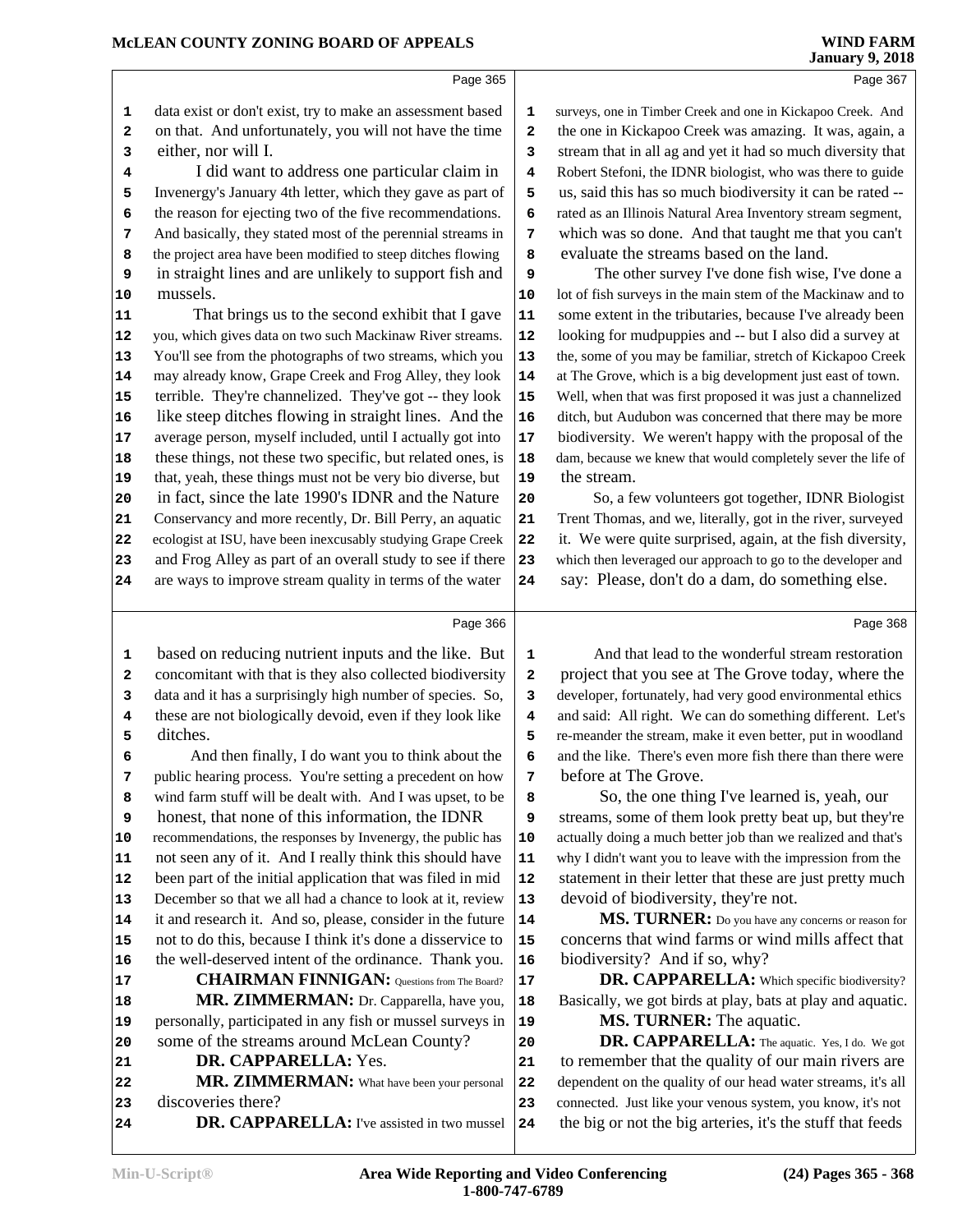Page 371

Page 372

Page 369

into it.

 And so, I do think we need to be careful about 2 impacts, whether it's sedimentation disturbance, potentially **3**  noise, although I totally agree with Invenergy, it's kind of **4**  an open area. So, I'm happy to hear that they might  $\vert$  **5** consider working with IDNR to study that.

 So, I think that some of these prudent setbacks  $\begin{bmatrix} 7 \end{bmatrix}$  will help ensure that we don't make a mistake, you know, don't want to go overboard with it, but I think a little bit | **9**  more -- I think what IDNR recommended, they are the 10 professionals, after all, and we do need to remember the **11**  ordinance, basically, says that you sort of accept IDNR | **12**  recommendations, unless you have data to the contrary. You **13**  just haven't seen that data. Lack of data is not data, in | **14** my mind as a scientist.

 The other thing to keep in mind is because the 16 county, unlike other counties, has not invested in staff | **17**  that have biological knowledge. You, typically, basically, 18 just use IDNR, as well as EPA, to kind of guide you into 19 things. And so, I think if you did decide to reject any of 20 these recommendations that you would be setting a precedent 21 that makes me wonder about the actual implementation of the 22 23 ordinance. I'm not saying, in fact, notice I did not say 23 that IDNR was right or Invenergy was right. I'm saying the 24

stream conditions, that's where the technicality comes in.

**MS. TURNER:** Was the IDNR or the IDNR mapping those studies, because I assume that's where a lot of costs come in is organizing and putting that data together and that type of stuff?

 **DR. CAPPARELLA:** Yeah. Sadly, we have so gutted **IDNR** in this state that they just have the insufficient staff to do a lot on their own, although they do what they can. This is where volunteers, citizen scientists would play a role in terms of helping them under their guidance, knowing that if you follow the right protocols that it can be, actually, information can be lured to the natural heritage database and be official as opposed to just being, you know, a bunch of people playing in the creek. That's really important, you want to make sure you're doing the actual protocols properly. The more that we have worked with volunteers to help the professionals do that, the more we've helped them gather a lot of critical data.

MR. ZIMMERMAN: To get that into the database, you're talking about like the Illinois Natural Areas Inventory, is that the kind of -- you collect the data with volunteers and then it gets committed by professionals to the state and it becomes part of the record and --

 **DR. CAPPARELLA:** Right.

Page 370

 process has done so rapidly with too little data that I'm 1 not sure who's right in a lot of cases. Although, in a few | **2**  cases I know some statements were made that were wrong. So, I'm in the unenviable position as a scientist of saying: I 4 don't know. I'm trying to figure out, you know, how would I 5 guide myself through thinking about these remaining five  $\begin{bmatrix} 6 \end{bmatrix}$  recommendations. **MS. TURNER:** And are you aware, you said you've | 8 been involved in a few of the studies, are you aware, I know **9**  you said you volunteered your time, are you aware of the 10 costs that are associated with those studies?  **DR. CAPPARELLA:** Which studies? **MS. TURNER:** The aquatic, as you were studying the 13 streams. **DR. CAPPARELLA:** Basically, no cost. I know with the mussel studies, we did them in a | **16**  day and we just followed proper protocol. We had a bunch of 17 volunteers from the community who were willing to get wet | **18**  for a day do it. The key was doing it at the right time of | **19**  year, the right stream conditions. Same with fish studies, lot of those can be done in 21 a day. The costs are, actually, quite minimal and yet, the 22 data it yield can be very useful. But again, the key is 23 doing it at the right time of year and under the right 24

Sadly, I found Eco Cat, which we mentioned earlier, which is a consultation process, to be woefully insufficient in this state, because there's such a vacuolization of information. You have to know where to ferret it out. And even today I'm still finding little places to ferret things out even within IDNR. They don't always know exactly where to go. And then sadly, they often rarely consult with local experts at universities or even local naturalists, it's just the way things work, unfortunately. That's why this public hearing process is so important, because it does provide us locals with the opportunity, if we have some biological knowledge and data, to provide that to you.

 Again, in terms of the Grape Creek and Frog Alley, there's a lot of data that exists with DNR and the Nature Conservancy and ISU, which made me worry when I saw that particular statement that these perennial streams are biologically dead, basically, that they must have never talked to IDNR or the Nature Conservancy or ISU or at least the aquatic people at ISU, because they knew different, that's why I prepared that second exhibit to illustrate.

MR. KURITZ: So, what concerns you the most about the wind farms and their interaction with the waterways, is it the operation of the wind farm and the turbines turning and producing the energy or is it the construction phase?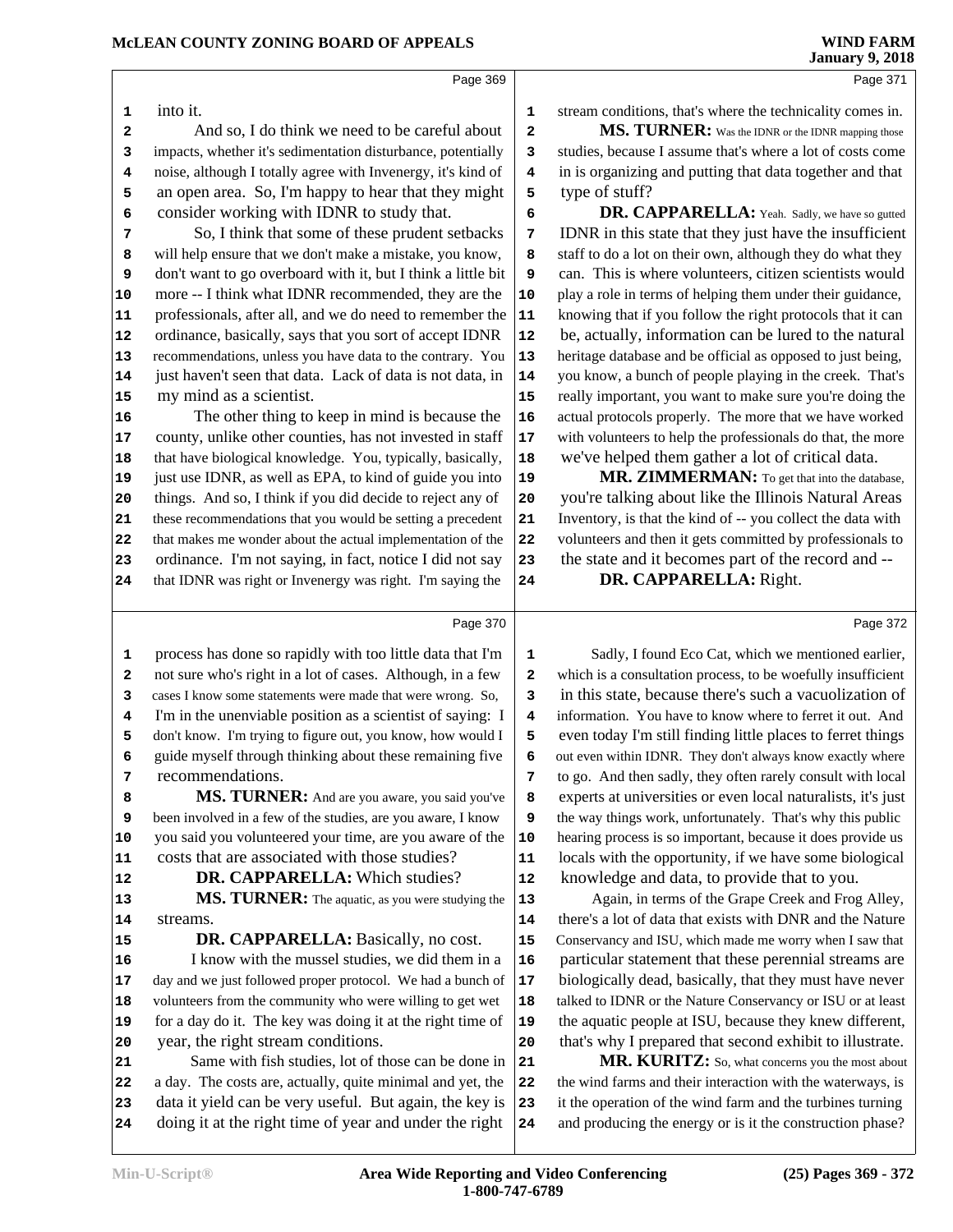Page 375

|                         | Page 373                                                     |                         |         |
|-------------------------|--------------------------------------------------------------|-------------------------|---------|
| 1                       | DR. CAPPARELLA: Well, both. It's hard for me to              | 1                       | who l   |
| $\overline{\mathbf{2}}$ | say, because I don't consider myself a complete expert on    | $\overline{\mathbf{2}}$ | you l   |
| 3                       | that, that's why we have the IDNR.                           | 3                       | what    |
| 4                       | So, the IDNR official, who provided this, Keith              | $\overline{\mathbf{4}}$ | in the  |
| 5                       | Shank, he's the person I go to to get guidance on things.    | 5                       |         |
| 6                       | And he's the person that's in charge of monitoring           | 6                       | on b    |
| 7                       | literature, their own internal reports, their own internal   | 7                       |         |
| 8                       | biologists, to then try to come up with the best             | 8                       | mud     |
| 9                       | recommendations tailored to specific wind farms and specific | 9                       | don     |
| 10                      | areas.                                                       | 10                      |         |
| 11                      | So I, basically, you know, go with what they say,            | 11                      | well    |
| 12                      | because I figure that, you know, they're the ones that I     | 12                      | helpir  |
| 13                      | acknowledge as the true experts, not myself.                 | 13                      | study   |
| 14                      | Now, I know certain things and I try to funnel               | 14                      | in the  |
| 15                      | information to IDNR as I get it to make sure that they have  | 15                      | $of$ ba |
| 16                      | data like where bald eagle nests are located and things, but | 16                      | So, tl  |
| 17                      | in terms of they're -- they're, to me, the professionals     | 17                      | with 1  |
| 18                      | that need to be listened to, which is why they're in the     | 18                      | they'l  |
| 19                      | ordinance. And there has -- it's not to say they're always   | 19                      | it, a   |
| 20                      | right, as any scientist will tell you, they could be wrong,  | 20                      |         |
| 21                      | but it takes credible evidence in the form of data, I think, | 21                      | redu    |
| 22                      | to, basically, argue against the recommendations. And as a   | 22                      | recor   |
| 23                      | scientist, kind of reading from a little bit outside the     | 23                      |         |
| 24                      | field, I try to assess who has the better argument. And I'm  | 24                      | numb    |
|                         |                                                              |                         |         |
|                         |                                                              |                         |         |

 just not seeing in the three pages of Invenergy's submission 1 any argument at all, other than opinion or statements that **2**  are not supported by data. And in one case a statement that **3** I've given you data in the second exhibit is, actually,

**6** So, I just was getting a little nervous with all of **6** 

contrary to our actual knowledge.

 who has the more credible evidence. Who are you going to, you know, how are you going to balance that? What's -- what's the burden of proof? That's always a difficult one in these kind of cases, because either side could be right.

 MR. ZIMMERMAN: Your area of expertise is on -- is on birds, is it not?

 Actually, I've worked on both, birds and bats, mudpuppies, lesser extent on fish, reptiles, amphibians, done a little bit of work on wind farm issues.

 My lab did a big study on bat mortality causes, as well as population impacts. I've been doing -- I've been helping Heartland Community College with their wind turbine study. They're trying to determine if it's worth investing in the computer programs to turn the blades off during times of bat migration, when that could be a mortality factor. So, the last three years, two years, I've been helping them with that design and we've been checking it. And next year they'll put into place the computer program and we'll see if it, actually, reduces mortality, which I think it will.

 The wind farm industry has done a great job with reducing mortality by implementing things like that recommendation one. I give them great credit for that.

23 MR. ZIMMERMAN: So, with bats, the recommendation number one to slow the wind speed, would you describe that

Page 374

| slightly? |                  |
|-----------|------------------|
|           | DD <i>c</i> iddi |

#### **DR. CAPPARELLA:** Yeah.

 Basically, you know, actually quite a shock to find that bats were being much more impacted than birds by wind farms. I mean, tremendously, impacted tens of thousands at a single site could be impacted at big wind farms in part because we don't know enough about bat migration. We didn't realize that these three species, particularly, migrate in these over corn fields in these large numbers as a broad front about at the elevation of these big, metal structures to which they have not had any time to adapt.

And so, what the research has shown is that if you can curtail the kick-in -- if you can -- we know what types of weather conditions tend to predict bat movements during the fall and the fall is the worst time. And if you can -- and they don't like to migrate if the wind's too much. So, if you can curtail or wait to kick in the spinning of the blades during the correct weather conditions during the fall when the bats are moving, so that it kicks in at a higher speed than they like to move in, then you can reduce mortality, I think, you know, I think Invenergy mentioned 50 percent. I've seen others claim up to 90 percent. So, it's a great technique.

And I'm glad Invenergy said that they will accept

**7** this in terms of, essentially, of I saw initially, at least  $\begin{bmatrix} 7 \end{bmatrix}$ 

 they were rejecting five of the seven recommendations. That **8**  seemed a little extreme to me. I could see them wanting to **9**  modify a couple of them, perhaps, but it just seemed to be a | **10**  little overboard. And then the other two that they were | **11**  willing to do, they are only willing to do if you guys said | **12**  to do it, that bothers me too, because it sounded like we | **13**  know this is the right thing to do, but we're not going to |**14**  do it unless you make us. Now it sounds like the tone was 15 better tonight, which I really thank them for that. They're 16 willing to do it, regardless, but I was just getting a | **17**  little worried about, you know, just how appropriately these | **18**  IDNR recommendations were entered into the public hearing 19 and the lack of time to give me time -- if I did not actually include, say, that you should adopt two through 21 five and seven, because I don't know. I don't feel as 22 scientist I can't say. So, you're in the unenviable position of deciding 24

Page 376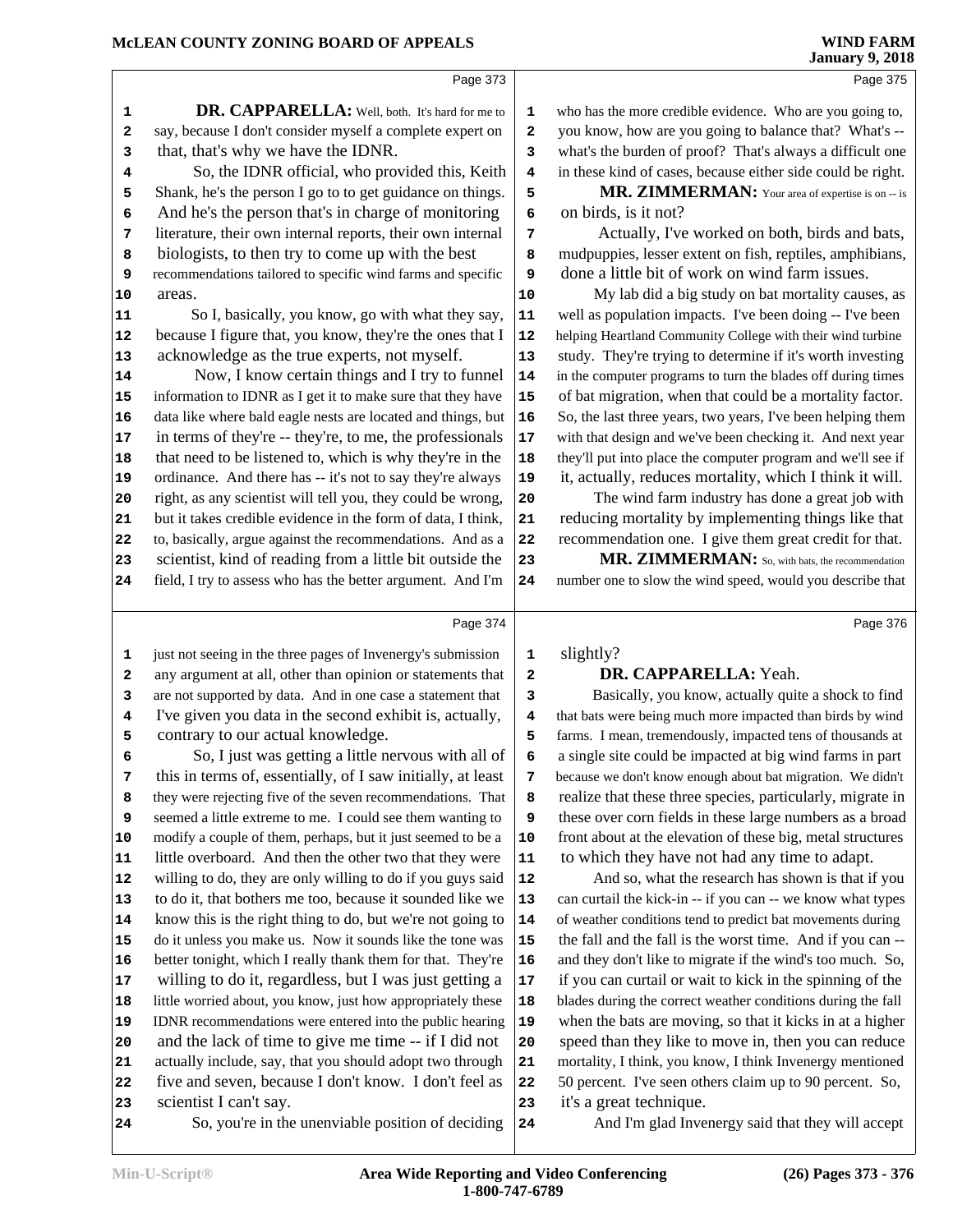| McLEAN COUNTY ZONING BOARD OF APPEALS |                                                             |                         | <b>WIND FARM</b><br><b>January 9, 2018</b>                  |  |  |  |
|---------------------------------------|-------------------------------------------------------------|-------------------------|-------------------------------------------------------------|--|--|--|
|                                       | Page 377                                                    |                         | Page 379                                                    |  |  |  |
| 1                                     | recommendation number one. It really does reduce bat        | $\mathbf 1$             | Overall the IDNR recommendations seem reasonable to         |  |  |  |
| 2                                     | mortality for migrating bats. And then the set-asides that  | 2                       | me in the face of a lot of uncertainty that we still all    |  |  |  |
| 3                                     | they mention, the thousand feet with the Indiana Bat, will  | 3                       | have. And I'm glad that the wind industry, as a whole, is   |  |  |  |
| 4                                     | protect, I think, our breeding bats from what are maternity | $\overline{\mathbf{4}}$ | investing a lot of research dollars to get a better handle  |  |  |  |
| 5                                     | colonies.                                                   | 5                       | on what are appropriate setbacks for different types of     |  |  |  |
| 6                                     | MR. KURITZ: How about rafters?                              | 6                       | organisms.                                                  |  |  |  |
| 7                                     | DR. CAPPARELLA: Overall, it's not been that big of          | 7                       | <b>CHAIRMAN FINNIGAN:</b> Questions from the staff?         |  |  |  |
| 8                                     | a problem in the way that they've set them up here. I may   | 8                       | MR. DICK: No.                                               |  |  |  |
| 9                                     | have read an IDNR publication. We did have one Osprey that  | 9                       | <b>CHAIRMAN FINNIGAN:</b> Okay. Anyone in the audience      |  |  |  |
| 10                                    | was killed.                                                 | 10                      | like to have any questions for this witness?                |  |  |  |
| 11                                    | I know last year we had an amazingly decapitated            | ${\bf 11}$              | MR. GRIFFIN: Dr. Capparella, I'm Jim Griffin,               |  |  |  |
| 12                                    | Red-Tail Hawk at the Heartland Community College, but to be | ${\bf 12}$              | zoning attorney for the project, in case you didn't know    |  |  |  |
| 13                                    | honest, roads and other things are much more deadly on      | 13                      | that. Just a few questions.                                 |  |  |  |
| 14                                    | hawks. I don't -- I don't consider this to be a big problem | 14                      | MR. DICK: Mr. Griffin, could you give your name             |  |  |  |
| 15                                    | for birds in terms of mortality.                            | 15                      | and your law firm?                                          |  |  |  |
| 16                                    | You do need to realize though, and this comes to            | 16                      | MR. GRIFFIN: Sure. Jim Griffin. Law firm of                 |  |  |  |
| 17                                    | thinking about the setbacks and the other big potential     | 17                      | Shane Banks, 70 West Madison Street, Suite 5300, Chicago,   |  |  |  |
| 18                                    | impact of wind farms is not mortality, but displacement.    | 18                      | Illinois 60602.                                             |  |  |  |
| 19                                    | It's been found, for example, that if you put wildlife      | 19                      | Dr. Capparella, are you aware of the fact that for          |  |  |  |
| 20                                    | habitat next to a turbine, there's something about the      | 20                      | the past several years IDNR comments on wind farms have     |  |  |  |
| 21                                    | turbine that will be a disincentive to grassland birds to   | 21                      | included questions about impacts on aquatic life of wind    |  |  |  |
| 22                                    | breed there. And so, I've always told landowners if you     | 22                      | turbines?                                                   |  |  |  |
| 23                                    | want your to have CRP that's wildlife based, don't put it   | 23                      | DR. CAPPARELLA: I've only briefly read the wind             |  |  |  |
| 24                                    | next to your turbine, put a certain distance away. That's   | 24                      | farm comment from the Livingston County project, prior to   |  |  |  |
|                                       | Page 378                                                    |                         | Page 380                                                    |  |  |  |
| 1                                     | true for both grassland, as well as woodland birds.         | 1                       | that I was mainly reading them for the previous Invenergy   |  |  |  |
| $\mathbf{2}$                          | So, it's not just mortality, but displacement that          | $\mathbf 2$             | projects at White Oak and then the Horizon, which goes back |  |  |  |
| 3                                     | we worry about. That's why we wanted to see enough of a     | з                       | a ways, back when they were more focused on birds and bats. |  |  |  |
| 4                                     | setback from breeding areas of nature preserves, INAI sites | 4                       | MR. GRIFFIN: So, for those other projects, you're           |  |  |  |
| 5                                     | and the like. So, mortality and displacement from breeding  | 5                       | not aware that the County Board in those cases required any |  |  |  |
| 6                                     | are the two things we've got to worry about with birds, but | 6                       | studies be done on aquatic species, are you?                |  |  |  |

**DR. CAPPARELLA:** I have no knowledge of that.  **MR. GRIFFIN:** And you had, in your opinion, materials you recommend a half-mile setback to Hemline Creek?

**DR. CAPPARELLA:** I didn't recommend that. I recommended adopting the recommendation of the Illinois Department of Natural Resources.

**MR. GRIFFIN:** Okay. So, you recommend -- **DR. CAPPARELLA:** I endorse their recommendation, yeah.

17 MR. GRIFFIN: And -- but you don't have, yourself, any knowledge or studies to support that recommendation?

 **DR. CAPPARELLA:** I do not have, myself that, no. I assume the IDNR must or they wouldn't be making these kind of recommendations.

**MR. GRIFFIN:** Why do you assume that?  **DR. CAPPARELLA:** Because they're the professional biologists that are paid by the state to be in charge of

 impact of wind farms is not mortality, but displacement. 18 It's been found, for example, that if you put wildlife habitat next to a turbine, there's something about the 20 turbine that will be a disincentive to grassland birds to **21** i breed there. And so, I've always told landowners if you 22 to want your to have CRP that's wildlife based, don't put it 23 next to your turbine, put a certain distance away. That's 24 true for both grassland, as well as woodland birds. 1 So, it's not just mortality, but displacement that 2 we worry about. That's why we wanted to see enough of a | **3**  setback from breeding areas of nature preserves, INAI sites and the like. So, mortality and displacement from breeding **5**  are the two things we've got to worry about with birds, but **6**  overall, I haven't seen it to be a big mortality factor. | **7 MR. ZIMMERMAN:** What about setbacks? What setbacks would you recommend? **DR. CAPPARELLA:** One-mile setback from the -- all 10 of the INAI sites, the Mackinaw River and the Hemline Creek | 11 and I'm sorry -- the half-mile setback seems reasonable. 12 The 1,000-foot setback that they're going to do | 13 from rafter nests and from other areas. And I would say | **14**  maybe do more of that with some of the perennial streams 15 that have riparian or at least 500 feet from the upper part 16 of the perennial streams should do fine. 18 It is true that as in the IDNR, remember, there are 18 certain rafters that are threatened in Illinois, like Northern Harriers, that are displaced from hunting in wind 20 farm turbine fields, but I don't feel that's an overall 21 22 problem for the species as a whole within Illinois. 22 23 So, again, I don't have a lot of bird concerns. I 23

worry more about bats.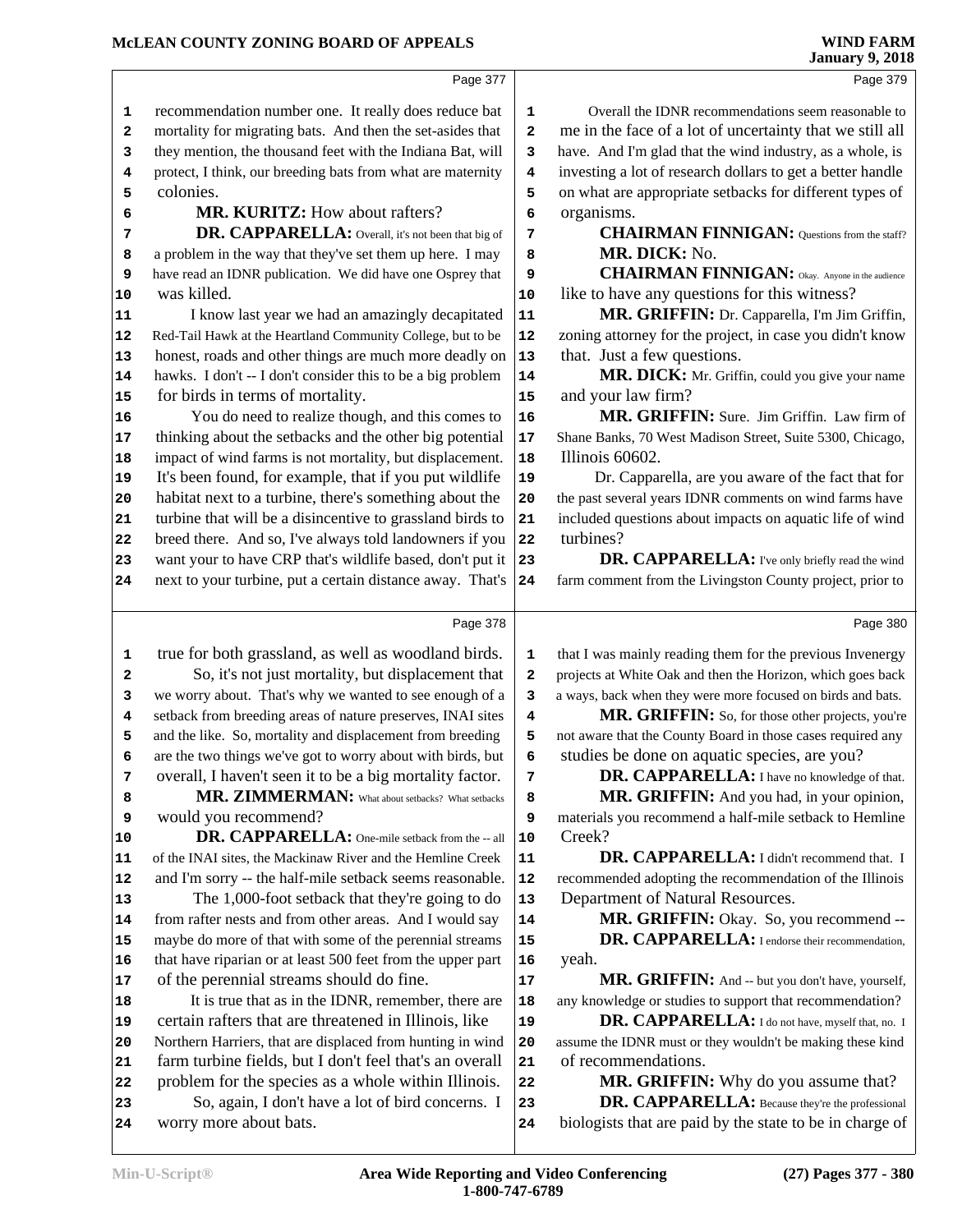|    | Page 381                                                     |            | Page 383                                                     |
|----|--------------------------------------------------------------|------------|--------------------------------------------------------------|
| 1  | natural resources, that's their whole job.                   | 1          | first wind farms went up and suddenly, people doing bird     |
| 2  | And most of the ones, in fact, all of the ones I've          | 2          | surveys were not finding that many birds, but they were      |
| 3  | ever worked with, take their profession seriously. They're   | 3          | being inundated with bats. So, it was a problem that         |
| 4  | trained in the biological sciences. They're mandated to      | 4          | developed after that that was recognized at that point.      |
| 5  | maintain state natural history databases. So, they're sort   | 5          | We're -- I think many people would like to say:              |
| 6  | of our designated professionals to weigh in on these natural | 6          | Let's not do that again. Let's try to do some baseline       |
| 7  | resource issues.                                             | 7          | studies and then compare the pre-siting, post-siting is a    |
| 8  | MR. GRIFFIN: You're aware there's a number of wind           | 8          | great mechanism that's been traditional. Basically, let's    |
| 9  | farms existing in Illinois?                                  | 9          | get data before you do the manipulation of the landscape and |
| 10 | DR. CAPPARELLA: Oh, yes.                                     | 10         | then after and that's the way, ultimately, to go.            |
| 11 | MR. GRIFFIN: Are you aware of any reports that               | 11         | It may be that in the future we can relax or maybe           |
| 12 | wind farms have had a negative impact on aquatic species?    | 12         | have to expand some of these setbacks, but I think it's a    |
|    | DR. CAPPARELLA: No, but I'm not privy to those               |            | huge mistake, you never do that in human medicine to say     |
| 13 |                                                              | 13         |                                                              |
| 14 | reports, in part, because I didn't have time to, actually,   | 14         | that just because you haven't seen an effect the fact that   |
| 15 | really search for that, because of the rapidity with which   | 15         | you haven't looked yet doesn't mean there isn't one. If you  |
| 16 | or the recency, it's been less than a week since we went got | 16         | follow. That's thinking words of a scientist. Does that      |
| 17 | any of the recommendations and they were not distributed to  | 17         | make sense?                                                  |
| 18 | the general public. And so, I don't know if they exist or    | 18         | MR. GRIFFIN: Well, no, certainly we appreciate and           |
| 19 | not. If I would find them, if I looked, or if they're, you   | 19         | I know we've been in contact with you.                       |
| 20 | know, kind of, what we call, that unpublished literature     | 20         | DR. CAPPARELLA: They've been very, very open with            |
| 21 | that exists out there. So, I just don't know. I haven't      | 21         | that. I appreciate that.                                     |
| 22 | had time to look and/or to ask.                              | 22         | And to be honest, my whole approach with wind farms          |
| 23 | MR. GRIFFIN: But you are -- you're aware of                  | 23         | is I want to help them do the right thing. I want to make    |
| 24 | impacts on birds and bats, though, correct?                  | 24         | sure they don't get caught in some sort of disastrous, you   |
|    | Page 382                                                     |            |                                                              |
|    |                                                              |            | Page 384                                                     |
| 1  | <b>DR. CAPPARELLA:</b> There's a longer history of           | 1          | know, event in the future where some -- like what happened   |
| 2  | studies on those, yes.                                       | 2          | in California, where they had all of the dead rafters and    |
| 3  | MR. GRIFFIN: But you're not aware of any                     | 3          | things like that.                                            |
| 4  | information on impacts on aquatic species, correct?          | 4          | I want to make sure also, that there's an advocate           |
| 5  | DR. CAPPARELLA: I don't follow the aquatic ecology           | 5          | at the local level for our natural areas of the like. I      |
| 6  | conservation literature.                                     | 6          | know that any time you hire environmental consulting firms   |
| 7  | Birds and bats are vertebra or sometimes called              | 7          | it's hard to do it all, because again, the information is so |
| 8  | high vertebra, so that's really my area of the specialty     | 8          | disbursed. So, one of the things that we try to do at        |
| 9  | and what I keep up with and what I've worked in. That's      | 9          | Audubon is try to, at least, centralize, very locally, our   |
| 10 | part of why in the second exhibit, when you get a chance to  | ${\bf 10}$ | knowledge base. And we're always willing to help In Bridge   |
| 11 | look at it, I reached out to an aquatic ecologist at         | ${\bf 11}$ | or Invenergy or whomever, we all reach out say: Look, we've  |
| 12 | Illinois State to help me understand the evaluation in the   | ${\bf 12}$ | got data. We love to share our ideas that you might want to  |
| 13 | one case of the status of our streams even when they've been | 13         | explore just to make sure that when you do your siting you   |
| 14 | channelized. So, I'm just not the person to ask. I wish      | 14         | do it appropriately. And we're going to help you do it, no   |
| 15 | you had an IDNR person here to ask.                          | 15         | pay at all, because we care about your natural resources.    |
| 16 | MR. GRIFFIN: You do understand that when there's             | 16         | MR. GRIFFIN: All right. Well, thank you.                     |
| 17 | no -- no problem has been identified with an impact on       | 17         | I don't have any more questions. Thank you.                  |
| 18 | species that may mean there is no impact, correct?           | 18         | <b>CHAIRMAN FINNIGAN:</b> Would anyone in the audience       |
| 19 | DR. CAPPARELLA: It could mean that or it could               | 19         | have questions?                                              |
| 20 | mean nobody has compared baseline data before and after. I   | 20         | (No response.)                                               |
| 21 | mean, a lot of the studies --                                | 21         | <b>CHAIRMAN FINNIGAN:</b> I can't believe it. I think        |
| 22 | MR. GRIFFIN: Let me ask you: Why do you think                | 22         | you're dismissed.                                            |
| 23 | there's been a lot of studies on bats?                       | 23         | DR. CAPPARELLA: All right. Thank you.                        |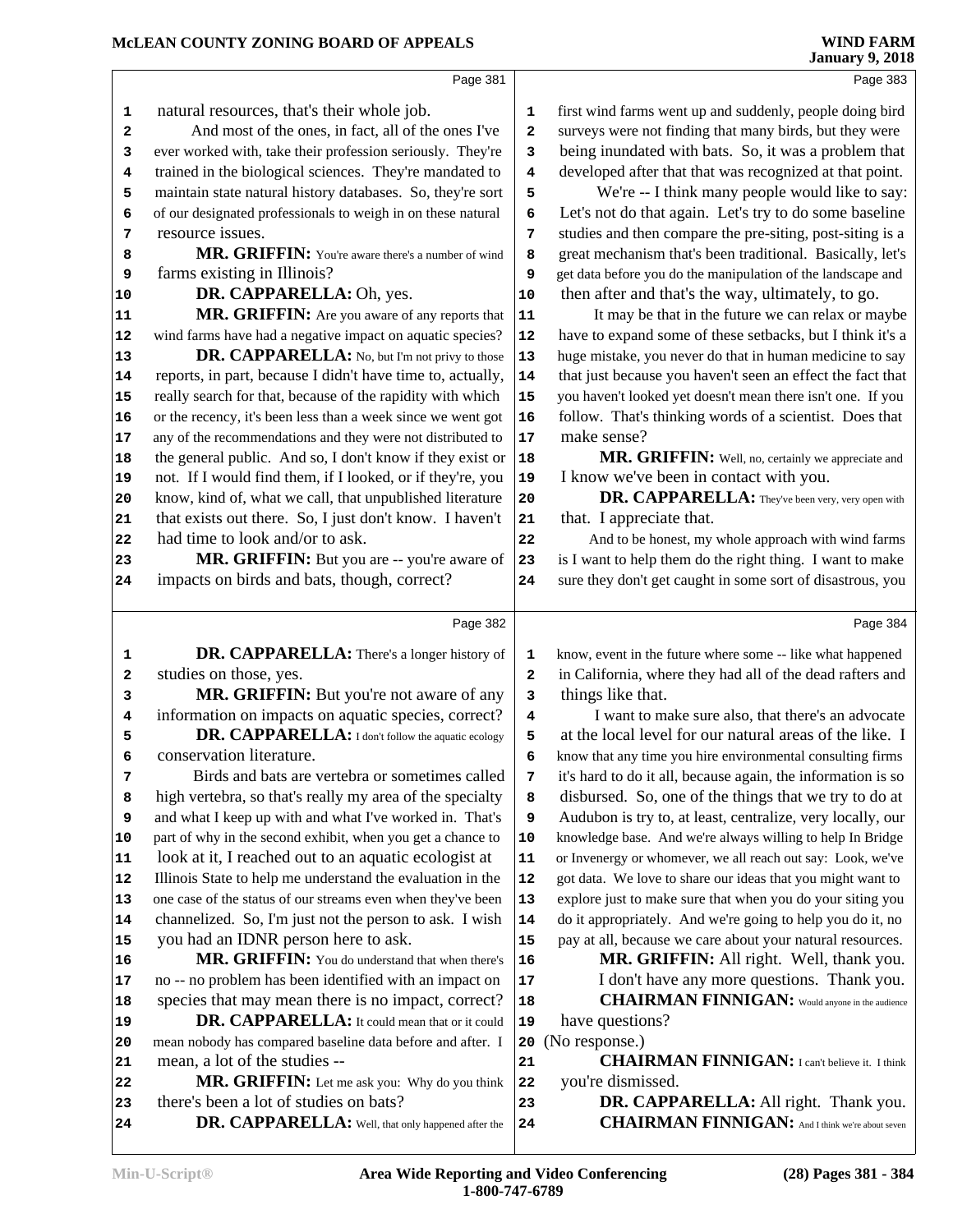| Page 385                                                                          |          |
|-----------------------------------------------------------------------------------|----------|
| minutes from 10 o'clock. So, I think we're going to quit                          | 1        |
| for the night. We're going to come back here tomorrow night                       | 2        |
| and continue tomorrow night at 6 o'clock, same place.                             | з        |
|                                                                                   | 4        |
| Meeting concluded at 10:00 p.m.                                                   | 5        |
|                                                                                   | 6        |
|                                                                                   | 7        |
|                                                                                   | 8        |
|                                                                                   | 9        |
|                                                                                   | 10       |
|                                                                                   | 11       |
|                                                                                   | 12       |
|                                                                                   | 13       |
|                                                                                   | 14       |
|                                                                                   | 15       |
|                                                                                   | 16       |
|                                                                                   | 17       |
|                                                                                   | 18       |
|                                                                                   | 19       |
|                                                                                   | 20       |
|                                                                                   | 21       |
|                                                                                   | 22       |
|                                                                                   | 23       |
|                                                                                   | 24       |
|                                                                                   |          |
|                                                                                   |          |
| Page 386                                                                          |          |
| CERTIFICATE OF REPORTER                                                           | 1        |
|                                                                                   | 2        |
| I, Bobbi Hamlin, a Certified Shorthand Reporter (IL), and                         | 3        |
| Registered Merit Reporter within and for the State of Illinois,                   | 4        |
| do hereby certify that the foregoing hearing was taken by me to                   | 5        |
| the best of my ability and thereafter reduced to typewriting                      | 6        |
| under my direction; that I am neither counsel for, related to,                    | 7        |
| nor employed by any of the parties to the action in which this                    | 8        |
| hearing was taken, and further, that I am not a relative or                       | 9        |
| employee of any attorney or counsel employed by the parties                       | 10       |
| thereto, nor financially or otherwise interested in the outcome<br>of the action. | 11<br>12 |
|                                                                                   | 13       |
|                                                                                   | 14       |
|                                                                                   | 15       |
| Registered Merit Reporter                                                         | 16       |
| Certified Shorthand Reporter<br>IL CSR #084-002797                                | 17       |
|                                                                                   | 18       |
|                                                                                   |          |
|                                                                                   | 19<br>20 |
|                                                                                   | 21       |
|                                                                                   | 22       |
|                                                                                   | 23       |
|                                                                                   | 24       |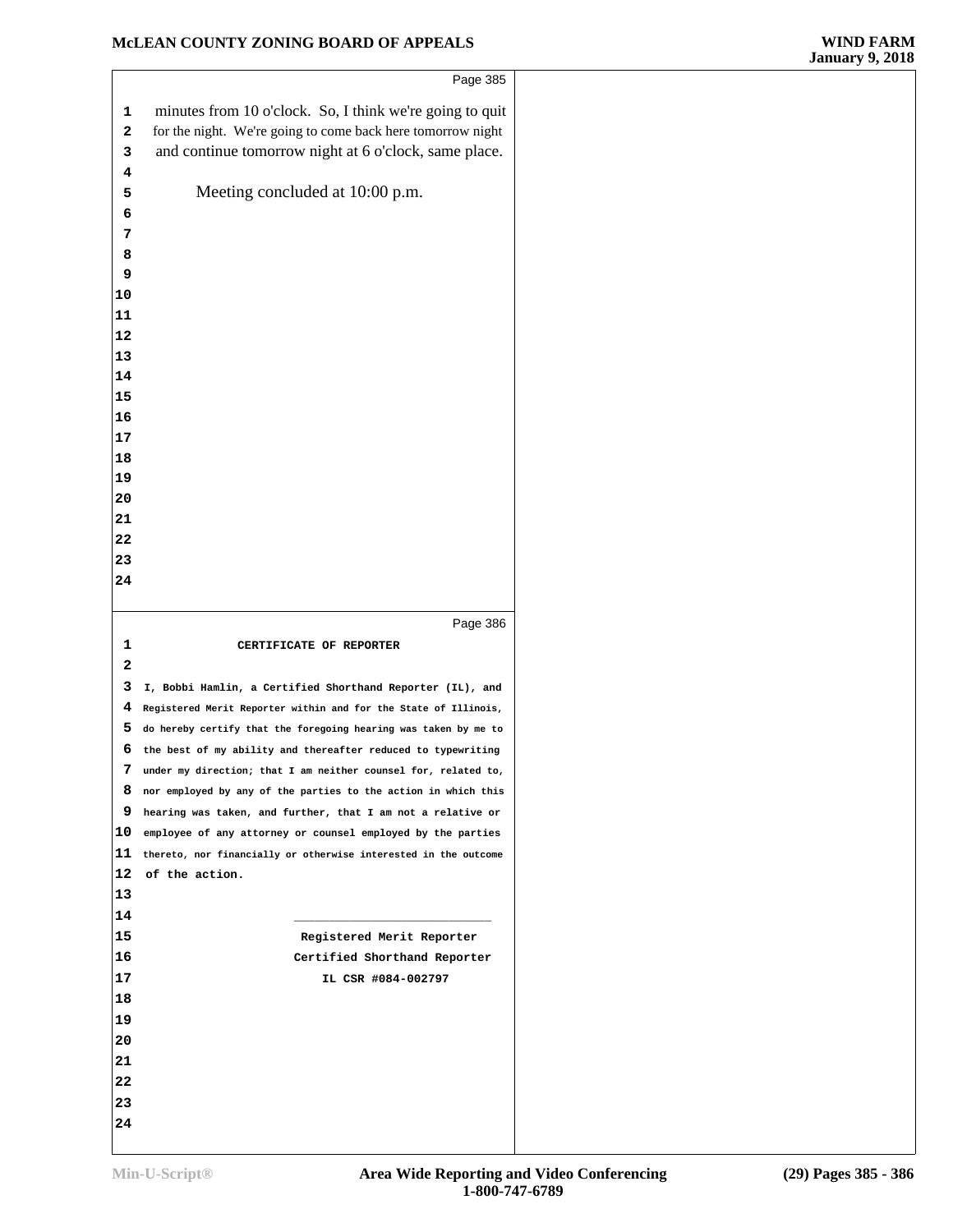|                  | acres(2)                  | 384:4                                        | 340:3,9,14;341:5;      | 325:21                             |
|------------------|---------------------------|----------------------------------------------|------------------------|------------------------------------|
| \$               | 313:2,9                   | aerial (1)                                   | 342:9,10;343:5,21,21,  | animal $(2)$                       |
|                  | across(5)                 | 340:23                                       | 22, 22, 24; 344: 3, 13 | 329:12,14                          |
|                  | 276:13;284:12;            |                                              |                        |                                    |
| \$1.2(1)         |                           | <b>Aeronautics (3)</b>                       | airports $(2)$         | animals $(1)$                      |
| 280:23           | 319:18;321:12;361:14      | 337:13;338:7,15                              | 337:14;338:24          | 313:18                             |
| \$1.3(1)         | act(1)                    | affect $(5)$                                 | airport's (2)          | annual $(2)$                       |
| 280:23           | 283:24                    | 300:18,23;311:16;                            | 337:15;344:1           | 321:23;325:14                      |
| \$198,000(1)     | active(2)                 | 342:14;368:15                                | alert $(1)$            | annually $(1)$                     |
| 349:1            | 326:12;327:6              | affected $(1)$                               | 325:16                 | 317:20                             |
| \$20(4)          | $\text{activity} (1)$     | 347:14                                       | alerting $(1)$         | anticipate (1)                     |
|                  | 322:6                     | affecting $(1)$                              | 324:18                 | 278:6                              |
| 354:2;356:4,4,12 | acts (1)                  | 314:16                                       | Alley $(3)$            | anymore $(1)$                      |
| \$200,000(1)     | 316:5                     | affects $(1)$                                | 365:14,23;372:13       | 293:15                             |
| 349:18           | actual(5)                 | 302:19                                       |                        |                                    |
| \$360,000 (1)    |                           |                                              | allocate $(2)$         | AOPA(5)                            |
| 348:23           | 279:17;363:5;             | ag(1)                                        | 279:3,11               | 343:6,14,18,22;                    |
| \$6,336,000(1)   | 369:22;371:16;374:5       | 367:3                                        | allocated (1)          | 345:19                             |
| 349:2            | actually $(26)$           | again $(41)$                                 | 278:24                 | AOPA's (1)                         |
| \$600,000(3)     | 279:6;281:4;294:21;       | 276:24;277:22;                               | allotted $(3)$         | 344:4                              |
| 356:8,16;357:7   | 298:18;321:22;322:17;     | 280:15;281:9,12;                             | 276:12,13;334:4        | apart $(1)$                        |
| \$607,000(3)     | 325:4;326:12;337:20;      | 286:12,16;287:2,10;                          | allowed (6)            | 340:22                             |
|                  | 338:23;340:18;342:4;      | 290:20;291:11;296:22;                        | 274:23;305:9,13;       | apologize $(1)$                    |
| 280:9;281:2,8    | 345:15;362:5;363:24;      | 297:13;315:24;317:12;                        | 334:12,14;347:21       | 341:18                             |
| \$611,000(1)     | 364:23;365:17;368:10;     | 319:16;320:8;321:14;                         | allowing $(1)$         | Appeals (5)                        |
| 280:13           | 370:22;371:12;374:4,      |                                              | 324:21                 |                                    |
| \$646,200(3)     |                           | 325:13,23;327:19;                            |                        | 274:15;331:12;                     |
| 349:10,11,14     | 21;375:7,19;376:3;        | 328:12,19;332:19;                            | ally $(1)$             | 341:9;343:15;360:5                 |
| \$80(3)          | 381:14                    | 334:5,8;337:2;338:6;                         | 289:14                 | appears $(1)$                      |
| 356:12,13;357:17 | adapt(1)                  | 339:1;351:3;355:24;                          | alone $(1)$            | 348:17                             |
|                  | 376:11                    | 356:2;361:16;364:17;                         | 280:10                 | Appendix (1)                       |
| $\mathbf{A}$     | adaptive $(3)$            | 367:2,22;370:23;                             | along $(4)$            | 338:12                             |
|                  | 316:20,22;324:10          | 372:13;378:23;383:6;                         | 313:9;332:15;          | Applicant (10)                     |
| abide $(2)$      | add(1)                    | 384:7                                        | 358:19,20              | 276:2,10,18;283:3;                 |
| 345:11;346:11    | 280:17                    | against $(5)$                                | alternative (2)        | 288:7;319:6;335:2;                 |
|                  | additional (8)            | 276:9,19;354:2;                              | 319:4;353:8            | 346:14;355:19;360:15               |
| ability $(1)$    | 282:18;296:6;             | 362:21;373:22                                | although (4)           | applicant's $(1)$                  |
| 281:23           | 316:23;320:23;321:8,      | agencies $(4)$                               | 360:16;369:4;370:2;    | 334:12                             |
| able $(2)$       |                           |                                              |                        |                                    |
| 282:20;284:16    | 15;327:17,22              | 316:24;319:20;                               | 371:8                  | application (10)                   |
| above $(2)$      | address $(22)$            | 332:17;364:10                                | always $(7)$           | 305:3;326:7;337:10;                |
| 297:21;342:24    | 274:11;277:22;            | ago(4)                                       | 299:23;364:7;372:6;    | 338:12;340:11,21,23;               |
| absolutely (2)   | 284:24;300:15;303:17,     | 315:18;322:20;                               | 373:19;375:3;377:22;   | 342:2;362:1;366:12                 |
| 282:9;292:4      | 24;307:3;308:16;          | 352:2,3                                      | 384:10                 | applied $(2)$                      |
| abundance $(1)$  | 311:22;315:6,7;317:1;     | agree $(3)$                                  | amazing(1)             | 284:3;360:13                       |
| 347:17           | 323:17;331:17;333:21;     | 288:17;323:23;369:4                          | 367:2                  | apply $(1)$                        |
| accept(3)        | 335:24;347:7,10;          | agreeing $(2)$                               | amazingly $(1)$        | 351:9                              |
|                  | 357:22;358:7;359:11;      | 296:12;300:8                                 | 377:11                 | Appreciate (13)                    |
| 361:19;369:12;   | 365:4                     | agricultural (10)                            | amount $(1)$           | 300:14;337:3;                      |
| 376:24           | addressed (1)             | 285:19;286:3,4,12,                           | 318:12                 | 342:21;346:21;347:12,              |
| access(1)        | 342:24                    |                                              |                        | 21, 22; 353: 13, 13;               |
| 288:14           |                           | 21, 22, 287: 3, 4, 9, 13                     | amphibians(1)          |                                    |
| accordance (2)   | addressing $(3)$          | ahead $(3)$                                  | 375:8                  | 355:17;359:4;383:18,               |
| 288:16;316:5     | 323:8;331:7;340:20        | 288:18;314:19;                               | Amy $(3)$              | 21                                 |
| According (1)    | adjacent (8)              | 331:24                                       | 277:23;303:22;         | approach $(12)$                    |
| 348:21           | 285:6;286:21;287:3,       | Aid $(5)$                                    | 325:24                 | 275:23;315:24;                     |
| account(1)       | 9;288:2;292:24;           | 278:12;279:18;                               | and/or $(2)$           | 316:14;317:13,16;                  |
| 330:1            |                           |                                              | 364:11;381:22          | 326:24;328:11;330:4;               |
|                  | 308:20;359:23             | 349:7,12,13                                  |                        |                                    |
|                  | <b>Administration (1)</b> | Aircraft (3)                                 | Andrea (4)             | 341:23;345:10;367:23;              |
| accountable (2)  |                           |                                              |                        |                                    |
| 357:7,9          | 338:9                     | 343:6,9,13                                   | 315:16;316:4;          | 383:22                             |
| accurate(2)      | adopt $(4)$               | airline $(1)$                                | 322:16;326:20          | approached (2)                     |
| 280:15;326:19    | 323:21;324:7;             | 339:22                                       | Angelo (6)             | 275:18;316:7                       |
| acknowledge (1)  | 362:14;374:21             | airplane $(1)$                               | 295:5;296:18;323:5;    | approaches (1)                     |
| 373:13           | adopted $(1)$             | 339:21                                       | 359:5,7,12             | 340:5                              |
| acoustic(1)      | 326:8                     | airport $(32)$                               | $A-N-G-E-L-O(4)$       | appropriate $(2)$                  |
| 301:17           | adopting $(1)$            | 337:9,9,12,13,24;                            | 295:5;296:18;323:5;    | 279:2;379:5                        |
| acquired(1)      | 380:12<br>advocate (1)    | 338:2,6,11,15;339:1,2,<br>4,6,9,11,17,21,24; | 359:13<br>Angelo's (1) | appropriately (2)<br>374:18;384:14 |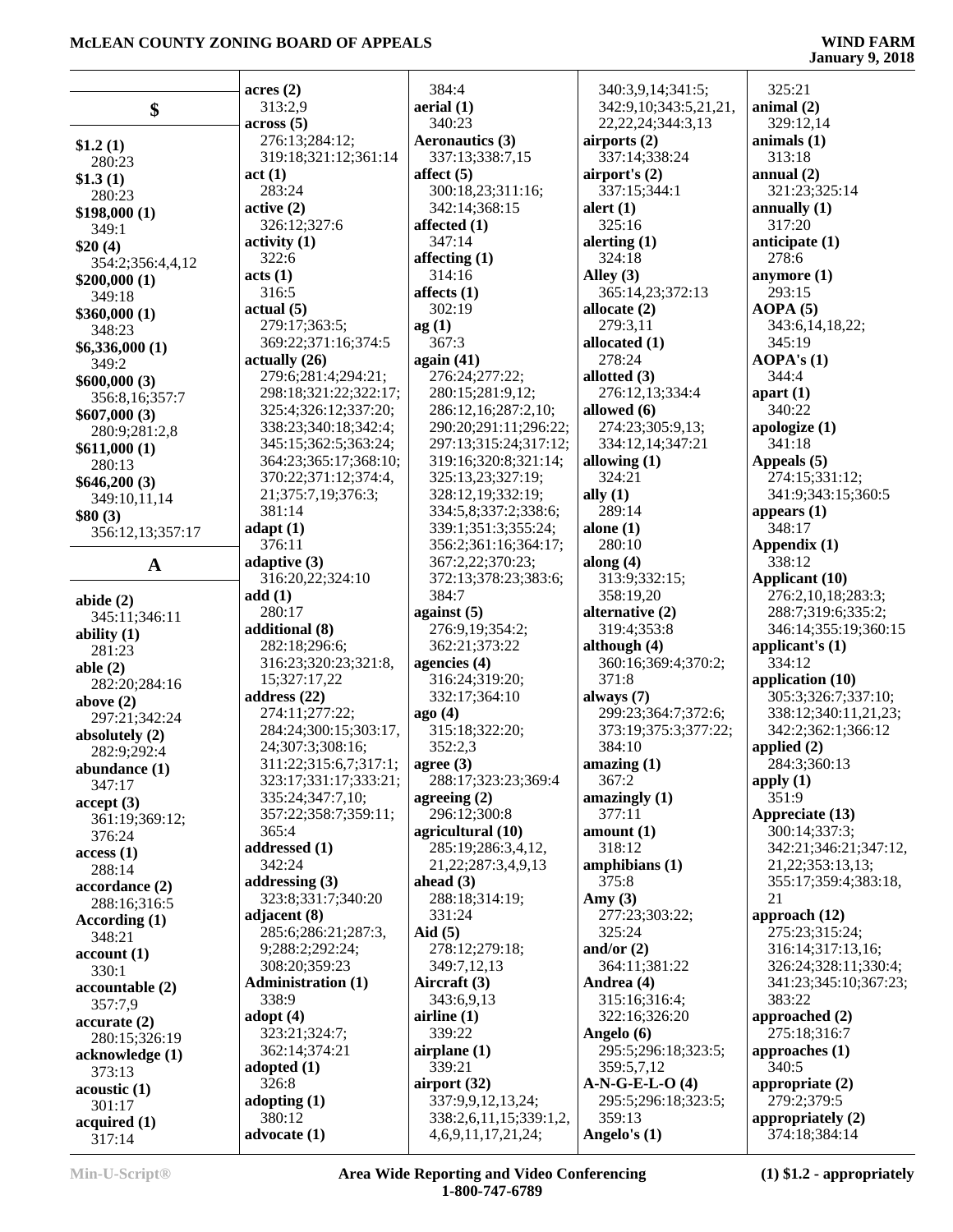## **January 9, 2018**

277:11;291:9;

| approval $(1)$          | assessed (1)           |              |
|-------------------------|------------------------|--------------|
| 342:15                  | 349:2                  | E            |
| approve $(1)$           | assessing $(1)$        |              |
| 342:22                  | 316:7                  | E            |
| approximately (1)       | assessment $(2)$       |              |
| 340:16                  | 348:24;365:1           |              |
| April (1)               | $\text{ assist}(1)$    | É            |
| 337:18                  | 339:16                 |              |
| aquatic (33)            | assistance (1)         |              |
| 284:20,24;285:16;       | 320:24                 |              |
| 287:11;288:21;300:18,   | assistant (1)          |              |
| 23;302:19;304:9;        | 274:9                  |              |
| 309:19;311:16,20;       | assisted (2)           |              |
| 313:13,18;314:1,4,9,    | 339:13;366:24          | ε            |
| 16;319:1,8;320:14;      | <b>Associate (1)</b>   |              |
| 365:21;368:18,19,20;    | 360:1                  |              |
| 370:13;372:19;379:21;   |                        |              |
|                         | associated (1)         |              |
| 380:6;381:12;382:4,5,   | 370:11                 |              |
| 11                      | <b>Association (2)</b> |              |
| area(45)                | 343:7,14               |              |
| 285:7,10,11,11,14,      | assume(6)              |              |
| 19,23,24;286:2;287:8;   | 279:6;292:3;320:3;     | $\mathbf{I}$ |
| 289:21;292:8;295:20,    | 371:3;380:20,22        |              |
| 20;296:5;298:16;        | assumption (3)         |              |
| 300:13;312:7,8,10,19,   | 279:2,5,13             |              |
| 22;324:22;327:1;        | assumptions (1)        |              |
| 337:17;343:24;345:15;   | 279:24                 |              |
| 348:14;349:9;351:4,     | assurance (1)          |              |
| 10;354:16,17;359:22;    | 342:23                 |              |
| 360:18,23;361:4,13;     | assure $(2)$           |              |
| 362:4,5;365:8;367:6;    | 274:19;276:19          |              |
| 369:5;375:5;382:8       | attend (2)             |              |
| areas(12)               | 275:7;329:9            |              |
| 289:12;294:6;           | attention (2)          | $\mathbf{I}$ |
| 299:16,18,20;352:9,16;  | 299:24;317:4           |              |
| 371:20;373:10;378:4,    | attorney (3)           |              |
| 14;384:5                | 274:2,9;379:12         | $\mathbf{I}$ |
| argue(1)                | Attorney's (1)         |              |
| 373:22                  | 274:10                 | $\mathbf{I}$ |
| arguing(1)              |                        |              |
|                         | $\text{attract}(1)$    |              |
| 323:8                   | 330:10                 |              |
| argument <sub>(5)</sub> | attractants (1)        | ł            |
| 334:23;335:3,4;         | 329:21                 |              |
| 373:24;374:2            | attracts (1)           | I            |
| Army $(1)$              | 299:24                 |              |
| 288:16                  | audience (12)          | I            |
| around (10)             | 276:4,8;282:13;        |              |
| 285:10;286:10;          | 295:1;309:4;312:1;     | $\mathbf{I}$ |
| 292:1;312:19;324:22;    | 323:2;330:23;346:17;   |              |
| 329:13;343:24;345:3;    | 355:22;379:9;384:18    | $\mathbf{I}$ |
| 353:22;366:20           | <b>Audubon (4)</b>     |              |
| arrangement(1)          | 359:21,22;367:16;      |              |
| 286:20                  | 384:9                  |              |
| arrived(1)              | available (3)          |              |
| 296:16                  | 312:24;345:20;         |              |
| arteries (1)            | 364:12                 |              |
| 368:24                  | Avenue (4)             |              |
| article <sub>(1)</sub>  | 295:6;296:19;323:6;    |              |
| 343:3                   | 359:13                 | ł            |
| articles (1)            | average (2)            |              |
| 337:21                  | 339:11;365:17          | ł            |
| assess $(4)$            | <b>Aviation (6)</b>    |              |
| 319:9,10,23;373:24      | 338:9;339:9,20;        |              |
|                         |                        |              |

| 340:10;343:8,9               | 31                             |
|------------------------------|--------------------------------|
| avoid (1)                    | $\overline{3}$                 |
| 323:16                       | $\overline{3}$                 |
| avoidance (4)                | 3'                             |
| 316:11;318:18;               | 3'                             |
| 323:13,20                    | basi                           |
| aware (19)                   | 2′                             |
| 297:6,18;298:3,5;            | 1:                             |
| 303:10;314:8;319:24;         | bat                            |
| 320:7;325:16;362:2;          | 2 <sup>0</sup>                 |
| 370:8,9,10;379:19;           | 3 <sup>′</sup>                 |
| 380:5;381:8,11,23;           | 3'                             |
| 382:3                        | bats                           |
| away(9)                      | $\overline{2}$                 |
| 286:2;305:15;                | $\overline{3}$                 |
| 312:17;313:7;314:12;         | $\overline{3}$<br>3'           |
| 340:8;344:21;357:8;          | 3'                             |
| 377:24                       | 3                              |
| В                            |                                |
|                              | Bea<br>3:                      |
| back (34)                    | bea:                           |
| 274:4;279:15;                | 31                             |
| 283:16;285:13,24;            | beat                           |
| 287:8;292:16;293:7;          | 31                             |
| 294:18;297:24;304:23;        | beco                           |
| 309:1,23;310:17;             | 21                             |
| 311:4,8,21;315:22;           | bed;                           |
| 317:2;323:14;324:8;          | 31                             |
| 327:7;328:5;333:2,6;         | bee                            |
| 334:15;338:3;341:1;          | $2^{i}$                        |
| 345:21;361:1;362:16;         | beg                            |
| 380:2,3;385:2                | 3.                             |
| background (4)               | begi                           |
| 282:4;315:11;                | 21                             |
| 322:19;359:19                | begi                           |
| balance (1)                  | $2^{\prime}$                   |
| 375:2                        | beh                            |
| bald $(4)$                   | 3,                             |
| 313:15;326:16,18;<br>373:16  | <b>beh</b>                     |
| ballpark (3)                 | 21<br>beh                      |
| 290:11,14,15                 | 21                             |
| Banks (1)                    | Beil                           |
| 379:17                       | 3:                             |
| <b>BANNERT (2)</b>           | bela                           |
| 346:1,7                      | 21                             |
| base $(3)$                   | Bell                           |
| 348:9;354:8;384:10           | $\overline{2}$                 |
| based $(25)$                 | belo                           |
| 279:14;289:14;               | 3                              |
| 293:19,19,20;299:18;         | ben                            |
| 300:22;304:9,18;             | 2′                             |
| 305:3;312:5,6;314:15;        | <b>Ber</b>                     |
| 321:2,4,14;331:13;           | $\overline{3}$                 |
| 332:5,12;358:1;              | best                           |
| 362:20;365:1;366:1;          | $2^{\prime}$<br>$\overline{2}$ |
| 367:8;377:23<br>baseline (2) | $\overline{3}$                 |
| 382:20;383:6                 | 3'                             |
| basically (20)               | bet                            |
| 288:15;296:13;               | 3,                             |
| 299:4,20;300:4;303:2;        | bett                           |
|                              |                                |

 307:17;325:7;333:19; 337:4;365:7;368:18; 369:12,18;370:15; 372:17;373:11,22; 376:3;383:8 **basis (4)** 279:1;291:11;303:3, 15 **bat (10)** 294:16,16;323:16; 324:12;375:10,15; 376:7,14;377:1,3 **bats (19)** 294:8;316:13; 323:10,13,17;325:9; 368:18;375:7,23; 376:4,19;377:2,4; 378:24;380:3;381:24; 382:7,23;383:3 **Bear (1)** 352:22 **beast (1)** 364:19 **beat (1)** 368:9 **becomes (3)** 286:3;287:8;371:23 **beds (1)** 303:8 **beeper (1)** 276:15 **beg (1)** 331:20 **begin (2)** 283:13;320:21 **beginning (1)** 298:16 **behalf (1)** 343:13 **behavior (1)** 287:11 **behind (1)** 282:4 **Beings (1)** 358:10 **belabor (2)** 282:2;359:17 **Bell (3)** 295:6;296:19;359:13 **below (2)** 313:20;343:15 **benefit (2)** 278:3;279:7 **Berkley (1)** 329:10 **best (11)** 276:15;299:17,17, 23,23;321:4;330:15; 334:1;348:19;349:20; 373:8 **bet (1)** 347:1 **better (10)**

 333:22;352:3;355:6; 368:5,10;373:24; 374:16;379:4 **beyond (4)** 285:15;286:4; 326:15,15 **big (10)** 367:14;368:24,24; 375:10;376:6,10; 377:7,14,17;378:7 **Bill (4)** 335:10;337:18; 338:1;365:21 **bio (1)** 365:19 **biodiversity (7)** 363:24;366:2;367:5, 17;368:13,16,17 **biological (11)** 292:23;301:5; 318:21;320:9;322:8; 324:15;329:16;330:3; 369:18;372:11;381:4 **biologically (3)** 317:21;366:4;372:17 **biologist (5)** 290:16;291:8,20; 367:4,20 **biologists (3)** 291:1;373:8;380:24 **biotic (1)** 299:18 **bird (2)** 378:23;383:1 **birds (21)** 294:17;316:13; 317:20;318:1;321:7; 323:9,18;329:23; 360:1;368:18;375:6,7; 376:4;377:15,21; 378:1,6;380:3;381:24; 382:7;383:2 **bit (12)** 274:3;275:4;278:10; 282:16;283:23,24; 303:17;318:6;322:19; 369:9;373:23;375:9 **blades (2)** 375:14;376:18 **blanket (1)** 284:12 **bleeding (1)** 352:7 **Board (45)** 274:15,20,23,24; 275:14,15,16,17,20,23; 276:14,20;282:3; 289:1;290:11,18,24; 291:5,15,19;292:11; 314:23;315:10;317:6, 18;319:12;324:1;

331:11;332:4,4,9;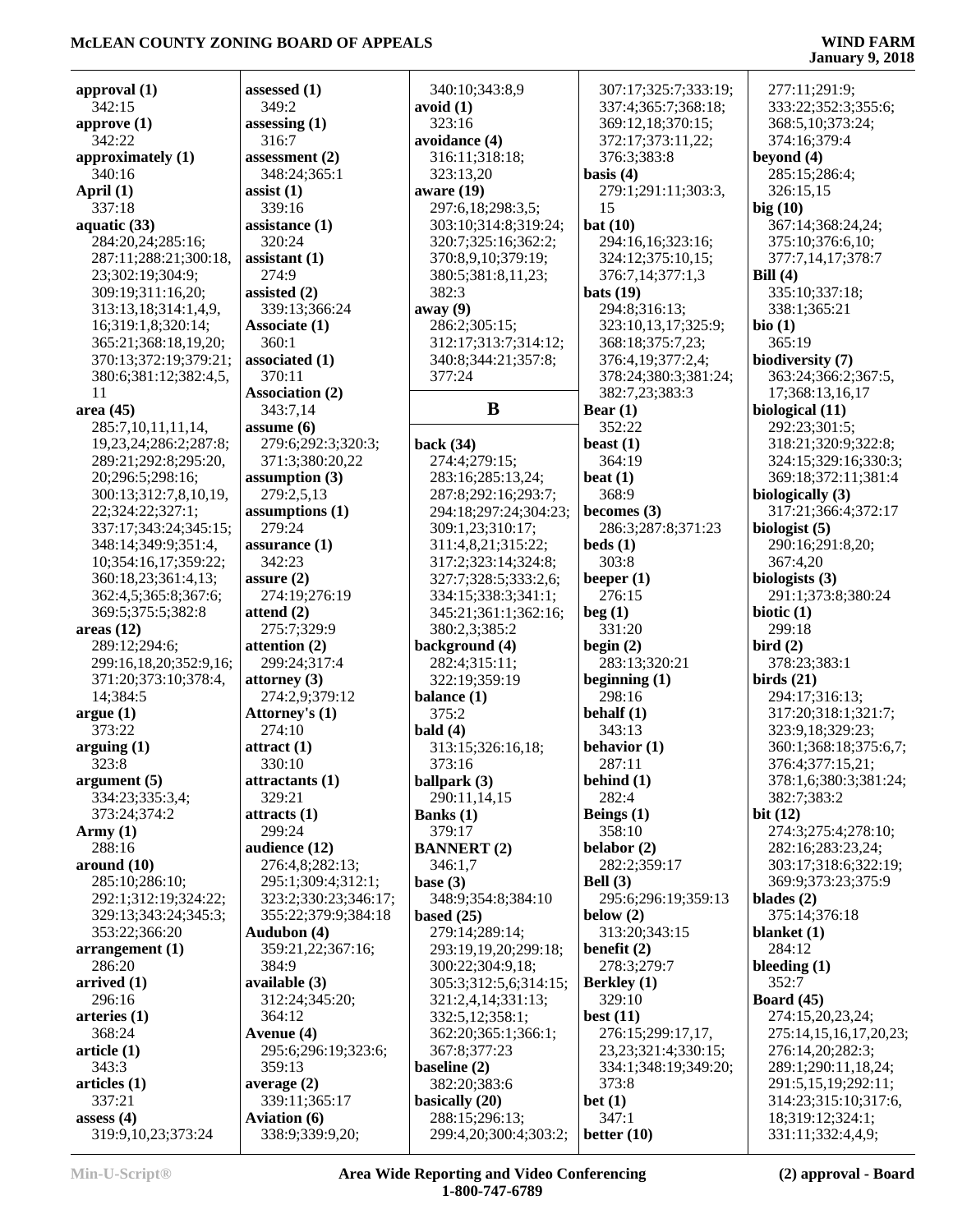|                               | broad(1)                                     | 316:12;320:23;321:10;              | $\cosh(1)$                      |                       |
|-------------------------------|----------------------------------------------|------------------------------------|---------------------------------|-----------------------|
| 334:4;341:9;342:15,           |                                              |                                    |                                 | change $(5)$          |
| 22;343:18;344:15;             | 376:9                                        | 324:23;329:2,17;                   | 348:22                          | 281:1;349:6;350:19,   |
| 345:24;353:17;358:17;         | brush(1)                                     | 331:23,24;333:22;                  | Cat(1)                          | 21;351:19             |
| 360:5,6;362:18;               | 275:3                                        | 334:11,21;335:5,5;                 | 372:1                           | changes $(1)$         |
| 366:17;380:5                  | Buck $(1)$                                   | 341:17;343:1,11;                   | catches (1)                     | 343:15                |
| Boards $(1)$                  | 286:9                                        | 345:16,21,21;346:3;                | 281:4                           | changing $(2)$        |
| 343:15                        | budget $(11)$                                | 358:22;363:8;364:9,                | categories (1)                  | 351:19,20             |
| bodies $(1)$                  | 349:17;350:4;                                | 10,13;367:5;368:4;                 | 361:4                           | channel (11)          |
| 353:11                        | 353:23,24;354:1;                             | 370:21,23;371:9,11,12;             | $\text{cats}(1)$                | 288:9,10;296:13;      |
| body $(2)$                    | 356:4,5,12,20,24;                            | 376:13,13,15,17,20;                | 350:5                           | 297:7,11,12;298:24;   |
| 350:12;358:16                 | 357:14                                       | 383:11                             | caught $(2)$                    | 299:1,7;300:11,11     |
| bold(1)                       | buffer $(1)$                                 | Capasso (24)                       | 280:20;383:24                   | channelized (3)       |
| 351:11                        | 318:20                                       | 346:23;347:1,3,8,8;                | causes $(2)$                    | 365:15;367:15;        |
| bonus $(1)$                   | build $(2)$                                  | 354:15,21;355:1,4,7,9,             | 301:15;375:10                   | 382:14                |
| 280:20                        | 305:9,13                                     | 13;356:7,10,15,18,21;              | causing (1)                     | chapter $(1)$         |
| books $(1)$                   | buildable (1)                                |                                    | 304:8                           | 359:22                |
|                               |                                              | 357:3,11,15;358:3,15,              |                                 |                       |
| 281:4                         | 289:11                                       | 20;359:1                           | caution $(1)$                   | character $(1)$       |
| borrow $(1)$                  | building $(3)$                               | $C-A-P-A-S-S-O(1)$                 | 305:23                          | 285:15                |
| 351:15                        | 333:3;345:16;353:1                           | 347:9                              | cell(1)                         | characteristics (2)   |
| borrowing $(1)$               | built $(3)$                                  | <b>CAPPARELLA (74)</b>             | 340:8                           | 286:16;301:22         |
| 351:16                        | 279:17;339:7;342:4                           | 295:4,5,15,22;296:3,               | Central (9)                     | characterizations (1) |
| boss(1)                       | bulk $(1)$                                   | 17,22;297:13;298:2,9,              | 348:18;352:17;                  | 284:9                 |
| 293:9                         | 287:20                                       | 12, 18; 299: 3, 8, 12, 16;         | 353:22;354:13,16,19;            | characterize (1)      |
| both(9)                       | bunch $(2)$                                  | 300:7,14;301:2,5,7,9,              | 355:14;356:5;358:11             | 317:24                |
| 286:1;290:2;301:23;           | 370:17;371:14                                | 13, 19; 302: 4, 8, 11, 20;         | Central/Chenoa (1)              | charge $(3)$          |
| 320:8;331:6;349:24;           | burden $(3)$                                 | 303:1,6,9,12,20;323:5,             | 354:7                           | 293:17;373:6;380:24   |
| 373:1;375:7;378:1             | 290:13,22;375:3                              | 5, 22; 324: 8, 20; 325: 2, 7,      | centralize (1)                  | check $(3)$           |
| bother $(1)$                  | buried $(1)$                                 | 19;359:5,7,12,12;                  | 384:9                           | 305:12,18;326:18      |
| 353:19                        | 340:7                                        | 366:18,21,24;368:17,               | certain(3)                      | checked (1)           |
| bothers $(1)$                 | button $(2)$                                 | 20;370:12,15;371:6,                | 373:14;377:24;                  | 327:7                 |
| 374:13                        | 277:21;359:3                                 | 24;373:1;376:2;377:7;              | 378:19                          | checking (1)          |
| bottom $(1)$                  | buy $(1)$                                    | 378:10;379:11,19,23;               | <b>Certainly (8)</b>            | 375:17                |
|                               |                                              |                                    |                                 |                       |
|                               |                                              |                                    |                                 |                       |
| 285:22                        | 348:15                                       | 380:7,11,15,19,23;                 | 291:4;307:1;315:12;             | Chenoa (3)            |
| bought $(1)$                  | bypass $(1)$                                 | 381:10,13;382:1,5,19,              | 327:7;335:1,15;                 | 336:3;337:11;354:16   |
| 362:5                         | 352:1                                        | 24;383:20;384:23                   | 337:23;383:18                   | Chicago (2)           |
| boundaries (1)                |                                              | $C-A-P-P-A-R-E-L-L-A$ (4)          | certified (2)                   | 315:8;379:17          |
| 360:20                        | $\mathbf C$                                  | 295:5;296:18;323:6;                | 291:22;339:2                    | chief $(1)$           |
| boundary (8)                  |                                              | 359:13                             | Chair $(1)$                     | 276:2                 |
| 298:13,15;327:6,10,           | calculated (1)                               | carcass $(4)$                      | 359:20                          | choice $(1)$          |
| 11, 13, 15; 328: 12           | 278:18                                       | 324:14,15,21;330:1                 | <b>CHAIRMAN (72)</b>            | 335:1                 |
| Brady(1)                      | calculation $(3)$                            | carcasses (9)                      | 274:1;277:10,11;                | chunks $(1)$          |
| 357:12                        | 278:5,7;279:23                               | 325:11;329:12,15,                  | 281:16,18,21;282:7,10;          | 348:15                |
| brand(1)                      | calculations (4)                             | 20, 20, 21, 24; 330: 9, 18         | 283:15;289:1;293:3,5,           | circled(1)            |
| 279:1                         | 278:9,12,15;281:12                           | care $(1)$                         | 11,24;294:11,24;                | 346:2                 |
| break $(2)$                   | California (1)                               | 384:15                             | 296:20;300:5;303:24;            | circumstances (7)     |
| 297:9;333:1                   | 384:2                                        | careers $(1)$                      | 306:12;307:2;309:3;             | 291:22;316:19;        |
| breed(1)                      | call $(12)$                                  | 339:20                             | 311:24;313:8;314:18,            | 317:13;321:16;322:5;  |
| 377:22                        | 278:22;283:2;                                | careful $(2)$                      | 21;315:5;319:12;                | 324:18;325:16         |
|                               |                                              |                                    |                                 |                       |
| breeding $(4)$                | 316:20;334:1;335:9;                          | 352:11;369:2                       | 322:24;323:2;325:20,            | cite (2)              |
| 328:16;377:4;378:4,<br>5      | 336:23;345:22;349:22,                        | cares $(1)$                        | 23;328:2,22;330:22;             | 317:11;320:12         |
|                               | 22, 22; 364: 7; 381: 20                      | 311:13                             | 331:23;332:22;333:6,            | citing $(1)$          |
| Bridge (1)                    | called $(2)$                                 | carrying $(1)$                     | 10,16,23;334:18;335:7,          | 316:10                |
| 384:10                        | 339:15;382:7                                 | 360:6                              | 13, 17, 23; 336: 4;             | citizen $(2)$         |
| brief (4)                     | came $(3)$                                   | case $(16)$                        | 344:15;345:23;346:8,            | 347:13;371:9          |
| 282:1,5,11;283:6              | 338:3;352:23;362:4                           | 276:2;279:6;280:6,7;               | 14, 17, 20, 24; 347: 6;         | City(2)               |
| briefly $(2)$                 | can $(64)$                                   | 301:1;305:6,8,19;                  | 353:16;354:9,11;                | 358:11;364:13         |
| 360:7:379:23                  | 274:19;275:7,20;                             | 333:11:334:24:343:19:              | 355:11,18,21;357:18,            | Civil(1)              |
| brightly $(1)$                | 276:5,15,19;278:9;                           | 353:3;360:11;374:3;                | 21;358:5;359:2,10;              | 274:9                 |
| 341:19                        | 279:4,14,19;282:24,24;                       | 379:12;382:13                      | 366:17;379:7,9;                 | claim $(3)$           |
| bring $(2)$                   | 283:13,13;286:11;                            | case-by-case (1)                   | 384:18,21,24                    | 291:8;365:4;376:22    |
| 274:4;349:1                   | 287:7;293:10;301:14;                         | 291:11                             | chance $(4)$                    | claiming $(1)$        |
| brings $(2)$<br>344:11;365:11 | 306:4;307:5;308:24;<br>310:4,17,22,24;311:2; | cases $(4)$<br>370:2,3;375:4;380:5 | 334:16;364:21;<br>366:13;382:10 | 363:1<br>claims $(1)$ |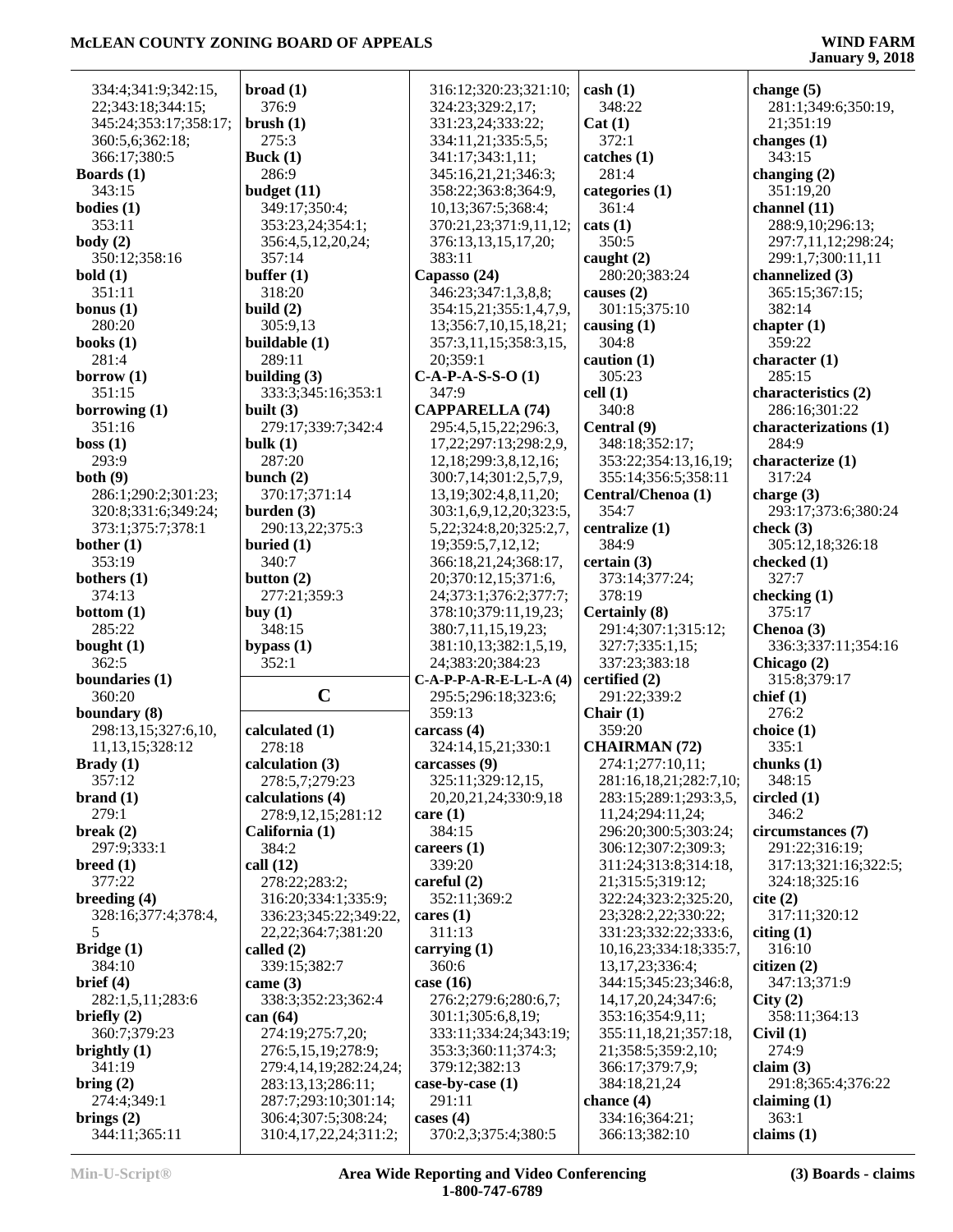$\overline{a}$ 

| 364:21                         | 379:24                          | concerns (7)         | consists $(1)$               | 288:16                           |
|--------------------------------|---------------------------------|----------------------|------------------------------|----------------------------------|
| clarification (7)              | comments (10)                   | 311:22;341:7;        | 364:6                        | correctly $(2)$                  |
| 274:6;295:7;297:1;             | 294:7;315:17;337:4;             | 342:24;368:14,15;    | construct $(1)$              | 300:20;324:4                     |
| 300:15;303:23;304:4;           | 355:16;360:4,10;                | 372:21;378:23        | 317:11                       | correlation(1)                   |
| 334:18                         | 361:1;362:9;363:9;              | concluded (1)        | construction (6)             | 314:8                            |
| clarify $(2)$                  | 379:20                          | 385:5                | 284:19;286:13;               | corridor (2)                     |
| 296:2;309:17                   | commissions (1)                 | conclusion (2)       | 287:14;292:10;315:23;        | 286:14,15                        |
|                                | 293:2                           |                      | 372:24                       |                                  |
| clarity $(1)$                  |                                 | 311:21;352:23        |                              | corridors(1)                     |
| 282:16                         | commitment (1)                  | concomitant (1)      | consult (2)                  | 312:14                           |
| classified (1)                 | 318:2                           | 366:2                | 293:12;372:7                 | cost(3)                          |
| 338:9                          | committed (1)                   | condition (1)        | consultants (5)              | 290:12,14;370:15                 |
| clear(8)                       | 371:22                          | 361:14               | 318:21;322:9;                | costs(3)                         |
| 296:9;297:15;                  | communicating (1)               | conditions (4)       | 324:16;332:12;364:11         | 370:11,22;371:3                  |
| 314:19;333:4;340:5;            | 341:8                           | 370:20;371:1;        | consultation (4)             | <b>COTTER (10)</b>               |
| 344:12;347:15;360:17           | communication (3)               | 376:14,18            | 293:14;316:23;               | 328:24,24;329:3,6,9,             |
| clearly (4)                    | 274:13,14;336:14                | conduct $(2)$        | 332:16;372:2                 | 11;330:5,13,17,20                |
| 280:21;346:4;                  | community $(5)$                 | 316:14,23            | consultations (1)            | $C-O-T-T-E-R(1)$                 |
| 353:14;360:17                  | 322:23;361:5;                   | conducted (1)        | 319:19                       | 329:3                            |
| clerk's(1)                     | 370:18;375:12;377:12            | 326:22               | consulting (2)               | counselor (1)                    |
| 350:8                          | companies $(1)$                 | confined (2)         | 342:4:384:6                  | 311:6                            |
| close $(7)$                    | 364:11                          | 274:21;275:22        | contact(1)                   | count(1)                         |
| 292:1;312:16;                  | comparable (1)                  | confirm $(1)$        | 383:19                       | 329:14                           |
| 330:11;341:4,24;               | 356:11                          | 327:6                | contacted (1)                | counterclaims (1)                |
| 358:2,3                        | compare $(1)$                   | confirmed (1)        | 341:10                       | 364:21                           |
|                                | 383:7                           | 356:23               |                              |                                  |
| closed (1)                     |                                 |                      | context(1)                   | counties (2)                     |
| 293:14                         | compared (1)                    | confirming $(1)$     | 301:14                       | 359:23;369:17                    |
| closely (1)                    | 382:20                          | 304:14               | contingent (1)               | country $(2)$                    |
| 306:1                          | comparing $(1)$                 | Confluence (14)      | 323:24                       | 319:19;321:13                    |
| closer $(3)$                   | 350:15                          | 285:3,7,12,14;       | continuation (1)             | County (38)                      |
| 284:6;341:22;363:23            | comparison (1)                  | 295:20,21;297:23;    | 333:3                        | 274:10,24;275:14,                |
| closes $(1)$                   | 350:19                          | 300:12,13;307:15;    | continue (2)                 | 16, 17, 20, 23; 288: 6;          |
| 335:3                          | compelled (1)                   | 308:7,8;312:20;362:4 | 320:1;385:3                  | 289:10;293:18,23;                |
| closest $(3)$                  | 355:16                          | conjunction $(1)$    | continued $(2)$              | 294:2;310:1;324:3;               |
| 312:7,10,22                    | complete $(1)$                  | 303:18               | 318:21;325:3                 | 332:4;337:14,19;                 |
| closing $(5)$                  | 373:2                           | connected (1)        | continues (1)                | 339:5;340:4;342:22;              |
| 309:9;334:19,23;               | completely (2)                  | 368:23               | 274:22                       | 343:14;350:8,9,13,18;            |
| 335:3,4                        | 326:8;367:18                    | Conservancy (5)      | continuing $(1)$             | 352:20,22;354:14;                |
| Colfax $(6)$                   | compliance (3)                  | 362:2;364:2;365:21;  | 276:2                        | 358:16,17,17;359:23;             |
| 277:24;304:2;307:4;            | 287:19;288:22;308:1             | 372:15,18            | contractor $(2)$             | 360:6;362:17;366:20;             |
| 326:1;331:1;357:24             | compliant (1)                   | conservation (8)     | 292:16,17                    | 369:17;379:24;380:5              |
|                                | 299:1                           | 301:5;321:11;        |                              |                                  |
| colleague (2)<br>282:17;284:24 | complications (1)               | 322:23;326:6,9;      | contrary (2)<br>369:13;374:5 | County's $(1)$                   |
|                                |                                 |                      |                              | 352:24                           |
| colleagues (3)                 | 328:8                           | 328:15;359:20;382:6  | contribution $(1)$           | couple(10)                       |
| 342:5;351:4;352:20             | comply $(3)$                    | conservative (3)     | 278:6                        | 274:11;278:16,20;                |
| collect(1)                     | 307:22;331:9,13                 | 279:5,8,9            | contributions (1)            | 282:16;295:7;323:7,              |
| 371:21                         | complying $(1)$                 | consider $(11)$      | 280:8                        | 12;336:7;343:11;                 |
| collected (2)                  | 331:9                           | 275:20;288:6;319:6,  | conversation (2)             | 374:10                           |
| 317:8;366:2                    | components (2)                  | 14;348:2;354:16;     | 304:5;318:21                 | coupled $(1)$                    |
| college $(3)$                  | 299:18;364:7                    | 360:5;366:14;369:6;  | conversations (3)            | 323:20                           |
| 329:9;375:12;377:12            | computations (3)                | 373:2;377:14         | 274:24;321:12;344:2          | course $(2)$                     |
| colonies (1)                   | 350:10,12,15                    | considerably (1)     | cooperative $(1)$            | 337:6;340:15                     |
| 377:5                          | computer $(3)$                  | 281:14               | 350:11                       | Court $(2)$                      |
| coming $(6)$                   | 283:13;375:14,18                | consideration (2)    | coordination (1)             | 296:16;307:11                    |
| 278:12;283:13;                 | concentrations (1)              | 275:17;353:12        | 319:19                       | cover(3)                         |
| 312:2;333:20;358:6;            | 361:11                          | considered (1)       | copy(2)                      | 324:16;329:20;                   |
| 359:4                          | concern $(5)$                   | 306:9                | 341:11;359:16                | 330:10                           |
| Commander (1)                  | 274:13;341:3;                   | considering $(1)$    | corr(2)                      | coyote(1)                        |
| 340:1                          | 343:22;350:15;355:23            | 351:23               | 325:11;376:9                 | 350:5                            |
| comment (12)                   |                                 | consistent (5)       |                              | credible (6)                     |
|                                | concerned (4)<br>299:24;347:13; |                      | corporate $(1)$<br>339:22    |                                  |
| 283:22;285:4;                  |                                 | 287:17;288:10;       |                              | 362:10,21,23;363:3;              |
| 288:11;294:8,9;                | 350:7;367:16                    | 317:16;321:13;361:18 | corporation $(1)$            | 373:21;375:1                     |
| 300:21;311:15;314:15;          | concerning $(1)$                | consistently (1)     | 342:21                       | $\text{credit} \left( 1 \right)$ |
| 333:24;338:10;345:21;          | 326:6                           | 294:18               | Corps(1)                     | 375:22                           |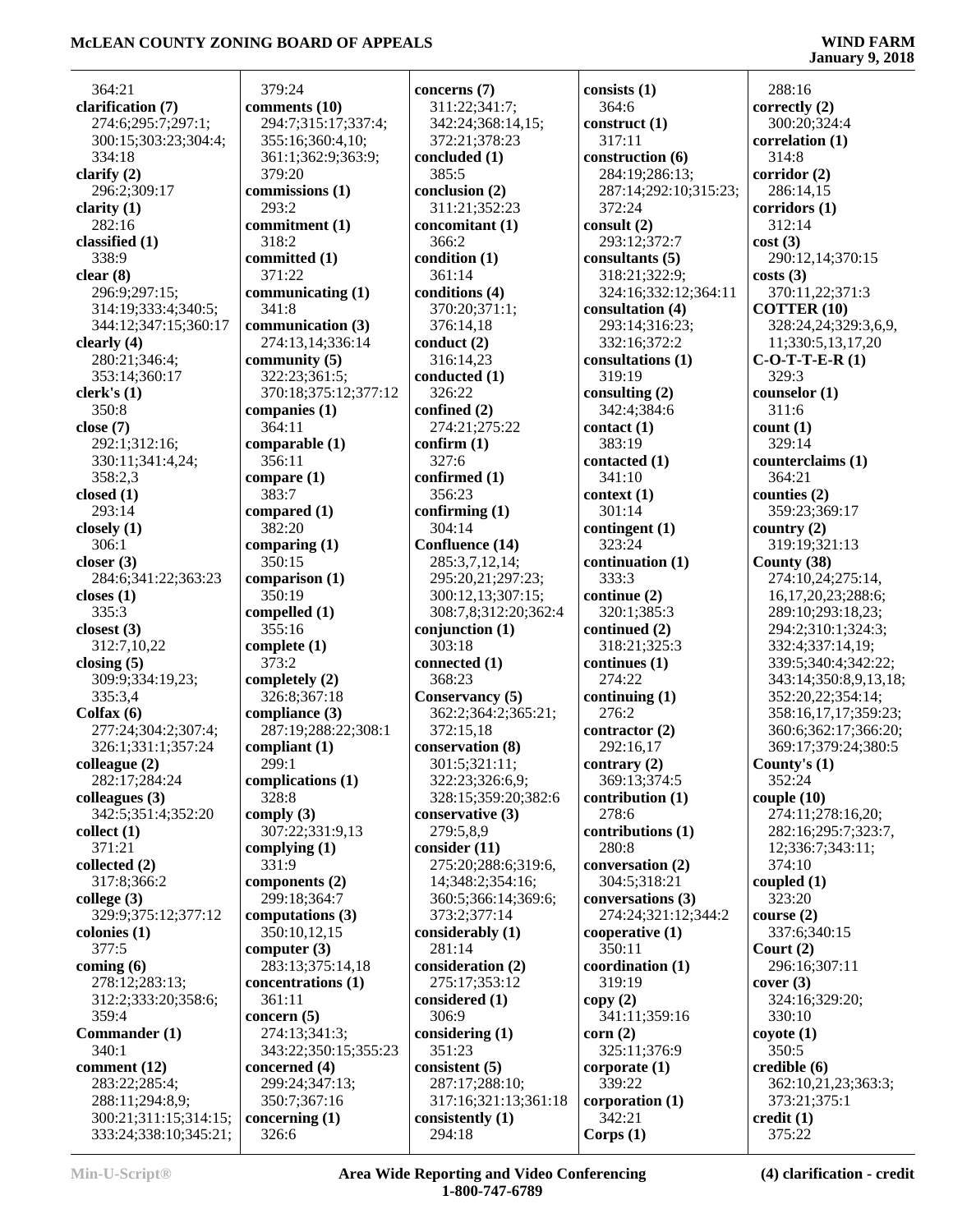| Creek(44)                     | 372:12,14;373:16,21;   | 345:2,13                   | 282:21;283:2,4;           | dismissed (1)                 |
|-------------------------------|------------------------|----------------------------|---------------------------|-------------------------------|
| 285:3,10,15,15,22;            | 374:3,4;382:20;383:9;  | definition $(1)$           | 306:14;335:7,10;          | 384:22                        |
| 286:1,9,10,20,22;             | 384:12                 | 300:2                      | 336:11,16,23;341:9,12;    | displaced (1)                 |
| 287:2,4,7,7,22;295:20;        | database (2)           | degradation (1)            | 346:9,13,23;354:13,19,    | 378:20                        |
| 297:18;298:5,13;              | 371:13,19              | 342:1                      | 23;355:2,5,8;359:5;       | displacement (3)              |
| 299:10;300:11;304:24;         | databases $(1)$        | Delane (1)                 | 379:8,14                  | 377:18;378:2,5                |
| 305:5;307:16,19;              | 381:5                  | 358:8                      | difference (8)            | disrupt(2)                    |
| 312:7;313:7,10;               | date(1)                | demonstrate (1)            | 278:2;295:10,14;          | 287:14;288:20                 |
| 360:21;361:3,16,23;           | 300:24                 | 321:14                     | 296:1,10;297:2;           | disservice (1)                |
| 363:20;364:15;365:14,         | David $(1)$            | Department (7)             | 350:22,23                 | 366:15                        |
| 22;367:1,1,2,13;              | 357:23                 | 317:22;331:15;             | different (12)            | distance (1)                  |
| 371:14;372:13;378:11;         | day $(7)$              | 337:13;338:7,15;           | 277:20;285:15,16,         | 377:24                        |
| 380:10                        | 290:20;313:14,19;      | 348:21;380:13              | 17,18;296:8;301:22;       | distinguishing $(1)$          |
| creeks $(5)$                  | 318:15;370:17,19,22    | depend $(1)$               | 331:10;364:6;368:4;       | 320:22                        |
| 287:9;288:3,3;292:2;          | days $(6)$             | 342:10                     | 372:19;379:5              | distributed (1)               |
| 363:22                        | 290:17,19,21;291:5;    | dependent $(1)$            | difficult (4)             | 381:17                        |
| criteria (3)                  | 318:16,16              | 368:22                     | 278:20;284:11;            | distribution (1)              |
| 288:17;289:13,14              | dead(3)                | depending $(2)$            | 289:19;375:3              | 354:6                         |
| critical $(1)$                | 350:22;372:17;384:2    | 318:12,15                  | difficulty $(1)$          | district $(14)$               |
| 371:18                        | deady(1)               | depends $(2)$              | 289:18                    | 278:13;280:3,19;              |
|                               | 377:13                 | 290:21;292:17              |                           |                               |
| $\text{crop} (3)$             |                        |                            | dig(1)                    | 281:11;348:18;349:18,         |
| 339:13;340:20;341:1           | deal(3)                | depreciate $(1)$<br>349:8  | 364:22                    | 20;350:9;351:7,11,12;         |
| crops $(3)$                   | 282:14;285:11;351:6    |                            | digging $(1)$             | 354:20;356:5;358:11           |
| 324:13,21;325:10              | dealing $(1)$          | describe(1)                | 306:17                    | districts (8)                 |
| $\csc(1)$                     | 364:17                 | 375:24                     | dime(1)                   | 278:4,5,21;347:14;            |
| 291:13                        | dealt(1)               | description (1)            | 290:14                    | 350:16,16,20,20               |
| cross-examination (1)         | 366:8                  | 300:3                      | direct $(3)$              | disturb(2)                    |
| 334:10                        | decade(1)              | design(1)                  | 284:17,20;326:22          | 286:14;288:14                 |
| crossings $(1)$               | 352:18                 | 375:17                     | directed $(1)$            | disturbance $(5)$             |
| 291:12                        | decapitated (1)        | designated (2)             | 332:3                     | 288:9,10;318:13,14;           |
| CRP(3)                        | 377:11                 | 324:22;381:6               | direction $(1)$           | 369:3                         |
| 286:21;287:4;377:23           | December (1)<br>366:13 | designates $(1)$<br>299:20 | 344:17                    | disturbances $(1)$            |
| culvert $(2)$                 |                        |                            | directly $(1)$            | 318:8                         |
| 288:16;290:2                  | decide(3)              | designation (4)            | 329:18                    | $\text{ditch}(1)$             |
| current $(2)$                 | 342:15;362:23;         | 298:4,5,14;299:13          | Director $(1)$            | 367:16                        |
| 278:16;343:2                  | 369:20                 | desire(2)                  | 341:9                     | ditches $(3)$                 |
| currently (2)                 | decided(2)             | 279:22;291:12              | disagreed $(1)$           | 365:8,16;366:5                |
| 317:6;318:19                  | 319:8:326:13           | despite $(1)$              | 301:7                     | diverse $(1)$                 |
| curtail $(2)$                 | deciding (1)<br>374:24 | 364:1<br>determination (1) | disappear $(1)$<br>308:15 | 365:19                        |
| 376:13,17<br>curtailing $(1)$ |                        | 334:4                      | disastrous(1)             | diversity $(2)$<br>367:3,22   |
| 323:13                        | decision(2)            | determinations (1)         |                           |                               |
|                               | 358:18,22              | 316:11                     | 383:24                    | Division (2)<br>274:10;299:21 |
| cutting $(2)$                 | deck(2)                |                            | disbursed (1)             |                               |
| 289:6;352:6                   | 282:12;285:9           | determine (4)              | 384:8                     | DNR(2)                        |
| D                             | dedicated $(1)$        | 302:12;316:2;              | discouraged (1)           | 364:14;372:14                 |
|                               | 361:6                  | 319:13;375:13              | 276:22                    | $d$ ocket $(1)$               |
|                               | deduct(2)              | determined (1)<br>276:11   | discoveries (1)           | 341:2                         |
| daily $(2)$                   | 357:1,3                |                            | 366:23                    | documentation (1)<br>300:24   |
| 292:9;324:18                  | defense $(1)$          | determining (2)            | discuss(2)                |                               |
| $\text{dam}(2)$               | 343:19                 | 327:24:333:13              | 275:4:294:22              | documented (2)                |
| 367:18,24                     | defensible (1)         | devalue(1)                 | discussed $(1)$           | 302:17;304:7                  |
| damage $(1)$                  | 318:4                  | 342:14                     | 306:15                    | documents(1)                  |
| 339:14                        | deferred $(1)$         | developed $(3)$            | discusses (1)             | 364:8                         |
| dandy $(1)$                   | 294:22                 | 316:21;342:10;383:4        | 314:6                     | dollars $(1)$                 |
| 276:14                        | deficit $(4)$          | developer $(2)$            | discussing $(1)$          | 379:4                         |
| darker $(1)$                  | 351:14,15;364:18,18    | 367:23;368:3               | 363:14                    | done $(27)$                   |
| 285:21                        | define $(1)$           | development(2)             | discussion (8)            | 276:3,4,8;277:12;             |
| data $(34)$                   | 312:12                 | 321:11;367:14              | 282:14,18;283:6,22;       | 278:5,9,11;279:15,21;         |
| 291:9;303:1;321:6,9;          | defined $(1)$          | devoid (2)                 | 299:4,9;304:8;307:15      | 291:21;294:20;302:21,         |
| 362:7,10;363:4,5,5,8;         | 297:14                 | 366:4;368:13               | disincentive (1)          | 24;321:19;332:6;              |
| 364:6, 6, 18; 365: 1, 12;     | defining $(1)$         | diagonally $(1)$           | 377:21                    | 333:4,14;364:20;              |
| 366:3;369:13,14,14,14;        | 299:9                  | 285:23                     | dismiss $(1)$             | 366:15;367:7,9,9;             |
| 370:1,23;371:4,18,21;         | definitely (2)         | DICK(23)                   | 287:23                    | 370:1,21;375:9,20;            |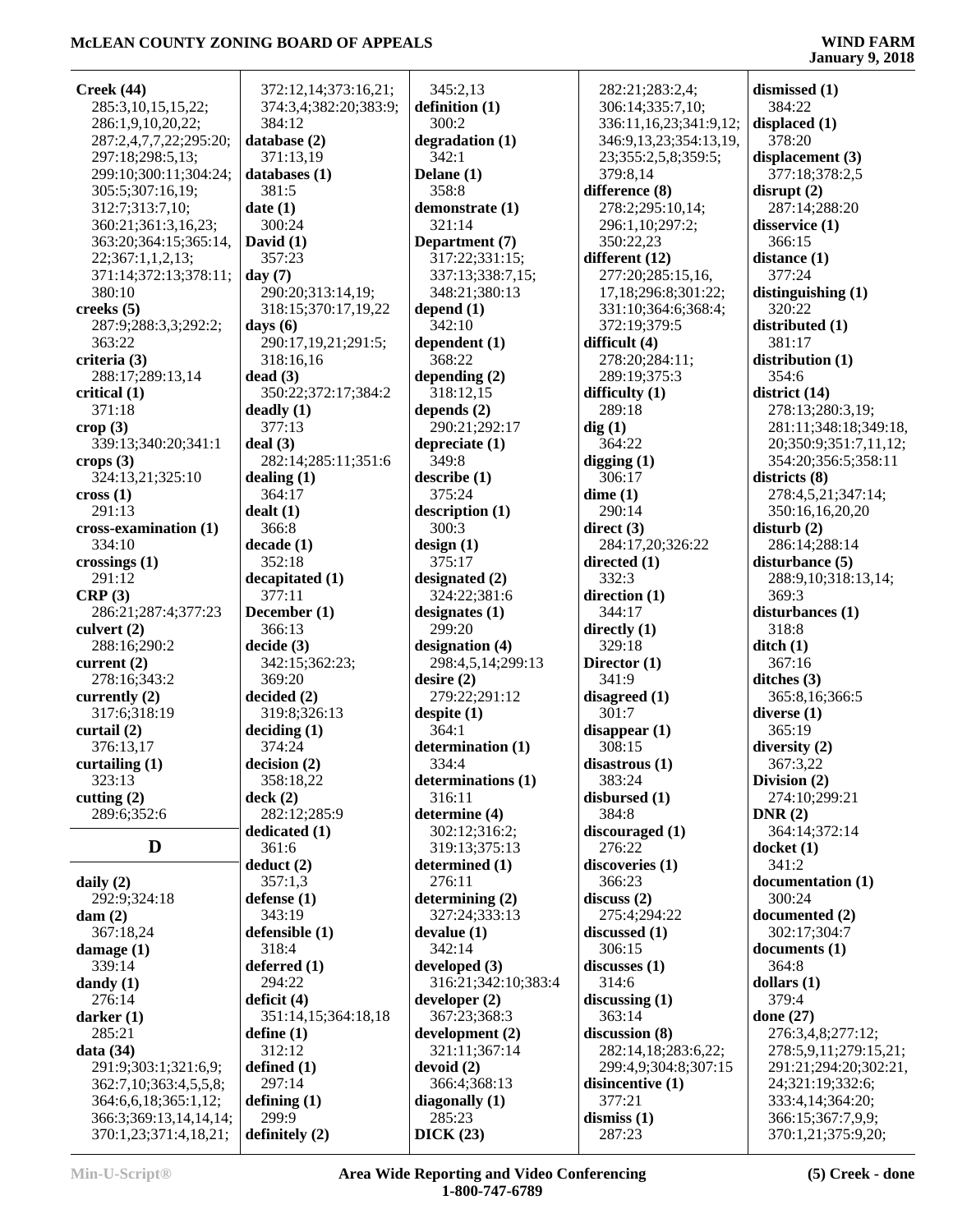| 380:6                      | earlier $(4)$        | 328:8                  | entered (2)            | 363:15;384:1          |
|----------------------------|----------------------|------------------------|------------------------|-----------------------|
| double(1)                  | 335:4;350:1,1;372:1  | eliminated (4)         | 350:18;374:19          | eventually $(1)$      |
| 280:20                     | early $(1)$          | 342:6,6;344:4,4        | entertain $(1)$        | 291:2                 |
| down(5)                    | 280:18               | elimination $(1)$      | 315:21                 | everybody (5)         |
| 277:5,13,16;333:7;         | ears $(1)$           | 342:16                 | enthusiasts (1)        | 274:20;276:17;        |
| 334:15                     | 291:10               | else $(5)$             | 343:9                  | 315:13;333:7;360:8    |
|                            |                      |                        |                        |                       |
| downstream (6)             | easily $(1)$         | 276:12;326:3;          | entire (8)             | everybody's $(1)$     |
| 288:8;290:2,10;            | 313:6                | 345:10;352:4;367:24    | 296:4,13,14,14;        | 278:22                |
| 297:21;298:1;318:10        | East $(12)$          | elsewhere (1)          | 297:6,12,14;302:12     | everyone (1)          |
| downwind $(2)$             | 277:24;304:2;307:4;  | 285:18                 | entitled (1)           | 334:15                |
| 340:14,18                  | 309:7;312:3;326:1;   | EMA(1)                 | 360:10                 | evidence (11)         |
| Dozens $(1)$               | 328:24;331:1;336:2;  | 292:5                  | enumerated (2)         | 287:24;304:7,20;      |
| 339:16                     | 356:1;357:23;367:14  | email $(3)$            | 361:16;363:21          | 309:18;362:10,21,24;  |
| DR $(70)$                  | easy $(2)$           | 341:7,11;345:21        | environment (2)        | 363:3,4;373:21;375:1  |
| 295:4,15,22;296:3,         | 335:14;363:3         | emphasize (4)          | 340:3,9                | evolve $(1)$          |
| 17,22;297:13;298:2,9,      | eat $(2)$            | 361:15;362:16;         | environmental (6)      | 351:20                |
| 12, 18; 299: 3, 8, 12, 16; | 329:13;350:7         | 363:15,19              | 310:9;322:21;          | ex(1)                 |
| 300:7,14;301:2,5,7,9,      | Eco(1)               | Empire $(1)$           | 326:21;364:11;368:3;   | 274:13                |
|                            | 372:1                | 345:16                 | 384:6                  | exactly $(7)$         |
| 13, 19; 302: 4, 8, 11, 20; |                      |                        |                        |                       |
| 303:1,6,9,12,20;323:5,     | ecologist (2)        | employ $(5)$           | EPA(1)                 | 284:15;291:15;        |
| 22;324:8,20;325:2,7,       | 365:22;382:11        | 316:20;321:16,17;      | 369:19                 | 295:8;308:12;330:5;   |
| 19;359:12;365:21;          | ecology $(1)$        | 330:16;332:7           | equalized $(1)$        | 331:4;372:6           |
| 366:18,21,24;368:17,       | 382:5                | employed (2)           | 349:2                  | example $(7)$         |
| 20;370:12,15;371:6,        | economic (3)         | 316:12;332:14          | equate $(1)$           | 294:8,19;321:22;      |
| 24;373:1;376:2;377:7;      | 278:3;280:15;338:2   | employing $(1)$        | 362:10                 | 329:23;348:19;364:13; |
| 378:10;379:11,19,23;       | economics $(1)$      | 323:12                 | equivalent (1)         | 377:19                |
| 380:7,11,15,19,23;         | 351:9                | encourage $(3)$        | 358:16                 | excavated (1)         |
| 381:10,13;382:1,5,19,      | edge (12)            | 275:6,18;360:5         | erected $(2)$          | 292:8                 |
| 24;383:20;384:23           | 285:14;297:24;       | end $(4)$              | 342:8,13               | excellent (1)         |
| drain(2)                   | 300:12;305:24;306:3, | 293:13;295:20;         | Erin(8)                | 349:5                 |
| 288:9;352:16               | 6,9,11,16;307:20;    | 334:23;340:6           | 282:17;283:23;         | exceptional (1)       |
| drainage $(2)$             | 352:6,7              | endorse $(1)$          | 284:24;303:17;314:21;  | 361:12                |
| 339:7,13                   | education (3)        | 380:15                 | 315:2,7,9              | exchange (1)          |
| Drive $(1)$                | 329:7;350:4;351:17   | ends $(2)$             | especially $(3)$       | 351:3                 |
| 358:8                      | educators (1)        | 338:18;340:13          | 292:5;341:6,13         | $\csc{use}$ (3)       |
| ducks $(2)$                | 353:9                | energy $(13)$          | essentially $(3)$      | 315:19;318:4,23       |
| 313:13,15                  | effect $(4)$         | 294:4;315:14,24;       | 286:3;294:16;374:7     | exhibit $(8)$         |
| duly $(4)$                 | 313:17,18;345:13;    | 316:4,6,6,20;317:18;   | establish $(1)$        | 282:22;283:2;         |
| 315:3;335:21;347:4;        | 383:14               | 319:8;321:10;331:14;   | 361:9                  | 336:23;360:3;365:11;  |
| 359:8                      | effectively (1)      | 353:8;372:24           | established (2)        | 372:20;374:4;382:10   |
| during $(15)$              | 324:23               |                        | 337:15,24              | exhibits $(3)$        |
| 275:8,21;292:10;           | effects $(3)$        | Energy's (1)<br>316:14 | estimated $(1)$        | 338:20;359:15,15      |
|                            | 309:21;310:6;319:7   | engage $(4)$           | 280:24                 |                       |
| 316:18;322:6;325:8,9;      |                      |                        |                        | exist $(3)$           |
| 338:11;342:18;350:17;      | effort(5)            | 274:23;275:2;319:9,    | etc(3)                 | 365:1,1;381:18        |
| 362:2;375:14;376:14,       | 292:10;318:12,12;    | 23                     | 289:11;318:16;339:8    | existing $(1)$        |
| 18,18                      | 326:22;328:20        | engaged $(1)$          | ethics $(1)$           | 381:9                 |
| duster $(1)$               | eggs(1)              | 274:17                 | 368:3                  | exists $(2)$          |
| 341:1                      | 326:13               | engineer $(1)$         | evaluate $(3)$         | 372:14;381:21         |
| dusting $(1)$              | eight $(4)$          | 291:7                  | 332:10,19;367:8        | expand $(2)$          |
| 340:20                     | 322:20;350:5;        | <b>Engineers</b> (1)   | evaluating $(1)$       | 315:15;383:12         |
|                            | 352:17,18            | 288:16                 | 362:11                 | expanding (1)         |
| $\bf{E}$                   | either $(7)$         | enhanced $(1)$         | evaluation $(1)$       | 325:21                |
|                            | 276:9;298:2,2;342:6; | 362:18                 | 382:12                 | expect (1)            |
| EAB(7)                     | 356:19;365:3;375:4   | enhances (1)           | even $(13)$            | 291:12                |
| 278:7;349:1,9;350:7,       | ejecting $(1)$       | 340:9                  | 292:2;304:8;340:5;     | expecting $(1)$       |
| 19,21;354:18               | 365:6                | enough $(6)$           | 353:19;359:24;363:8;   | 318:14                |
| eagle $(13)$               | elaborate (1)        | 307:1;336:11;          | 366:4;368:5,6;372:5,6, | expense $(1)$         |
| 326:6,9,12,16,18;          | 310:4                | 340:22;351:17;376:7;   | 8;382:13               | 340:7                 |
| 327:2,3,4,5,22;328:5,      | elected $(1)$        | 378:3                  | evening $(5)$          | expensive $(5)$       |
| 15;373:16                  | 353:19               | enrollment (1)         | 274:7;284:1;313:22;    | 291:13;351:21;        |
| eagles $(5)$               | elevation $(1)$      | 352:21                 | 315:15:331:6           | 352:4,5,7             |
| 313:12,15;326:3,4;         | 376:10               | ensure $(3)$           | event $(5)$            | experience (8)        |
|                            | eliminate $(1)$      | 325:15;330:8;369:8     | 324:12;325:5,8;        | 294:18;317:18;        |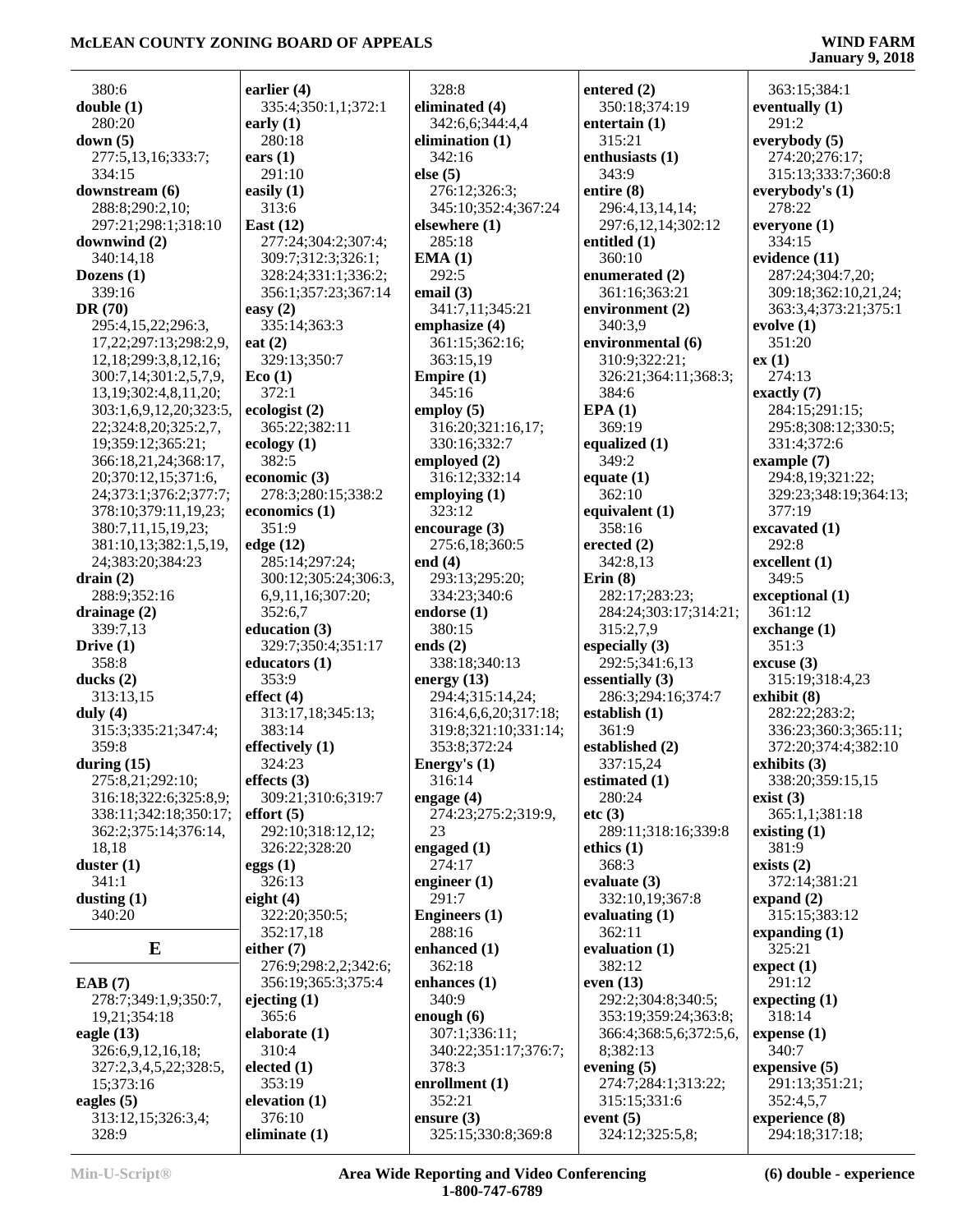| 318:2;321:10,12;                             | 349:8;375:15;378:7                       | 374:22;378:21                             | 317:16;321:14,14;                           | 306:3,14,16,24                       |
|----------------------------------------------|------------------------------------------|-------------------------------------------|---------------------------------------------|--------------------------------------|
| 332:6,16;344:11                              | facts $(1)$                              | feet $(42)$                               | 323:19                                      | flora $(1)$                          |
| experiences (1)                              | 282:4                                    | 283:17;284:4,6;                           | fine $(1)$                                  | 361:11                               |
| 348:7                                        | Fair $(4)$                               | 286:9,19;287:1,6,12,                      | 378:17                                      | flowing $(2)$                        |
| expert $(7)$                                 | 307:1;322:15;                            | 16, 17, 19, 21, 21, 289: 5,               | FINNIGAN (66)                               | 365:8,16                             |
| 276:11;302:2;                                | 325:12;348:22                            | 8;300:19;303:4,16;                        | 274:1;277:10,11;                            | fly $(4)$                            |
| 320:18,19;329:16;                            | Fairbury (1)                             | 304:24;305:5,15;                          | 281:16,18;282:7;                            | 339:17;340:4,14,22                   |
| 334:3;373:2                                  | 347:10                                   | 306:20;308:6,7;312:6;                     | 289:1;293:3,5,24;                           | flying $(4)$                         |
| expertise (1)                                | fairly $(4)$                             | 313:1;314:12,15;                          | 294:11,24;296:20;                           | 338:4;340:1;345:3,3                  |
| 375:5                                        | 291:16;294:5,7;                          | 323:14;338:17,18,23;                      | 300:5;303:24;306:12;                        | focused $(1)$                        |
| experts $(6)$                                | 317:24                                   | 340:12;344:20,20,23;                      | 307:2;309:3;311:24;                         | 380:3                                |
| 320:8,9;330:3;                               | fall $(5)$<br>292:16;350:2;              | 345:14,15,16;346:12;<br>377:3;378:16      | 313:8;314:18;315:5;<br>319:12;322:24;323:2; | folks $(4)$<br>282:24;283:14;        |
| 332:12;372:8;373:13<br>explain $(3)$         | 376:15,15,18                             | fellow(1)                                 | 325:20,23;328:2,22;                         | 335:16;346:22                        |
| 317:3;333:19,22                              | familiar $(5)$                           | 339:19                                    | 330:22;331:23;332:22;                       | follow $(9)$                         |
| explained (2)                                | 295:10;299:12;                           | fences $(2)$                              | 333:6, 16, 23; 334: 18;                     | 295:16,18;297:5;                     |
| 341:15,21                                    | 358:10;361:2;367:13                      | 291:24;292:7                              | 335:7,13,17,23;336:4;                       | 331:19;344:18;363:2;                 |
| explaining $(2)$                             | family $(2)$                             | ferret $(2)$                              | 344:15;345:23;346:8,                        | 371:11;382:5;383:16                  |
| 275:11;283:23                                | 313:14;339:10                            | 372:4,5                                   | 14, 17, 20, 24; 347: 6;                     | followed (3)                         |
| explains (1)                                 | far $(9)$                                | few $(11)$                                | 353:16;354:9,11;                            | 279:18;358:20;                       |
| 343:4                                        | 312:7,10,21;331:7;                       | 277:13;312:5,9;                           | 355:11,18,21;357:18,                        | 370:17                               |
| explore(1)                                   | 340:21;342:21;344:21;                    | 314:22;340:9;343:3;                       | 21;358:5;359:2,10;                          | following (4)                        |
| 384:13                                       | 346:9;354:17                             | 348:6;367:20;370:2,9;                     | 366:17;379:7,9;                             | 289:12;317:14;                       |
| exploring $(2)$                              | farm $(19)$                              | 379:13                                    | 384:18,21,24                                | 349:13;358:19                        |
| 320:1,11<br>exponentially (1)                | 279:7;280:14;281:8;<br>342:16,23;348:3;  | field $(12)$<br>286:12,23;287:4,13;       | firm $(2)$<br>379:15,16                     | follows $(4)$<br>315:3;335:21;347:4; |
| 348:12                                       | 351:12;352:10,19;                        | 325:11;338:4,6;339:1;                     | firms $(1)$                                 | 359:8                                |
| expressed (1)                                | 354:23;358:14;362:18;                    | 341:24;343:2;345:3;                       | 384:6                                       | follow-up $(1)$                      |
| 341:6                                        | 364:10;366:8;372:23;                     | 373:24                                    | first $(28)$                                | 294:13                               |
| extend $(1)$                                 | 375:9,20;378:21;                         | fields $(2)$                              | 280:4,18;282:1;                             | food $(1)$                           |
| 275:14                                       | 379:24                                   | 376:9;378:21                              | 283:20;286:7;294:8;                         | 355:15                               |
| extended (1)                                 | farmed $(1)$                             | Fifteen $(1)$                             | 295:9;297:1;315:3;                          | foot $(3)$                           |
|                                              |                                          |                                           |                                             |                                      |
| 299:8                                        | 286:3                                    | 344:7                                     | 316:18;321:5;324:20,                        | 284:2;312:13;331:9                   |
| extent $(2)$                                 | farmers $(1)$                            | figure $(10)$                             | 21;329:4;335:12,21;                         | footprint $(5)$                      |
| 367:11;375:8                                 | 339:13                                   | 279:12,21;290:13,                         | 339:15;347:4;359:8,                         | 326:10,15,16,17;                     |
| extraordinary (1)                            | farms $(23)$                             | 15;322:14;349:3,5,6;                      | 19;360:3,4,9,10,11;                         | 328:17                               |
| 292:12                                       | 279:17;348:9;                            | 370:5;373:12                              | 363:19;367:15;383:1                         | forest $(1)$                         |
| extreme (1)                                  | 349:20;350:2,6,16,17,                    | figuring $(1)$                            | fish $(17)$                                 | 286:10                               |
| 374:9                                        | 20,21;351:3,5;352:13;                    | 341:7                                     | 288:7;301:18;316:5;                         | forgotten $(1)$                      |
|                                              | 368:15;372:22;373:9;                     | filed $(1)$                               | 318:9;326:8;327:20;                         | 277:5                                |
| F                                            | 376:5,6;377:18;                          | 366:12                                    | 328:14;332:16;364:14;                       | form $(1)$                           |
|                                              | 379:20;381:9,12;                         | fill(1)                                   | 365:9;366:19;367:9,                         | 373:21                               |
| $F-18(1)$                                    | 383:1,22                                 | 321:9                                     | 10,22;368:6;370:21;                         | formal $(1)$                         |
| 340:1<br>FAA(1)                              | farm's $(1)$<br>280:19                   | finally $(2)$<br>281:4;366:6              | 375:8<br>fit(1)                             | 302:21<br>formally $(1)$             |
| 338:10                                       | farther $(1)$                            | finance $(1)$                             | 353:1                                       | 274:12                               |
| face $(2)$                                   | 277:5                                    | 351:14                                    | five $(17)$                                 | former $(1)$                         |
| 357:19;379:2                                 | fatality $(1)$                           | financial $(2)$                           | 283:7,17,21;286:19;                         | 278:16                               |
| faced $(1)$                                  | 324:3                                    | 290:22;353:10                             | 301:2;305:22;307:12;                        | forming $(1)$                        |
| 325:10                                       | fault $(1)$                              | financially $(1)$                         | 315:19,19;318:17;                           | 322:22                               |
| facilities (4)                               | 351:14                                   | 351:12                                    | 337:21;362:12;363:16;                       | forms $(1)$                          |
| 317:11,24;322:22;                            | fauna $(2)$                              | financing $(1)$                           | 365:6;370:6;374:8,22                        | 353:8                                |
| 325:14                                       | 294:16;361:11                            | 351:15                                    | flicker $(3)$                               | formula $(3)$                        |
| facility $(4)$                               | favor $(2)$                              | find $(14)$                               | 289:11;319:8,11                             | 278:23;279:16;                       |
| 316:17;317:5,10;                             | 276:9,19                                 | 279:1;298:19;309:8;                       | flight $(11)$                               | 348:22                               |
| 332:8                                        | federal(2)                               | 318:23;319:3;324:9,                       | 327:23;338:4;                               | fortunately $(1)$                    |
| fact $(12)$                                  | 319:20;338:9<br>feeds $(1)$              | 23;325:4,10;348:4;<br>360:19;363:3;376:3; | 339:21,24;340:2,18;<br>342:1,7,14;343:23;   | 368:3<br>forward $(11)$              |
| 275:5;305:19;306:1;<br>337:14;351:11;363:23; | 368:24                                   | 381:19                                    | 344:12                                      | 277:3,15,18;295:2;                   |
| 364:17;365:20;369:23;                        | feel $(12)$                              | finding $(4)$                             | flood $(3)$                                 | 309:5;312:2;323:4;                   |
| 379:19;381:2;383:14                          | 284:8;319:16;331:8,                      | 318:1;363:23;372:5;                       | 305:4,4,21                                  | 328:23;332:8;355:22;                 |
| factor $(5)$<br>320:22;348:23;               | 18;332:12,17;336:19;<br>355:12,16;363:2; | 383:2<br>findings $(4)$                   | floodplain (9)<br>305:3,10,13,18,24;        | 357:19<br>forwarded (1)              |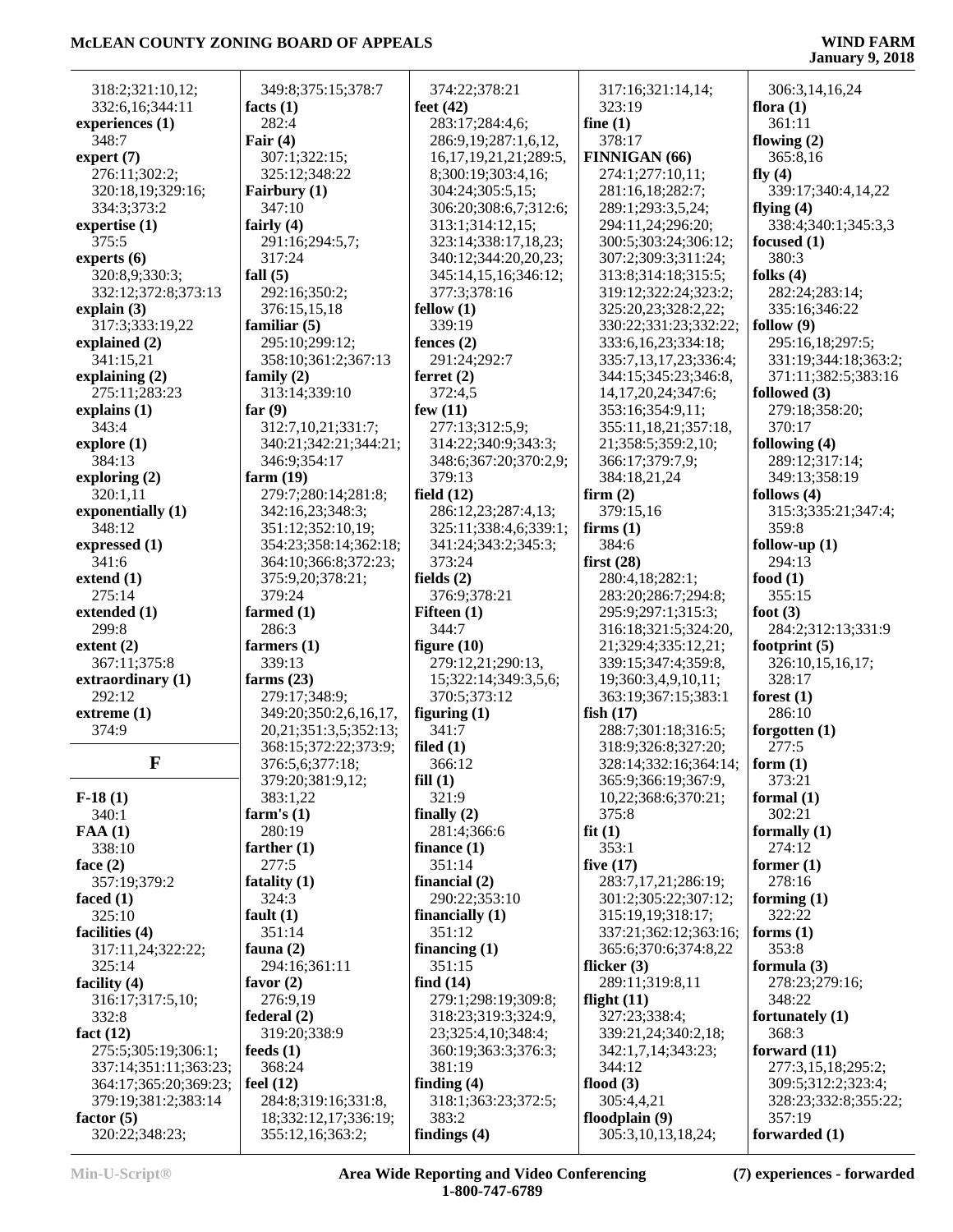# **January 9, 2018**

| 341:11                 | 321:9                            |
|------------------------|----------------------------------|
| fought $(1)$           |                                  |
|                        | gather(1)                        |
| 355:15                 | 371:18                           |
| found $(12)$           | gathering (1)                    |
| 294:17;303:11,14;      | 327:20                           |
| 319:17;320:11;327:5;   | gave (4)                         |
| 330:14,18;350:21;      | 320:20;350:1                     |
| 363:12;372:1;377:19    | 365:5,11                         |
| <b>Foundation (3)</b>  | General (10)                     |
| 296:7;361:8;362:7      | 278:12;294:1                     |
| four $(26)$            | 303:6;339:9;                     |
|                        |                                  |
| 280:7,12,24;281:3;     | 381:18                           |
| 284:5;287:15,20;       | generated $(3)$                  |
| 298:9;300:3;310:15;    | 356:8,17,24                      |
| 312:9;327:5,11,12,14;  | gentleman's (1                   |
| 349:8,10,11,14;353:22; | 311:11                           |
| 356:9,12,13,16;360:4;  | gentlemen (1)                    |
| 361:2                  | 274:7                            |
| fourth $(1)$           | gets(5)                          |
| 304:22                 | 277:3;280:19                     |
| four-year $(3)$        | 292:13;364:4                     |
| 354:3,3;356:14         | GI(1)                            |
| frankly $(3)$          | 338:1                            |
|                        |                                  |
| 291:13;363:10,22       | Giampoli (2)                     |
| free $(1)$             | 315:16;322:1                     |
| 359:3                  | $\mathbf{Gibson}\left( 2\right)$ |
| frequently $(1)$       | 358:11;364:1                     |
| 326:4                  | Gillian (4)                      |
| fresh $(1)$            | 358:8,8,19,2                     |
| 301:17                 | GIS(1)                           |
| Friday (1)             | 360:19                           |
| 341:7                  | given (5)                        |
| friendly (1)           | 276:12;301:1                     |
| 340:3                  | 349:1,16;374                     |
| friends $(1)$          | gives (3)                        |
| 339:10                 | 291:9;346:5;                     |
| Frog(3)                | glad(4)                          |
| 365:14,23;372:13       | 274:18,18;37                     |
| front $(2)$            | 379:3                            |
|                        |                                  |
| 282:12;376:10          | Glen $(2)$                       |
| full $(3)$             | 309:6;355:24                     |
| 280:18;300:2;360:6     | goes(5)                          |
| full-body (1)          | 283:7;286:2,                     |
| 362:3                  | 297:16;380:2                     |
| fully $(1)$            | Good (16)                        |
| 298:21                 | 274:7;277:11                     |
| funded $(1)$           | 279:23;285:1                     |
| 331:14                 | 315:12;345:1                     |
| funding $(3)$          | 23;350:11;35                     |
| 278:21,24;279:16       | 12;354:1;368                     |
| funnel $(1)$           | goodness (1)                     |
| 373:14                 | 347:17                           |
| further $(4)$          | Goodnight (1)                    |
| 286:2;317:2,4;         | 353:15                           |
| 318:22                 | Gordon (2)                       |
|                        | 341:10;344:2                     |
| future $(3)$           |                                  |
| 366:14;383:11;384:1    | grace(2)                         |
|                        | 349:7,11                         |
| G                      | grain(1)                         |
|                        | 358:11                           |
| gain(3)                | grand(1)                         |
| 349:10;357:7,8         | 349:16                           |
| gap(1)                 | grandfathered                    |

| 321:9                  | 278:22                | guy              |
|------------------------|-----------------------|------------------|
| ather $(1)$            | granted (1)           | 2′               |
| 371:18                 | 279:16                | 3 <sup>4</sup>   |
| athering (1)           | Grape (3)             |                  |
| 327:20                 | 365:14,22;372:13      |                  |
| we(4)                  | grassland(2)          |                  |
| 320:20;350:11;         | 377:21;378:1          | hab              |
| 365:5,11               | grateful (1)          | $\overline{2}$   |
| eneral (10)            | 362:17                | 8.               |
| 278:12;294:1,5,7,9;    | Gray (5)              | $\overline{3}$   |
| 303:6;339:9;349:7,12;  | 341:10,12;342:5;      | hair             |
| 381:18                 | 344:3;364:9           | $2^{\circ}$      |
| enerated (3)           |                       | half             |
|                        | $gr(8)$               |                  |
| 356:8,17,24            | 282:14;289:3;348:3;   | 2′               |
| e <b>ntleman's</b> (1) | 360:16;375:20,22;     | $2^{\circ}$      |
| 311:11                 | 376:23;383:8          | $\mathfrak{z}$   |
| entlemen (1)           | greater(1)            | 14               |
| 274:7                  | 284:4                 | half             |
| ets(5)                 | greatest (1)          | $2^{\circ}$      |
| 277:3;280:19;          | 343:22                | 2 <sup>0</sup>   |
| 292:13;364:4;371:22    | great-horned (1)      | 3'               |
| I(1)                   | 313:15                | han              |
| 338:1                  | $g realty (1)$        | $\overline{3}$   |
| iampoli (2)            | 340:9                 | han              |
| 315:16;322:16          | <b>GRIFFIN</b> (32)   | 3'               |
| ibson (2)              | 281:21;283:3;         | han              |
| 358:11;364:13          | 293:10;294:3;310:7,   | $2^{\prime}$     |
| illian (4)             | 12;314:20;315:9;      |                  |
|                        |                       | han              |
| 358:8,8,19,24          | 324:5;331:16;332:9;   | 3.               |
| IS(1)                  | 333:10;346:16;355:20; | han              |
| 360:19                 | 379:11,11,14,16,16;   | 3 <sup>′</sup>   |
| ven(5)                 | 380:4,8,14,17,22;     | hap              |
| 276:12;301:13;         | 381:8,11,23;382:3,16, | $2^{\prime}$     |
| 349:1,16;374:4         | 22;383:18;384:16      | hap              |
| ves(3)                 | gross (7)             | 3.               |
| 291:9;346:5;365:12     | 278:2,3;280:15;       | 3                |
| ad(4)                  | 281:14;349:3,4,5      | hap              |
| 274:18,18;376:24;      | Grove (3)             | 3,               |
| 379:3                  | 367:14;368:2,7        | hap              |
| len(2)                 | $\text{grow}$ (1)     | 3.               |
| 309:6;355:24           | 348:12                | $\mathfrak{z}_0$ |
| res(5)                 | growing(2)            | har              |
| 283:7;286:2,2;         | 321:5;325:9           | 31               |
| 297:16;380:2           | GSA(1)                | 3                |
| ood (16)               | 278:12                | har              |
| 274:7;277:11;          | guess(9)              | 31               |
| 279:23;285:11;298:12;  | 307:11;331:11,23;     | Har              |
| 315:12;345:18;349:22,  | 333:8;350:4;352:4,11; | 3'               |
|                        |                       |                  |
| 23;350:11;353:1,2,7,   | 355:11;357:5          | hau              |
| 12;354:1;368:3         | guessed $(1)$         | 3:               |
| oodness (1)            | 353:3                 | Hav              |
| 347:17                 | guidance (3)          | 3′               |
| oodnight (1)           | 326:9;371:10;373:5    | haw              |
| 353:15                 | guide(4)              | 3′               |
| ordon (2)              | 311:7;367:4;369:19;   | <b>haz</b>       |
| 341:10;344:2           | 370:6                 | 3.               |
| race $(2)$             | Guidelines (5)        | hea              |
| 349:7,11               | 316:6,7;326:6;        | 3.               |
| $\cdot$ ain $(1)$      | 327:21;328:15         | hea              |
| 358:11                 | $g$ utted $(1)$       | 3:               |
| rand $(1)$             | 371:6                 | heal             |
| 349:16                 | guy(2)                | 3                |
| andfathered (1)        | 350:3;351:22          | 3                |
|                        |                       |                  |

| $g$ uys $(4)$          | hear $(11)$           |
|------------------------|-----------------------|
|                        |                       |
| 274:16;319:15;         | 274:20;276:17,18,     |
| 341:8;374:12           | 18,20;300:19;313:13;  |
|                        | 322:11;344:9;347:22;  |
| Н                      | 369:5                 |
|                        |                       |
|                        | heard $(13)$          |
| habitat (10)           | 277:4;312:8,15;       |
| 286:10;294:6;312:7,    | 315:16;322:16,18;     |
|                        |                       |
| 8,10,22;313:9;323:14;  | 335:4;349:24;351:2;   |
| 361:5;377:20           | 352:10,14;360:15;     |
| hairs $(1)$            | 362:13                |
|                        | hearing $(13)$        |
| 289:6                  |                       |
| half $(14)$            | 274:12,16,21;275:9,   |
| 277:4;283:18;          | 19,21,22;333:18;      |
| 285:13,24;297:5,11,19; | 335:3;341:8;366:7;    |
|                        |                       |
| 300:10;307:23;308:8,   | 372:10;374:19         |
| 14;309:1;346:5;363:20  | hearings $(2)$        |
| half-mile (8)          | 310:16;342:19         |
|                        | heart $(2)$           |
| 283:9;285:4,5;         |                       |
| 295:19;360:20;361:23;  | 315:9;352:1           |
| 378:12;380:9           | Heartland (3)         |
| handed (1)             | 324:11;375:12;        |
|                        |                       |
| 360:3                  | 377:12                |
| handle $(1)$           | Heartland's (3)       |
| 379:4                  | 296:7;361:7;362:6     |
|                        |                       |
| handy $(1)$            | heat $(1)$            |
| 276:14                 | 350:22                |
| hangers (1)            | heavily $(1)$         |
| 339:7                  | 286:21                |
|                        |                       |
| hanging (1)            | height $(2)$          |
| 336:21                 | 345:10,13             |
| happen (3)             | Hello (1)             |
| 292:8;351:10;358:21    | 295:4                 |
|                        |                       |
| happened (4)           | help(6)               |
| 322:2;358:14;          | 369:8;371:17;         |
| 382:24;384:1           | 382:12;383:23;384:10  |
| happens (1)            | 14                    |
|                        |                       |
| 343:20                 | helped $(1)$          |
| happy $(4)$            | 371:18                |
| 337:6;351:8;367:17;    | helping $(3)$         |
| 369:5                  | 371:10;375:12,16      |
|                        |                       |
| hard $(4)$             | helps $(1)$           |
| 309:8;344:24;373:1;    | 289:3                 |
| 384:7                  | Hemline (27)          |
| harmful (1)            | 285:3,10,14,22;       |
|                        |                       |
| 304:6                  | 286:1;287:7,7;295:19  |
| Harriers (1)           | 297:18;298:4,13;      |
| 378:20                 | 299:10;300:11;304:24  |
| haul $(1)$             | 305:5;307:16,19;      |
|                        |                       |
| 358:11                 | 360:18,21;361:3,16,23 |
| Hawk(1)                | 362:4;363:19;364:15;  |
| 377:12                 | 378:11;380:9          |
|                        |                       |
| hawks $(1)$            | Here's $(1)$          |
| 377:14                 | 336:14                |
| hazards $(2)$          | Heritage (3)          |
| 310:3,6                | 299:22;300:1;371:13   |
|                        |                       |
| head $(3)$             | herons $(1)$          |
| 321:23;354:4;368:22    | 313:15                |
| heading $(1)$          | hide $(1)$            |
| 351:19                 | 328:10                |
|                        |                       |
| health $(5)$           | high $(7)$            |
| 310:1,2,6;311:22;      | 352:21,22,24;361:4;   |
| 351:23                 | 362:4;366:3;382:8     |
|                        |                       |

 362:13 **hearing (13)** 274:12,16,21;275:9, 19,21,22;333:18; 335:3;341:8;366:7; 372:10;374:19 **hearing** (2) 310:16;342:19 **heart (2)**  $352:1$  $$  324:11;375:12; 377:12  $\text{ind's (3)}$  296:7;361:7;362:6 **heat (1)** 350:22 **heavily (1)** 286:21 **height (2)** 345:10,13 **Hello (1)** 295:4 **help (6)**  $371:17;$  382:12;383:23;384:10, 14 **helped** (**1**) 371:18 **helping (3)** 0;375:12,16 **helps (1)** 289:3 **Hemline (27)** 285:3,10,14,22; 286:1;287:7,7;295:19; 8;298:4,13; 299:10;300:11;304:24;  $(307:16,19)$ ; 360:18,21;361:3,16,23; 362:4;363:19;364:15; 1;380:9 **(1)**<br>4 336:14 **(3)** 2;300:1;371:13 **herons (1)** 313:15 **hide (1)** 328:10 **high (7)** 352:21,22,24;361:4;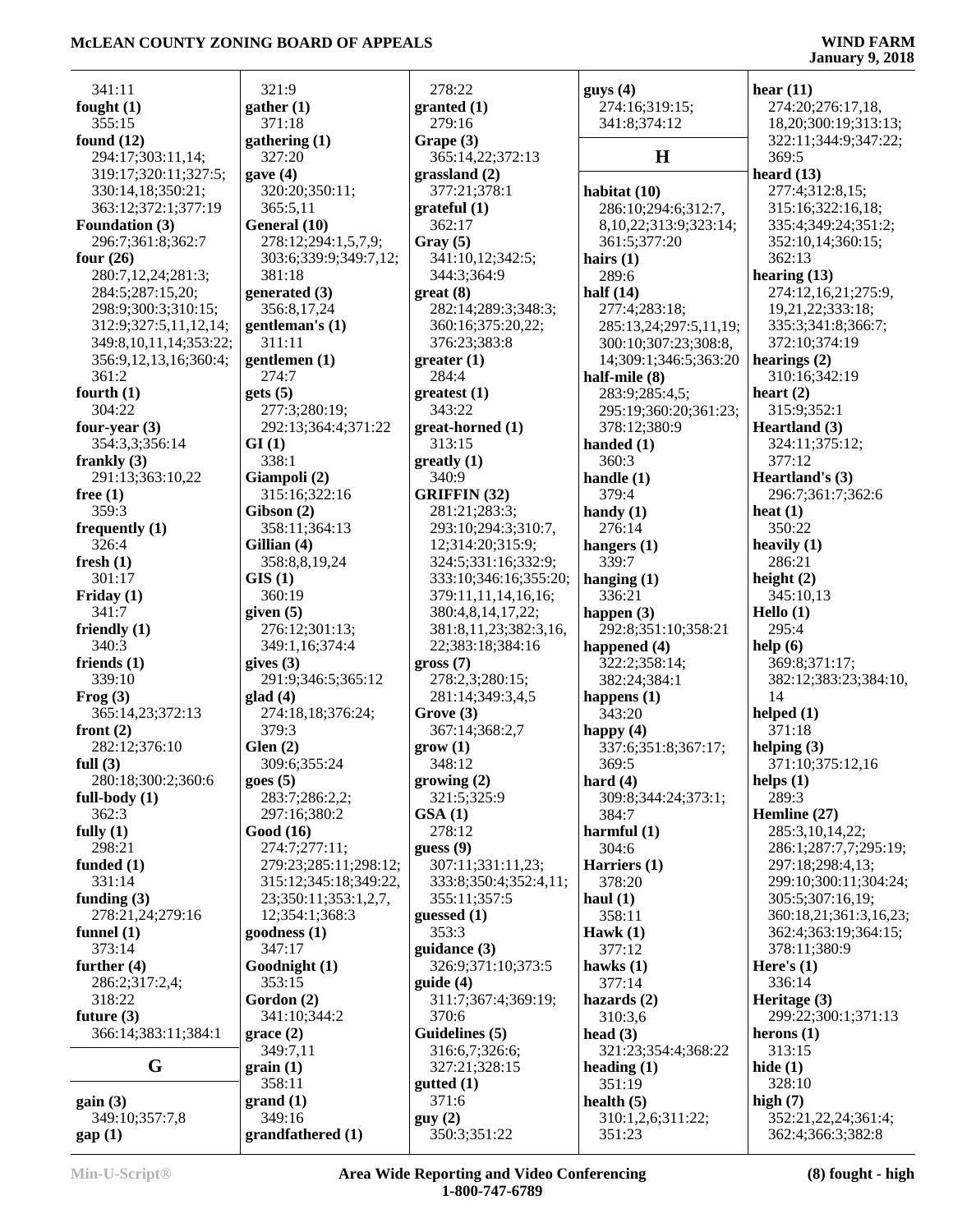| higher $(2)$        | 291:16;299:22;326:12;      | importance (3)        | 300:15;302:23;        | 317:3                 |
|---------------------|----------------------------|-----------------------|-----------------------|-----------------------|
| 352:10;376:19       | 330:9;382:17               | 344:12;356:2;361:3    | 308:17                | intending $(1)$       |
| highest $(1)$       | identify (2)               | important $(9)$       | indicative (1)        | 275:5                 |
| 329:6               | 284:1;288:4                | 282:3;329:19;         | 279:20                | intent $(1)$          |
| HILL(4)             | identifying $(1)$          | 331:18;343:11;355:12, | individuals (1)       | 366:16                |
| 357:20,23,23;358:4  | 311:19                     | 13;362:8;371:15;      | 334:11                | intentionally (1)     |
| hire $(1)$          | IDNR $(66)$                | 372:10                | industry $(4)$        | 328:7                 |
| 384:6               | 281:24;282:15;             | importantly (1)       | 348:10;352:8;         | interact $(1)$        |
| historical (2)      | 284:22;285:4;287:23;       | 317:22                | 375:20;379:3          | 349:13                |
| 337:15,19           | 293:5, 12, 15, 21; 294: 4; | imposing $(1)$        | inexcusably $(1)$     | interacting $(1)$     |
| History (4)         | 296:8;297:14;298:3,6;      | 288:6                 | 365:22                | 349:12                |
| 299:21;343:4;381:5; | 299:4,9;300:3,21;          | impression $(1)$      | infiltrating $(1)$    | interaction (2)       |
| 382:1               | 301:3;303:18;310:16;       | 368:11                | 292:23                | 321:7;372:22          |
| Hold(1)             | 313:23,23;314:6,12,22;     | improve $(1)$         | inform $(2)$          | interested (3)        |
| 331:22              | 315:19;317:17,17;          | 365:24                | 316:9;317:14          | 275:8;307:21;333:12   |
| holding $(1)$       | 319:4,9,23;331:4;          | improved (1)          | information (29)      | interests $(1)$       |
| 357:6               | 332:3;360:19;361:18;       | 339:7                 | 276:6;282:18;         | 342:7                 |
| holds $(1)$         | 362:11,20,24;363:1,2;      | improvements (1)      | 311:18;312:23;313:5,  | internal $(2)$        |
| 348:22              | 364:2;365:20;366:9;        | 339:6                 | 11;314:24;316:2,10;   | 373:7,7               |
| homes $(2)$         | 367:4,20;369:6,10,12,      | INAI $(17)$           | 317:6,8,10,14;319:24; | into $(19)$           |
| 349:18,18           | 19,24;371:2,2,7;372:6,     | 295:12,17;296:15;     | 320:3;321:6;328:11,   | 278:22;285:23;        |
| honest $(4)$        | 18;373:3,4,15;374:19;      | 297:3,15;298:4,14;    | 19;329:19;332:10,20;  | 292:24;315:9;322:4;   |
| 303:13;366:9;       | 377:9;378:18;379:1,        |                       | 347:18;364:12;366:9;  | 328:2,6;338:3;344:10; |
|                     |                            | 299:5,10,13;300:2;    |                       | 349:3;351:19;364:22,  |
| 377:13;383:22       | 20;380:20;382:15           | 360:18;361:4,20,21;   | 371:12;372:4;373:15;  |                       |
| hook $(1)$          | IDNR's $(3)$               | 378:4,11              | 382:4;384:7           | 24;365:17;369:1,19;   |
| 346:20              | 282:5;318:1;360:13         | incidents (1)         | informative $(2)$     | 371:19;374:19;375:18  |
| hope $(4)$          | Illinois $(31)$            | 325:18                | 280:1;281:9           | inundated $(1)$       |
| 277:15;296:12;      | 277:24;296:5;              | include $(3)$         | inherent $(1)$        | 383:3                 |
| 344:9;348:3         | 299:16,21;304:3;           | 299:10;301:23;        | 340:24                | Invenergy (22)        |
| hoped $(1)$         | 307:4;312:4;315:8;         | 374:21                | initial (4)           | 278:3;322:20;328:7,   |
| 342:3               | 317:19,24;326:1;           | included (10)         | 318:22;337:22;        | 17;336:13;337:10;     |
| Hopefully (1)       | 331:1,15;337:12;           | 298:14;327:21;        | 339:24;366:12         | 340:11,20;341:10,12;  |
| 343:1               | 338:7,15;345:12;           | 337:5,20,21;339:2,18; | initially $(1)$       | 342:18;344:2;363:1,9, |
| Horizon $(1)$       | 347:11;348:21;356:1;       | 344:10;365:17;379:21  | 374:7                 | 18;366:10;369:4,24;   |
| 380:2               | 359:14;360:1,23;           | includes $(1)$        | initiate $(1)$        | 376:21,24;380:1;      |
| Hornets $(1)$       | 367:6;371:20;378:19,       | 359:23                | 304:18                | 384:11                |
| 340:1               | 22;379:18;380:12;          | including $(3)$       | inputs $(1)$          | Invenergy's $(2)$     |
| hour $(2)$          | 381:9;382:12               | 327:2,23;361:7        | 366:1                 | 365:5:374:1           |
| 277:3,3             | illustrate (1)             | income $(1)$          | inside $(1)$          | Inventory $(5)$       |
| house $(2)$         | 372:20                     | 348:11                | 345:2                 | 296:6;299:17;         |
| 307:17;339:8        | imagine $(2)$              | inconsistent (1)      | insignificant (1)     | 360:23;367:6;371:21   |
| housing $(1)$       | 275:17,23                  | 361:24                | 350:24                | invested $(1)$        |
| 289:11              | immediately (1)            | incorrect $(1)$       | inspecting $(1)$      | 369:17                |
| huge $(1)$          | 292:9                      | 309:12                | 339:14                | investigate $(2)$     |
| 383:13              | impact (15)                | increase $(3)$        | installed $(1)$       | 305:7;306:1           |
| human $(1)$         | 284:17,20;288:12;          | 280:9;349:2,9         | 339:7                 | investing $(2)$       |
| 383:13              | 292:18;309:15;311:1;       | incremental (1)       | instance $(1)$        | 375:13;379:4          |
| hundred $(5)$       | 314:9;316:16;338:11;       | 280:12                | 280:2                 | involved $(4)$        |
| 287:21;290:10,12,   | 345:10,10;377:18;          | indeed $(1)$          | instantly $(1)$       | 278:17;279:24;        |
| 17,18               | 381:12;382:17,18           | 280:24                | 329:13                | 348:14;370:9          |
| hunting $(1)$       | impacted $(3)$             | Indiana (1)           | instructed (1)        | issue $(4)$           |
| 378:20              | 376:4,5,6                  | 377:3                 | 275:6                 | 304:12;319:21;        |
| hypothetical (1)    | impacting $(2)$            | indicate (7)          | instruction (2)       | 341:5;350:18          |
| 328:13              | 309:19;320:13              | 300:24;302:17;        | 338:4;340:2           | issues $(4)$          |
|                     | impacts (11)               | 303:15;311:17,17;     | instructors $(1)$     | 284:22;341:13;        |
| I                   | 284:23;310:9;              | 316:16;320:4          | 339:21                | 375:9;381:7           |
|                     | 313:24;319:1;329:22;       | indicated (3)         | insufficient (2)      | ISU(4)                |
| ideas $(1)$         | 341:14;369:3;375:11;       | 314:7;332:9;334:1     | 371:7;372:2           | 365:22;372:15,18,19   |
| 384:12              | 379:21;381:24;382:4        | indicates $(3)$       | insurance $(2)$       | item $(1)$            |
| identification (1)  | implementation (2)         | 298:7,8;302:24        | 351:22,23             | 288:4                 |
| 325:15              | 362:20;369:22              | indicating $(2)$      | integralty $(1)$      | items $(2)$           |
| identified (7)      | implementing (1)           | 303:4;304:20          | 340:2                 | 282:16;313:24         |
|                     | 375:21                     |                       |                       |                       |
| 286:8;288:12;       |                            | indication $(3)$      | intended (1)          |                       |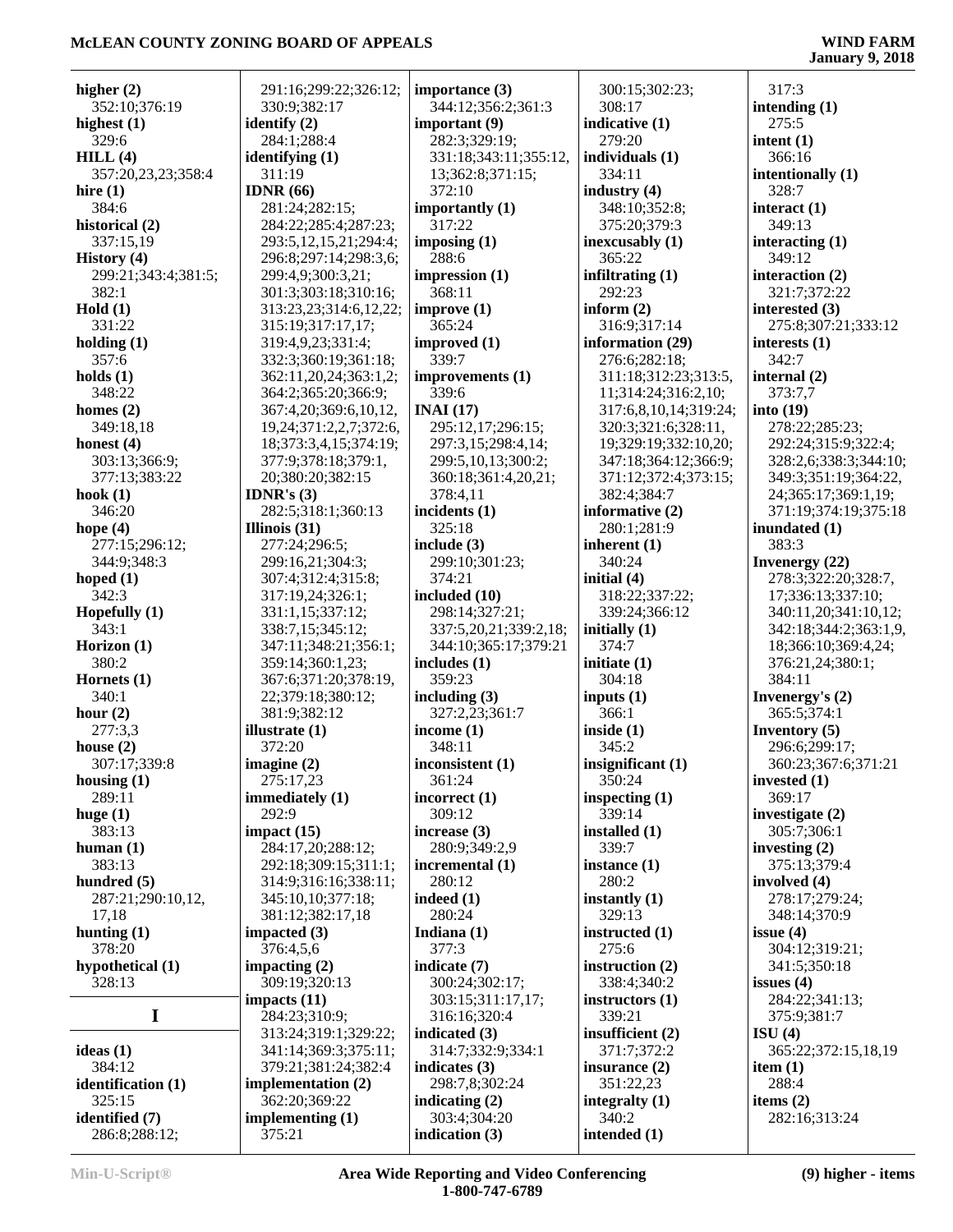|                                      | 320:14                                   | 304:4;307:5;309:10;                      | 315:20;317:17;320:12;            | litany $(1)$                            |
|--------------------------------------|------------------------------------------|------------------------------------------|----------------------------------|-----------------------------------------|
|                                      | $\operatorname{kind}(22)$                | 314:10;315:16;318:8;                     | 324:2;337:4,22;343:6;            | 320:19                                  |
| $\bf J$                              | 275:3;278:22;                            | 329:2;336:4;338:20;                      | 344:10;365:5;368:12              | literally (1)                           |
|                                      | 280:19;282:8;289:3;                      | 341:7,16;343:18;                         | letters $(3)$                    | 367:21                                  |
| Janis $(1)$                          | 307:13;309:11;325:21;                    | 347:7,16;361:8;                          | 294:4,5;339:18                   | literature (9)                          |
| 337:8                                |                                          |                                          |                                  |                                         |
| <b>January</b> (6)                   | 341:18;343:4;349:21;                     | 375:16;377:11                            | Leutkehans (1)<br>274:5          | 318:24;320:6;364:8,                     |
| 276:23,23;277:2;                     | 355:8;361:12;364:4,5;                    | lastly $(1)$<br>318:17                   |                                  | 9, 22, 24; 373: 7; 381: 20;<br>382:6    |
| 316:4;317:17;365:5                   | 369:4,19;371:21;                         | late $(1)$                               | level $(9)$                      | little $(30)$                           |
| JD(1)                                | 373:23;375:4;380:20;                     |                                          | 309:14;311:4;316:2;              |                                         |
| 329:8                                | 381:20                                   | 365:20                                   | 318:11,12;328:20;                | 274:3;275:4;277:20;                     |
| $\text{Jim} (4)$                     | kitchen $(1)$                            | later $(8)$                              | 329:6;343:2;384:5                | 278:10;282:16;283:23,                   |
| 307:3;316:4;379:11,                  | 307:14                                   | 299:19;300:15;                           | levels $(4)$                     | 24;286:9;292:2;                         |
| 16                                   | knew $(4)$                               | 308:17;309:10;322:7,                     | 310:24;311:1,9,22                | 303:17;310:22;315:10;                   |
| job $(4)$                            | 297:1;301:9;367:18;                      | 8;334:19;362:6                           | leveraged (1)                    | 318:14;320:21;321:6;                    |
| 277:11;368:10;                       | 372:19                                   | law(2)                                   | 367:23                           | 322:19;333:22;348:23;                   |
| 375:20;381:1                         | knowing $(1)$                            | 379:15,16                                | Lexington (9)                    | 350:24;352:18,21;                       |
| John(4)                              | 371:11                                   | laws(1)                                  | 280:2;281:10;309:7;              | 369:9;370:1;372:5;                      |
| 346:23;347:3,8;                      | knowledge (6)                            | 351:9                                    | 312:4;329:1;339:23;              | 373:23;374:6,9,11,18;                   |
| 359:21                               | 369:18;372:12;                           | lawyer $(1)$                             | 354:6;356:1;358:9                | 375:9                                   |
| $J-O-H-N(1)$                         | 374:5;380:7,18;384:10                    | 333:19                                   | licensed (2)                     | live $(4)$                              |
| 347:8                                | known $(2)$                              | Layout $(1)$                             | 337:12;338:7                     | 296:9;336:2;341:17;                     |
| joined (1)                           | 292:6:311:18                             | 338:16                                   | Lieberman (34)                   | 351:13                                  |
| 322:19                               | <b>KURITZ</b> $(2)$                      | lead $(1)$                               | 282:17;294:22;                   | lives $(1)$                             |
| Julie $(1)$                          | 372:21;377:6                             | 368:1                                    | 314:21;315:2,7,7,12;             | 284:21                                  |
| 328:24                               |                                          | learn $(2)$                              | 319:16;320:6,15,17;              | livestock (1)                           |
|                                      | L                                        | 340:4;348:6                              | 321:4,21;322:15;                 | 339:14                                  |
| $\mathbf K$                          |                                          | learned $(4)$                            | 323:11;324:7,14,24;              | Livingston (9)                          |
|                                      | lab(1)                                   | 339:17;347:16,20;                        | 325:6,12;326:20;                 | 350:9,13,18;352:20,                     |
| keep(11)                             | 375:10                                   | 368:8                                    | 327:10,13,18;328:10,             | 22, 24; 358: 16, 16;                    |
| 282:10;313:17;                       | labeled $(1)$                            | least $(9)$                              | 19;329:5,8,10,16;                | 379:24                                  |
| 334:15;338:2,3,3;                    | 310:2                                    | 338:4,14,22;360:7;                       | 330:7,15,19,21                   | Livingston's (1)                        |
|                                      | Lack $(2)$                               | 362:14;372:18;374:7;                     | life $(19)$                      | 350:13                                  |
|                                      |                                          |                                          |                                  |                                         |
| 351:16;352:5;359:16;<br>369:16;382:9 | 369:14;374:20                            | 378:16;384:9                             | 280:4;284:20,24;                 | local $(7)$                             |
|                                      | ladies $(1)$                             | leave $(2)$                              | 285:16;288:21;300:23;            | 339:13,17;343:18;                       |
| keeping $(1)$<br>314:12              | 274:7                                    | 335:5;368:11                             | 302:19;304:9;309:19;             | 359:21;372:7,8;384:5                    |
|                                      | $\text{lady}(1)$                         | leeway $(1)$                             | 311:16,20;313:14,18;             | locally $(1)$                           |
| Keith $(1)$<br>373:4                 | 350:11                                   | 335:8                                    | 314:1,4,9,16;367:18;             | 384:9                                   |
|                                      | lady's $(1)$                             | leg(1)                                   | 379:21                           | locals(1)                               |
| Kemp $(1)$<br>337:18                 | 349:4                                    | 340:14                                   | light $(3)$                      | 372:11                                  |
|                                      | Land $(13)$                              | legal(1)                                 | 277:21;323:22;                   | located $(6)$                           |
| kept(1)<br>276:24                    | 283:10,19;286:4,21;                      | 311:6                                    | 344:11                           | 284:11,15;286:12;                       |
| Kevin $(4)$                          | 287:9;295:11,16,23;                      | legislature $(2)$                        | lights $(1)$                     | 289:4;337:10;373:16                     |
| 315:17;318:6,14,18                   | 296:7,15;297:2;362:5;                    | 279:2,10                                 | 339:7                            | location(4)                             |
| key(2)                               | 367:8                                    | legitimate (4)                           | limit(2)                         | 284:17,18;286:11,16                     |
| 370:19,23                            | landowners (6)                           | 331:17,21;341:13;                        | 310:14;334:8                     | locations (1)                           |
| kick $(1)$                           | 319:21;329:20;                           | 342:24                                   | limited $(5)$                    | 284:3                                   |
| 376:17                               | 330:6,8,13;377:22                        | length $(1)$                             | 289:21;310:8,10;                 | longer $(3)$                            |
| Kickapoo (3)                         | lands $(1)$                              | 296:4                                    | 334:8;360:18                     | 321:19,19;382:1                         |
| 367:1,2,13                           | 330:9                                    | lens $(1)$                               | line $(2)$                       | look $(18)$                             |
| kick-in $(1)$                        | landscape $(1)$                          | 322:23                                   | 285:22;343:18                    | 297:8;301:20;                           |
| 376:13                               | 383:9                                    | less (9)                                 | lines $(3)$                      | 303:13;305:20;306:18;                   |
| kicks $(1)$                          | language $(1)$                           | 281:14;289:5;                            | 345:2;365:9,16                   | 329:11;345:1,4;346:4;                   |
| 376:19                               | 319:5                                    | 322:13;356:20,23;                        | list(3)                          | 363:23;365:14,15;                       |
| kids(5)                              | large $(1)$                              | 357:13;363:8,10;                         | 277:5;299:17;335:7               | 366:4,13;368:9;                         |
| 349:19;350:4;                        | 376:9                                    | 381:16                                   | listed $(3)$                     | 381:22;382:11;384:11                    |
| 351:19;352:22;353:8                  | largely $(1)$                            | lesser $(1)$                             | 296:5,14;361:6                   | looked $(10)$                           |
| kill(1)                              | 323:16                                   | 375:8                                    | listen $(3)$                     | 278:15;280:5,5;                         |
| 317:20                               | largest $(2)$                            | letter $(26)$                            | 274:17;331:12;                   | 289:19;306:22;321:8;                    |
| killed $(1)$                         | 343:7,8                                  | 282:15;293:13,14,                        | 353:14                           | 322:2;326:8;381:19;                     |
| 377:10                               | last $(25)$                              | 19;296:8;297:14;                         | listened $(1)$                   | 383:15                                  |
| killing $(1)$                        | 274:22;278:13;                           | 298:3,6;299:4,9;                         | 373:18                           | looking $(9)$                           |
| 317:20                               | 280:18;282:14;287:5;<br>288:4,19;294:14; | 300:22;301:3;310:16;<br>313:23,23;314:6; | listening $(2)$<br>353:14;355:17 | 303:18;305:23;<br>319:15;323:15;339:14; |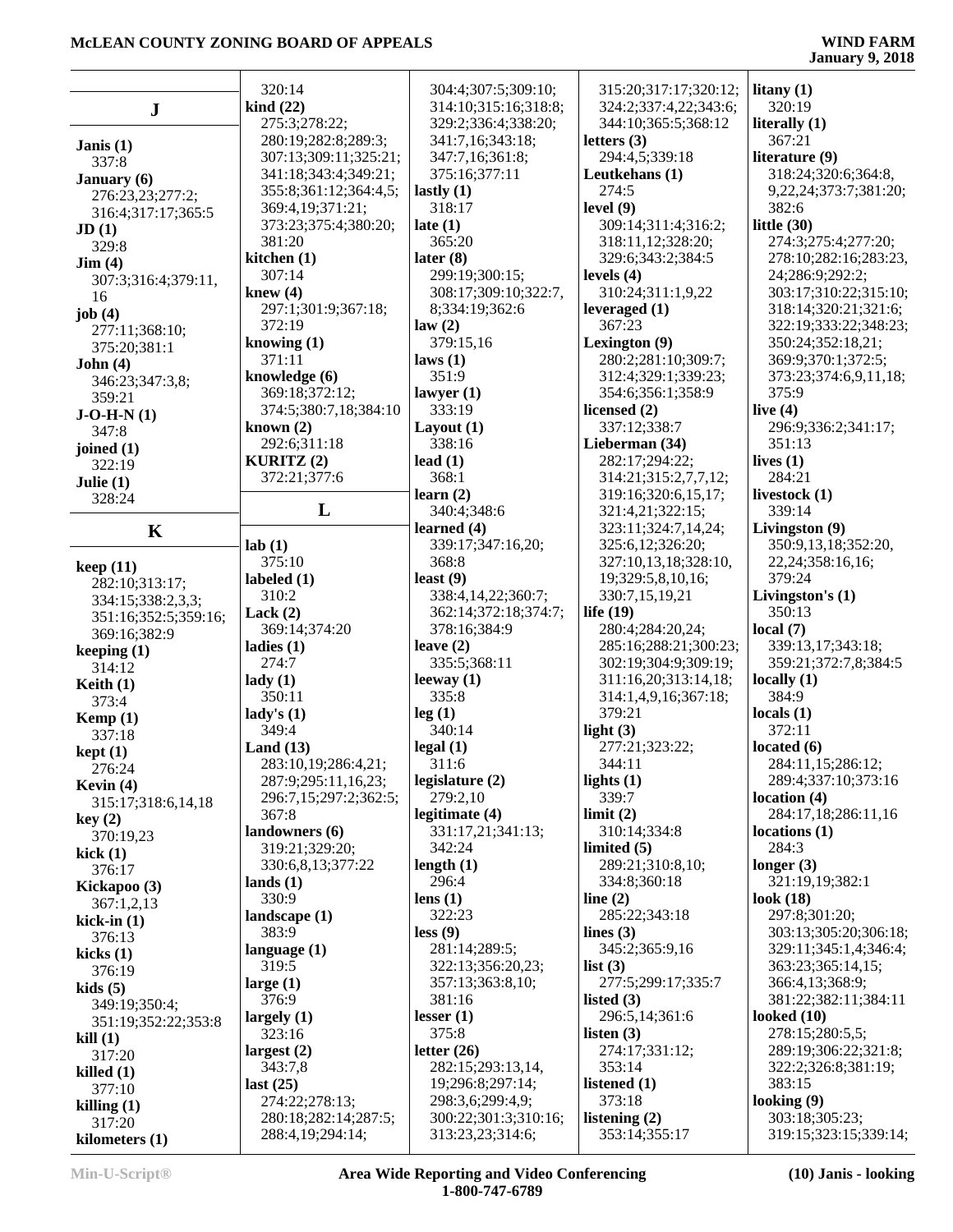| 345:6;346:3;348:17;        | 287:7;324:3;361:17;   | 296:2;349:20;353:1,     | metal(1)               | 316:12;329:22;           |
|----------------------------|-----------------------|-------------------------|------------------------|--------------------------|
| 367:12                     | 362:1;369:22          | 2;354:24;378:15;        | 376:10                 | 330:11;341:14            |
| looks $(3)$                | making (4)            | 383:11                  | meters $(7)$           | minimum(2)               |
| 285:8;306:20;308:19        | 351:5,7;360:6;        | McLean (12)             | 288:8;290:10,10,12,    | 340:11;363:17            |
| Loomis $(4)$               | 380:20                | 274:10;294:2;           | 17,18;318:9            | minute $(4)$             |
| 277:16;278:11;             | MALE(8)               | 337:14,19;339:5;        | methodologies (1)      | 276:14;322:12;           |
| 280:17;281:7               | 275:14;290:11,18,     | 340:4;342:22;343:14;    | 330:3                  | 334:6,6                  |
| lose $(1)$                 | 24;291:5,15,19;292:11 | 350:13;354:14;359:23;   | methodology (1)        | minutes $(7)$            |
| 351:2                      | man(1)                | 366:20                  | 329:17                 | 276:12,13,13,16;         |
| losses $(1)$               | 339:23                | mean $(15)$             | metrics $(1)$          | 334:5,8;385:1            |
| 317:21                     | manageable $(1)$      | 289:7;293:8;294:1,      | 330:4                  | missing $(1)$            |
| lost(1)                    | 350:14                | 22;299:4;320:23;        | mid(1)                 | 339:14                   |
| 352:17                     | managed (1)           | 330:5;332:2;357:7;      | 366:12                 | mission(1)               |
| lot(23)                    | 326:21                | 376:5;382:18,19,20,21;  | middle(2)              | 339:8                    |
| 277:11;283:22;             | management (4)        | 383:15                  | 286:12;336:22          | missing(1)               |
| 292:13;303:12;307:14;      | 316:20,22;324:10;     | meandering $(1)$        | mids(1)                | 339:16                   |
| 332:14;347:16,20;          | 330:16                | 285:21                  | 287:13                 | mistake(2)               |
| 358:12;361:13;364:2;       | mandate (2)           | meaning(1)              | might $(12)$           | 369:8;383:13             |
| 367:10;370:2,21;           | 342:16,23             | 362:10                  | 291:1;293:10,20;       | mitigate $(1)$           |
| 371:3,8,18;372:14;         | mandated (2)          | meaningful(1)           | 298:20;300:18;306:12;  | 341:13                   |
| 378:23;379:2,4;            | 324:1;381:4           | 307:17                  | 321:18,18;337:5;       | modifications (1)        |
| 382:21,23                  | mandates (1)          | means $(9)$             | 363:21;369:5;384:12    | 317:1                    |
| $\text{lots}$ (3)          | 338:16                | 274:14;284:5;           | migrate $(2)$          | modified(1)              |
| 329:12;347:18,18           | manipulation (1)      | 288:15;293:14;297:6;    | 376:8,16               | 365:8                    |
| love $(1)$                 | 383:9                 | 324:2;333:19;334:11;    | migrating $(1)$        | $\text{modify}(2)$       |
| 384:12                     | manner $(1)$          | 349:6                   | 377:2                  | 283:24;374:10            |
| low(1)                     | 275:22                | measure $(2)$           | migration $(3)$        | modifying (1)            |
| 316:16                     | many $(14)$           | 308:8;319:7             | 325:9;375:15;376:7     | 318:7                    |
| lower $(2)$                | 275:7;279:24;         | measures $(2)$          | mile $(22)$            | moment $(4)$             |
| 285:3,10                   | 291:12;313:2,9;       | 316:11;319:6            | 283:19;285:13,24;      | 284:7;285:8;315:18,      |
| lured $(1)$                | 314:12;317:7,20;      | mechanics $(1)$         | 295:16;296:12;297:5,   | 22                       |
|                            |                       |                         |                        |                          |
| 371:12                     | 322:4;330:17;339:20;  | 339:21                  | 11,19;300:10;307:23;   | money $(14)$             |
|                            | 342:18;383:2,5        | mechanism $(2)$         | 308:8,14;309:1;327:8,  | 278:22;279:2,10;         |
| $\mathbf M$                | map(9)                | 323:21;383:8            | 12, 14; 340: 13, 16;   | 348:8;349:21;351:2,5,    |
|                            | 297:9,16;305:21,24;   | medicine (1)            | 341:22;346:5;361:16;   | 7,8,16,16;352:8;357:8,   |
| Ma'am(1)                   | 307:12;341:20;344:24; | 383:13                  | 363:20                 | 16                       |
| 325:23                     | 346:1;360:19          | meet $(2)$              | miles $(17)$           | monies (2)               |
| Mackinaw (41)              | mapping $(1)$         | 285:5;338:24            | 326:10,14,14,15;       | 278:24;279:6             |
| 283:10,19;285:3,6,6,       | 371:2                 | meeting $(3)$           | 327:3,4,5,11,11,12,14, | monitoring (16)          |
| 9,13,21;286:1;295:11,      | mark(1)               | 275:2;315:12;385:5      | 14, 16; 328: 12, 12;   | 315:24;316:3,8,15,       |
| 12, 17, 19, 22; 296: 4, 5, | 341:19                | meetings $(3)$          | 337:10;340:8           | 23;317:7,23;318:3;       |
| 13;297:2,3,6,12;298:4,     | $\text{masks}$ (2)    | 275:7;347:16,22         | military $(1)$         | 319:22;321:8,15,24;      |
| 23;299:1,4,6;300:10,       | 301:17;302:2          | meets $(1)$             | 339:22                 | 323:17,19;330:2;373:6    |
| 12;307:15,24;308:6;        | materials (1)         | 361:4                   | mill $(1)$             | morality $(1)$           |
| 312:19;360:18,21;          | 380:9                 | member $(12)$           | 358:13                 | 325:8                    |
| 361:3,13,20;362:3;         | maternity (1)         | 274:15;275:14,23;       | million $(15)$         | more (48)                |
| 365:12;367:10;378:11       | 377:4                 | 276:4,20;290:11,18,24;  | 280:3,4,12,23,23;      | 274:4;277:14;            |
| <b>Madison (1)</b>         | math(1)               | 291:5,15,19;292:11      | 281:6;354:2,2,17;      | 278:10;280:9;281:5;      |
| 379:17                     | 353:24                | members (4)             | 356:4,5,12,13,13;      | 287:8;291:13;292:2,      |
| magic $(2)$                | mathematician (1)     | 274:24;275:1,18;        | 357:17                 | 19,21;293:24;294:1,      |
| 288:1;303:4                | 356:19                | 336:11                  | mills $(2)$            | 13:311:23:312:2;         |
| main(11)                   | matter $(7)$          | mention $(4)$           | 358:13;368:15          | 314:24;317:20,22;        |
| 296:13;297:7,11,12;        | 275:1,3,17;279:11;    | 300:16;323:10;          | mind(3)                | 321:23;324:23;333:8,     |
| 298:24;299:1,6;            | 293:16;345:17;358:23  | 340:22;377:3            | 336:9;369:15,16        | 10;340:13;341:2;         |
| 300:10,11;367:10;          | may (18)              | mentioned (10)          | mine(1)                | 344:6;348:8,24;352:4,    |
| 368:21                     | 276:10;285:2;         | 281:22;294:15;          | 282:24                 | 18;354:19;357:6,9;       |
| mainly $(1)$               | 305:24;308:15;310:22; | 297:18;305:2;313:19;    | mineral $(2)$          | 358:6;363:19,24;         |
| 380:1                      | 319:3;322:2;323:7;    | 321:18;337:9;355:14;    | 348:10;352:9           | 365:21;367:16;368:6;     |
| maintain $(2)$             | 330:11;335:3;338:10;  | 372:1;376:21            | minimal(1)             | 369:10;371:16,17;        |
| 350:3;381:5                | 362:2;365:14;367:13,  | mentioning $(1)$        | 370:22                 | 375:1;376:4;377:13;      |
| maintaining $(1)$          | 16;377:8;382:18;      | 298:15                  | minimization $(1)$     | 378:15,24;380:3;         |
| 300:10<br>makes $(5)$      | 383:11<br>maybe $(7)$ | mergers $(1)$<br>348:13 | 316:11<br>minimize (4) | 384:17<br>mortality (15) |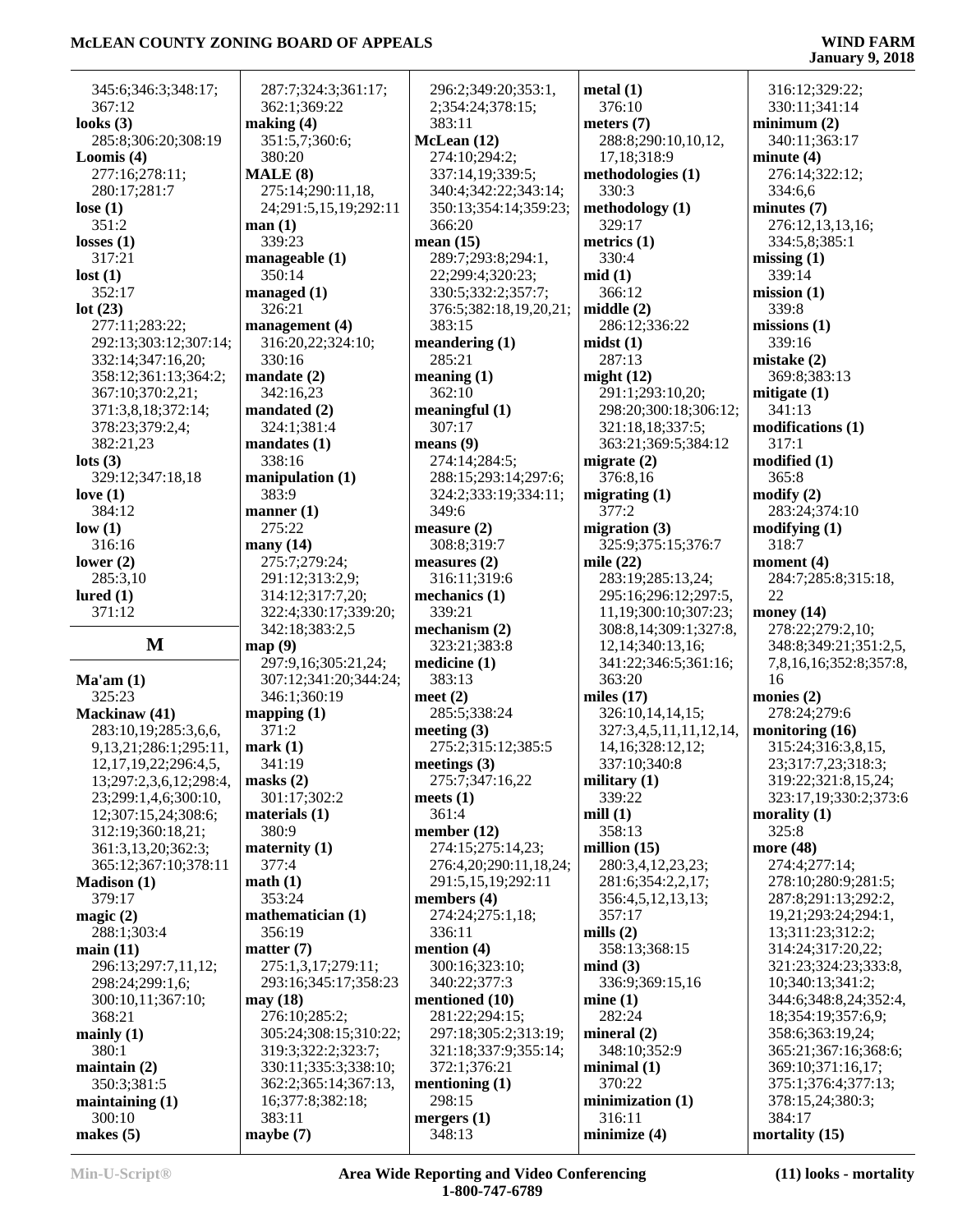# **January 9, 2018**

| 323:24;324:12;                      | 352                      |
|-------------------------------------|--------------------------|
| 325:5;328:1;375:10,                 | natio                    |
| 15, 19, 21; 376: 21; 377: 2,        | 322                      |
| 15,18;378:2,5,7                     | Natur                    |
| most(8)                             | 296                      |
| 279:5,10;331:14;                    | 21,                      |
| 335:15;337:17;365:7;                | 349                      |
| 372:21;381:2                        | 367                      |
| move $(11)$                         | 380                      |
| 281:19;289:15,15,                   | 384                      |
| 19;306:2;307:23;                    | natur                    |
| 308:24;313:7;324:8;                 | 372                      |
| 352:13;376:20                       | natur                    |
| moved (7)                           | 361                      |
| 339:5;342:7;344:4,                  | 364                      |
| 17, 17, 19; 363: 6<br>movements (1) | 372                      |
| 376:14                              | <b>Navy</b><br>340       |
| moving $(2)$                        | neart                    |
| 352:15;376:19                       | 351                      |
| much $(18)$                         | neare                    |
| 279:2;290:13;                       | 340                      |
| 323:18;333:11,16;                   | neces                    |
| 349:3;353:3,4;359:18;               | 330                      |
| 361:13;363:8;367:3,5;               | neces                    |
| 368:10,12;376:4,16;                 | 316                      |
| 377:13                              | 318                      |
| muddy(1)                            | neck                     |
| 288:19                              | 352                      |
| mudpuppies (2)                      | need                     |
| 367:12;375:8<br>multi-facetted (1)  | 282<br>290               |
| 301:14                              | 314                      |
| multiply $(1)$                      | 331                      |
| 348:4                               | 10,                      |
| mussel(7)                           | 353                      |
| 288:7;290:12;291:3;                 | 21,                      |
| 318:9;366:19,24;                    | 373                      |
| 370:16                              | neede                    |
| mussels(1)                          | 320                      |
| 365:10                              | 336                      |
| must(3)<br>365:19;372:17;           | needs<br>30 <sub>6</sub> |
| 380:20                              | negat                    |
| myself(8)                           | 304                      |
| 348:14;350:24;                      | 310                      |
| 359:16;365:17;370:6;                | neigh                    |
| 373:2,13;380:19                     | 326                      |
|                                     | neigh                    |
| N                                   | 339                      |
|                                     | neith                    |
| name (19)<br>274:8;277:4,21;        | 342<br>nervo             |
| 295:4;307:3,6;315:5;                | 374                      |
| 325:23;329:2;333:21;                | nest (                   |
| 335:23;336:4;347:6,7,               | 326                      |
| 8;357:22;358:7;                     | 6,2                      |
| 359:10;379:14                       | nests                    |
| names $(1)$                         | 327                      |
| 335:9                               | 378                      |
| narrow $(1)$                        | net (1                   |
| 291:16                              | 278<br>281               |
| Nary $(1)$                          |                          |

| 352:19                                              | 353:22               |
|-----------------------------------------------------|----------------------|
| national (2)<br>322:21;359:22                       | netting (1<br>351:8  |
| Natural (20)                                        | network              |
| 296:5;299:16,18,21,                                 | 361:9                |
| 21,22;300:1;331:15;                                 | neutral (3           |
| 349:9;360:23;361:5;                                 | 336:16,              |
| 367:6;371:12,20;                                    | new(10)              |
| 380:13;381:1,5,6;                                   | 278:21,              |
| 384:5,15                                            | 2,6;282              |
| naturalists (1)                                     | 357:19.              |
| 372:8                                               | news(1)              |
| nature (10)                                         | 349:20               |
| 361:6,9;362:2,6;                                    | newspape             |
| 364:1,18;365:20;<br>372:14,18;378:4                 | 343:3<br>newspape    |
| Navy $(1)$                                          | 337:17               |
| 340:1                                               | next (16)            |
| nearby (1)                                          | 281:19:              |
| 351:11                                              | 285:2;2              |
| nearest (2)                                         | 314:20;              |
| 340:8;358:2                                         | 343:3,6              |
| necessarily (3)                                     | 375:17               |
| 330:15;336:19;338:8                                 | night(11)            |
| necessary (7)                                       | 276:23:              |
| 316:23,24;317:9,12;                                 | 281:24:              |
| 318:24;319:17;321:15                                | 315:17:              |
| neck (1)                                            | 3                    |
| 352:15                                              | nights(1)            |
| need (25)<br>282:24;288:14;                         | 276:3<br>nobody (2   |
| 290:14,18;297:16;                                   | 304:11:              |
| 314:24;325:1;326:14;                                | noise $(28)$         |
| 331:13;338:22;348:8,                                | 289:10:              |
| 10,10,11;352:8,8;                                   | 23;302:              |
| 353:8;357:12;363:2,                                 | 309:13,              |
| 21, 22; 369: 2, 11;                                 | 310:24:              |
| 373:18;377:16                                       | 13,13,2              |
| needed (6)                                          | 320:9,1              |
| 320:5;326:14;331:8;                                 | non(1)               |
| 336:19;348:16;363:19                                | 330:8                |
| $\boldsymbol{\mathrm{needs}\,}(2)$<br>306:21;351:19 | none $(2)$<br>317:20 |
| negative (4)                                        | nonpartio            |
| 304:15;309:14;                                      | 341:13               |
| 310:6;381:12                                        | nonprofit            |
| neighborhood (1)                                    | 322:21               |
| 326:3                                               | no-peneti            |
| neighbors (1)                                       | 338:16               |
| 339:9                                               | nor $(9)$            |
| neither (1)                                         | 284:18,              |
| 342:7                                               | 291:22;              |
| nervous (1)                                         | 17;304:              |
| 374:6<br>nest (8)                                   | Normal (<br>295:6;2  |
| 326:13,16,18;327:5,                                 | 340:18:              |
| 6,22;328:5,12                                       | North (14            |
| nests (6)                                           | 277:23:              |
| 327:1,2,3,4;373:16;                                 | 22;309:              |
| 378:14                                              | 325:24               |
| net (11)                                            | 336:3;3              |
| 278:5,9,11;280:8,14;                                | 356:1;3              |
| 281:7,13;349:4,6,10;                                | <b>Northeas</b>      |

| 353:22                     | 308          |
|----------------------------|--------------|
| netting(1)                 | <b>North</b> |
|                            |              |
| 351:8                      | 378          |
| network (1)                | north        |
| 361:9                      | 308          |
| neutral (3)                | note (       |
| 336:16,23;359:15           | 306          |
|                            |              |
| new (10)                   | 329          |
| 278:21,22,24;279:1,        | notice       |
| 2,6;282:22;322:5;          | 369          |
| 357:19,21                  | notice       |
| news(1)                    | 326          |
| 349:20                     | notin        |
|                            |              |
| newspaper (1)              | 317          |
| 343:3                      | Nover        |
| newspapers (1)             | 362          |
| 337:17                     | numb         |
| next (16)                  | 286          |
|                            |              |
| 281:19;283:3,11;           | 289          |
| 285:2;286:5,18,24;         | 298          |
| 314:20;317:15;337:21;      | 305          |
| 343:3,6;344:10;            | 312          |
| 375:17;377:20,24           | 313          |
| night(11)                  | 323          |
| 276:23;277:14,17;          | 333          |
|                            |              |
| 281:24;282:8;309:24;       | 6,1          |
| 315:17;333:2;385:2,2,      | 348          |
| 3                          | 355          |
| nights(1)                  | 361          |
| 276:3                      | 363          |
| nobody (2)                 | 377          |
| 304:11;382:20              | numb         |
|                            |              |
| noise (28)                 | 278          |
| 289:10;301:16,17,          | 281          |
| 23;302:1,2,13,18;          | 342          |
| 309:13,15,19,21;           | nutri        |
| 310:24;311:1,4,11,12,      | 366          |
| 13, 13, 22; 319: 2, 7, 10; |              |
| 320:9,13,18,19;369:4       |              |
| non(1)                     |              |
|                            |              |
| 330:8                      | Oak (        |
| none $(2)$                 | 380          |
| 317:20;366:9               | objec        |
| nonparticipants (1)        | 279          |
| 341:13                     | obser        |
| nonprofit $(1)$            | 349          |
| 322:21                     |              |
|                            | obser        |
| no-penetrations (1)        | 336          |
| 338:16                     | obser        |
| nor (9)                    | 291          |
| 284:18,20;286:14;          | obsta        |
| 291:22;298:18;302:7,       | 340          |
| 17:304:7:365:3             | obvio        |
|                            | 293          |
| Normal (5)                 |              |
| 295:6;296:19;323:6;        | occup        |
| 340:18;359:14              | 287          |
| <b>North (14)</b>          | occur        |
| 277:23;307:4;308:9,        | 316          |
| 22;309:7;312:3;            | 13;          |
| 325:24;328:24;331:1;       | 329          |
| 336:3;340:6;347:10;        | occur        |
| 356:1;357:23               | 317          |
|                            |              |
| Northeast (2)              | occur        |

**Northern (1)** 378:20 **northwest (1)** 308:10 **note (3)** 306:15;323:12; 329:24 **notice (1)** 369:23 **noticed (1)** 326:6 **noting (1)** 317:23 **November (1)** 362:17 **number (49)** 286:7;288:1,5,22; 289:24;294:4,9;297:5; 298:20,21;304:23; 305:4,22,22;307:21,22; 312:6,8,11,16,22; 313:2,17,20;318:4; 323:8;324:9;330:19; 333:17;336:24;342:5, 6,17;344:21;346:1; 348:13;350:14;354:22; 355:1;360:16,16; 361:7,22;362:9; 363:16;366:3;375:24; 377:1;381:8 **numbers (8)** 278:2,18;279:19; 281:13,14;291:9; 342:12;376:9 **nutrient (1)** 366:1 **O** 3 **Oak (1)** 380:2 **object (2)** 279:12;310:7 **observations (1)** 349:24 **observer (1)** 336:16 **observing (1)** 291:19 **obstacles (2)** 340:9;341:24 **obviously (3)** 293:1;294:5;331:2 **occupants (1)** 287:11 **occur (7)** 316:19;317:4;318:8, 13;320:23;325:18; 329:22 **occurred (1)** 317:23 **occurrences (1)**

308:10,23

 322:1 **occurring (3)** 319:1;324:18;325:17 **o'clock (4)** 333:1,3;385:1,3 **off (11)** 275:3;289:4;297:11; 304:24;305:5;314:4; 321:22;338:17;346:20; 354:3;375:14 **offering (1)** 337:2 **Office (3)** 274:10;350:8;364:13 **official (3)** 333:11;371:13;373:4 **officials (1)** 310:1 **often (2)** 289:20;372:7 **old (5)** 278:23;279:16; 351:22,22;354:16 **oldest (1)** 337:14 **Once (4)** 276:4;281:3;315:24; 351:22 **One (107)** 274:12;281:20; 282:21,24;283:3; 284:12;285:8;286:2,7, 7;287:2,16,16,16,17; 288:4;290:6,15;292:1, 17;294:13,15;303:18; 306:15;308:15,19,24; 312:2,18;314:10; 316:14;317:3,13; 318:3,15;320:22; 321:2,13,18,23;322:12; 323:9,18,23;324:9; 326:20;331:3,5;334:6, 18;335:5,12;336:15, 19;337:14,21;338:20; 339:18,19,19,23; 345:12;346:12;347:14, 15;348:19,20;349:7; 350:22;351:6;352:11, 14;353:1,18,18,19; 355:10;356:20,23,24; 357:14;358:1,6; 359:16,17,17;360:7,9, 10,13,16;363:13,16; 365:4;367:1,1,2;368:8; 374:3;375:3,22,24; 377:1,9;382:13; 383:15;384:8 **one-half (5)** 295:16;296:12; 340:16;341:22;361:15 **one-hundredth (1)** 350:23 **One-mile (1)**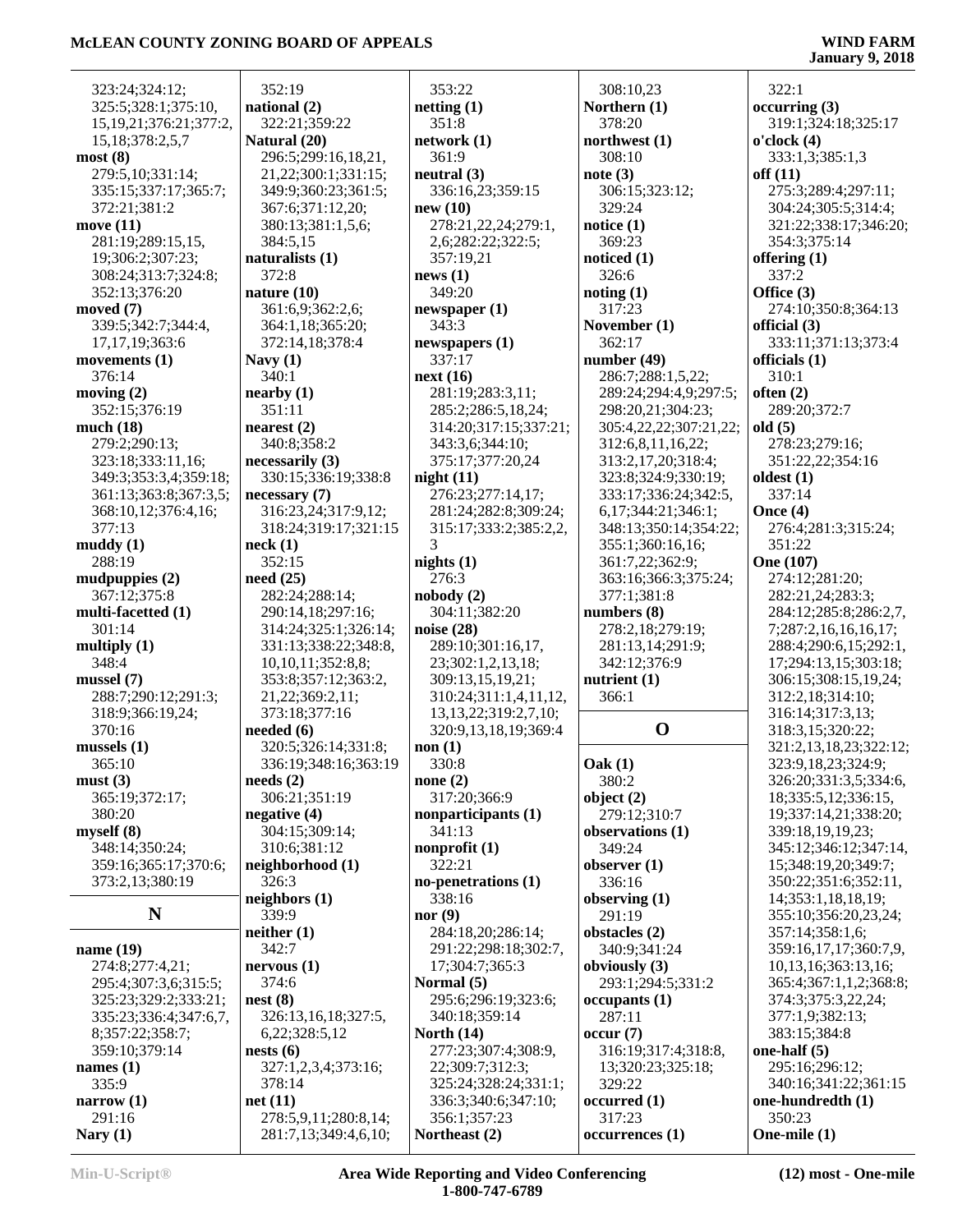| 378:10                         | 371:4                                 | 343:7                                         | 281:23;282:1,5,9,21,         | 318:18;365:7;372:16;          |
|--------------------------------|---------------------------------------|-----------------------------------------------|------------------------------|-------------------------------|
| onerous $(1)$                  | originally (3)                        |                                               | 23;283:5;289:9,18,23;        | 378:15,17                     |
| 290:13                         | 281:5;337:15;338:1                    | ${\bf P}$                                     | 290:4,9,15,20;291:4,7,       | perfect(1)                    |
| ones $(7)$                     | Osprey $(1)$                          |                                               | 18;292:4,15;293:4;           | 305:19                        |
| 289:16;331:9;                  | 377:9                                 | packages (1)                                  | 294:21;295:13,18,24;         | perform (1)                   |
| 362:15;365:18;373:12;          | others $(3)$                          | 336:8                                         | 297:8,23;298:7,10,17,        | 288:7                         |
| 381:2,2                        | 319:21;364:2;376:22                   | packet (2)                                    | 23;299:6,11,14;300:9,        | perhaps $(4)$                 |
| one-year $(3)$                 | Otherwise (2)                         | 338:21;339:3                                  | 21;301:4,6,8,11,16,21;       | 348:4;350:14;                 |
| 294:16;328:11;                 | 334:7;361:24                          | Page (9)                                      | 302:1,6,10,16,22;            | 364:20;374:10                 |
| 349:11                         | ought $(1)$                           | 298:9;300:3;301:2;                            | 303:3,7,10,14,21;            | period(5)                     |
| on-line $(1)$                  | 348:2                                 | 337:18;341:16;361:1,                          | 304:7,15,18;305:1,6,         | 304:6;325:9;349:7;            |
| 338:14                         | ours(1)                               | 2,17;364:4                                    | 11,16,23;306:4,6,8,10,       | 350:17;356:14                 |
| only $(8)$                     | 351:12                                | pages $(4)$                                   | 23;307:1,13;308:1,12,        | permits(1)                    |
| 275:20;276:7;285:6;            | ourselves (1)                         | 337:21,22;343:3;                              | 19,24;309:17;310:15;         | 343:16                        |
| 305:5;326:14;374:12;           | 288:7                                 | 374:1                                         | 311:2,15;312:12,19,23;       | Perry $(1)$                   |
| 379:23;382:24                  | out (48)                              | paid(4)                                       | 313:4,11,21;314:5,14;        | 365:21                        |
| onto $(1)$                     | 279:15;280:17;                        | 317:4;359:20,24;                              | 332:2                        | persistence (1)               |
| 292:16                         | 281:12;282:21;283:16;                 | 380:24                                        | Parzyck's (1)                | 330:1                         |
| open $(4)$                     | 284:22;286:22;287:15;                 | Pantagraph (2)                                | 310:8                        | person(5)                     |
| 343:23;361:9;369:5;<br>383:20  | 288:2,19;290:13,16,23;                | 337:17;343:4                                  | pass(1)<br>282:21            | 365:17;373:5,6;               |
|                                | 292:14;298:19;305:17;                 | paper $(4)$                                   |                              | 382:14,15                     |
| operate $(2)$<br>317:11;343:20 | 311:9,10;313:15;<br>314:10;322:14,17; | 302:5,9,12,17<br>papers (3)                   | past $(4)$<br>307:19;321:18; | personal(1)<br>366:22         |
| operating (1)                  | 324:17;325:13;326:14,                 | 302:17;363:13;364:7                           | 337:18;379:20                | personally (1)                |
| 343:24                         | 14, 15; 327: 2, 3; 329: 11,           | $\frac{1}{2}$ paragraph (1)                   | paths (2)                    | 366:19                        |
| operation (10)                 | 15;335:12;338:17;                     | 337:10                                        | 340:18;344:12                | perspective (1)               |
| 280:19;286:13;                 | 341:7;343:12;345:14;                  | paragnhs(1)                                   | patience (1)                 | 306:23                        |
| 287:13;316:19,21;              | 349:6;352:13,16;                      | 343:12                                        | 347:23                       | pertain(1)                    |
| 317:5;318:2;332:8;             | 360:3,19;362:4;370:5;                 | parallel $(2)$                                | pattern $(5)$                | 294:6                         |
| 343:21;372:23                  | 372:4,6;381:21;                       | 340:15;345:3                                  | 340:14;341:23;               | pet(1)                        |
| operational (7)                | 382:11;384:11                         | $\mathbf{p}$ ardon $(1)$                      | 342:13;344:20;345:2          | 350:5                         |
| 316:17,24;319:18;              | outside (19)                          | 331:20                                        | patterns (1)                 | Peter $(1)$                   |
| 321:9;324:16;325:14;           | 274:16;275:1;                         | park(1)                                       | 322:9                        | 357:9                         |
| 332:15                         | 286:17;306:10,11;                     | 324:11                                        | Patton (4)                   | phase(1)                      |
| operations (4)                 | 308:14;309:1;313:19;                  | part $(15)$                                   | 287:1;312:6;313:7,           | 372:24                        |
| 316:13;339:11;                 | 318:19;327:5,9,10,10,                 | 291:20,21;292:9;                              | 10                           | PhD(1)                        |
| 340:21;343:23                  | 12, 14, 14; 328: 17;                  | 338:1;343:15;354:13,                          | Paul $(1)$                   | 329:4                         |
| opinion (6)                    | 341:8;373:23                          | 15;365:5,23;366:12;                           | 357:10                       | phenomenon(1)                 |
| 344:5;348:1,5;                 | over $(11)$                           | 371:23;376:6;378:16;                          | pay $(4)$                    | 300:17                        |
| 351:13;374:2;380:8             | 277:9;280:4;290:6;                    | 381:14;382:10                                 | 332:13,13;357:10;            | Phil $(1)$                    |
| opinions (1)                   | 294:17,20;356:9,12,13,                | parte (1)                                     | 384:15                       | 306:12                        |
| 363:5                          | 16;357:17;376:9                       | 274:13                                        | peer(2)                      | phone(1)                      |
| opportunity (7)                | overall $(5)$                         | participate (3)                               | 301:9;364:23                 | 363:13                        |
| 315:15;334:23;                 | 365:23;377:7;378:7,                   | 274:18,19;275:8                               | peers(1)                     | photo(3)                      |
| 335:2;337:3;344:8;             | 21;379:1                              | participated (2)                              | 328:16                       | 285:8,21;286:8                |
| 353:10;372:11                  | overboard (2)                         | 291:2;366:19                                  | people $(15)$                | photographs (1)               |
| opposed $(3)$                  | 369:9;374:11                          | participating (1)                             | 277:13;281:11;               | 365:13                        |
| 281:6;331:14;371:13            | overlay $(2)$                         | 330:7                                         | 299:24;304:16;311:19;        | photos(2)                     |
| opposite $(1)$                 | 289:9,20                              | particular (18)                               | 335:7;338:5;339:12,          | 284:10,16                     |
| 275:5                          | $\text{owl}$ $(1)$                    | 274:16,21;275:2,3;                            | 17;352:13;353:12;            | physical (2)                  |
| order(5)<br>279:9;281:1;328:8; | 351:22<br>owls (2)                    | 276:5,7;289:16;292:2;                         | 371:14;372:19;383:1,5        | 288:9;318:8                   |
| 333:6;334:2                    | 313:12,15                             | 293:16;294:7;306:14;<br>310:16;312:16;354:23; | per(6)<br>288:14;293:13;     | picked $(2)$<br>279:12;330:14 |
| ordinance (6)                  | own(5)                                | 360:11;362:7;365:4;                           | 339:12;349:8;356:6,13        | picture $(6)$                 |
| 362:19,19;366:16;              | 318:1;343:20;371:8;                   | 372:16                                        | percent (12)                 | 285:2;289:3;304:24;           |
| 369:12,23;373:19               | 373:7,7                               | particularly (4)                              | 280:13;281:5;349:8,          | 305:3;306:20;338:3            |
| organisms $(3)$                | owned (1)                             | 307:21;316:13;                                | 9;352:17,18;356:20,23,       | picture (1)                   |
| 300:18;319:8;379:6             | 296:7                                 | 321:7;376:8                                   | 24;357:14;376:22,22          | 283:1                         |
| organization (2)               | owner $(4)$                           | parties $(1)$                                 | percentage(3)                | piece $(1)$                   |
| 322:21;343:8                   | 343:20,22;344:1,3                     | 333:12                                        | 350:23;353:21,23             | 329:19                        |
| organizations (2)              | owners $(5)$                          | parts $(2)$                                   | perennial (13)               | pilot-friendly (1)            |
| 332:6,15                       | 337:8;343:7,9,13,19                   | 294:1;303:19                                  | 283:8,18;284:4,6,9;          | 342:11                        |
| organizing $(1)$               | owners' (1)                           | Parzyck (83)                                  | 288:9;290:6;314:13;          | pilots(6)                     |
|                                |                                       |                                               |                              |                               |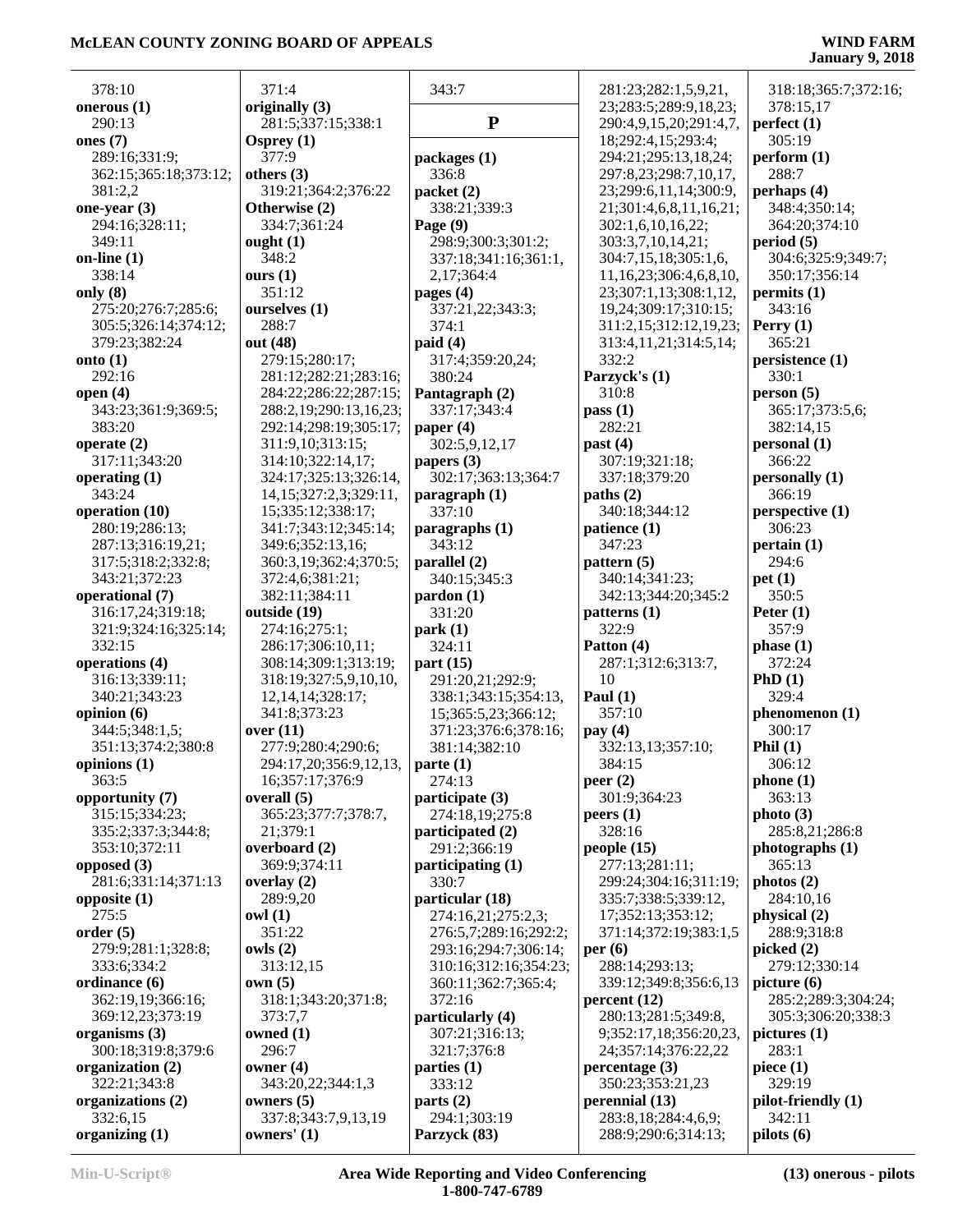| 339:22;340:24;              | 361:14                          | 324:16;333:12;359:16;                |  |
|-----------------------------|---------------------------------|--------------------------------------|--|
| 341:6;343:7,9,13            | population (2)                  | 363:8                                |  |
| Pitzer $(14)$               | 352:18;375:11                   | presentation (5)                     |  |
| 307:3,3,5,7,9,12;           | portion $(3)$                   | 280:2;282:2,6;314:1;                 |  |
| 308:3,16,22;309:2;          | 354:17;360:11;363:7             | 334:22                               |  |
|                             | position (3)                    |                                      |  |
| 330:24,24;331:20;<br>332:21 |                                 | presented $(4)$                      |  |
|                             | 332:5;370:4;374:24              | 295:2;347:12;348:3;                  |  |
| $P-I-T-Z-E-R(2)$            | positive $(1)$                  | 362:21                               |  |
| 307:7;330:24                | 281:7                           | preserve(1)                          |  |
| placards (1)                | possibility (2)                 | 362:6                                |  |
| 358:12                      | 288:13;314:16                   | preserves $(4)$                      |  |
| place $(3)$                 | possible $(1)$                  | 361:6,7,9;378:4                      |  |
| 322:4;375:18;385:3          | 308:24                          | president(1)                         |  |
| places(1)                   | possibly $(1)$                  | 315:14                               |  |
| 372:5                       | 306:13                          | pre-siting (2)                       |  |
| plan $(10)$                 | post(1)                         | 362:20;383:7                         |  |
| 287:18;291:24;              | 315:23                          | pres(1)                              |  |
| 292:6,10;316:20;            | post-construction (9)           | 277:20                               |  |
| 324:11;328:15;358:1,        | 316:2,8,15;317:7;               | pretty(6)                            |  |
| 13,14                       | 318:3;321:8,23;                 | 280:21;294:18;                       |  |
| planes (1)                  | 323:19;330:2                    | 297:15;357:15;368:9,                 |  |
| 340:24                      |                                 |                                      |  |
|                             | post-siting (1)                 | 12                                   |  |
| plans $(2)$                 | 383:7                           | prevention $(2)$                     |  |
| 292:11;327:23               | postulating $(2)$               | 291:24;292:6                         |  |
| planted $(1)$               | 302:6,10                        | previous(5)                          |  |
| 324:22                      | potential (10)                  | 276:3,23;310:18;                     |  |
| plat(1)                     | 284:23;303:17;                  | 347:22;380:1                         |  |
| 341:19                      | 304:19;313:24;319:10,           | previously (1)                       |  |
| play $(4)$                  | 14;329:22;330:12;               | 318:11                               |  |
| 328:6;368:18,18;            | 348:11;377:17                   | primary $(2)$                        |  |
| 371:10                      | potentially (5)                 | 343:23;364:8                         |  |
| playing $(1)$               | 288:15;290:17;                  | principally $(1)$                    |  |
| 371:14                      | 297:9;302:14;369:3              | 348:9                                |  |
| please $(10)$               | Powell (1)                      | printed $(1)$                        |  |
| 283:11;286:5,18,24;         | 359:21                          | 279:15                               |  |
| 287:5;288:24;300:7;         | Power $(1)$                     | prior(3)                             |  |
| 304:1;366:14;367:24         | 282:12                          | 288:10;316:21;                       |  |
| plunking $(2)$              | practice (2)                    | 379:24                               |  |
| 349:17,19                   | 330:16;353:9                    | priority (1)                         |  |
| plus $(2)$                  | practices (1)                   | 362:4                                |  |
| 326:10;361:3                |                                 |                                      |  |
|                             | 321:4                           | private (4)                          |  |
| pm(1)                       | Prairie (10)                    | 292:19,20;338:10;                    |  |
| 385:5                       | 348:18;352:17;                  | 343:21                               |  |
| point (19)                  | 353:22;354:6,13,16,19;          | privy(1)                             |  |
| 277:7;282:12;               | 355:14;356:5;358:11             | 381:13                               |  |
| 283:16;287:10,24;           | preach(1)                       | probably $(6)$                       |  |
| 288:1;290:23;293:18;        | 353:9                           | 331:14;336:13;                       |  |
| 294:24;297:20,20,21;        | precedent(2)                    | 341:2;352:3,5;354:2                  |  |
| 302:16;305:17;306:20;       | 366:7;369:21                    | problem $(21)$                       |  |
| 333:17;334:14;344:23;       | precise(1)                      | 279:4;302:24;                        |  |
| 383:4                       | 279:21                          | 304:14,19,19,20;                     |  |
| pointed (4)                 | pre-construction (6)            | 305:15,20;306:21;                    |  |
| 280:17;284:22;              | 316:1,8,9,15;322:7;             | 311:18,19;319:17;                    |  |
| 287:15;288:19               | 323:20                          | 320:10;324:10;348:15;                |  |
|                             | predict(2)                      | 350:6;377:8,14;                      |  |
|                             | 322:6;376:14                    | 378:22;382:17;383:3                  |  |
| points $(2)$                |                                 |                                      |  |
| 359:18;362:24               |                                 |                                      |  |
| polished $(1)$              | $\text{prefer} (2)$             | problematic (2)                      |  |
| 335:15                      | 291:14;352:10                   | 304:12;308:20                        |  |
| politicians (1)             | prepared (4)                    | problems $(3)$                       |  |
| 357:6                       | 285:5;309:9;336:6;              | 304:8,10,17                          |  |
| $p$ olled $(1)$             | 372:20                          | procedure(3)                         |  |
| 351:4<br>poorer $(1)$       | present(8)<br>276:6,9,12;311:5; | 274:3;295:3;333:18<br>procedures (1) |  |

 292:14 **proceedings (2)** 276:1;350:1 **process (6)** 347:21;363:6;366:7; 370:1;372:2,10 **produce (2)** 302:18;320:21 **produced (3)** 339:21;364:10,10 **producing (1)** 372:24 **product (1)** 351:16 **profession (1)** 381:3 **professional (4)** 290:16;311:6;332:6; 380:23 **Professionally (1)** 359:24 **professionals (5)** 369:11;371:17,22; 373:17;381:6 **Professor (1)** 360:1 **profile (1)** 323:15 **program (2)** 351:24;375:18 **programs (1)** 375:14 **project (29)** 280:4;284:10;287:8; 294:7;316:10;322:4; 326:4,10,16,17,17; 327:1,2,5,11,13; 328:12,17;332:14; 342:20;343:16,17; 348:3;353:4;360:14; 365:8;368:2;379:12,24 **projects (6)** 278:17;294:4,10; 341:14;380:2,4 **proof (1)** 375:3 **proper (1)** 370:17 **properly (1)** 371:16 **property (12)** 292:19,20;307:16, 20;313:2,3;339:6; 342:9,14;343:19,19; 350:1 **proposal (1)** 367:17 **propose (1)** 282:4 **proposed (6)** 288:8;340:17; 342:13,22;354:22;

**proposing (1)** 328:13 **protect (2)** 343:1;377:4 **protected (1)** 345:15 **protecting (1)** 299:24 **protection (2)** 299:22;362:5 **protections (1)** 362:18 **protocol (2)** 336:9;370:17 **protocols (4)** 330:2;332:7;371:11, 16 **proud (1)** 339:23 **prove (2)** 304:15,17 **provide (7)** 293:22;314:23; 315:10;320:23;338:4; 372:10,12 **provided (3)** 317:17;338:19;373:4 **provides (1)** 334:22 **prudent (1)** 369:7 **public (16)** 275:1,18;281:13; 292:24;293:1;333:24; 338:2;342:18,19; 361:10;364:12;366:7, 10;372:9;374:19; 381:18 **publication (1)** 377:9 **Published (2)** 364:7,8 **publishing (1)** 278:3 **purposes (2)** 280:1;281:10 **purview (1)** 338:8 **push (2)** 288:13;359:3 **put (16)** 280:6;288:14;290:1; 308:4,10;311:9,10; 345:16;350:4;351:16; 355:15;368:5;375:18; 377:19,23,24 **puts (1)** 284:12 **putting (5)** 288:2,15,20;292:7; 371:4

367:15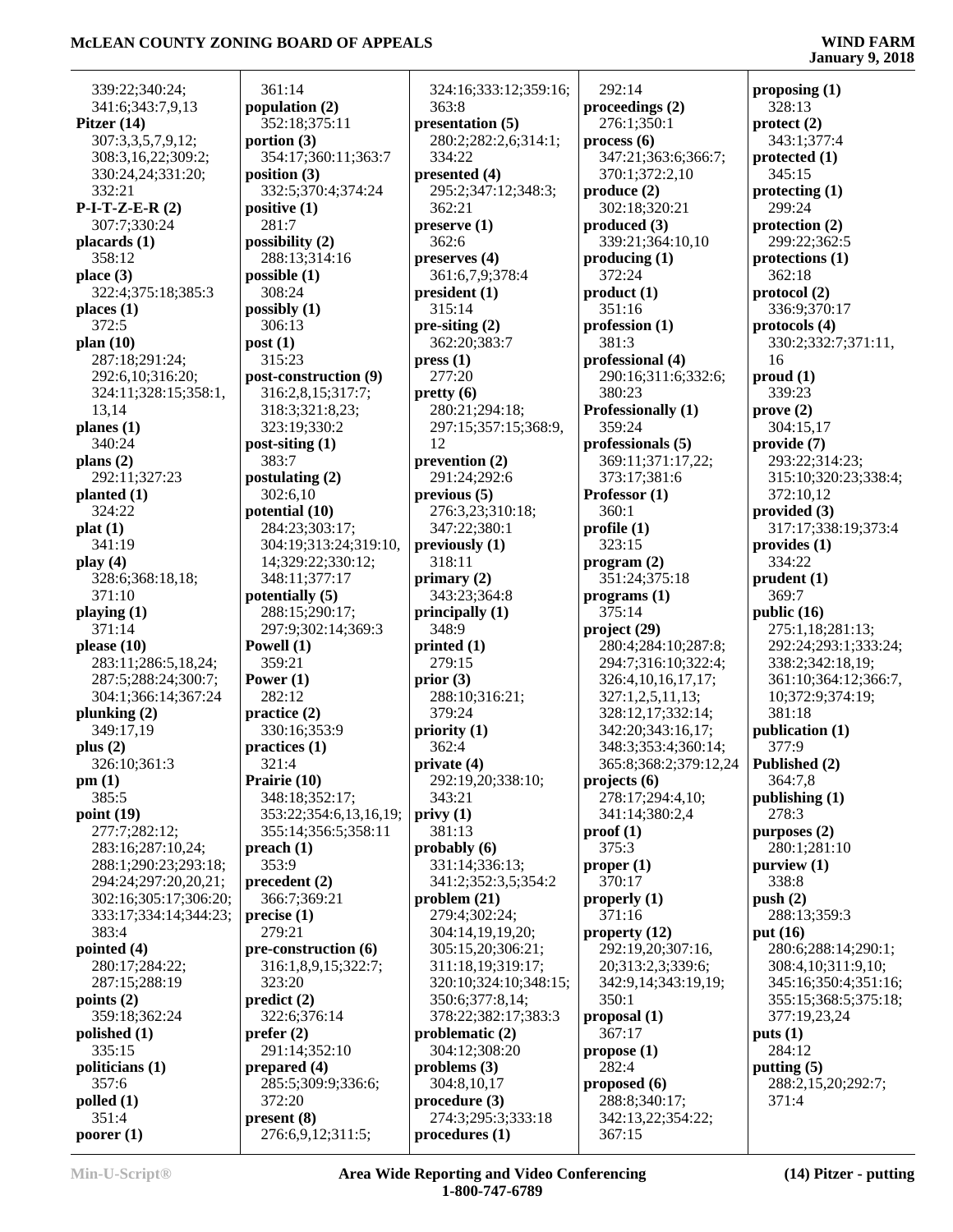|                     | reach $(3)$           | recognized $(1)$           | 312:8;335:4               | 300:7                 |
|---------------------|-----------------------|----------------------------|---------------------------|-----------------------|
|                     | 296:14;352:6;384:11   | 383:4                      | reference $(2)$           | report $(10)$         |
| Q                   | reached $(1)$         | recommend (7)              | 311:1;338:19              | 279:15;280:16,22;     |
|                     | 382:11                | 293:21,22;314:12;          | referred $(2)$            | 281:1;282:5;288:7;    |
| qualified $(1)$     | reacting $(1)$        | 378:9;380:9,11,14          | 310:11;364:9              | 319:7;325:17;330:13,  |
| 334:3               | 364:20                | recommendation (40)        | referring $(1)$           | 18                    |
| quality $(5)$       | read $(14)$           | 283:7,9,17,18,21;          | 313:24                    | reporter $(2)$        |
| 351:16;361:5;       | 297:13;299:3,3,8;     | 288:5,5,22;293:19;         | regard $(2)$              | 296:16;307:11         |
| 365:24;368:21,22    | 300:2;301:2;302:8,12; | 295:10;297:5,10;           | 283:6;288:4               | reporting $(1)$       |
| question's $(1)$    | 337:4,6,23;343:11;    | 298:24;299:2;300:9;        | regarding $(3)$           | 325:16                |
| 309:11              | 377:9:379:23          | 303:19;315:23;318:5,       | 282:15,18;295:9           | reports $(3)$         |
| quick $(3)$         |                       | 6,17;319:4;321:13;         | regardless $(1)$          | 373:7;381:11,14       |
| 322:12;353:18;      | reading $(7)$         |                            | 374:17                    |                       |
| 359:19              | 298:3;302:5;324:4;    | 323:8,10,23;324:4,9;       |                           | represent $(1)$       |
| quickly $(2)$       | 326:5,7;373:23;380:1  | 332:11;360:12;361:18;      | regularly $(1)$<br>343:20 | 347:15                |
| 329:15,18           | ready $(1)$           | 362:9,14,22;363:16;        |                           | representatives $(1)$ |
| quit $(2)$          | 281:19                | 375:22,23;377:1;           | reject $(1)$              | 344:2                 |
| 333:1;385:1         | real $(3)$            | 380:12,15,18               | 369:20                    | representing (4)      |
| quite $(6)$         | 289:9;291:6;357:16    | recommendations (34)       | rejected $(2)$            | 309:6;343:8;351:7;    |
| 296:9;318:6;360:17; | reality $(1)$         | 281:24;287:23;             | 362:11;364:5              | 355:24                |
| 367:22;370:22;376:3 | 342:3                 | 293:13,23,24;300:8;        | rejecting $(1)$           | reproduction $(1)$    |
| quorum $(1)$        | realize $(5)$         | 314:23;315:18;331:4,       | 374:8                     | 320:14                |
| 274:1               | 310:2;353:5;364:1;    | 8, 12, 15, 18; 332: 3, 18, | related $(4)$             | reptiles $(1)$        |
| quote $(1)$         | 376:8;377:16          | 19;360:4,13;362:11,        | 315:23;329:19;            | 375:8                 |
| 313:13              | realized (1)          | 20;363:2;364:5;365:6;      | 344:3;365:18              | reputable $(1)$       |
| quoted $(3)$        | 368:10                | 366:10;369:13,21;          | relates $(2)$             | 332:14                |
| 280:11,14;281:14    | really $(20)$         | 370:7;373:9,22;374:8,      | 294:8;295:9               | request $(1)$         |
|                     | 286:9,15;293:17;      | 19;379:1;380:21;           | relation $(1)$            | 290:9                 |
| $\mathbf R$         | 297:4,16;322:14;      | 381:17                     | 346:2                     | require $(2)$         |
|                     | 330:17;347:20;355:9,  | recommended (4)            | relationship (1)          | 343:23;360:13         |
| rabbits $(1)$       | 17;357:11;360:23;     | 313:23;318:20;             | 292:19                    | required $(4)$        |
| 348:5               | 364:3,22;366:11;      | 369:10;380:12              | relax(1)                  | 317:9;327:23;         |
| radius $(2)$        | 371:15;374:16;377:1;  | recommending $(1)$         | 383:11                    | 362:19;380:5          |
| 327:9,17            | 381:15;382:8          | 348:2                      | relevant $(1)$            | requirement (8)       |
| rafter $(4)$        | reason (8)            | recommends $(2)$           | 344:11                    | 284:12;285:18;        |
| 327:1;328:11;       | 279:4;289:9;299:11;   | 300:22;328:16              | relocate $(1)$            | 288:6;292:4,15;308:2; |
| 330:10;378:14       | 317:7;339:4;360:22;   | reconciled (1)             | 308:20                    | 345:12;361:15         |
| rafters $(4)$       | 365:6;368:14          | 292:9                      | relying $(1)$             | requirements (5)      |
| 327:3;377:6;378:19; | reasonable (4)        | record $(6)$               | 325:17                    | 289:10,21;327:24;     |
| 384:2               | 332:18,18;378:12;     | 281:13;315:6;              | remain $(1)$              | 328:1,6               |
| raised $(2)$        | 379:1                 | 322:11;335:24;359:11;      | 352:24                    | requires $(2)$        |
| 304:10,11           | reasoning (2)         | 371:23                     | remaining (2)             | 292:6;328:15          |
| rambling $(1)$      | 289:2,4               | red(1)                     | 299:17;370:6              | rescue(1)             |
| 353:6               | reasons $(4)$         | 277:21                     | remarks $(1)$             | 339:16                |
| random $(2)$        | 278:20;314:3;         | redirect $(1)$             | 336:7                     | research $(8)$        |
| 322:3,5             | 361:17;363:20         | 310:21                     | re-meander $(1)$          | 302:23;303:14;        |
| range $(1)$         | rebuttal $(1)$        | redirecting $(1)$          | 368:5                     | 318:24;321:3;363:12;  |
| 284:1               | 333:14                | 310:22                     | remember (7)              | 366:14;376:12;379:4   |
| rapidity $(1)$      | recall $(2)$          | $Red-Tail(1)$              | 282:8;331:4;354:5,7;      | Reserve (8)           |
| 381:15              | 281:23;349:21         | 377:12                     | 368:21;369:11;378:18      | 283:10,19;295:11,     |
| rapidly $(3)$       | receive $(2)$         | reduce $(5)$               | remind $(1)$              | 17,23;296:7,15;297:2  |
| 363:7:364:20:370:1  | 275:24;280:11         | 323:24;324:3;328:7;        | 362:16                    | residence $(1)$       |
| rare $(1)$          | received (3)          | 376:20;377:1               | remodeled (1)             | 358:2                 |
| 353:10              | 280:8,22;281:24       | reduced $(1)$              | 339:8                     | residential (7)       |
| rarely $(2)$        | receiving $(2)$       | 280:8                      | remove(3)                 | 337:9,13;338:6;       |
| 317:19;372:7        | 280:9;341:11          | reduces $(2)$              | 329:21;330:10;            | 339:1;348:10;350:19,  |
| rate $(1)$          | recency $(1)$         | 278:6;375:19               | 343:16                    | 21                    |
| 287:10              | 381:16                | reducing $(2)$             | removed $(1)$             | residents (1)         |
| rated $(2)$         | recently $(2)$        | 366:1;375:21               | 344:5                     | 340:4                 |
| 367:5,6             | 337:17;365:21         | reductions $(1)$           | renewable (1)             | resource(1)           |
| rates $(1)$         | Recess $(1)$          | 279:18                     | 322:22                    | 381:7                 |
| 330:1               | 333:5                 | reevaluated (1)            | repairing $(1)$           | <b>Resources</b> (5)  |
| rationale (1)       | recognize $(1)$       | 322:8                      | 312:13                    | 331:15;348:16;        |
| 360:8               | 362:8                 | refer $(2)$                | rephrase $(1)$            | 380:13;381:1;384:15   |
|                     |                       |                            |                           |                       |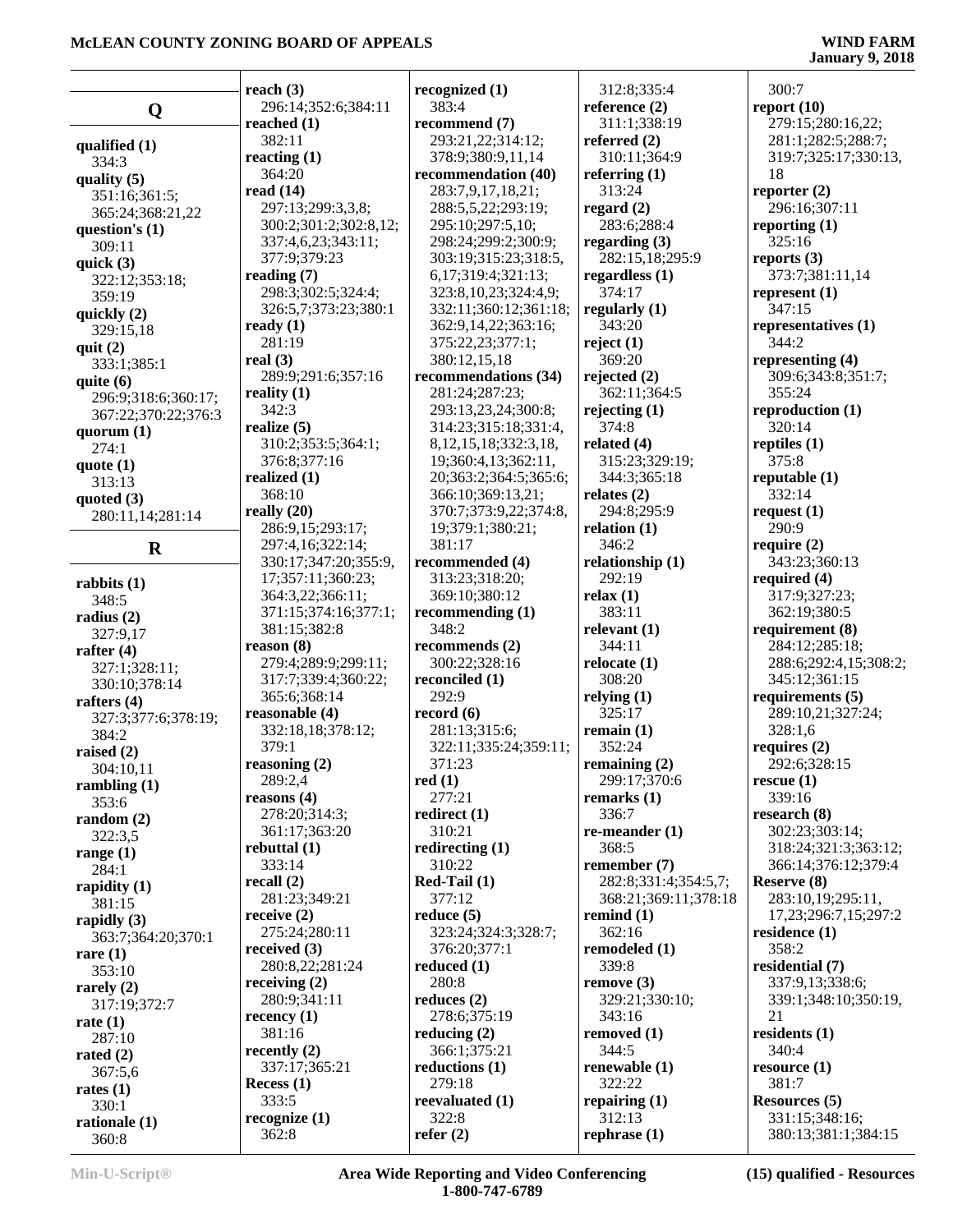| respect $(1)$         | 341:3;346:5;352:4;          | 307:19                    | 309:6,6,21;310:12,     | serious $(1)$          |
|-----------------------|-----------------------------|---------------------------|------------------------|------------------------|
| 303:8                 | 354:2,21;355:12;            | runway $(17)$             | 19,21;311:4,21;355:23, | 353:11                 |
| respected $(1)$       | 359:1,12;368:4;             | 338:23;339:7;             | 24;356:8,11,16,19,22;  | seriously (2)          |
| 340:12                | 369:24,24;370:2,19,20,      | 340:12,15,16,19;341:5,    | 357:5,13,17            | 348:2;381:3            |
| respond $(4)$         | 24, 24; 371: 11, 24;        | 18, 23, 24; 345: 4, 5, 7; | $S-C-H-W-A-S-S(1)$     | service $(1)$          |
| 281:23;293:6,6;       | 373:20;374:14;375:4;        | 346:3,4,5,10              | 309:7                  | 359:22                 |
| 363:12                | 383:23;384:16,23            | rural $(6)$               | sciences $(1)$         | Services (2)           |
| responded (1)         | rigorous $(1)$              | 348:7,8,8;351:14;         | 381:4                  | 316:5;338:17           |
| 332:4                 | 290:21                      | 352:9,16                  | scientific $(1)$       | $s$ essions $(1)$      |
| responders (1)        | riparian $(4)$              |                           | 319:6                  | 336:21                 |
| 339:15                | 286:10,14,15;378:16         | S                         | scientist (7)          | set $(1)$              |
| responding $(1)$      | risk(8)                     |                           | 364:6;369:15;370:4;    | 377:8                  |
| 317:12                | 316:7,12,16;317:1,          | Sadly (3)                 | 373:20,23;374:23;      | set-asides $(1)$       |
| response $(20)$       | 24;323:15,16;340:24         | 371:6;372:1,7             | 383:16                 | 377:2                  |
| 275:12,24;277:8;      | risks(2)                    | safe $(4)$                | scientists $(2)$       | setback $(35)$         |
| 281:17;282:5,15;      | 317:4;329:22                | 340:3;342:11;             | 363:3;371:9            | 283:8,9,17,21;284:4,   |
| 287:18;294:14;298:22; | River $(48)$                | 343:21,24                 | scope $(4)$            | 12;285:4,5;286:7;      |
|                       | 283:10,19;285:3,6,          |                           |                        |                        |
| 314:22;315:18;318:7,  |                             | safety $(6)$              | 328:7,17;329:17;       | 287:12,19,21;288:3;    |
| 22;323:1;326:22;      | 10, 13, 17, 21, 286: 1, 16; | 340:10,24;342:1,7,        | 343:17                 | 289:20;292:22;297:5;   |
| 346:19;352:11;354:10; | 287:11,12,14;288:20;        | 14;343:2                  | screen $(2)$           | 300:10,22;303:4;       |
| 363:9;384:20          | 290:7;292:20;295:11,        | Samantha (1)              | 282:13,23              | 312:13;313:22;314:4;   |
| responses $(5)$       | 12, 17, 19, 22; 296: 4, 5,  | 274:8                     | search $(2)$           | 318:23;319:4;331:10;   |
| 320:20,24;324:5;      | 13;297:2,3,6,12,15;         | same $(10)$               | 339:16;381:15          | 340:12;360:20;361:16,  |
| 332:18;366:10         | 298:4,23;299:1,5,6,10;      | 275:22,24;298:2,14;       | searches (3)           | 24;363:17;378:4,10,12, |
| responsibility (3)    | 300:10,12;303:8;            | 311:13;334:12;349:19;     | 324:15,15,21           | 13;380:9               |
| 292:21,22;315:11      | 307:15,24;312:20;           | 351:10;370:21;385:3       | season $(2)$           | setbacks (10)          |
| responsible (2)       | 361:3,13,20;362:3;          | sandwich (1)              | 322:2;325:10           | 283:6;288:1;289:10,    |
| 318:2;321:10          | 365:12;367:21;378:11        | 307:16                    | seasonally (1)         | 11;369:7;377:17;       |
| responsibly $(1)$     | riverbed $(1)$              | sat(1)                    | 322:9                  | 378:8,8;379:5;383:12   |
| 317:11                | 286:17                      | 336:20                    | second $(11)$          | setting $(3)$          |
| rest(1)               | riverbeds (3)               | satisfied (1)             | 276:14;304:21;         | 323:14;366:7;369:21    |
| 352:15                | 284:18,20;288:12            | 293:7                     | 316:18;327:7;331:22;   | seven $(6)$            |
| restate $(1)$         | rivers $(3)$                | save $(1)$                | 347:10;360:22;365:11;  | 345:11;346:12;         |
| 296:20                | 292:24;361:13;              | 309:10                    | 372:20;374:4;382:10    | 362:12;374:8,22;       |
| restoration (1)       | 368:21                      | saved $(1)$               | secondary $(1)$        | 384:24                 |
| 368:1                 | <b>Road</b> (18)            | 351:12                    | 364:8                  | sever $(1)$            |
| results $(2)$         | 277:24;288:14;              | saw $(2)$                 | seconds $(1)$          | 367:18                 |
| 316:16;362:21         | 289:4;292:24;293:1,2;       | 372:15;374:7              | 344:7                  | several $(15)$         |
| resume $(1)$          | 304:2;307:4;309:7,15;       | saying $(12)$             | section $(4)$          | 287:21;290:17,19;      |
| 296:17                | 311:13;312:3;326:1;         | 287:18;295:8,9;           | 307:12;341:16;         | 291:5;336:8;337:16,    |
| retired $(1)$         | 329:1;331:1;336:3;          | 304:5;305:19;313:13,      | 345:1;346:4            | 20;339:15;340:5;       |
| 347:12                | 356:1;357:23                | 17;314:5;363:18;          | sedimentation (1)      | 344:1;348:14;349:24;   |
| Revenue (5)           | roads $(1)$                 | 369:23,24;370:4           | 369:3                  | 352:14;361:4;379:20    |
| 348:22;356:8,17,24;   | 377:13                      | scale(1)                  | seeing $(2)$           | shadow $(1)$           |
| 357:2                 | robbing $(1)$               | 317:19                    | 292:13:374:1           | 289:10                 |
| review $(6)$          | 357:9                       | scheme $(1)$              | seem $(1)$             | shallow $(1)$          |
| 293:15;320:6;322:9;   | Robert $(1)$                | 349:16                    | 379:1                  | 291:16                 |
| 325:1;364:23;366:13   | 367:4                       | school $(21)$             | seemed $(3)$           | Shane $(1)$            |
| reviewed $(1)$        | role(1)                     | 278:4,5,13,16,21;         | 309:24;374:9,10        | 379:17                 |
| 301:10                | 371:10                      | 280:3,19;281:10;          | seeming $(1)$          | Shank $(1)$            |
| rides $(1)$           | Roll(1)                     | 347:13,14;348:13,18;      | 360:17                 | 373:5                  |
| 339:13                | 314:20                      | 349:18,20;350:9;          | seems $(1)$            | share $(3)$            |
| Ridge $(7)$           | room $(1)$                  | 351:7,12,14;352:21,22;    | 378:12                 | 317:6;339:8;384:12     |
| 280:6,7,8,11,22;      | 291:1                       | 356:5                     | segment $(2)$          | sharing $(1)$          |
| 281:4;354:6           | roughly $(1)$               | schoolers (1)             | 296:14;367:6           | 336:9                  |
| right $(45)$          | 281:6                       | 353:1                     | selection $(1)$        | sheet $(1)$            |
| 285:23;296:3,24;      | round $(1)$                 | schools (8)               | 321:1                  | 277:2                  |
| 297:13;298:10,12;     | 310:10                      | 279:3,11;348:7,8,8;       | sense $(3)$            | shock $(1)$            |
| 301:19;302:1,11;      | rude $(1)$                  | 351:2;353:7,10            | 361:17;362:1;383:17    | 376:3                  |
| 305:1;308:6;310:13;   | 275:5                       | school's $(3)$            | sent $(2)$             | shoot $(1)$            |
| 312:20;319:5;320:6,   | run(1)                      | 349:16;356:20;            | 293:5;341:7            | 335:12                 |
| 17;323:13;324:8;      | 353:24                      | 357:14                    | series $(1)$           | short $(1)$            |
| 331:3;332:24;335:13;  | running $(1)$               | Schwass (18)              | 360:4                  | 352:11                 |
|                       |                             |                           |                        |                        |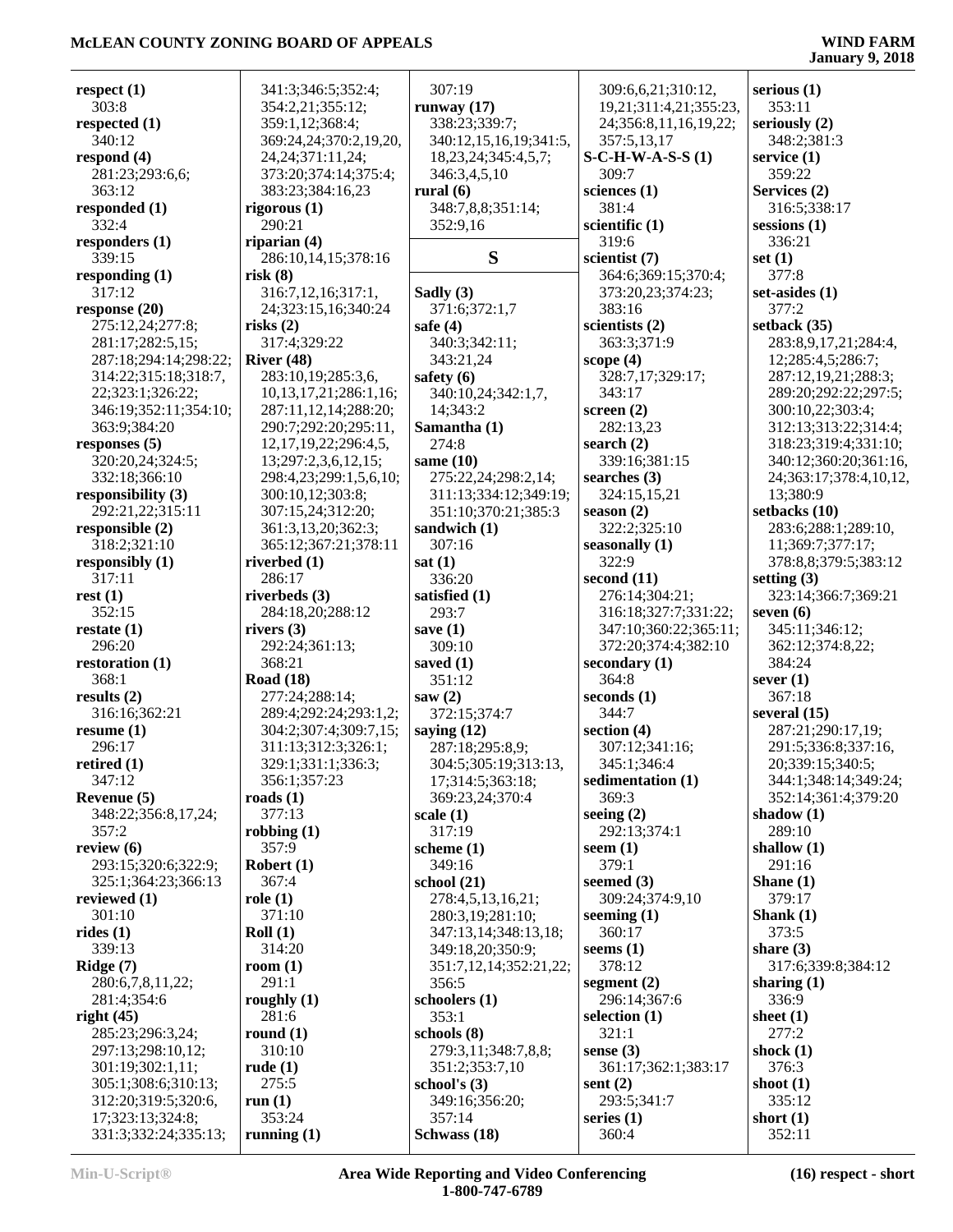# **January 9, 2018**

| shortly $(1)$                     | 384:13                   |
|-----------------------------------|--------------------------|
| 285:1<br>shove $(1)$              | sitings $(1)$<br>362:18  |
| 288:13                            | sits(1)                  |
| show $(1)$                        | 313:2                    |
| 309:14                            | situation (2)            |
| showed (1)                        | 319:22;34                |
| 280:2<br>shown $(2)$              | six(13)<br>283:9,18;2    |
| 317:19;376:12                     | 297:5;298                |
| shows $(1)$                       | 300:8,9;30               |
| 341:16                            | 317:20;36                |
| Sibley $(1)$                      | 361:22                   |
| 297:16<br>side (7)                | slide (5)<br>283:11;28   |
| 338:17,23;340:16;                 | 286:5,18                 |
| 341:22,23;358:22;                 | slides (1)               |
| 375:4                             | 284:14                   |
| sides (1)                         | slightly $(1)$           |
| 340:12                            | 376:1<br>slope $(1)$     |
| sight $(2)$<br>345:9;352:19       | 345:12                   |
| sightseeing (1)                   | slow $(2)$               |
| 339:12                            | 310:22;37                |
| sign(4)                           | small (1)                |
| 276:24;277:1;                     | 289:21                   |
| 335:11;336:19<br>signals $(1)$    | smaller $(1)$<br>350:13  |
| 301:17                            | smart (1)                |
| signed (6)                        | 281:11                   |
| 276:23;277:1;292:5;               | Society (3)              |
| 334:2;335:8;336:16                | 337:19;35                |
| significance (1)<br>337:16        | solve (1)<br>348:15      |
| significant (6)                   | somebody (               |
| 289:7;290:22;                     | 277:17;27                |
| 300:19;317:21;324:19;             | 291:9;334                |
| 339:6                             | someone (2)              |
| significantly (2)<br>288:3;341:22 | 326:3;335<br>sometimes ( |
| silt(2)                           | 351:15;36                |
| 291:24;292:7                      | soon (1)                 |
| similar $(4)$                     | 357:16                   |
| 275:24;286:20;                    | sorry $(8)$              |
| 287:2,8<br>simply $(1)$           | 283:12;28<br>296:23;29   |
| 293:6                             | 312:24;36                |
| single $(1)$                      | sort $(8)$               |
| 376:6                             | 286:20;29                |
| $s$ it $(2)$                      | 323:15;32                |
| 333:7;334:14<br><b>Site (18)</b>  | 369:12;38<br>sounded (1) |
| 295:12,17;296:15;                 | 374:13                   |
| 297:3,15;299:5,10;                | sounds $(3)$             |
| 312:10;321:11;322:8,              | 302:14;36                |
| 10;323:16;324:16;                 | 374:15                   |
| 326:11,23;361:20,21;<br>376:6     | sources $(1)$<br>348:11  |
| sites $(6)$                       | South $(5)$              |
| 292:1;294:6;316:12;               | 295:6;296                |
| 360:23;378:4,11                   | 323:6;359                |
| siting $(3)$                      | southern (1)             |
| 288:11;322:22;                    | 354:15                   |

| 84:13                | southwest (2)         |
|----------------------|-----------------------|
| ngs $(1)$            | 337:11;354:17         |
| 62:18                | spaces $(1)$          |
| (1)                  | 291:16                |
| 13:2                 | spacing $(1)$         |
| ation(2)             | 340:15                |
| 19:22;348:17         | sparked (1)           |
| (13)                 | 309:11                |
| 83:9,18;295:10;      | speak $(9)$           |
| 97:5;298:20,21;      | 275:8;295:13,24;      |
| 00:8,9;307:22;       | 320:18;329:17;330:3;  |
| 17:20;360:13,16;     | 334:16;337:3;341:2    |
| 61:22                | speaking (3)          |
| e(5)                 | 283:14;346:21;348:1   |
| 83:11;285:2,9;       | special $(1)$         |
| 86:5,18              | 360:24                |
|                      | specialty $(1)$       |
| es(1)                |                       |
| 84:14                | 382:8                 |
| htly $(1)$           | species $(13)$        |
| 76:1                 | 319:1;322:10;         |
| <b>(1)</b>           | 323:16;325:15;330:11; |
| 45:12                | 361:6;366:3;376:8;    |
| N(2)                 | 378:22;380:6;381:12;  |
| 10:22;375:24         | 382:4,18              |
| all (1)              | specific $(10)$       |
| 89:21                | 294:2,6;301:12;       |
| aller $(1)$          | 339:4;361:5,17;       |
| 50:13                | 365:18;368:17;373:9,9 |
| art(1)               | specifically (5)      |
| 81:11                | 278:4;283:7;315:18;   |
| iety $(3)$           | 341:3,17              |
| 37:19;359:21,22      | specify $(1)$         |
| ve(1)                | 296:8                 |
| 48:15                | specimens $(1)$       |
| ebody (5)            | 364:14                |
| .77:17;279:12;       | speed $(2)$           |
| 91:9;334:18;362:1    | 375:24;376:20         |
| neone (2)            | spell $(4)$           |
| 26:3;335:4           | 307:5;329:2;336:4;    |
| netimes (3)          | 347:7                 |
| 51:15;364:9;382:7    | spend $(1)$           |
| n (1)                | 344:9                 |
| 57:16                | spending $(2)$        |
| ry (8)               | 322:20;351:15         |
| 83:12;285:20;        | spent $(2)$           |
| .96:23;297:24;307:9; | 317:4;318:6           |
|                      |                       |
| 12:24;362:9;378:12   | spinning $(1)$        |
| t (8)                | 376:17                |
| 86:20;293:22;        | spirit $(1)$          |
| 23:15;329:18;334:9;  | 342:21                |
| 69:12;381:5;383:24   | spoke $(1)$           |
| nded (1)             | 294:14                |
| 74:13                | spoken $(1)$          |
| nds(3)               | 335:16                |
| 02:14;363:17;        | sponsorship $(2)$     |
| 74:15                | 319:10,14             |
| rces(1)              | spot $(2)$            |
| 48:11                | 307:17;354:1          |
| ith $(5)$            | staff $(10)$          |
| .95:6;296:18;315:8;  | 293:20;322:24;        |
| 23:6;359:13          | 324:17;325:13,17;     |
| thern $(1)$          | 346:8;354:12;369:17;  |
| 54:15                |                       |

17;330:3; 3:341:2 21:348:1 323:16;325:15;330:11;  $:376:8;$ 6:381:12; 17:373:9,9  $315:18;$  $336:4$ : 13.17: 2:369:17: **stage (5)** 276:1;327:22,24; 328:1;333:14 **stakeholders (1)** 319:20 **standard (4)** 314:15;326:24; 328:11;342:13 **Standards (1)** 338:16 **start (5)** 274:12;277:2; 296:22;349:22,23 **started (2)** 281:22;310:1 **starting (2)** 297:20;361:17 **starts (2)** 297:16;298:1 **state (36)** 278:6,12,21;279:18; 280:7,10,20;281:3; 287:11;292:5;294:1; 310:5;315:5;319:20; 322:17;325:23;335:23; 345:16;347:6;349:7, 12,13;357:2,22;359:10, 24;360:2;361:6,6,14; 371:7,23;372:3; 380:24;381:5;382:12 **stated (6)** 300:23;316:4;342:2, 24;343:15;365:7 **statement (9)** 287:18;309:10,18; 334:19;335:5;351:11; 368:12;372:16;374:3 **statements (2)** 370:3;374:2 **state-of-the-art (1)** 352:6 **states (2)** 340:11,20 **state's (2)** 274:9,10 **stating (1)** 295:15 **statistically (1)** 350:23 **status (3)** 296:6;326:18;382:13 **statute (6)** 338:19,24,24;339:2; 344:19;345:12 **stay (3)** 285:12;297:11; 312:17 **staying (1)** 285:24 **steep (2)** 365:8,16 **Stefoni (1)** 367:4

**stem (1)** 367:10 **step (3)** 315:22;317:2,15 **steps (1)** 323:16 **still (12)** 277:4,15,16;279:21; 336:21,21;355:2,15; 363:18;364:2;372:5; 379:2 **storm (2)** 292:12;339:14 **storms (1)** 292:13 **storm-water (2)** 291:23;292:6 **straight (2)** 365:9,16 **straightforward (1)** 291:17 **strategy (1)** 323:13 **stream (16)** 283:6;284:18,20; 288:9,15;301:18; 318:18;362:8;365:24; 367:3,6,19;368:1,5; 370:20;371:1 **streambed (1)** 286:14 **streams (32)** 283:8,18;284:5,6,9; 290:5,6;291:13; 302:19;304:9;309:20; 311:16,19;314:1,9,13, 16;363:24;364:3,15; 365:7,12,13;366:20; 367:8;368:9,22; 370:14;372:16;378:15, 17;382:13 **Street (2)** 347:10;379:17 **stretch (1)** 367:13 **strike (1)** 353:12 **strip (2)** 287:4;340:6 **strong (1)** 352:24 **structural (1)** 291:7 **structures (1)** 376:10 **struggling (1)** 364:17 **student (2)** 341:6;352:17 **studied (5)** 303:2;320:10; 327:20;328:5;332:13 **studies (33)**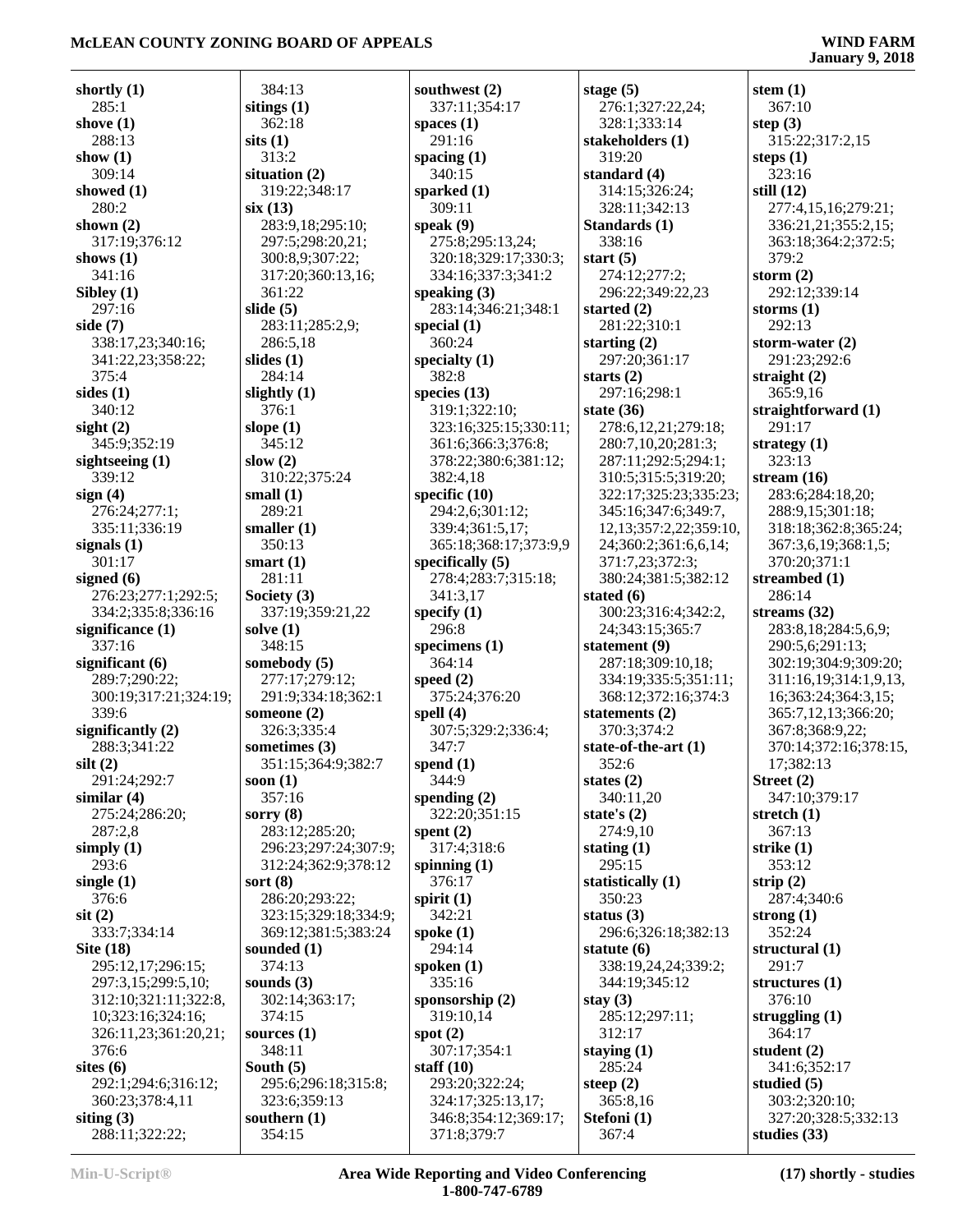÷,

| 279:17;290:2;          | summary $(1)$              | 302:5,14                         | 330:24                 | 362:10,14;364:6,24;    |
|------------------------|----------------------------|----------------------------------|------------------------|------------------------|
| 292:23;294:19;302:20;  | 322:12                     | system $(1)$                     | testified (8)          | 374:1;375:16;376:8     |
| 303:5,9,15;304:5,6,10, | Super $(1)$                | 368:23                           | 282:1;310:15;311:3;    | three-phase $(1)$      |
| 11, 16, 19; 309: 14;   | 340:1                      |                                  | 315:3;326:4;335:21;    | 340:6                  |
| 311:17;314:8;321:19;   | superintendent (3)         | T                                | 347:4;359:8            | thrive $(1)$           |
| 331:13;332:5;364:19;   | 347:13;348:6,20            |                                  | testify $(1)$          | 351:18                 |
| 370:9,11,12,16,21;     | superintendents (1)        | table(2)                         | 314:22                 | throughout $(1)$       |
| 371:3;380:6,18;382:2,  | 278:17                     | 280:21;355:15                    | testifying $(1)$       | 284:9                  |
| 21,23;383:7            |                            |                                  | 331:3                  | throw $(1)$            |
|                        | supplement $(1)$<br>322:18 | tailored $(1)$                   |                        | 281:12                 |
| study $(31)$           |                            | 373:9                            | testimonies (1)        |                        |
| 280:5,6,6,7;288:17;    | support $(4)$              | talk $(7)$                       | 331:7                  | Thursday (12)          |
| 290:1,7;294:15,16;     | 318:24;323:19;             | 274:2;278:9;282:24;              | testimony (21)         | 274:23;278:1;280:2;    |
| 301:7,10,12;304:13,18; | 365:9;380:18               | 283:20;294:6;337:24;             | 281:22;293:19;         | 282:14;287:18;288:19;  |
| 310:4;311:10;319:10,   | supported (4)              | 363:8                            | 294:23;295:1;299:19;   | 300:24;305:9;315:16;   |
| 14, 16; 320: 4, 13;    | 318:22;361:10,10;          | talked $(5)$                     | 305:14,16;307:22;      | 318:8,20;322:16        |
| 324:12;328:16;332:15;  | 374:3                      | 307:18;312:9,16;                 | 310:8,18;312:5;        | thus $(1)$             |
| 338:11;352:21;362:21;  | supporting $(1)$           | 321:1;372:18                     | 313:21;315:10,16;      | 342:21                 |
| 365:23;369:6;375:10,   | 319:6                      | talking $(13)$                   | 325:22;328:2;333:13,   | tiered $(1)$           |
| 13                     | surcharge $(1)$            | 278:1,2;300:4;                   | 20;334:7,22;335:8      | 316:7                  |
| studying (3)           | 340:23                     | 304:22;309:13;310:23;            | Thacker (39)           | timber(9)              |
| 310:5;365:22;370:13    | sure $(18)$                | 311:9;312:13;318:7;              | 335:10,11,15,18,20;    | 307:19,20;312:7,8,     |
| stuff $(5)$            | 281:10;295:8;              | 331:5;349:10;357:16;             | 336:1,2,5,12,18;337:1, | 10, 17, 17, 22; 367: 1 |
| 333:21;363:10;         | 296:11;303:21;319:5;       | 371:20                           | 8,9,12;338:6,10;339:1, | times (9)              |
| 366:8;368:24;371:5     | 334:20;335:18;336:1;       | taught $(1)$                     | 1,4,11,17,20,24;340:2; | 289:20;337:16;         |
| stump (1)              | 347:17;351:18;360:8;       | 367:7                            | 341:5,24;342:9;343:2,  | 338:2;339:15;342:18;   |
| 355:9                  | 370:2;371:15;373:15;       | tax(4)                           | 4;344:8,16,18,23;      | 350:1;352:14;356:13;   |
| subject (1)            | 379:16;383:24;384:4,       | 348:9;350:10,12,15               | 345:8,11,20;346:3,11,  | 375:14                 |
| 334:10                 | 13                         | taxable(1)                       | 21                     | title $(1)$            |
| submission (1)         | surgery $(1)$              | 349:1                            | $T-H-A-C-K-E-R(1)$     | 301:16                 |
| 374:1                  | 352:1                      | taxes $(1)$                      | 336:5                  | today $(7)$            |
| submit (1)             | surprise $(1)$             | 352:10                           | thanks $(2)$           | 311:3;322:17;          |
| 320:11                 | 291:6                      | $\frac{1}{2}$ taxing (6)         | 337:2;346:21           | 326:23;352:1,2;368:2;  |
| submitted (2)          | surprised $(2)$            | 350:12,16,16,19,20;              | therefore $(3)$        | 372:5                  |
| 338:11,14              | 350:24;367:22              | 353:11                           | 304:11;318:1;338:10    | together $(3)$         |
| subsequent (3)         | surprisingly $(1)$         | taxpayer $(2)$                   | thinking $(7)$         | 343:1;367:20;371:4     |
| 282:17;294:23;325:4    | 366:3                      | 347:14;361:10                    | 297:11;354:24;         | $\text{told}(1)$       |
| subset (1)             | survey $(20)$              | teach $(1)$                      | 357:8;363:16;370:6;    | 377:22                 |
| 296:6                  | 288:21;290:12;             | 353:8                            | 377:17;383:16          | tomorrow(5)            |
| substantially (1)      | 299:21;306:15;316:16;      | teachers $(1)$                   | third $(1)$            | 274:22;277:1;333:2;    |
| 323:24                 | 318:23;326:5,10,17,21;     | 349:21                           | 316:18                 | 385:2,3                |
| succeeded (1)          | 327:1,2,21;328:8,12,       |                                  | Thirty-two (1)         | tone $(1)$             |
| 358:14                 | 15;329:17;362:3;           | technicality (1)<br>371:1        | 348:21                 | 374:15                 |
| suddenly (1)           | 367:9,12                   | technique (1)                    | Thomas $(1)$           | Tonight (11)           |
| 383:1                  | surveyed $(2)$             | 376:23                           | 367:21                 | 274:4,22;277:1;        |
| suffice (1)            |                            |                                  |                        | 312:6;333:4;345:19;    |
| 351:17                 | 364:3;367:21               | ten $(7)$<br>276:13,13,16;322:7; | though $(6)$           |                        |
|                        | surveying $(2)$            |                                  | 290:23;308:15;         | 347:21;362:13;363:9,   |
| sufficient (2)         | 327:23;330:9               | 334:8;352:1,3                    | 340:14;345:21;377:16;  | 13;374:16              |
| 317:23;323:9           | surveys $(14)$             | tend(1)                          | 381:24                 | top(2)                 |
| suggest (4)            | 288:8;291:3,21;            | 376:14                           | thought $(5)$          | 321:22;354:3           |
| 285:12;298:19;         | 292:7;316:1,8,9;318:9;     | tens $(1)$                       | 278:8;297:10;          | total $(4)$            |
| 322:6;342:15           | 323:20;339:14;366:19;      | 376:5                            | 300:17,18;355:9        | 337:22;342:3;          |
| suggested (2)          | 367:1,10;383:2             | tenth(1)                         | thousand $(2)$         | 349:14;354:3           |
| 336:6;342:5            | suspect $(1)$              | 316:18                           | 312:13;377:3           | totally $(1)$          |
| suggesting (1)         | 351:10                     | terms $(10)$                     | thousands $(3)$        | 369:4                  |
| 346:9                  | swear $(1)$                | 288:1;300:17;                    | 319:18;339:12;376:5    | towards $(1)$          |
| suitable (1)           | 333:21                     | 363:16;364:5;365:24;             | threatened $(1)$       | 344:13                 |
| 361:5                  | sworn $(10)$               | 371:10;372:13;373:17;            | 378:19                 | tower $(1)$            |
| Suite $(1)$            | 277:16;282:7,17;           | 374:7;377:15                     | three $(24)$           | 340:8                  |
| 379:17                 | 314:24;315:3;335:17,       | terrible $(1)$                   | 288:5,22;289:24;       | towers $(1)$           |
| summarize (1)          | 21;346:24;347:4;359:8      | 365:15                           | 294:17,20;306:19;      | 346:2                  |
| 343:10                 | SWPPP(1)                   | Terry $(2)$                      | 315:19,19;318:4,6,16;  | town(1)                |
| summarizes (1)         | 292:6                      | 330:24;358:8                     | 321:2;333:17;336:20;   | 367:14                 |
| 315:24                 | synonym $(2)$              | $T-E-R-R-Y(1)$                   | 337:21;347:16;349:12;  | traditional (1)        |
|                        |                            |                                  |                        |                        |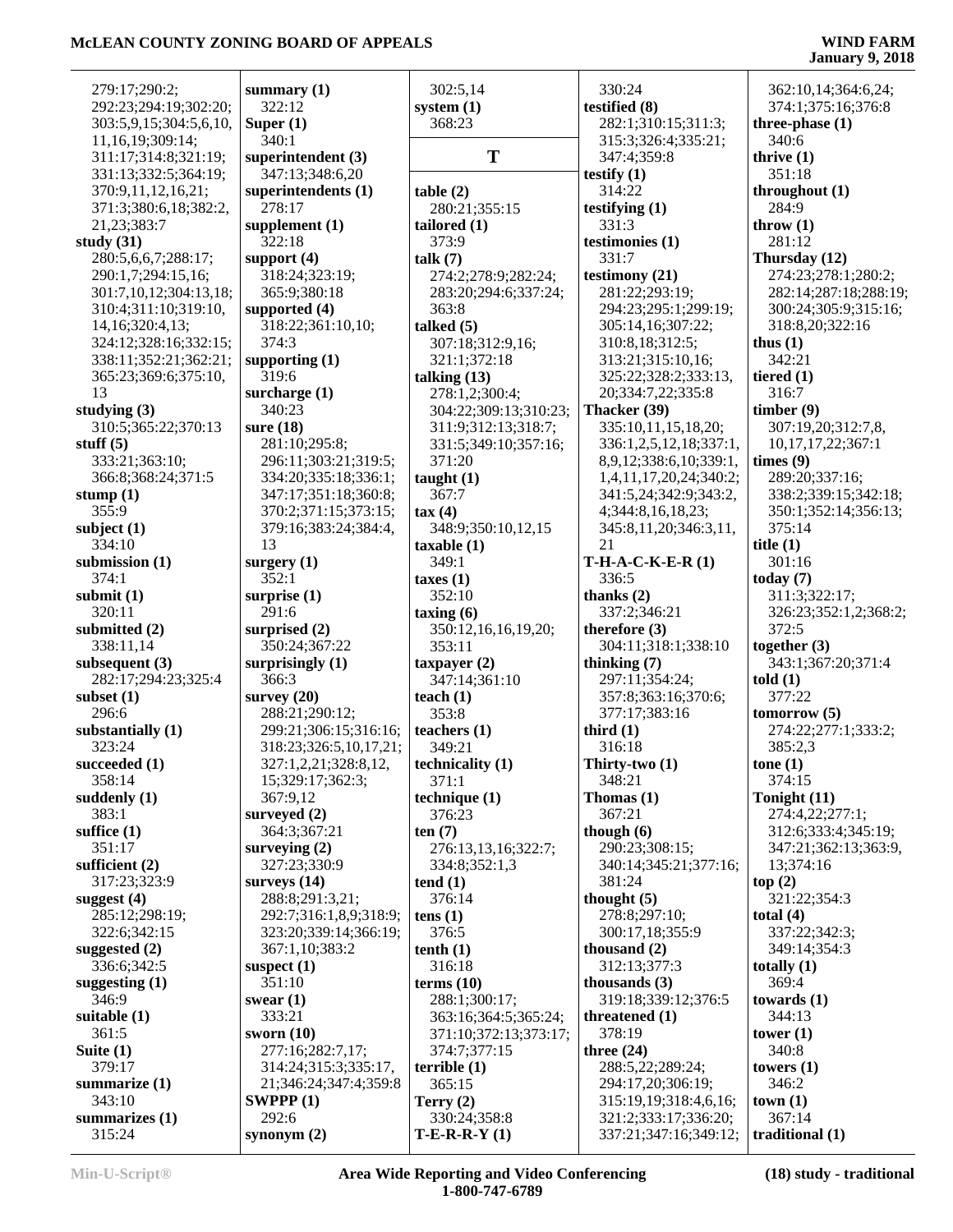| 383:8                    | 301:12,18,22;302:18,  | 362:14                   | 318:9                       | 315:14                |
|--------------------------|-----------------------|--------------------------|-----------------------------|-----------------------|
| traffic $(17)$           | 18;303:7;304:8;       | uncommon $(1)$           | $\arg e(1)$                 | View $(7)$            |
| 301:11,16,17,18,21,      | 307:18;309:15,19,19,  | 316:19                   | 353:11                      | 280:6,7,8,11,22;      |
| 23;302:2,3;320:13,15,    | 22;310:2;311:11;      | under $(10)$             | use $(9)$                   | 281:4;354:6           |
| 16,22;340:13;341:23;     | 317:19;318:19;319:2,  | 275:17;278:23;           | 302:13;315:15;              | views $(1)$           |
| 342:13;344:20;345:2      | 18;320:21;321:8;      | 279:16;289:16;292:5;     | 316:1,10;321:11,13;         | 343:18                |
| train $(1)$              | 329:23;330:11;340:17, | 311:4;338:8;339:2;       | 338:10;348:18;369:19        | virtual $(1)$         |
| 325:15                   | 21;341:4,15,17,21;    | 370:24;371:10            | used $(6)$                  | 350:22                |
| trained $(1)$            | 342:3,4,12,17;343:16; | understood (3)           | 316:9;326:9;330:4;          | vitae $(1)$           |
| 381:4                    | 348:4,21;349:8;       | 278:8;295:8;363:18       | 343:20,23;357:20            | 322:12                |
| training $(2)$           | 350:18;353:4;354:5,   | unenviable $(2)$         | useful $(1)$                | void $(1)$            |
| 325:14;339:24            | 20;357:1;372:23;      | 370:4;374:24             | 370:23                      | 309:24                |
| transferred $(1)$        | 379:22                | unforeseen $(3)$         | uses $(1)$                  | Volunteer (3)         |
| 362:6                    |                       |                          | 322:9                       |                       |
|                          | Turkey (2)            | 316:19;317:12;<br>321:16 |                             | 316:6;359:19,20       |
| transition $(1)$         | 286:20;329:12         |                          | using $(5)$                 | volunteered (1)       |
| 338:17                   | turn(2)               | Unfortunately (4)        | 278:7;302:13;               | 370:10                |
| translate $(1)$          | 277:9;375:14          | 326:20;363:6;365:2;      | 317:10,13;321:12            | volunteers (5)        |
| 349:3                    | <b>TURNER (19)</b>    | 372:9                    | usually $(2)$               | 367:20;370:18;        |
| tremendously (1)         | 289:2,15,22,24;       | unique $(1)$             | 279:4;299:18                | 371:9,17,22           |
| 376:5                    | 290:5;294:13;319:13;  | 342:9                    | utilities $(1)$             | vote $(2)$            |
| trending $(1)$           | 320:2,12,16;345:6,9,  | universities (1)         | 321:5                       | 347:24;353:20         |
| 348:23                   | 18;353:18;368:14,19;  | 372:8                    | utility $(1)$               | vultures (1)          |
| trends $(2)$             | 370:8,13;371:2        | University (1)           | 317:19                      | 329:12                |
| 352:21,24                | turning $(1)$         | 360:2                    |                             |                       |
| Trent $(1)$              | 372:23                | unkind $(1)$             | $\mathbf{V}$                | W                     |
| 367:21                   | twice $(1)$           | 275:5                    |                             |                       |
| tributaries $(1)$        | 352:5                 | unless $(3)$             | vacuolization (1)           | Wacker (1)            |
| 367:11                   | two(39)               | 362:21;369:13;           | 372:3                       | 315:8                 |
| triggered $(1)$          | 276:3;290:21;         | 374:15                   | value $(5)$                 | wait $(1)$            |
| 321:20                   |                       |                          |                             | 376:17                |
|                          | 295:14;296:1;315:19,  | unlike $(1)$             | 280:12,15;343:2;            |                       |
| troubled $(1)$           | 23;318:5,15;321:2;    | 369:17                   | 348:22;349:2                | wakes $(1)$           |
| 351:3                    | 322:20;323:8;324:9;   | unlikely $(1)$           | values $(2)$                | 313:14                |
| troubling $(1)$          | 326:15;327:10,12,13,  | 365:9                    | 342:10;350:2                | WALLEY (17)           |
| 350:2                    | 14;331:5;334:5;       | unlimited (1)            | variety $(1)$               | 274:7,9;275:13,16;    |
| trucks $(1)$             | 337:10;338:20;340:8,  | 353:13                   | 284:8                       | 277:9;307:5,8,10;     |
| 320:22                   | 17;341:4;342:12;      | unpublished (2)          | vegetative (1)              | 310:12,20;311:2,23;   |
| true(4)                  | 346:2;353:21;359:15;  | 364:12;381:20            | 286:15                      | 329:2;331:22;333:23;  |
| 344:11;373:13;           | 362:11;364:4;365:6,   | unusual $(1)$            | venous $(1)$                | 334:20;344:7          |
| 378:1,18                 | 12, 13, 18; 366: 24;  | 361:11                   | 368:23                      | wants $(3)$           |
| try(9)                   | 374:11,21;375:16;     | up(42)                   | venues $(1)$                | 274:20;276:20;295:2   |
| 282:10;310:21;           | 378:6                 | 276:16,23,24;277:1,      | 350:1                       | warning $(5)$         |
| 365:1;373:8,14,24;       | two-case $(1)$        | 1;279:23;280:20;         | verify $(1)$                | 276:15;334:6,6,9;     |
| 383:6;384:8,9            | 279:17                | 281:4;282:13;288:8,      | 305:18                      | 353:5                 |
|                          |                       |                          |                             |                       |
| trying $(11)$            | type $(2)$            | 19;290:2;291:2;          | versed $(1)$                | warranty $(2)$        |
| 290:12;296:24;           | 329:9;371:5           | 295:19;297:19;307:19;    | 299:14                      | 292:16,17             |
| 298:21;304:15;311:5;     | types $(4)$           | 313:14;324:13;330:14;    | versus $(3)$                | washed (1)            |
| 322:14;325:10;350:3;     | 319:15;364:24;        | 332:1,9,10,19;333:20;    | 297:3;321:2;349:4           | 292:14                |
| 355:11;370:5;375:13      | 376:13;379:5          | 334:1,2,21,24;335:6,8,   | vertebra $(2)$              | washout $(2)$         |
| turbine $(36)$           | typical $(3)$         | 11;336:16;350:10;        | 382:7,8                     | 292:8,18              |
| 286:7,8,11,13,19,19,     | 340:13;344:20;        | 351:16;352:6;358:12;     | viability $(1)$             | Water $(12)$          |
| 22;287:1,3,6,12;         | 349:17                | 368:9;373:8;376:22;      | 332:5                       | 283:10,19;295:11,     |
| 301:12;304:22;307:21;    | typically $(1)$       | 377:8;382:9;383:1        | vibration (20)              | 16,23;296:7,15;297:2; |
| 308:20;312:10,22;        | 369:18                | upfront $(1)$            | 284:23,23;301:14,           | 301:17;361:7;365:24;  |
| 319:7;324:22;338:22;     |                       | 307:13                   | 24;302:5,14,18;303:7;       | 368:22                |
| 342:5,8;344:3,19,21;     | U                     | upon $(2)$               | 309:14;311:8,9,12,12,       | watershed (1)         |
| 345:4,7;346:9;348:23,    |                       | 293:19,20                | 15, 16; 313: 13; 319: 2, 7, | 362:3                 |
| 24;358:2;375:12;         | UC(1)                 | upper $(2)$              | 11;320:21                   | waterways $(1)$       |
| 377:20,21,24;378:21      | 329:10                | 285:23;378:16            | vibrations (12)             | 372:22                |
|                          |                       |                          |                             |                       |
| turbines $(59)$          | ultimately $(1)$      | upset $(1)$              | 300:17,22;303:6;            | way (18)              |
| 283:7;284:1,3,5,11,      | 383:10                | 366:8                    | 304:6,9;309:18;             | 277:3;279:1;287:8;    |
| 13, 15, 17, 19; 285: 18; | uncertainty $(1)$     | upstream $(6)$           | 311:10,19;313:24;           | 293:8;298:2,3;302:21; |
| 286:6;287:15,20;         | 379:2                 | 285:13;286:2;            | 314:4,9,16                  | 307:11,20;308:3,8,18; |
| 288:2,11;292:12;         | unclear $(1)$         | 290:10;297:23;300:12;    | vice $(1)$                  | 311:5;336:19;348:4;   |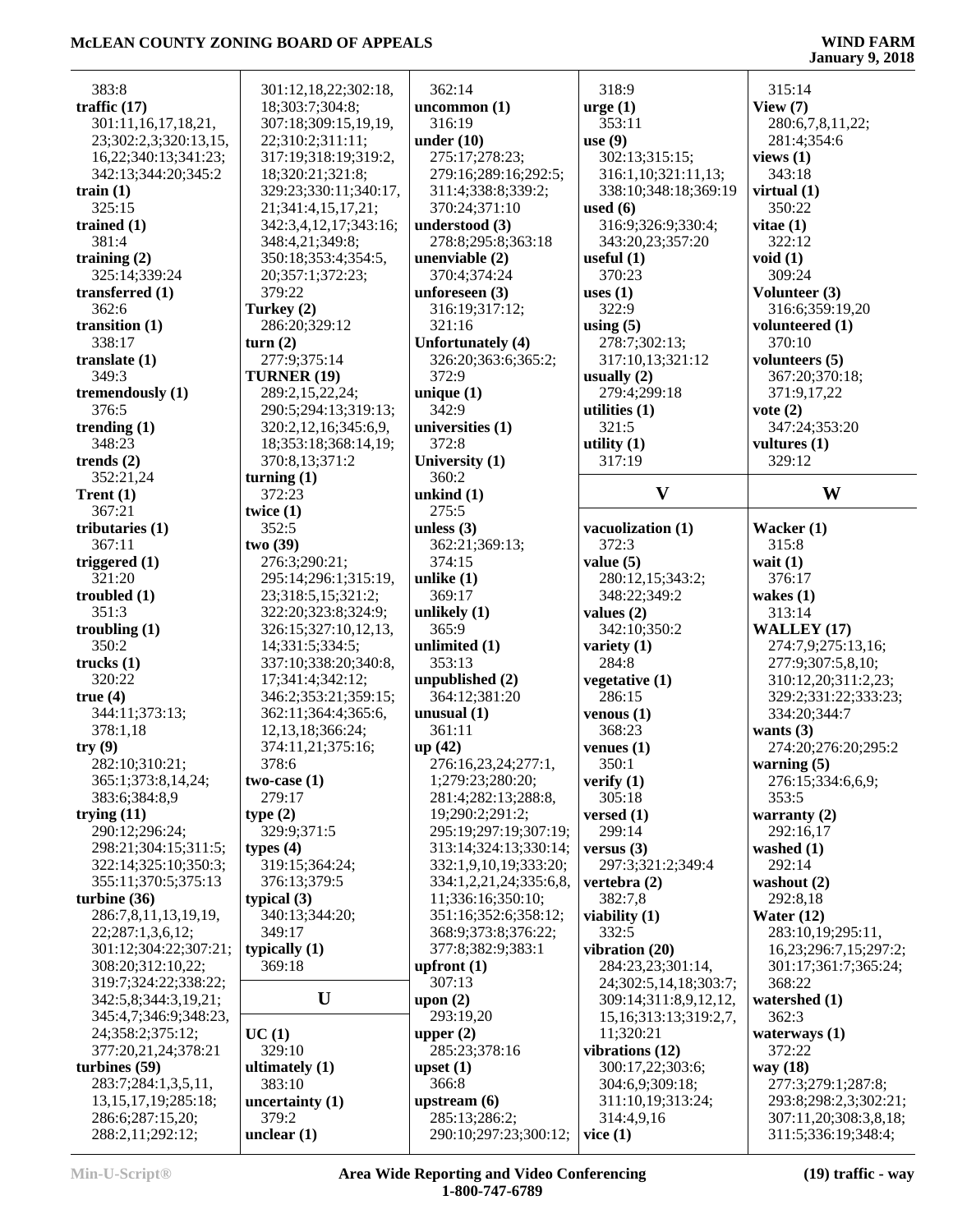| 372:9;377:8;383:10        | 316:6,6,17;317:5,19;                      | 289:6;320:2,3              | 353:22;356:6,13;       | 288:8;290:10;305:4;  |
|---------------------------|-------------------------------------------|----------------------------|------------------------|----------------------|
| ways $(2)$                | 319:2;320:20;321:5,                       | wood $(4)$                 | 370:20,24;375:17;      | 318:9;342:4          |
| 365:24;380:3              | 10;331:14;342:16,22;                      | 297:24;298:15;             | 377:11                 | 100-acre $(1)$       |
| weather $(2)$             | 348:3;350:2,6,16,17,                      | 313:13,14                  | year-over-year (1)     | 349:19               |
| 376:14,18                 | 20, 20; 351: 3, 4, 12;                    | wooded $(10)$              | 281:1                  | 10-mile $(1)$        |
| week $(4)$                | 352:10,13,19;353:4;                       | 285:7,12,14,24;            | years (30)             | 328:16               |
| 278:14;280:18;            | 354:23;358:12,13,13;                      | 286:2;295:20;297:20;       | 294:17,20;317:7,14;    | 11(2)                |
| 363:11;381:16             | 362:18;364:10;366:8;                      | 298:1,16;300:13            | 321:2;322:4,7,7,20,20; | 350:12,15            |
| weigh $(1)$               | 368:15,15;372:22,23;                      | woodland (2)               | 325:4;348:6,20;        | 113(2)               |
| 381:6                     | 373:9;375:9,12,20,24;                     | 368:5;378:1                | 349:10,11,13,14;       | 284:3;318:19         |
| welcome $(2)$             | 376:4,6;377:18;                           | woods $(1)$                | 350:12,15;352:2,3;     | 116(1)               |
| 311:23;337:23             | 378:20;379:3,20,21,23;                    | 352:15                     | 355:14;356:9,12,17;    | 358:8                |
| well-deserved (1)         | 381:8,12;383:1,22                         | Words $(2)$                | 361:8;364:1;375:16,    | 117(3)               |
| 366:16                    | window $(2)$                              | 351:13;383:16              | 16;379:20              | 284:3;318:19;342:2   |
| weren't $(3)$             | 313:16,20                                 | work (15)                  | year's $(1)$           | 11-year $(1)$        |
| 358:19;360:17;            | wind's $(1)$                              | 277:2;290:8;293:1;         | 349:7                  | 350:17               |
| 367:17                    | 376:16                                    | 315:7;329:20;330:6,7;      | yield $(1)$            | 12(7)                |
| Wesley $(1)$              | Winterland (32)                           | 341:12;342:19;343:1;       | 370:23                 | 278:24;279:3,11;     |
| 359:21                    | 277:23,23;280:1;                          | 355:3,4;364:1;372:9;       | Young $(12)$           | 283:3;320:13;344:24; |
| west $(3)$                | 281:3,9;303:22,22;                        | 375:9                      | 312:3,3,15,21;313:1,   | 349:21               |
| 297:17;308:21;            | 304:2,13,16,21;305:2,                     | worked $(5)$               | 6,9,12;314:3,10,17;    | 1200(1)              |
| 379:17                    | 8, 14, 21; 306: 3, 5, 7, 9, 11,           | 348:20;371:16;             | 339:23                 | 344:23               |
| wet $(1)$                 | 18, 24; 325: 21, 24, 24;                  | 375:7;381:3;382:9          |                        | 1250(1)              |
| 370:18                    | 327:8,12,16,19;328:4,                     | working $(3)$              | Z                      | 308:6                |
| what's $(8)$              | 14,21                                     | 322:20;361:8;369:6         |                        | 12-acre $(1)$        |
| 275:20;289:2;329:6;       | wire $(1)$                                | works $(1)$                | ZBA(5)                 | 342:9                |
| 349:15;351:6;362:15;      | 340:6                                     | 337:1                      | 324:1;331:17;          | 15(3)                |
| 375:2,3                   | Wisconsin (2)                             | world $(2)$                | 332:19;360:12;362:17   | 336:12;348:20;       |
| Whenever $(1)$            | 310:1,5                                   | 351:18,20                  | <b>ZIMMERMAN (11)</b>  | 355:14               |
| 299:19                    | wise $(3)$                                | worried $(2)$              | 321:1,17;322:11;       | 1500(2)              |
| White $(1)$               | 279:19;351:22;367:9                       | 341:4;374:18               | 344:16,21;366:18,22;   | 344:24,24            |
| 380:2                     | wish $(5)$                                | worry $(4)$                | 371:19;375:5,23;378:8  | 16(2)                |
| whole $(6)$               | 275:8;276:5;344:6;                        | 372:15;378:3,6,24          | zone $(3)$             | 341:16;346:4         |
| 299:5;331:6;378:22;       | 352:12;382:14                             | worst $(1)$                | 305:4,4,21             | 161(1)               |
| 379:3;381:1;383:22        | wishes $(2)$                              | 376:15                     | Zoning $(7)$           | 349:19               |
| whomever $(1)$            | 276:9;334:15                              | worth $(6)$                | 274:15;314:23;         | 1650(1)              |
| 384:11                    | within $(17)$                             | 317:22;347:24;             | 331:11;343:14,18;      | 308:7                |
| who's $(4)$               | 284:21;286:6;                             | 348:1;349:15,17;<br>375:13 | 360:5;379:12           | 1947(1)              |
| 293:8,17;350:3;<br>370:2  | 287:16,20;298:4,5;<br>299:9;300:3;320:13; |                            | Zoology $(1)$          | 337:15<br>1990(1)    |
|                           | 324:22;325:11;327:1,                      | worthy $(1)$<br>299:22     | 360:1                  | 339:5                |
| wife $(2)$<br>337:8;339:4 |                                           |                            | 1                      | 1990's $(2)$         |
| wildlife (19)             | 8, 16; 342: 13; 372: 6;<br>378:22         | wrapped(1)<br>361:20       |                        |                      |
| 310:9;315:14;316:1,       |                                           |                            | 1(3)                   | 362:2;365:20         |
| 5, 24; 319: 20; 321: 11;  | Without (6)<br>302:5;342:23;              | wrestling $(1)$<br>324:11  | 276:14;315:8;336:24    | $\boldsymbol{2}$     |
| 322:22;326:5,9;           | 349:18;350:17,20;                         | written $(2)$              | 1,000(2)               |                      |
| 327:21;328:14;329:21;     | 364:21                                    | 337:16;343:16              | 323:14;340:12          | 2(4)                 |
| 332:17;360:11;362:18;     | witness $(12)$                            | wrong $(3)$                | $1,000$ -foot $(1)$    | 326:14;327:3,22;     |
| 363:7;377:19,23           | 274:4;276:4,6,7;                          | 359:1;370:3;373:20         | 378:13                 | 328:12               |
| WILLIAM (2)               | 281:19;301:23;314:20;                     | wrote $(1)$                | 1,172,000(1)           | 2.8(1)               |
| 335:20;336:2              | 323:3;333:11;346:15,                      | 277:16                     | 349:5                  | 349:9                |
| willing $(10)$            | 18;379:10                                 |                            | 1.1(1)                 | 20(1)                |
| 294:15;341:12;            | witnesses $(3)$                           | $\mathbf Y$                | 348:24                 | 354:2                |
| 342:19;360:15;362:13;     | 276:3;333:9;334:13                        |                            | 1.29(1)                | 20:1(1)              |
| 370:18;374:12,12,17;      | woefully $(1)$                            | Yale $(1)$                 | 280:3                  | 338:17               |
| 384:10                    | 372:2                                     | 312:3                      | 1.8(2)                 | 2001(1)              |
| willingness $(1)$         | wonder $(1)$                              | year $(33)$                | 280:12;281:6           | 280:5                |
| 353:14                    | 369:22                                    | 280:4,7,12,12,18,24;       | 10(8)                  | 2009(1)              |
| wind $(68)$               | wondered (1)                              | 281:3;292:17;305:4;        | 326:10,14;327:4,8,     | 280:22               |
| 279:7,17;280:14,19;       | 308:17                                    | 316:14,18,18,18;317:3,     | 16;328:12;333:1;385:1  | 2010(1)              |
| 281:8;294:4;301:12,       | wonderful (1)                             | 13;318:3;321:2,13,18,      | 10:00(1)               | 280:23               |
| 12,22;302:18;303:7;       | 368:1                                     | 23;323:9,18;324:10,        | 385:5                  | 2011(1)              |
| 304:8;309:15;311:10;      | wondering $(3)$                           | 20;339:12;349:8;           | 100(5)                 | 279:15               |